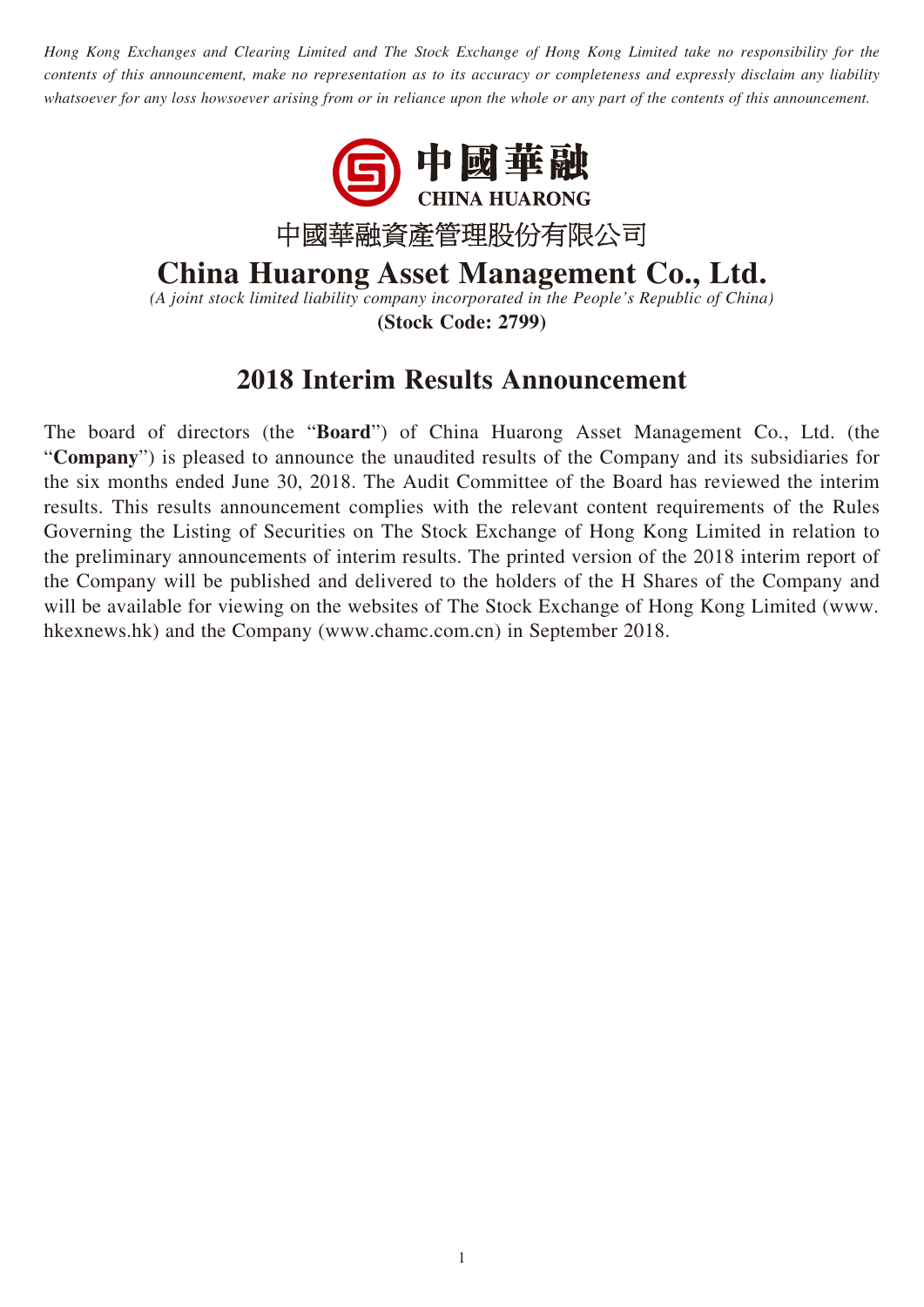## **Contents**

| $\mathbf{1}$   | Definitions                                                                                                                                                                                                               | 3                                      |
|----------------|---------------------------------------------------------------------------------------------------------------------------------------------------------------------------------------------------------------------------|----------------------------------------|
| 2              | Corporate Information                                                                                                                                                                                                     | 7                                      |
| 3              | <b>Financial Summary</b>                                                                                                                                                                                                  | 9                                      |
| $\overline{4}$ | Management Discussion and Analysis<br>4.1 Economic, Financial and Regulatory Environment<br>4.2 Analysis of Financial Statements<br>4.3 Business Overview<br>4.4 Risk Management<br>4.5 Capital Management<br>4.6 Outlook | 12<br>12<br>14<br>32<br>35<br>40<br>41 |
| 5              | Changes in Share Capital and Information on Substantial Shareholders                                                                                                                                                      | 42                                     |
| 6              | Directors, Supervisors and Senior Management                                                                                                                                                                              | 45                                     |
| 7              | <b>Significant Events</b>                                                                                                                                                                                                 | 47                                     |
| 8              | <b>Review Report and Condensed Consolidated Financial Statements</b>                                                                                                                                                      | 55                                     |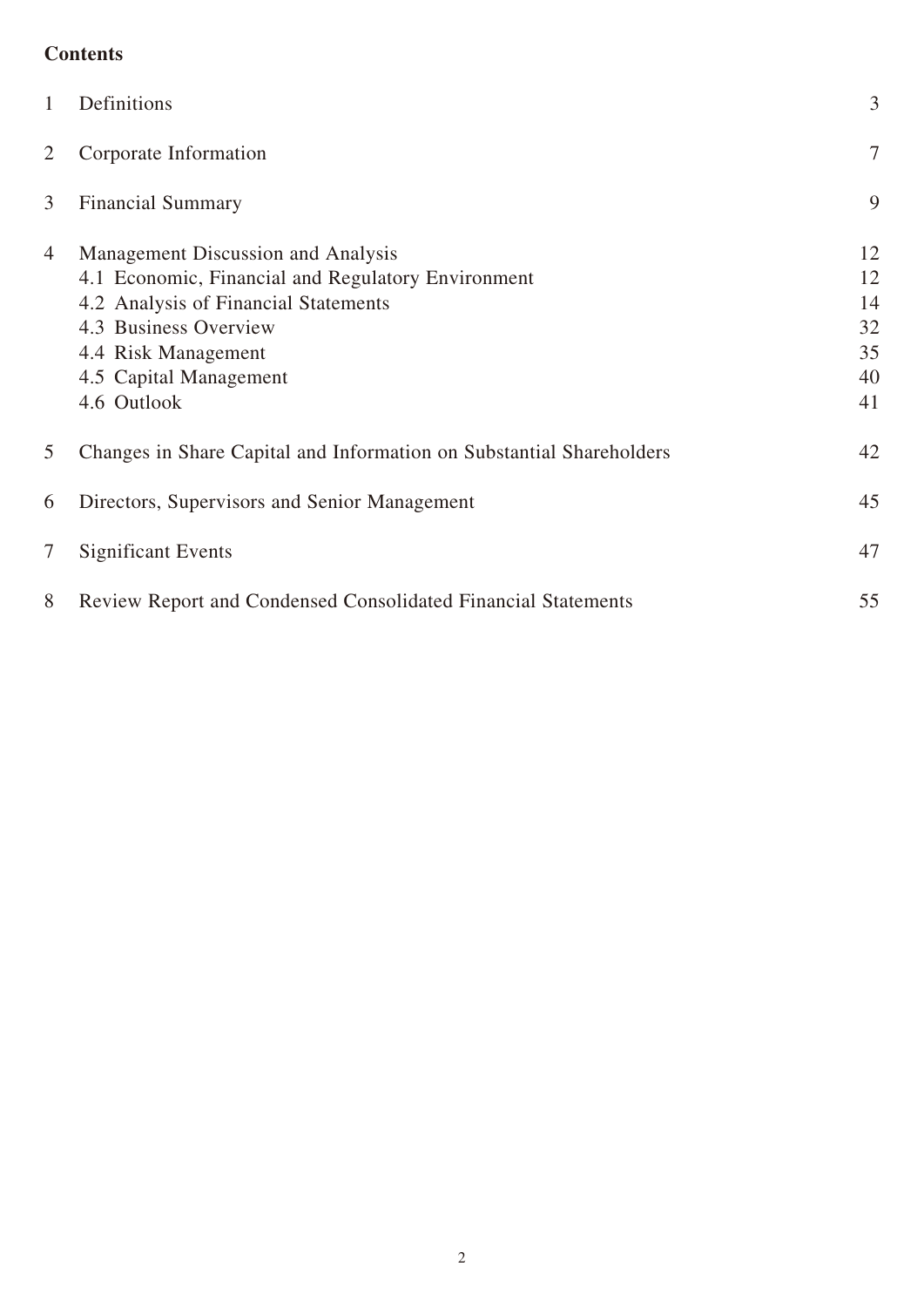## **1 Definitions**

In this results announcement, unless the context otherwise requires, the following expressions have the following meanings:

| A Share $(s)$                          | ordinary share(s) proposed to be issued by the Company under<br>the A Share Offering and subscribed for in RMB                                                                                                                                             |
|----------------------------------------|------------------------------------------------------------------------------------------------------------------------------------------------------------------------------------------------------------------------------------------------------------|
| A Share Offering                       | the proposed initial public offering in the PRC and listing on<br>the Shanghai Stock Exchange of not more than 6,894,742,669<br>A Shares of the Company                                                                                                    |
| AMC(s)                                 | asset management companies approved for<br>the<br>four<br>establishment by the State Council, namely the Company,<br>China Great Wall Asset Management Co., Ltd., China<br>Orient Asset Management Co., Ltd. and China Cinda Asset<br>Management Co., Ltd. |
| Articles of Association or<br>Articles | articles of association of China Huarong<br>the<br>Asset<br>Management Co., Ltd. as amended from time to time                                                                                                                                              |
| Board or Board of Directors            | the board of directors of the Company                                                                                                                                                                                                                      |
| Board of Supervisors                   | the board of supervisors of the Company                                                                                                                                                                                                                    |
| <b>CBIRC</b>                           | China Banking and Insurance Regulatory Commission                                                                                                                                                                                                          |
| CCDI and NSC                           | Communist Party of China Central Commission for Discipline<br>Inspection and the National Supervisory Commission                                                                                                                                           |
| China or PRC                           | the People's Republic of China, for the purpose of this<br>results announcement, excluding Hong Kong, Macau Special<br>Administrative Region of the People's Republic of China and<br>Taiwan                                                               |
| Company                                | China Huarong Asset Management Co., Ltd.                                                                                                                                                                                                                   |
| $debt-to-equity swap(s)$ or DES        | the practice of converting indebtedness owed by the obligors to<br>equity                                                                                                                                                                                  |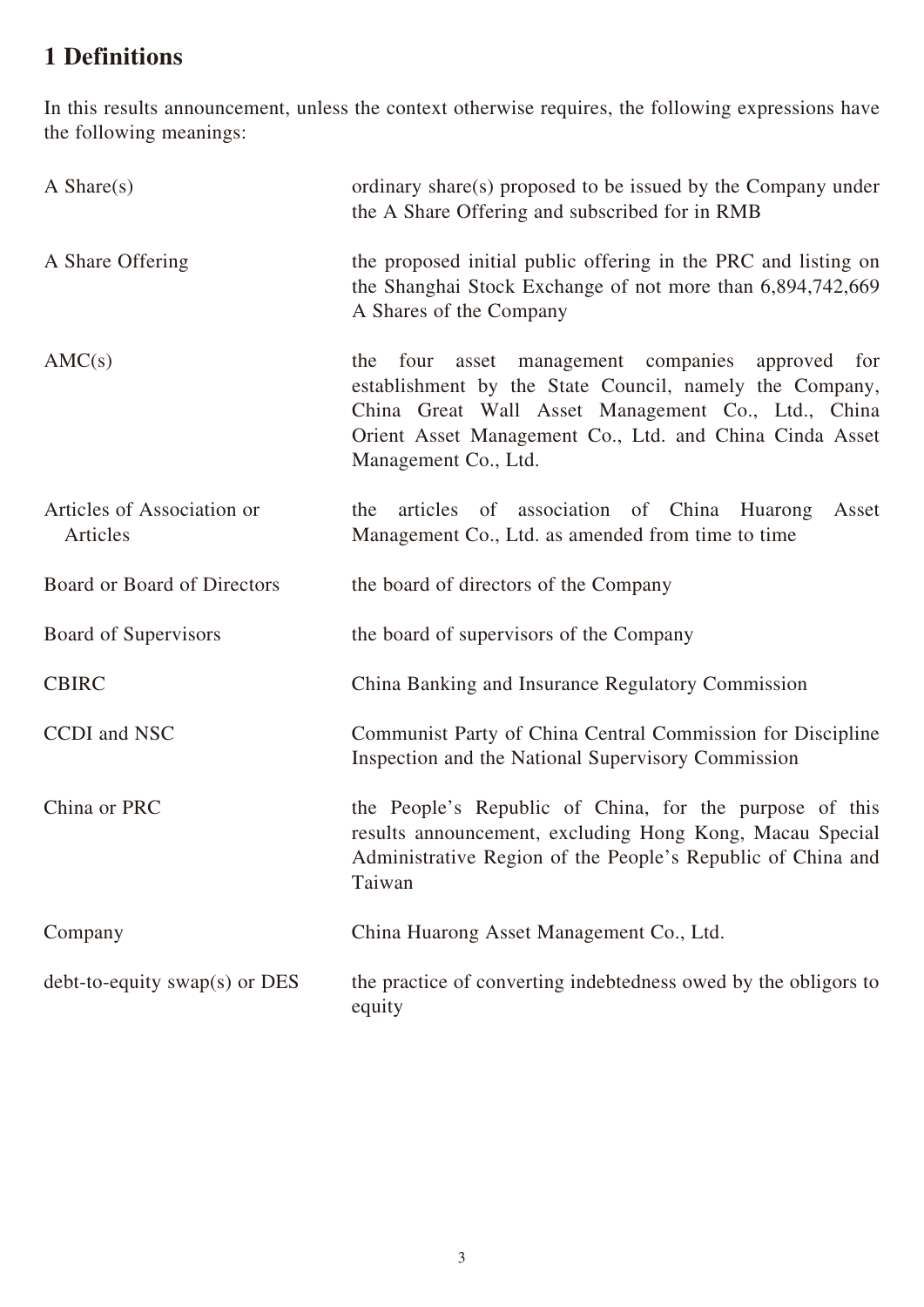| <b>DES</b> Assets                          | (1) the equity assets that the Company acquired as a result of<br>equity swaps of distressed debt assets of a number of medium<br>and large state-owned enterprises according to national<br>policy prior to its restructuring; (2) additional equities of<br>the aforementioned enterprises the Company subsequently<br>acquired as part of asset packages it purchased; (3) additional<br>investments by the Company in the aforementioned<br>companies; (4) equities the Company received in satisfaction<br>of debt and assets the Company acquired through distressed<br>asset management; and (5) the equity portfolio the Company<br>received as part of its share capital when it was established in<br>1999 |
|--------------------------------------------|----------------------------------------------------------------------------------------------------------------------------------------------------------------------------------------------------------------------------------------------------------------------------------------------------------------------------------------------------------------------------------------------------------------------------------------------------------------------------------------------------------------------------------------------------------------------------------------------------------------------------------------------------------------------------------------------------------------------|
| <b>DES</b> Companies                       | the companies and enterprises whose distressed indebtedness<br>held by the AMCs were swapped for equity                                                                                                                                                                                                                                                                                                                                                                                                                                                                                                                                                                                                              |
| Directory(s)                               | $\text{directory}(s)$ of the Company                                                                                                                                                                                                                                                                                                                                                                                                                                                                                                                                                                                                                                                                                 |
| Domestic Share(s)                          | ordinary shares in the share capital of the Company, with a<br>nominal value of RMB1.00 each, which are subscribed for or<br>credited as fully paid in Renminbi                                                                                                                                                                                                                                                                                                                                                                                                                                                                                                                                                      |
| <b>Excluded DES Companies</b>              | has the meaning as defined in the Prospectus                                                                                                                                                                                                                                                                                                                                                                                                                                                                                                                                                                                                                                                                         |
| <b>EURO</b>                                | the lawful currency of European Union                                                                                                                                                                                                                                                                                                                                                                                                                                                                                                                                                                                                                                                                                |
| Group or our Group or<br>China Huarong     | China Huarong Asset Management Co., Ltd. and<br>its<br>subsidiaries                                                                                                                                                                                                                                                                                                                                                                                                                                                                                                                                                                                                                                                  |
| $H$ Share(s)                               | ordinary shares in the share capital of the Company with a<br>nominal value of RMB1.00 each, which are subscribed for and<br>traded in Hong Kong dollars and listed on the Main Board of<br>the Hong Kong Stock Exchange                                                                                                                                                                                                                                                                                                                                                                                                                                                                                             |
| HK\$ or HKD                                | Hong Kong dollars, the lawful currency of Hong Kong                                                                                                                                                                                                                                                                                                                                                                                                                                                                                                                                                                                                                                                                  |
| Hong Kong or HK                            | the Hong Kong Special Administrative Region of the PRC                                                                                                                                                                                                                                                                                                                                                                                                                                                                                                                                                                                                                                                               |
| Hong Kong Stock Exchange or<br><b>HKEX</b> | The Stock Exchange of Hong Kong Limited                                                                                                                                                                                                                                                                                                                                                                                                                                                                                                                                                                                                                                                                              |
| <b>IFRS</b>                                | the International Accounting Standards (IAS), the International<br>Financial Reporting Standards, amendments and the related<br>interpretations issued by the International Accounting<br><b>Standards Board</b>                                                                                                                                                                                                                                                                                                                                                                                                                                                                                                     |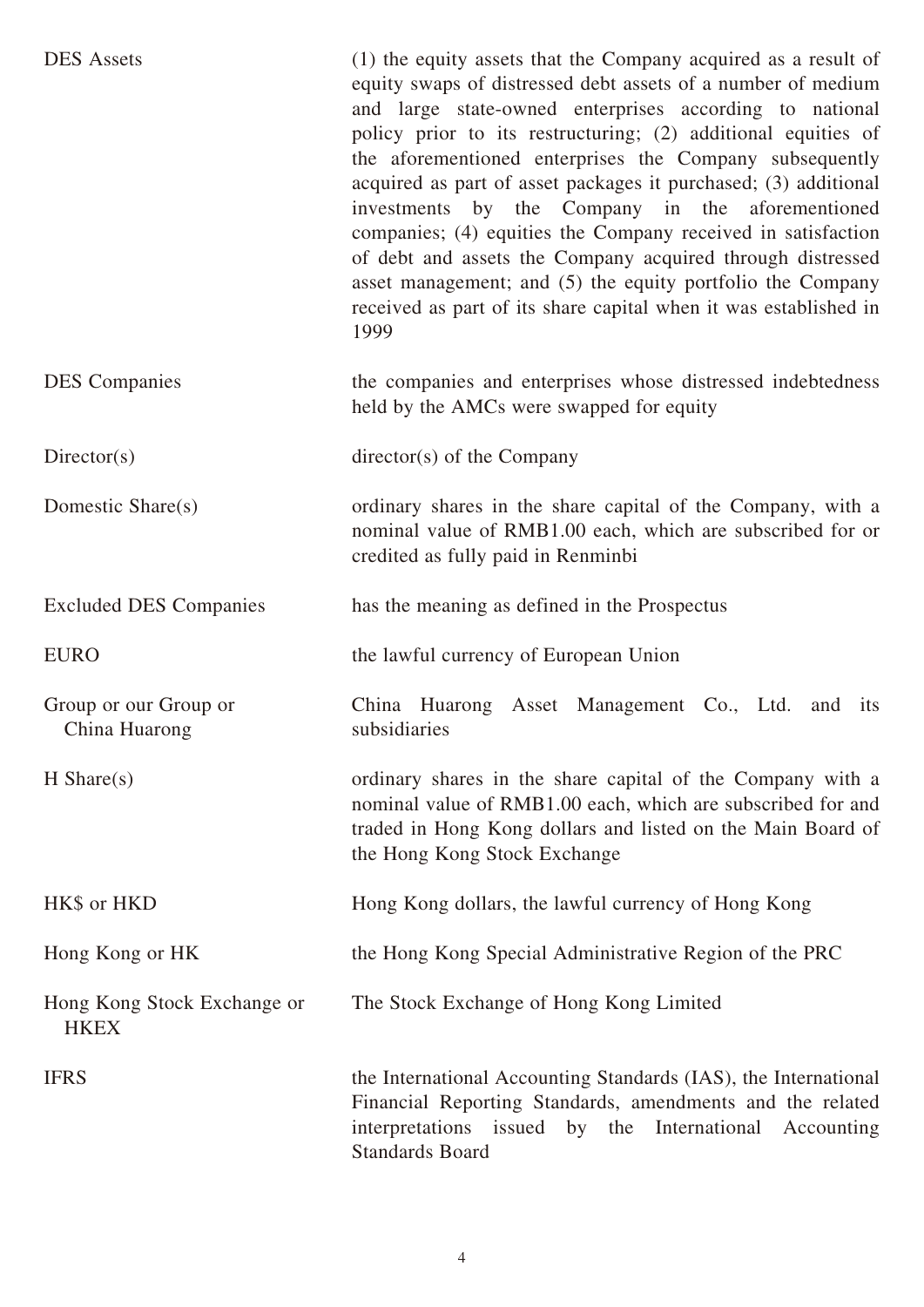| <b>Listing Rules</b>                                      | the Rules Governing the Listing of Securities on The Stock<br>Exchange of Hong Kong Limited (as amended from time to<br>time)                                                                                                                                                    |
|-----------------------------------------------------------|----------------------------------------------------------------------------------------------------------------------------------------------------------------------------------------------------------------------------------------------------------------------------------|
| <b>MOF</b>                                                | the Ministry of Finance of the PRC (中華人民共和國財政部)                                                                                                                                                                                                                                  |
| non-performing loan(s) or<br>NPL(s)                       | loan(s) classified as substandard, doubtful and loss under the<br>five-category loan classification system (as applicable) adopted<br>by financial institutions pursuant to applicable PRC guidelines                                                                            |
| <b>OFAC</b>                                               | the Office of Foreign Assets Control of U.S.                                                                                                                                                                                                                                     |
| <b>Offshore Preference Shares</b><br><b>Issuance Plan</b> | has the meaning as defined in the circular of the Company<br>dated June 23, 2017                                                                                                                                                                                                 |
| <b>Offshore Preference Share</b><br>Issuance              | the not more than 200 million (inclusive) preference shares<br>of an aggregate amount of not more than RMB20 billion<br>(inclusive) or its equivalent, proposed to be issued by the<br>Company in the offshore market pursuant to the Offshore<br>Preference Share Issuance Plan |
| <b>Central Bank</b>                                       | the People's Bank of China (中國人民銀行), the central bank<br>of the PRC                                                                                                                                                                                                              |
| PRC GAAP                                                  | generally accepted accounting principles in the PRC                                                                                                                                                                                                                              |
| Prospectus                                                | the prospectus for the Company's listing in Hong Kong dated<br>October 16, 2015                                                                                                                                                                                                  |
| Protection of State Secret Laws                           | Protection of State Secret Law of the PRC (《中華人民共<br>和國保守國家秘密法》), Implementation Measures for the<br>Protection of State Secret Law of the PRC (《中華人民共和國<br>保守國家秘密法實施條例》) and related laws and regulations                                                                       |
| <b>Relevant Persons</b>                                   | has the meaning as defined in the Prospectus                                                                                                                                                                                                                                     |
| <b>Reporting Period</b>                                   | the six months ended June 30, 2018                                                                                                                                                                                                                                               |
| <b>RMB</b> or Renminbi                                    | Renminbi, the lawful currency of the PRC                                                                                                                                                                                                                                         |
| <b>ROAA</b>                                               | return on average assets                                                                                                                                                                                                                                                         |
| <b>ROAE</b>                                               | return on average equity attributable to equity holders                                                                                                                                                                                                                          |
| Securities and Futures Ordinance<br>or SFO                | the Securities and Futures Ordinance (Chapter 571 of the Laws<br>of Hong Kong) as amended from time to time                                                                                                                                                                      |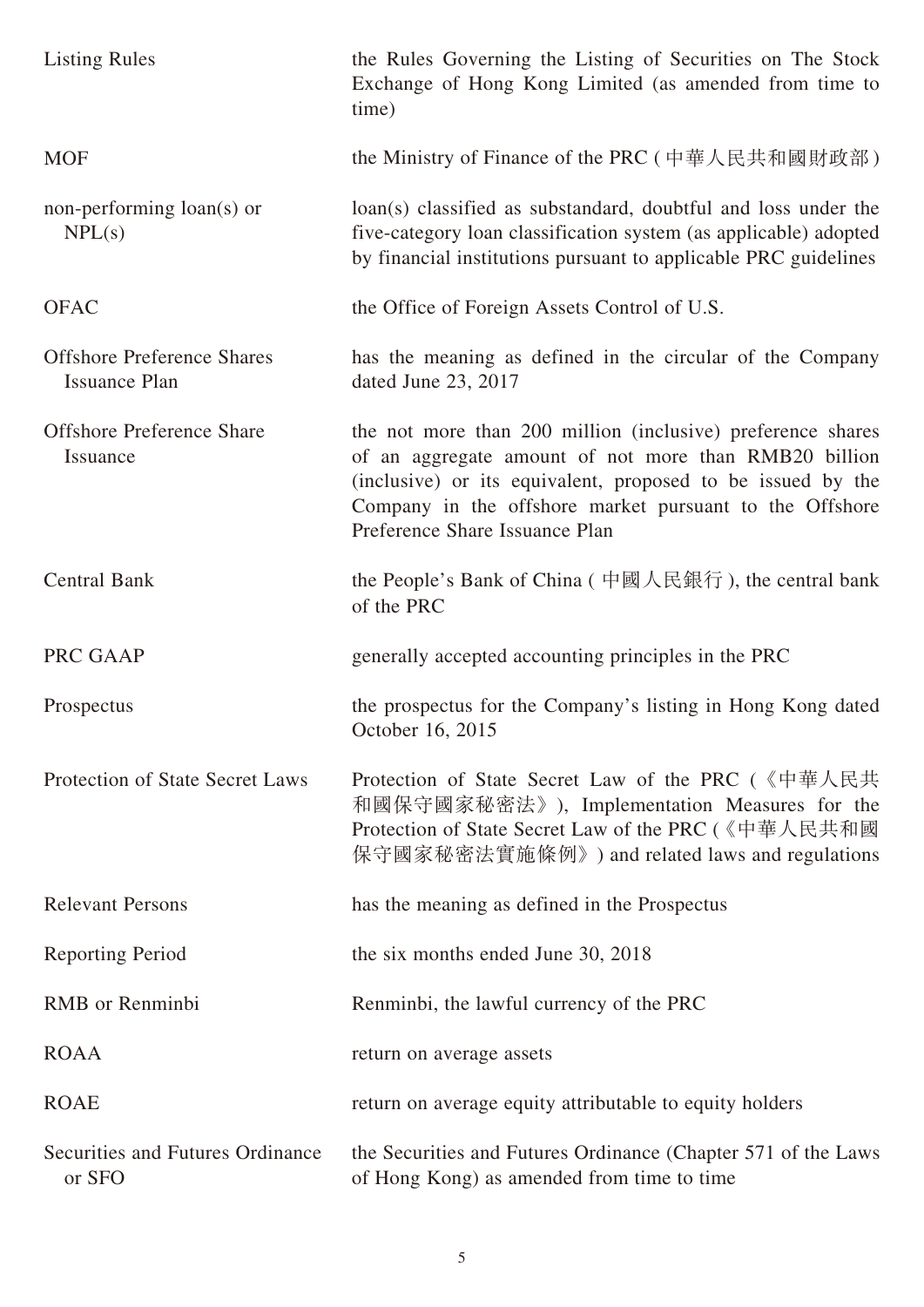| Share(s)                   | ordinary shares in the share capital of the Company with a<br>nominal value of RMB1.00 each, including H Shares and<br><b>Domestic Shares</b> |
|----------------------------|-----------------------------------------------------------------------------------------------------------------------------------------------|
| Shareholder(s)             | $holder(s)$ of the Share $(s)$                                                                                                                |
| <b>State Council</b>       | the State Council of the PRC ( 中華人民共和國國務院 )                                                                                                   |
| <b>Subject Companies</b>   | has the meaning as defined in the Prospectus                                                                                                  |
| Supervisor(s)              | supervisor(s) of the Company                                                                                                                  |
| U.S. or United States      | the United States of America                                                                                                                  |
| US\$ or U.S. dollar or USD | United States dollars, the lawful currency of the United States                                                                               |
| Value Calculation          | has the meaning as defined in the Prospectus                                                                                                  |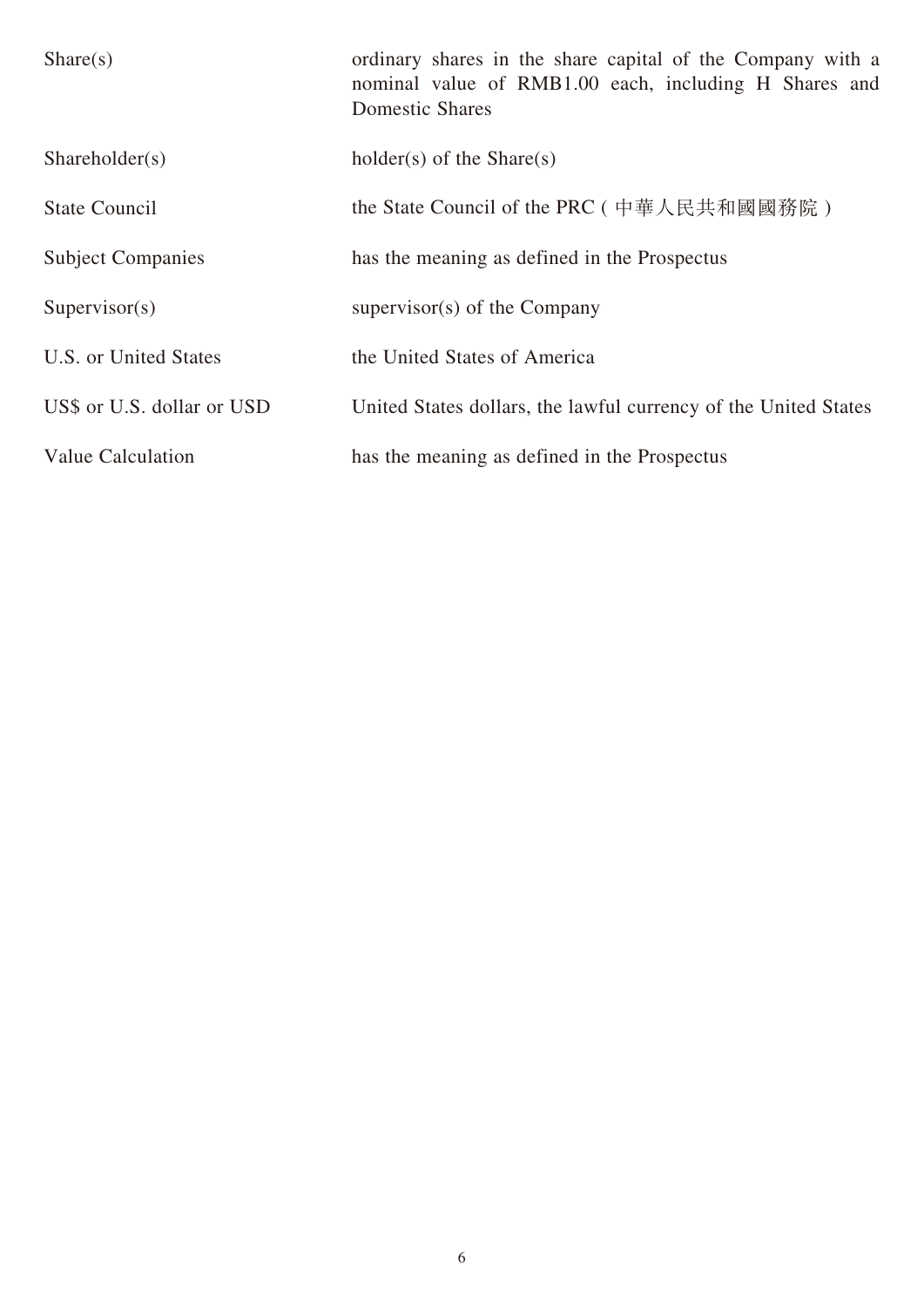# **2 Corporate Information**

| <b>Official Chinese name</b>                                                         | 中國華融資產管理股份有限公司                                                                                                                                             |
|--------------------------------------------------------------------------------------|------------------------------------------------------------------------------------------------------------------------------------------------------------|
| Chinese abbreviation                                                                 | 中國華融                                                                                                                                                       |
| <b>Official English name</b>                                                         | China Huarong Asset Management Co., Ltd.                                                                                                                   |
| English abbreviation                                                                 | China Huarong                                                                                                                                              |
| Legal representative                                                                 | Wang Cong (performing functions of the legal)<br>representative of the Company)                                                                            |
| Authorized representatives                                                           | Wang Lihua, Li Yingchun                                                                                                                                    |
| Secretary to the Board                                                               | Li Yingchun                                                                                                                                                |
| Joint company secretaries                                                            | Li Yingchun, Ngai Wai Fung                                                                                                                                 |
| Registration address                                                                 | No. 8 Financial Street, Xicheng District, Beijing, China                                                                                                   |
| Postal code of place of registration                                                 | 100033                                                                                                                                                     |
| Website                                                                              | www.chamc.com.cn                                                                                                                                           |
| Principal place of business in<br>Hong Kong                                          | 40/F, Sunlight Tower, 248 Queen's Road East, Wanchai,<br>Hong Kong                                                                                         |
| Website of Hong Kong Stock<br>Exchange for publishing the<br>H Shares interim report | www.hkexnews.hk                                                                                                                                            |
| Place for maintaining interim reports<br>available for inspection                    | Board office of the Company                                                                                                                                |
| Place of listing of H Shares                                                         | The Stock Exchange of Hong Kong Limited                                                                                                                    |
| Stock name                                                                           | China Huarong                                                                                                                                              |
| Stock code                                                                           | 2799                                                                                                                                                       |
| H Share registrar                                                                    | Computershare Hong Kong Investor Services Limited<br>(Address: Rooms 1712-1716, 17th Floor, Hopewell<br>Centre, 183 Queen's Road East, Wanchai, Hong Kong) |

Registration number of financial license J0001H111000001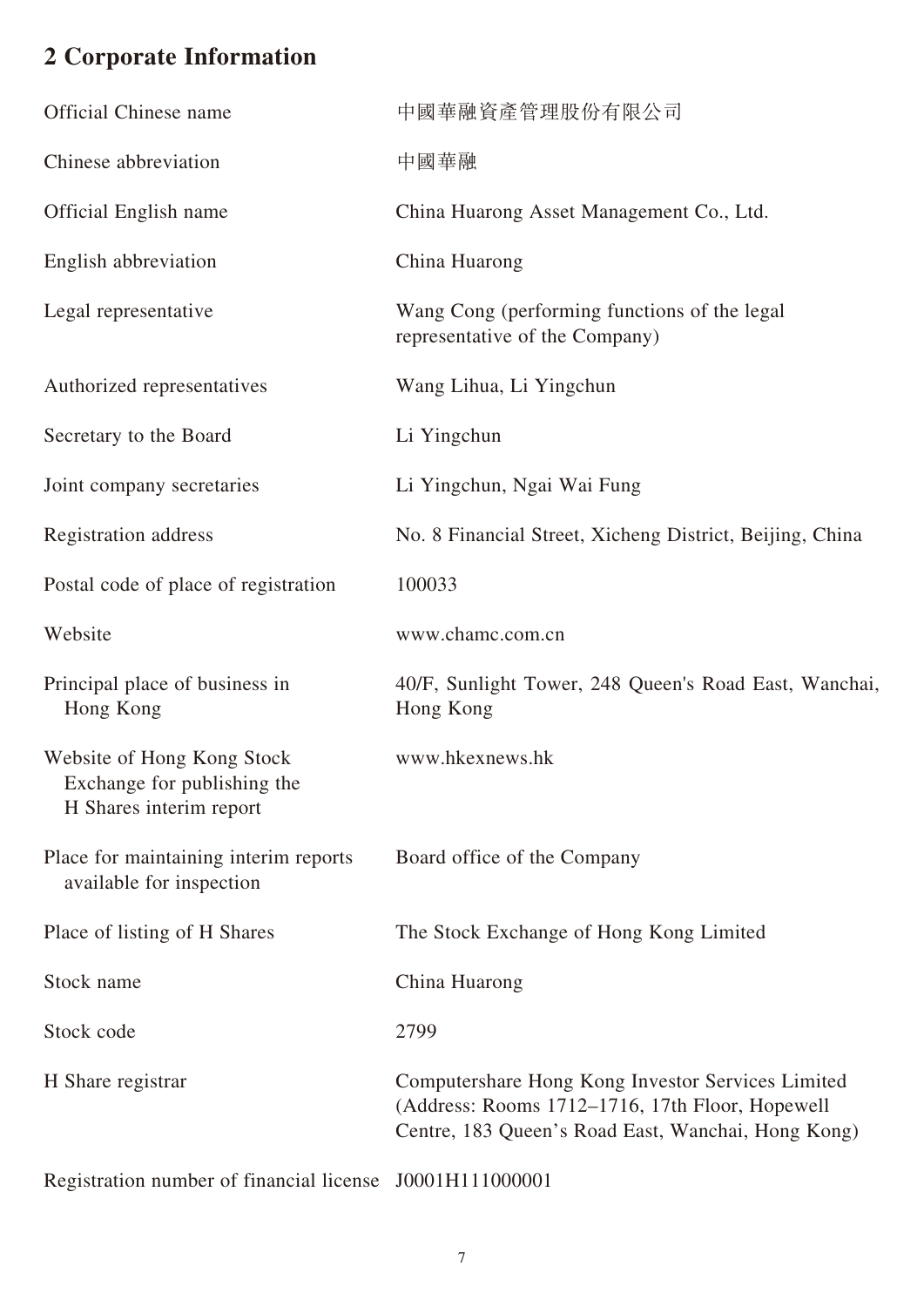Legal advisor as to PRC Law and place of business

Legal advisor as to Hong Kong law and place of business

International accounting firm and office address

Domestic accounting firm and office address

#### Social Credit Code 911100007109255774

Haiwen & Partners 20/F, Fortune Financial Center, 5 Dong San Huan Central Road, Chaoyang District, Beijing, China

Kirkland & Ellis 26/F, Gloucester Tower, The Landmark, 15 Queen's Road Central, Hong Kong

Deloitte Touche Tohmatsu 35/F, One Pacific Place, 88 Queensway, Hong Kong

Deloitte Touche Tohmatsu Certified Public Accountants LLP 30/F, Bund Center, 222 Yan An Road East, Shanghai, China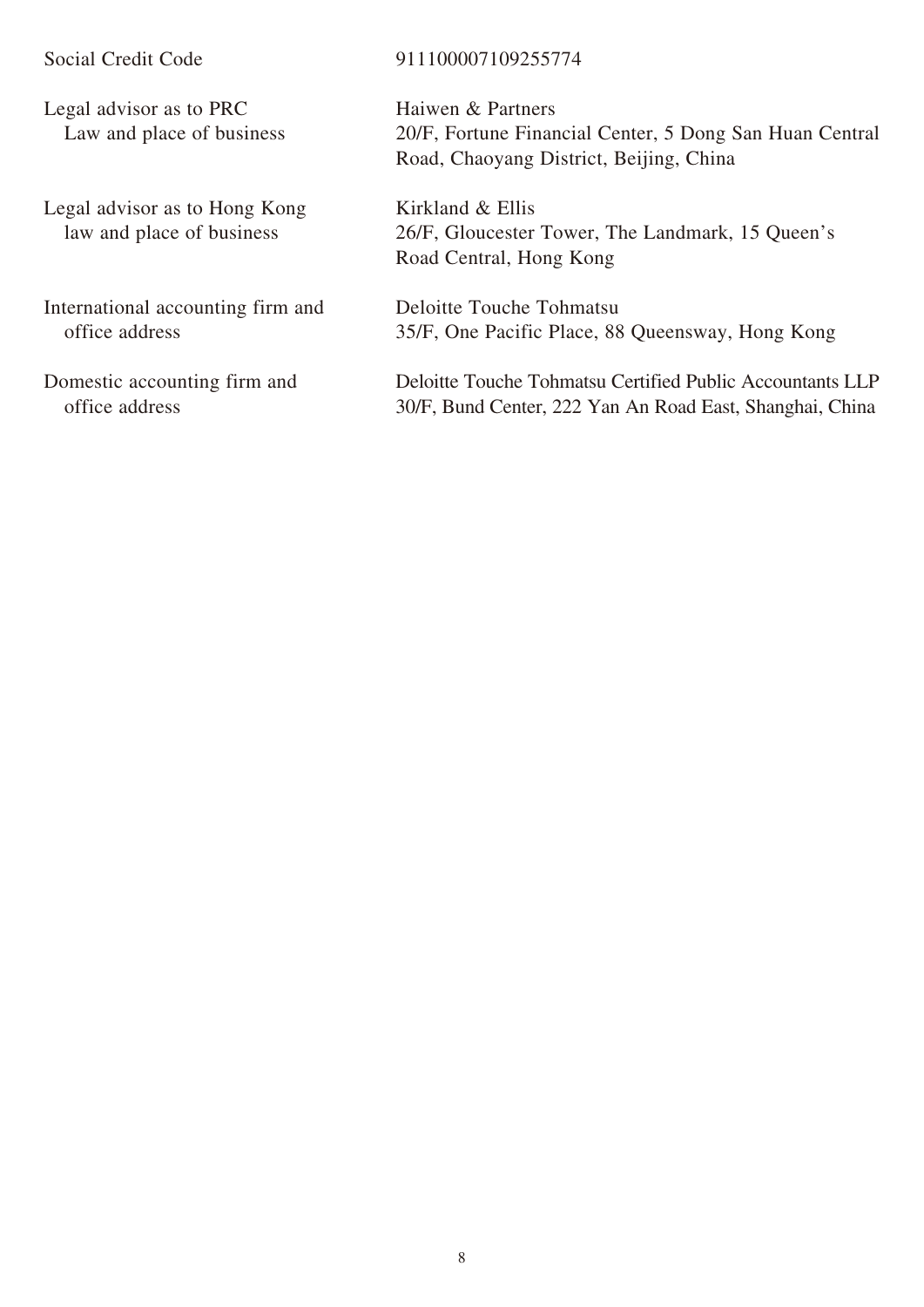## **3 Financial Summary**

The financial information contained in this results announcement was prepared in accordance with IFRSs. Unless otherwise specified, the financial information herein is the consolidated financial data of the Group and denominated in RMB.

|                                                                       | For the six months ended<br>June 30, |             |
|-----------------------------------------------------------------------|--------------------------------------|-------------|
|                                                                       |                                      |             |
|                                                                       | 2018                                 | 2017        |
|                                                                       | (unaudited)                          | (unaudited) |
|                                                                       | $(in$ millions of $RMB)$             |             |
|                                                                       |                                      |             |
| Income from distressed debt assets classified as receivables          | N/A                                  | 14,629.0    |
| Fair value changes on financial assets                                | 6,127.7                              | 5,187.2     |
| Interest income                                                       | 44,143.9                             | 10,103.8    |
| Investment income, gains and losses                                   | N/A                                  | 20,591.8    |
| Gains from derecognition of financial assets                          |                                      |             |
| at amortised cost                                                     | 4.2                                  | N/A         |
| Loss from derecognition of debt instruments at fair value             |                                      |             |
| through other comprehensive income                                    | (57.3)                               | N/A         |
| Commission and fee income                                             | 2,821.6                              | 6,860.5     |
| Net gains on disposals of subsidiaries, associates and joint ventures | 379.6                                | 641.4       |
| Dividend income                                                       | 732.3                                |             |
| Other income and other net gains or losses                            | 2,295.0                              | 2,792.7     |
| <b>Total income</b>                                                   | 56,447.0                             | 60,806.4    |
| Interest expenses                                                     | (32,756.1)                           | (22,030.8)  |
|                                                                       | (887.3)                              | (495.2)     |
| Commission and fee expenses                                           | (6, 484.2)                           |             |
| Operating expenses                                                    |                                      | (6,857.4)   |
| Impairment losses on financial assets                                 | (12, 053.6)                          | (4,715.6)   |
| Impairment losses on other assets                                     | (885.7)                              | (1,134.1)   |
| <b>Total expenses</b>                                                 | (53,066.9)                           | (35, 233.1) |
| Change in net assets attributable to other holders of consolidated    |                                      |             |
| structured entities                                                   | (1,299.6)                            | (3,887.5)   |
| Share of results of associates and joint ventures                     | 717.1                                | 188.9       |
| <b>Profit before tax</b>                                              | 2,797.6                              | 21,874.7    |
| Income tax expense                                                    | (1,660.9)                            | (5,472.7)   |
| <b>Profit for the period</b>                                          | 1,136.7                              | 16,402.0    |
| Profit attributable to:                                               |                                      |             |
| Equity holders of the Company                                         | 684.6                                | 13,360.5    |
| Holders of perpetual capital instruments                              | 503.2                                | 601.9       |
| Non-controlling interests                                             | (51.1)                               | 2,439.6     |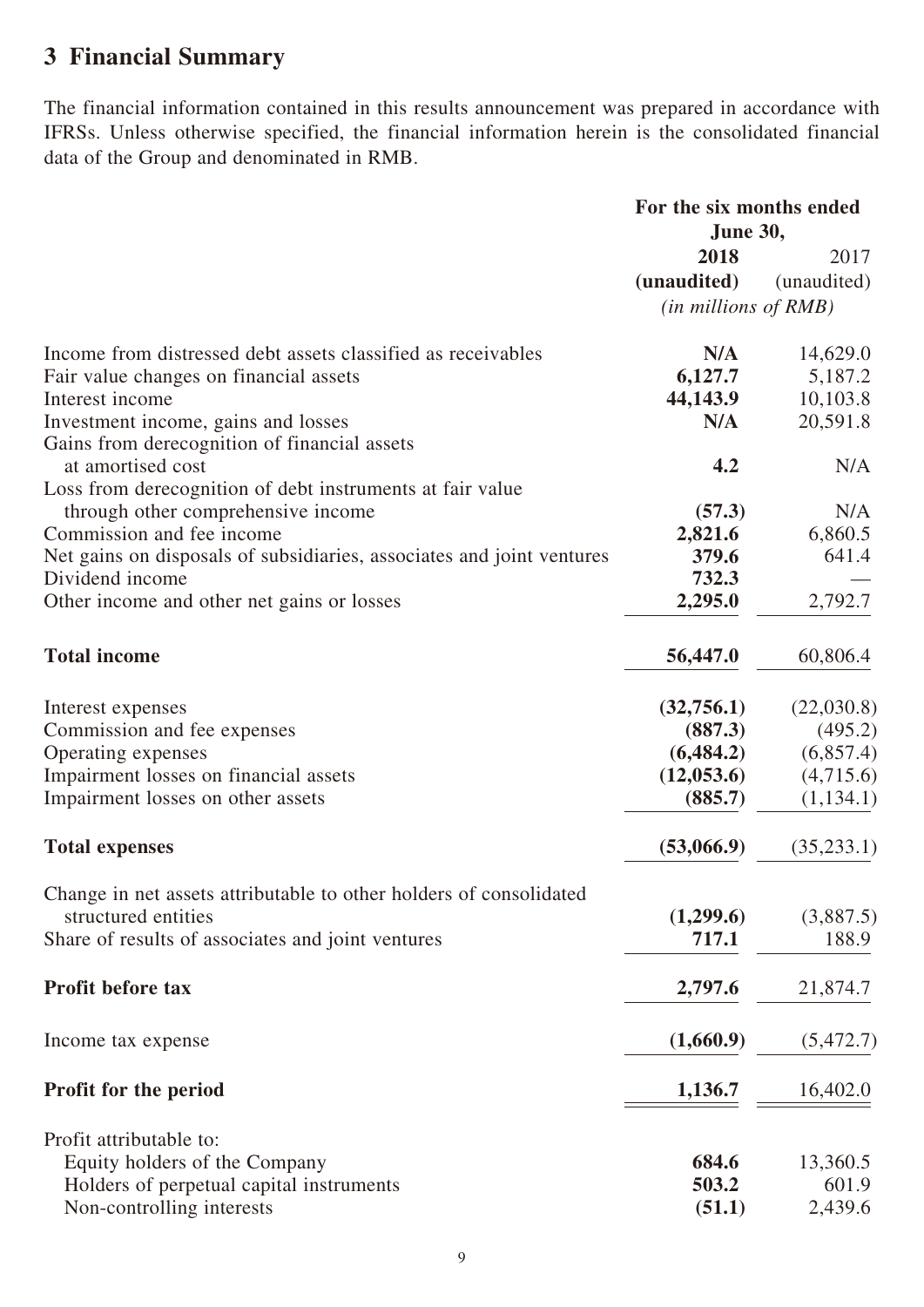|                                                                                  | As of                        | As of                        |
|----------------------------------------------------------------------------------|------------------------------|------------------------------|
|                                                                                  |                              | <b>June 30,</b> December 31, |
|                                                                                  | 2018                         | 2017                         |
|                                                                                  | (unaudited)                  | (audited)                    |
|                                                                                  | $(in\, millions\, of\, RMB)$ |                              |
|                                                                                  |                              |                              |
| Cash and balances with central bank                                              | 30,272.1                     | 33,207.1                     |
| Deposits with financial institutions<br>Placements with financial institutions   | 161,133.6<br>800.0           | 162,881.1                    |
|                                                                                  |                              | 9,822.7                      |
| Financial assets held for trading                                                | N/A                          | 67,257.7<br>N/A              |
| Financial assets at fair value through profit or loss                            | 437,702.4<br>N/A             |                              |
| Financial assets designated as at fair value through profit or loss              |                              | 230,045.3                    |
| Financial assets held under resale agreements<br>Loans and advances to customers | 65,328.6                     | 41,238.1                     |
| Finance lease receivables                                                        | 175,751.6<br>97,109.6        | 158,221.9<br>95,703.9        |
|                                                                                  |                              | N/A                          |
| Debt instruments at fair value through other comprehensive income                | 161,413.8                    |                              |
| Equity instruments at fair value through other<br>comprehensive income           | 1,187.9                      | N/A                          |
| Inventories                                                                      | 19,141.3                     | 16,640.8                     |
| Available-for-sale financial assets                                              | N/A                          | 195,520.7                    |
| Held-to-maturity investments                                                     | N/A                          | 64,451.2                     |
| Financial assets classified as receivables                                       | N/A                          | 701,192.4                    |
| Debt instruments at amortised cost                                               | 597,887.3                    | N/A                          |
| Interests in associates and joint ventures                                       | 42,692.2                     | 42,097.1                     |
| Investment properties                                                            | 4,434.3                      | 2,135.4                      |
| Property and equipment                                                           | 11,038.7                     | 8,645.2                      |
| Deferred tax assets                                                              | 15,513.5                     | 13,400.2                     |
| Other assets                                                                     | 23,888.5                     | 27,457.4                     |
| Goodwill                                                                         | 336.3                        | 342.1                        |
|                                                                                  |                              |                              |
| <b>Total assets</b>                                                              | 1,845,631.7                  | 1,870,260.3                  |
| Borrowings from central bank                                                     | 3,790.0                      | 4,647.0                      |
| Deposits from financial institutions                                             | 9,795.6                      | 10,158.4                     |
| Placements from financial institutions                                           |                              | 2,101.6                      |
| Financial assets sold under repurchase agreements                                | 37,219.4                     | 60,317.0                     |
| <b>Borrowings</b>                                                                | 815,707.1                    | 773,057.3                    |
| Financial liabilities designated as at fair value through profit or loss         | 1,688.3                      | 2,547.4                      |
| Due to customers                                                                 | 198,429.2                    | 202,349.9                    |
| Tax payable                                                                      | 2,976.4                      | 6,025.8                      |
| Deferred tax liabilities                                                         | 571.7                        | 1,380.3                      |
| Bonds and notes issued                                                           | 354,395.1                    | 331,962.9                    |
| Other liabilities                                                                | 249,247.3                    | 293,077.8                    |
| <b>Total liabilities</b>                                                         | 1,673,820.1                  | 1,687,625.4                  |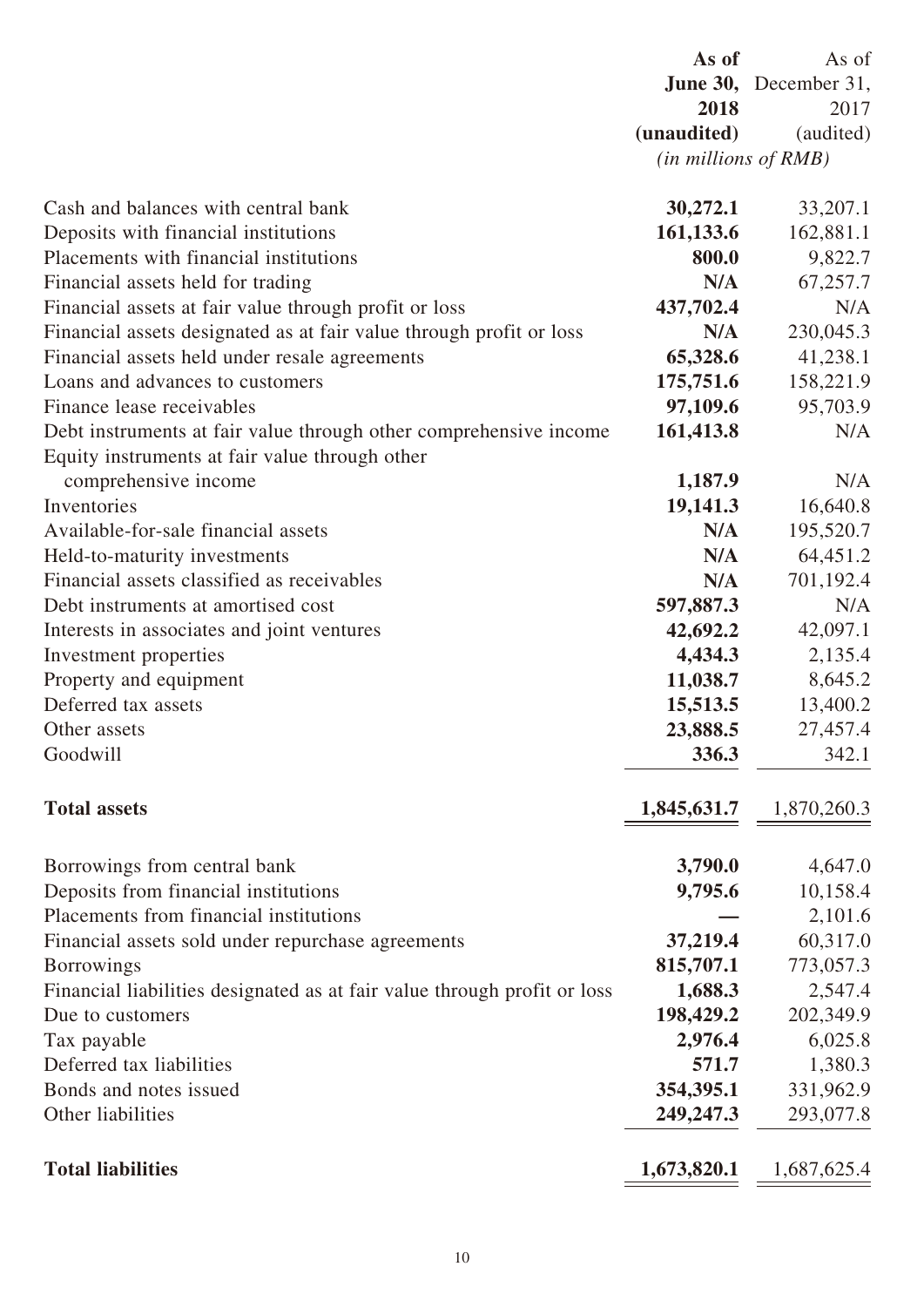|                                                      | As of                                | As of                 |
|------------------------------------------------------|--------------------------------------|-----------------------|
|                                                      |                                      | June 30, December 31, |
|                                                      | 2018                                 | 2017                  |
|                                                      | (unaudited)                          | (audited)             |
|                                                      | (in millions of RMB)                 |                       |
|                                                      |                                      |                       |
| Share capital                                        | 39,070.2                             | 39,070.2              |
| Capital reserve                                      | 18,991.8                             | 19,015.0              |
| Surplus reserve                                      | 5,299.7                              | 5,299.7               |
| General reserve                                      | 14,874.4                             | 12,882.9              |
| Other reserves                                       | 843.3                                | (799.5)               |
| Retained earnings                                    | 40,409.7                             | 52,706.3              |
| Equity attributable to equity holders of the Company | 119,489.1                            | 128,174.6             |
|                                                      |                                      |                       |
| Perpetual capital instruments                        | 22,585.0                             | 23,185.4              |
| Non-controlling interests                            | 29,737.5                             | 31,274.9              |
| <b>Total equity</b>                                  | 171,811.6                            | 182,634.9             |
| <b>Total equity and liabilities</b>                  | 1,845,631.7                          | 1,870,260.3           |
|                                                      | As of                                | As of                 |
|                                                      | <b>June 30,</b>                      | December 31,          |
|                                                      | 2018                                 | 2017                  |
|                                                      | (unaudited)                          | (audited)             |
| <b>Financial Ratios</b>                              |                                      |                       |
| Liability to total assets ratio $(1)$                | $90.7\%$                             | 90.2%                 |
|                                                      | For the six months ended<br>June 30, |                       |
|                                                      | 2018                                 | 2017                  |
|                                                      | (unaudited)                          | (unaudited)           |
| Annualized ROAE <sup>(2)</sup>                       | $1.11\%$                             | 22.6%                 |
| Annualized ROAA <sup>(3)</sup>                       | $0.12\%$                             | $2.1\%$               |
| Cost-to-income ratio $(4)$                           | $24.9\%$                             | 15.0%                 |
| Basic earnings per share $(RMB \text{ yuan})^{(5)}$  | 0.018                                | 0.34                  |
| Diluted earnings per share (RMB yuan) <sup>(6)</sup> | N/A                                  | N/A                   |
|                                                      |                                      |                       |

(1) Represents the ratio of total liabilities to total assets as at the end of the period.

(2) Represents the percentage of annualized net profit attributable to equity holders of the Company for the period in the average balance of equity attributable to Shareholders of the Company as at the beginning and the end of the period.

(3) Represents the percentage of annualized net profit for the period (including profit attributable to holders of perpetual capital instruments and non-controlling interests) in the average balance of total assets as at the beginning and the end of the period.

(4) Represents the ratio of the amount of operating expenses net of land development costs to the total income net of interest expenses, commission and fee expenses and land development expenses.

(5) Represents the net profit attributable to equity holders of the Company during the period divided by the weighted average number of Shares.

(6) Represents the earnings per share based on the basic earnings per share adjusted according to the dilutive potential ordinary Shares.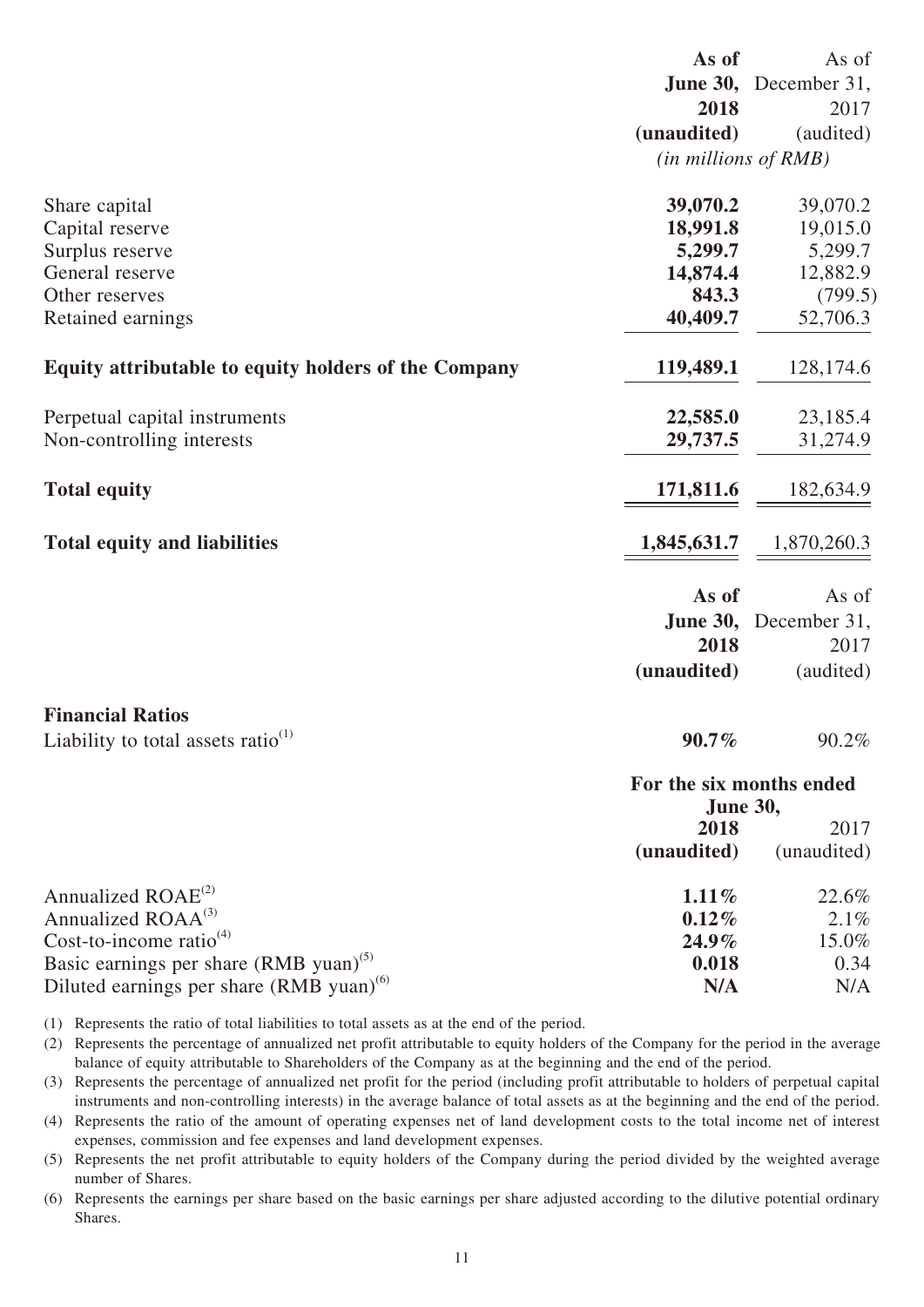## **4 Management Discussion and Analysis**

## **4.1 Economic, Financial and Regulatory Environment**

In the first half of 2018, the global economy continued to grow, and the recovery trend has not changed, but the marginal growth momentum was weakened. The US economy continued the strong recovery, and the growth rate of Europe and Japan has declined. The Federal Reserve continued to raise interest rates and the USD index bottomed out. The financial risks in emerging economies intensified cast a shadow over the global economic recovery.

In the first half of 2018, China's economy maintained a generally stable and improved trend, with GDP up 6.8% on a year-on-year basis, which was better than expected. PMI continued to be above the threshold. Consumption has greatly promoted economic growth, employment was improved, and prices of commodities have been relatively stable. As the supply-side structural reform continued to deepen, the economic structure was constantly optimized, and the prevention of financial risks achieved initial results; the quality of economic development continued to improve. The industry adapting to consumption upgrading and strategic emerging industries developed rapidly, and the internal organizational structure of each industry continued to improve.

In the face of complex and severe international political and economic situations, and various contradictions and problems in domestic development, the Chinese government adhered to the principle of steady progress in the first half of 2018 and continued to promote "three eliminations, one reduction and one improvement" ("三去一降一補 "), prevent and resolve major risks, conduct precision poverty alleviation, carry out pollution prevention and control, and unswervingly promote various reform measures. The government maintained proactive fiscal policies and prudent monetary policies, deepened the reform of exchange rate marketization, focused on guiding expectations and guiding finance to better serve the real economy. Better results were achieved in the new development concept and a series of reform decision-making arrangements to gradually improve the market confidence. In this context, AMCs firmly grasped development opportunities, calmly responded to various challenges, and closely focused on the main line of supply-side structural reform. Based on the main business, such companies gave full play to the advantages of distressed assets management to play a positive role in guarding against and managing financial risks and serving the real economy.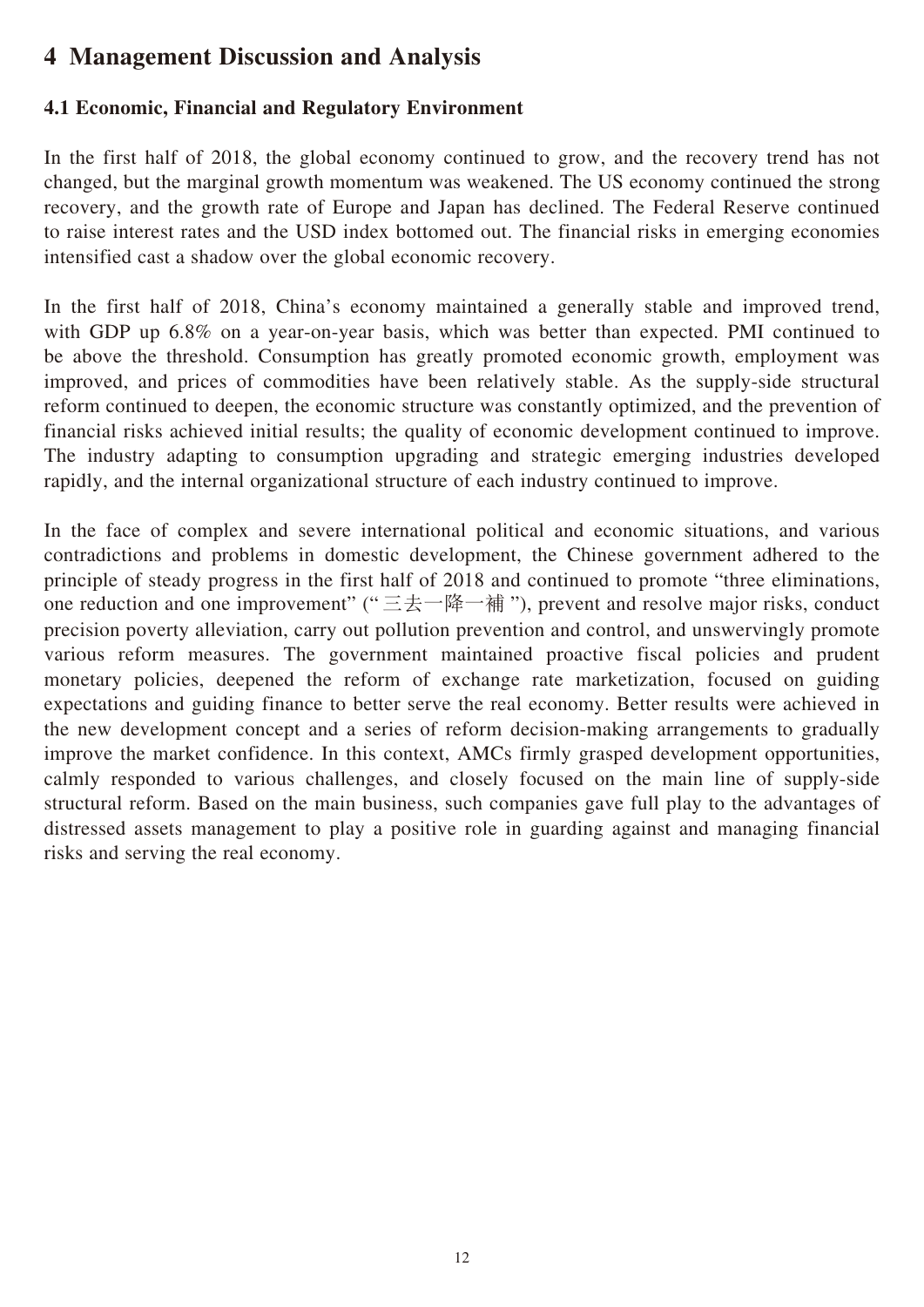In the first half of 2018, the regulatory authorities launched a series of policies and measures to strengthen supervision, and smoothly and orderly promoted the financial system to reduce leverage. At the same time, in order to serve the supply-side structural reform and improve the quality and efficiency of serving real economy, the financial institutions were guided back to the source and focusing on the main business. In the supervision of the distressed assets industry, firstly, the government regulated the behavior of bank debt-to-equity swaps, promoted the smooth implementation of market-oriented and legal bank debt-to-equity swaps; secondly, the "Guiding Opinions on Regulating the Asset Management Business of Financial Institutions" (《關於規範金 融機構資產管理業務的指導意見》) have been officially implemented to play an important role in eliminating multiple nesting, breaking rigid payment as well as restricting maturity mismatch and regulatory arbitrage; thirdly, the government launched the "Joint Credit Management Measures of Banking Financial Institutions (for Trial Implementation)" (《銀行業金融機構聯合授信管理辦法  $(\exists \hat{i} \hat{\pi})$  ) to curb financing from multiple sources and excessive financing behavior to effectively prevent and control the credit risks caused by rising leverage ratio of enterprises. The introduction of a series of policy measures has established a good external policy environment for AMCs to conduct the main business of distressed assets in a standardized and orderly manner.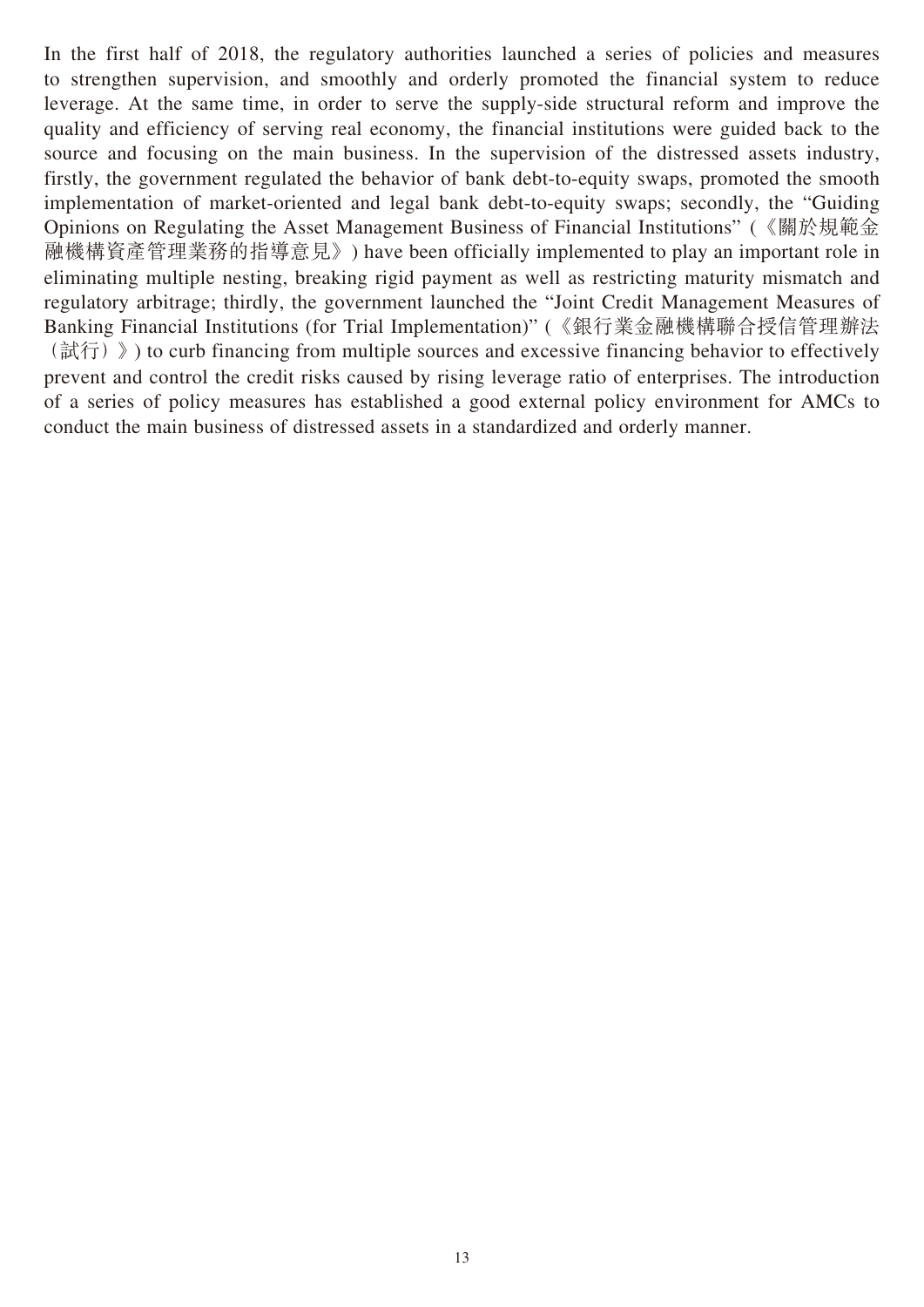## **4.2 Analysis of Financial Statements**

## *4.2.1 Operating Results of the Group*

## **For the six months ended June 30,**

|                                            |             |                                              |             | Change in  |
|--------------------------------------------|-------------|----------------------------------------------|-------------|------------|
|                                            | 2018        | 2017                                         | Change      | percentage |
|                                            |             | (in millions of RMB, except for percentages) |             |            |
| Income from distressed debt assets         |             |                                              |             |            |
| classified as receivables                  | N/A         | 14,629.0                                     | N/A         | N/A        |
| Fair value changes on financial assets     | 6,127.7     | 5,187.2                                      | 940.5       | 18.1%      |
| Interest income                            | 44,143.9    | 10,103.8                                     | 34,040.1    | 336.9%     |
| Investment income, gains and losses        | N/A         | 20,591.8                                     | N/A         | N/A        |
| Gains from derecognition of                |             |                                              |             |            |
| financial assets at amortised cost         | 4.2         | N/A                                          | N/A         | N/A        |
| Loss from derecognition of debt            |             |                                              |             |            |
| instruments at fair value through other    |             |                                              |             |            |
| comprehensive income                       | (57.3)      | N/A                                          | N/A         | N/A        |
| Commission and fee income                  | 2,821.6     | 6,860.5                                      | (4,038.9)   | $-58.9%$   |
| Net gains on disposals of subsidiaries,    |             |                                              |             |            |
| associates and joint ventures              | 379.6       | 641.4                                        | (261.8)     | $-40.8\%$  |
| Dividend income                            | 732.3       |                                              | N/A         | N/A        |
| Other income and other net gains or losses | 2,295.0     | 2,792.7                                      | (497.7)     | $-17.8%$   |
|                                            |             |                                              |             |            |
| <b>Total income</b>                        | 56,447.0    | 60,806.4                                     | (4,359.4)   | $-7.2\%$   |
|                                            |             |                                              |             |            |
|                                            |             |                                              |             |            |
| Interest expenses                          | (32,756.1)  | (22,030.8)                                   | (10,725.3)  | 48.7%      |
| Commission and fee expenses                | (887.3)     | (495.2)                                      | (392.1)     | 79.2%      |
| Operating expenses                         | (6, 484.2)  | (6,857.4)                                    | 373.2       | $-5.4\%$   |
| Impairment losses on financial assets      | (12, 053.6) | (4,715.6)                                    | (7,338.0)   | 155.6%     |
| Impairment losses on other assets          | (885.7)     | (1,134.1)                                    | 248.4       | $-21.9%$   |
| <b>Total expenses</b>                      | (53,066.9)  | (35, 233.1)                                  | (17, 833.8) | 50.6%      |
|                                            |             |                                              |             |            |
| Change in net assets attributable to other |             |                                              |             |            |
| holders of consolidated                    |             |                                              |             |            |
| structured entities                        | (1,299.6)   | (3,887.5)                                    | 2,587.9     | $-66.6%$   |
| Share of results of associates and         |             |                                              |             |            |
| joint ventures                             | 717.1       | 188.9                                        | 528.2       | 279.6%     |
|                                            |             |                                              |             |            |
| <b>Profit before tax</b>                   | 2,797.6     | 21,874.7                                     | (19,077.1)  | $-87.2%$   |
|                                            |             |                                              |             |            |
|                                            |             |                                              |             |            |
| Income tax expense                         | (1,660.9)   | (5,472.7)                                    | 3,811.8     | $-69.7%$   |
|                                            |             |                                              |             |            |
| Profit for the period                      | 1,136.7     | 16,402.0                                     | (15,265.3)  | $-93.1\%$  |
|                                            |             |                                              |             |            |
| Profit attributable to:                    |             |                                              |             |            |
| Equity holders of the Company              | 684.6       | 13,360.5                                     | (12,675.9)  | $-94.9\%$  |
| Holders of perpetual capital instruments   | 503.2       | 601.9                                        | (98.7)      | $-16.4%$   |
| Non-controlling interests                  | (51.1)      | 2,439.6                                      | (2,490.7)   | $-102.1%$  |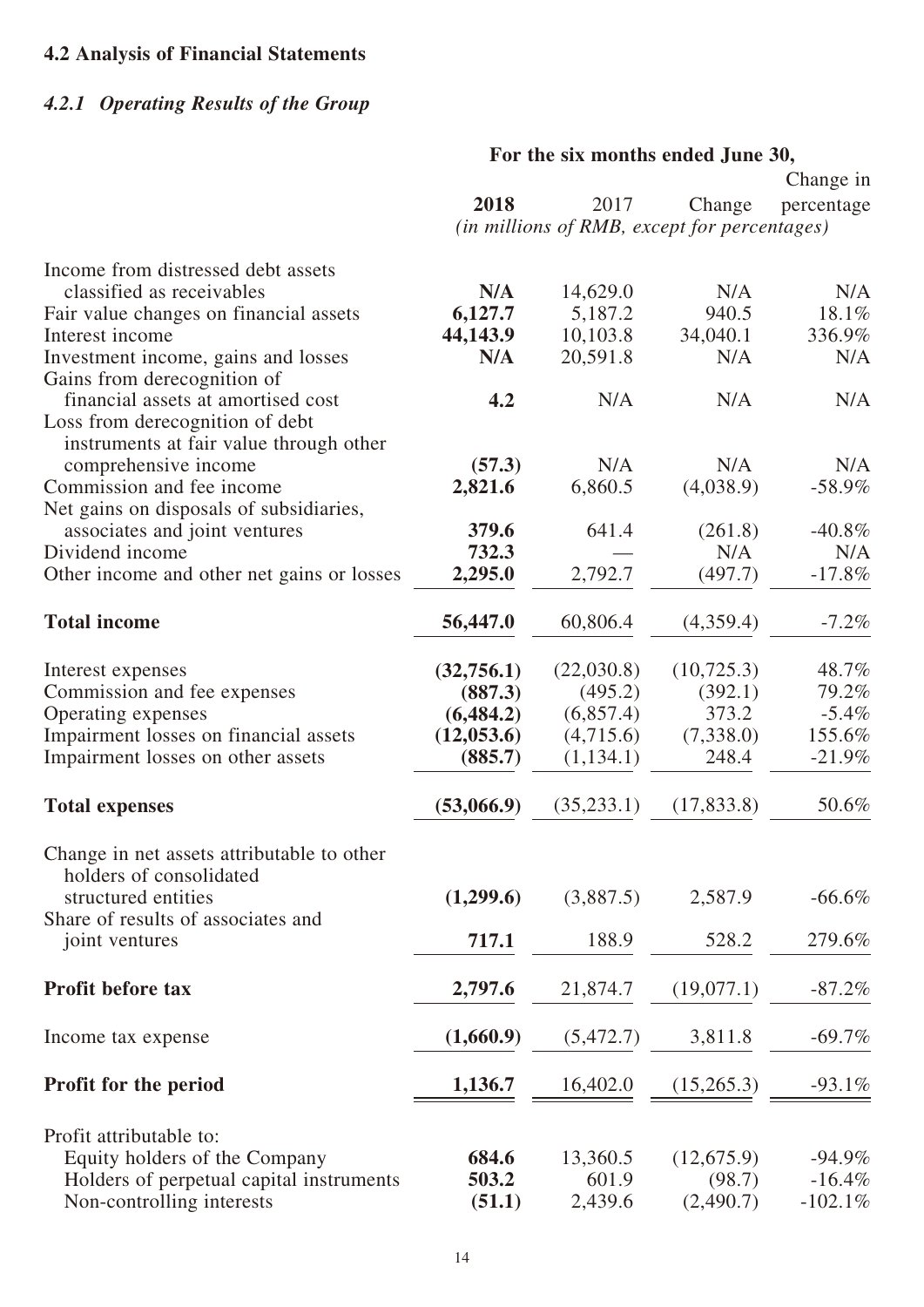## **Total income**

Total income of the Group decreased by 7.2% from RMB60,806.4 million in the first half of 2017 to RMB56,447.0 million in the first half of 2018.

The table below sets forth the components of the total income of the Group for the periods indicated.

|                                            | For the six months ended June 30, |                                              |           |            |  |
|--------------------------------------------|-----------------------------------|----------------------------------------------|-----------|------------|--|
|                                            |                                   |                                              |           | Change in  |  |
|                                            | 2018                              | 2017                                         | Change    | percentage |  |
|                                            |                                   | (in millions of RMB, except for percentages) |           |            |  |
| Income from distressed debt assets         |                                   |                                              |           |            |  |
| classified as receivables                  | N/A                               | 14,629.0                                     | N/A       | N/A        |  |
| Fair value changes on financial assets     | 6,127.7                           | 5,187.2                                      | 940.5     | 18.1%      |  |
| Interest income                            | 44,143.9                          | 10,103.8                                     | 34,040.1  | 336.9%     |  |
| Investment income, gains and losses        | N/A                               | 20,591.8                                     | N/A       | N/A        |  |
| Gains from derecognition of                |                                   |                                              |           |            |  |
| financial assets at amortised cost         | 4.2                               | N/A                                          | N/A       | N/A        |  |
| Loss from derecognition of                 |                                   |                                              |           |            |  |
| debt instruments at fair value through     |                                   |                                              |           |            |  |
| other comprehensive income                 | (57.3)                            | N/A                                          | N/A       | N/A        |  |
| Commission and fee income                  | 2,821.6                           | 6,860.5                                      | (4,038.9) | $-58.9\%$  |  |
| Net gains on disposals of subsidiaries,    |                                   |                                              |           |            |  |
| associates and joint ventures              | 379.6                             | 641.4                                        | (261.8)   | $-40.8\%$  |  |
| Dividend income                            | 732.3                             |                                              | N/A       | N/A        |  |
| Other income and other net gains or losses | 2,295.0                           | 2,792.7                                      | (497.7)   | $-17.8%$   |  |
| <b>Total income</b>                        | 56,447.0                          | 60,806.4                                     | (4,359.4) | $-7.2\%$   |  |

#### *Fair value changes on financial assets*

Fair value changes on financial assets derive from financial assets at fair value through profit or loss of the Group. The fair value changes on financial assets increased by 18.1% from RMB5,187.2 million in the first half of 2017 to RMB6,127.7 million in the first half of 2018.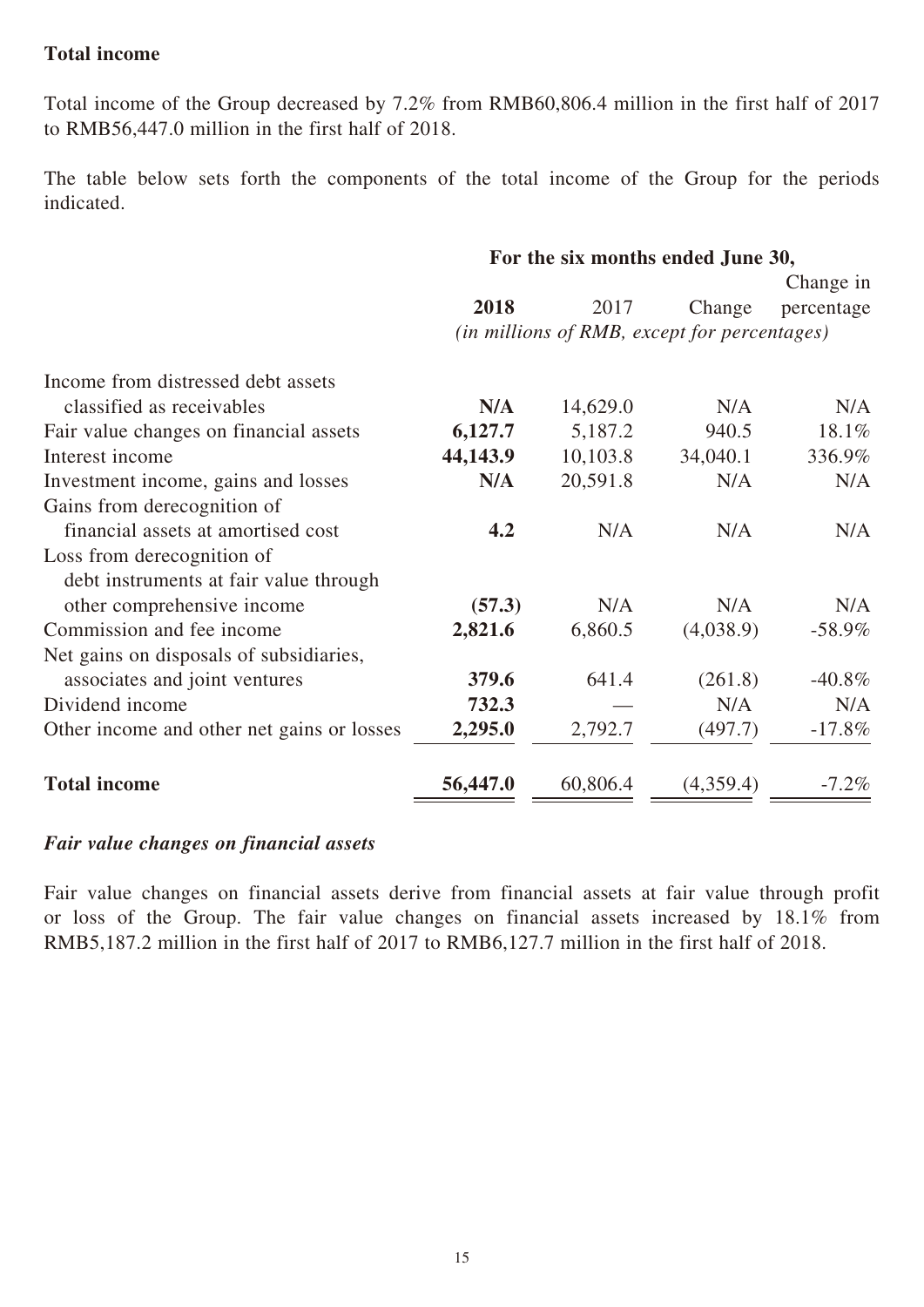The following table sets forth the components of the Group's fair value changes on financial assets for the periods indicated.

|                                                                                         | For the six months ended June 30, |                                                      |        |                         |
|-----------------------------------------------------------------------------------------|-----------------------------------|------------------------------------------------------|--------|-------------------------|
|                                                                                         | 2018                              | 2017<br>(in millions of RMB, except for percentages) | Change | Change in<br>percentage |
| Fair value changes on distressed debt<br>assets at FVTPL<br>Fair value changes on other | 2,969.2                           | 2,293.7                                              | 675.5  | 29.5%                   |
| financial assets                                                                        | 3,158.5                           | 2,893.5                                              | 265.0  | $9.2\%$                 |
| <b>Total</b>                                                                            | 6,127.7                           | 5,187.2                                              | 940.5  | 18.1%                   |

## *Interest income*

The table below sets forth the components of the interest income of the Group for the periods indicated.

|                                          | For the six months ended June 30, |                                              |          |            |
|------------------------------------------|-----------------------------------|----------------------------------------------|----------|------------|
|                                          |                                   |                                              |          | Change in  |
|                                          | 2018                              | 2017                                         | Change   | percentage |
|                                          |                                   | (in millions of RMB, except for percentages) |          |            |
| Debt instruments at amortised            |                                   |                                              |          |            |
| cost other than distressed debt assets   | 14,279.1                          | N/A                                          | N/A      | N/A        |
| Distressed debt assets at amortised cost | 12,162.0                          | N/A                                          | N/A      | N/A        |
| Loans and advances to customers          |                                   |                                              |          |            |
| Corporate loans and advances             | 4,026.0                           | 3,141.9                                      | 884.1    | 28.1%      |
| Personal loans and advances              | 1,657.0                           | 1,028.6                                      | 628.4    | 61.1%      |
| Loans to margin clients                  | 579.8                             | 273.7                                        | 306.1    | 111.8%     |
| Distressed debt assets at FVTOCI         | 4,605.2                           | N/A                                          | N/A      | N/A        |
| Finance lease receivables                | 3,245.9                           | 2,995.2                                      | 250.7    | 8.4%       |
| Financial assets held under              |                                   |                                              |          |            |
| resale agreements                        | 1,090.2                           | 1,118.8                                      | (28.6)   | $-2.6\%$   |
| Deposits with financial institutions     | 1,090.0                           | 1,067.2                                      | 22.8     | $2.1\%$    |
| Debt instruments at FVTOCI               |                                   |                                              |          |            |
| other than distressed debt assets        | 919.6                             | N/A                                          | N/A      | N/A        |
| Placements with financial institutions   | 249.3                             | 188.2                                        | 61.1     | 32.5%      |
| Balances with central bank               | 239.8                             | 290.2                                        | (50.4)   | $-17.4\%$  |
| <b>Total</b>                             | 44,143.9                          | 10,103.8                                     | 34,040.1 | 336.9%     |

The interest income of the Group increased significantly during the period, partly due to changes in the content of interest income after the implementation of the new standard.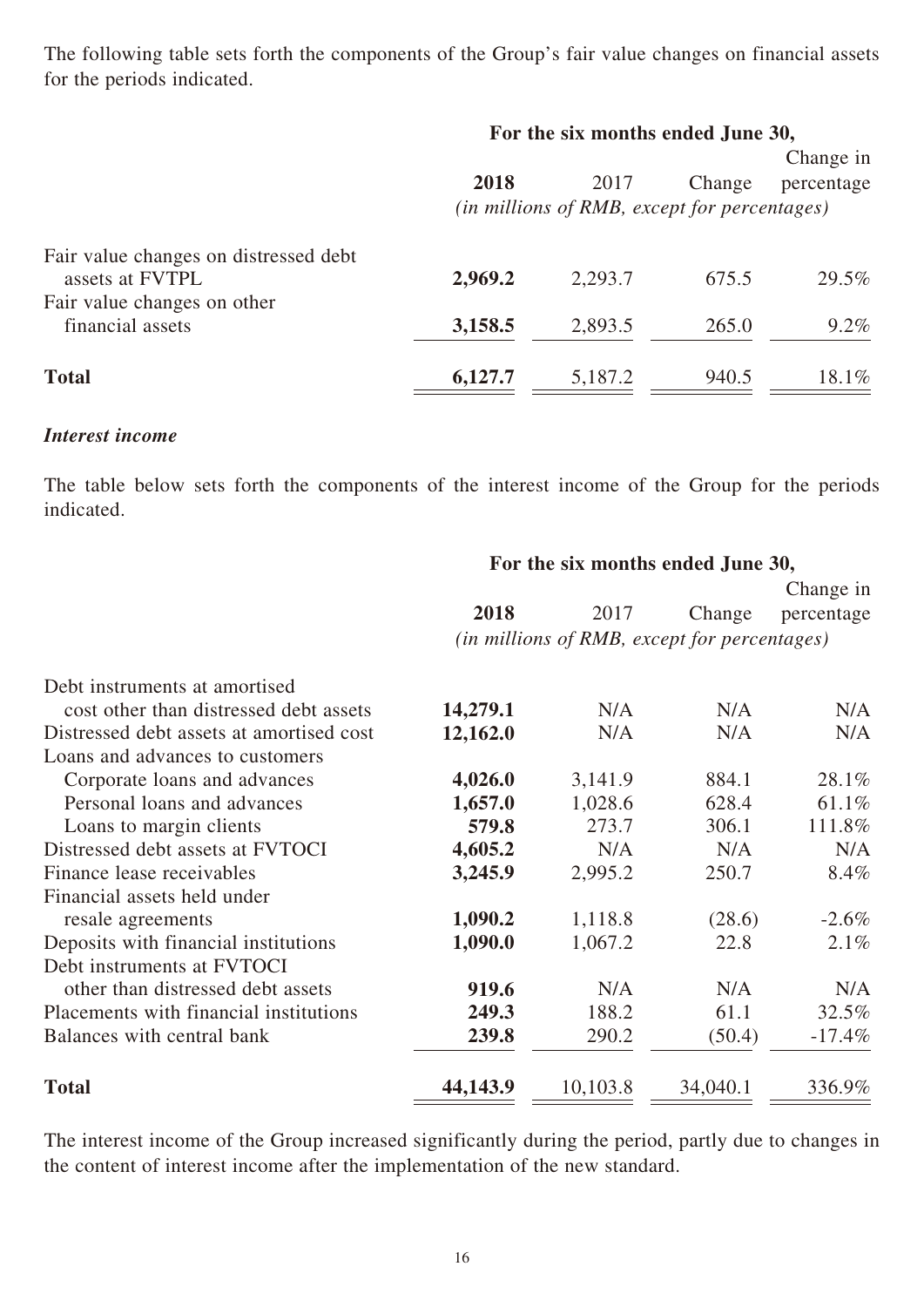Interest income during the current reporting period from debt instruments at amortised cost other than distressed debt assets was RMB14,279.1 million, and is mainly generated by the debt instruments at amortised cost other than distressed debt assets of the Group.

Interest income during the current reporting period from distressed debt assets at amortised cost was RMB12,162.0 million, and is mainly generated by acquiring-and-restructuring distressed debt assets which is classified as distressed debt assets at amortised cost by the Group.

Interest income during the current reporting period from loans and advances to customers increased by 40.9% from RMB4,444.2 million in the first half of 2017 to RMB6,262.8 million in the first half of 2018.

Interest income during the current reporting period from distressed debt assets at FVTOCI was RMB4,605.2 million, and is mainly generated by acquiring-and-restructuring distressed debt assets which is classified as distressed debt assets at fair value through other comprehensive income by the Group.

Interest income during the current reporting period from finance lease receivables increased by 8.4% from RMB2,995.2 million in the first half of 2017 to RMB3,245.9 million in the first half of 2018.

Interest income during the current reporting period from Debt instruments at FVTOCI other than distressed debt assets was RMB919.6 million.

## *Commission and fee income*

The table below sets forth the components of the commission and fee income of the Group for the periods indicated.

|                                           | For the six months ended June 30,            |         |           |            |  |
|-------------------------------------------|----------------------------------------------|---------|-----------|------------|--|
|                                           |                                              |         |           | Change in  |  |
|                                           | 2018                                         | 2017    | Change    | percentage |  |
|                                           | (in millions of RMB, except for percentages) |         |           |            |  |
| Asset management business                 | 1,344.8                                      | 4,730.7 | (3,385.9) | $-71.6\%$  |  |
| Securities and futures brokerage business | 702.2                                        | 1,100.5 | (398.3)   | $-36.2\%$  |  |
| <b>Trust business</b>                     | 497.8                                        | 737.4   | (239.6)   | $-32.5%$   |  |
| Banking and consumer finance business     | 231.7                                        | 235.4   | (3.7)     | $-1.6\%$   |  |
| Fund management business                  | 45.1                                         | 56.5    | (11.4)    | $-20.2\%$  |  |
| <b>Total</b>                              | 2,821.6                                      | 6,860.5 | (4,038.9) | $-58.9\%$  |  |

Commission and fee income of the Group decreased by 58.9% from RMB6,860.5 million in the first half of 2017 to RMB2,821.6 million in the first half of 2018.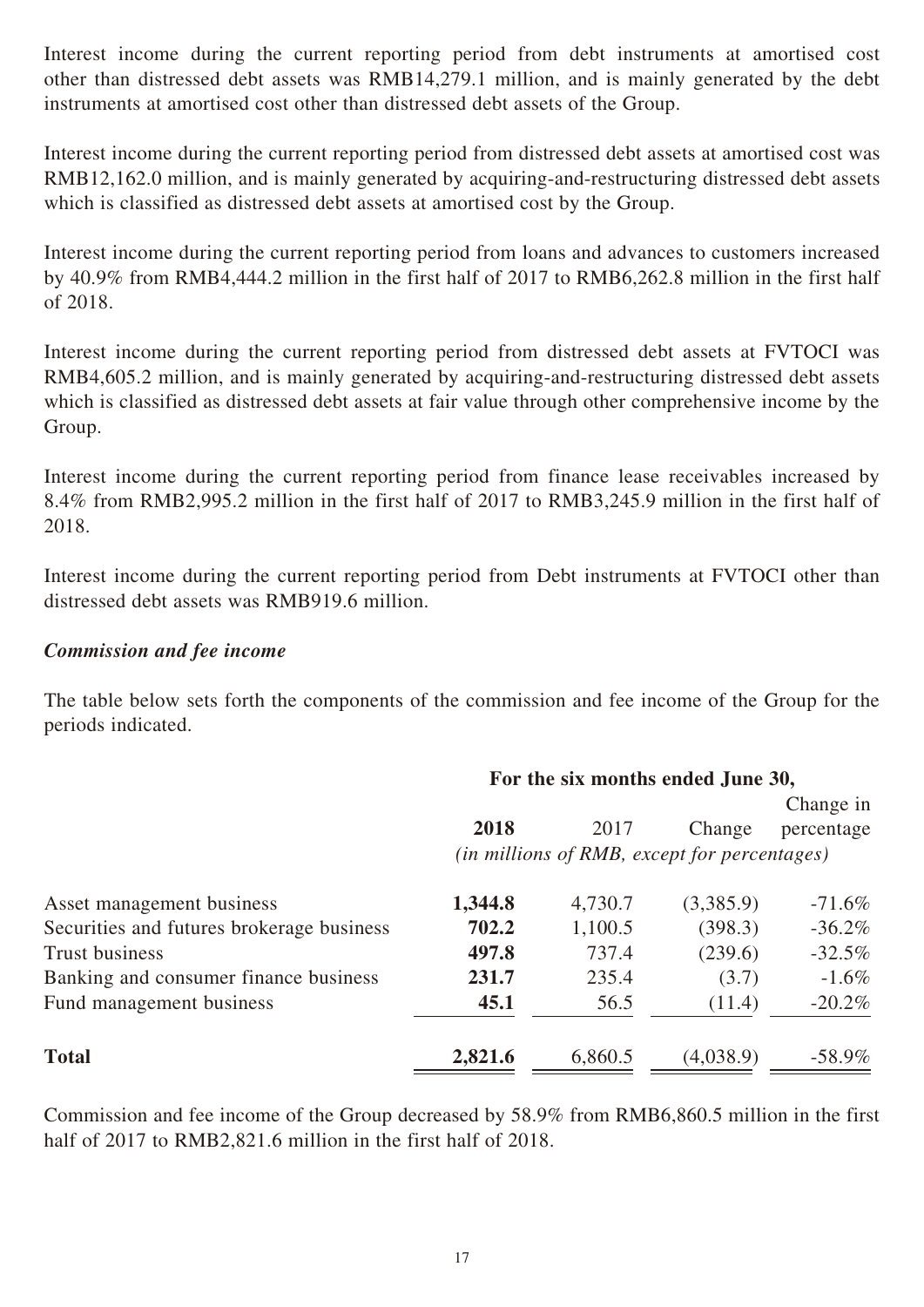#### *Other income and other net gains or losses*

The table below sets forth the components of other income and other net gains or losses of the Group for the periods indicated.

|                                            | For the six months ended June 30,            |         |           |            |  |
|--------------------------------------------|----------------------------------------------|---------|-----------|------------|--|
|                                            |                                              |         |           | Change in  |  |
|                                            | 2018                                         | 2017    | Change    | percentage |  |
|                                            | (in millions of RMB, except for percentages) |         |           |            |  |
| Revenue from properties development        | 1,076.5                                      | 2,192.7 | (1,116.2) | $-50.9\%$  |  |
| Rental income                              | 424.2                                        | 194.8   | 229.4     | 117.8%     |  |
| Government grants                          | 179.4                                        | 111.7   | 67.7      | 60.6%      |  |
| Net gains/(losses) on exchange differences | 95.2                                         | (335.9) | 431.1     | $-128.3\%$ |  |
| Others                                     | 519.7                                        | 629.4   | (109.7)   | $-17.4\%$  |  |
| <b>Total</b>                               | 2,295.0                                      | 2,792.7 | (497.7)   | $-17.8\%$  |  |

Other income and other net gains or losses of the Group decreased by 17.8% from RMB2,792.7 million in the first half of 2017 to RMB2,295.0 million in the first half of 2018

## **Total expenses**

The table below sets forth the components of the total expenses of the Group for the periods indicated.

## **For the six months ended June 30,**

|                                       | 2018        |                                                      |             | Change in  |
|---------------------------------------|-------------|------------------------------------------------------|-------------|------------|
|                                       |             | 2017<br>(in millions of RMB, except for percentages) | Change      | percentage |
| Interest expenses                     | (32,756.1)  | (22,030.8)                                           | (10, 725.3) | 48.7%      |
| Commission and fee expenses           | (887.3)     | (495.2)                                              | (392.1)     | 79.2%      |
| Operating expenses                    | (6, 484.2)  | (6,857.4)                                            | 373.2       | $-5.4\%$   |
| Impairment losses on financial assets | (12, 053.6) | (4,715.6)                                            | (7,338.0)   | 155.6%     |
| Impairment losses on other assets     | (885.7)     | (1,134.1)                                            | 248.4       | $-21.9\%$  |
| <b>Total expenses</b>                 | (53,066.9)  | (35, 233.1)                                          | (17, 833.8) | 50.6%      |

Total expenses of the Group increased by 50.6% from RMB35,233.1 million in the first half of 2017 to RMB53,066.9 million in the first half of 2018.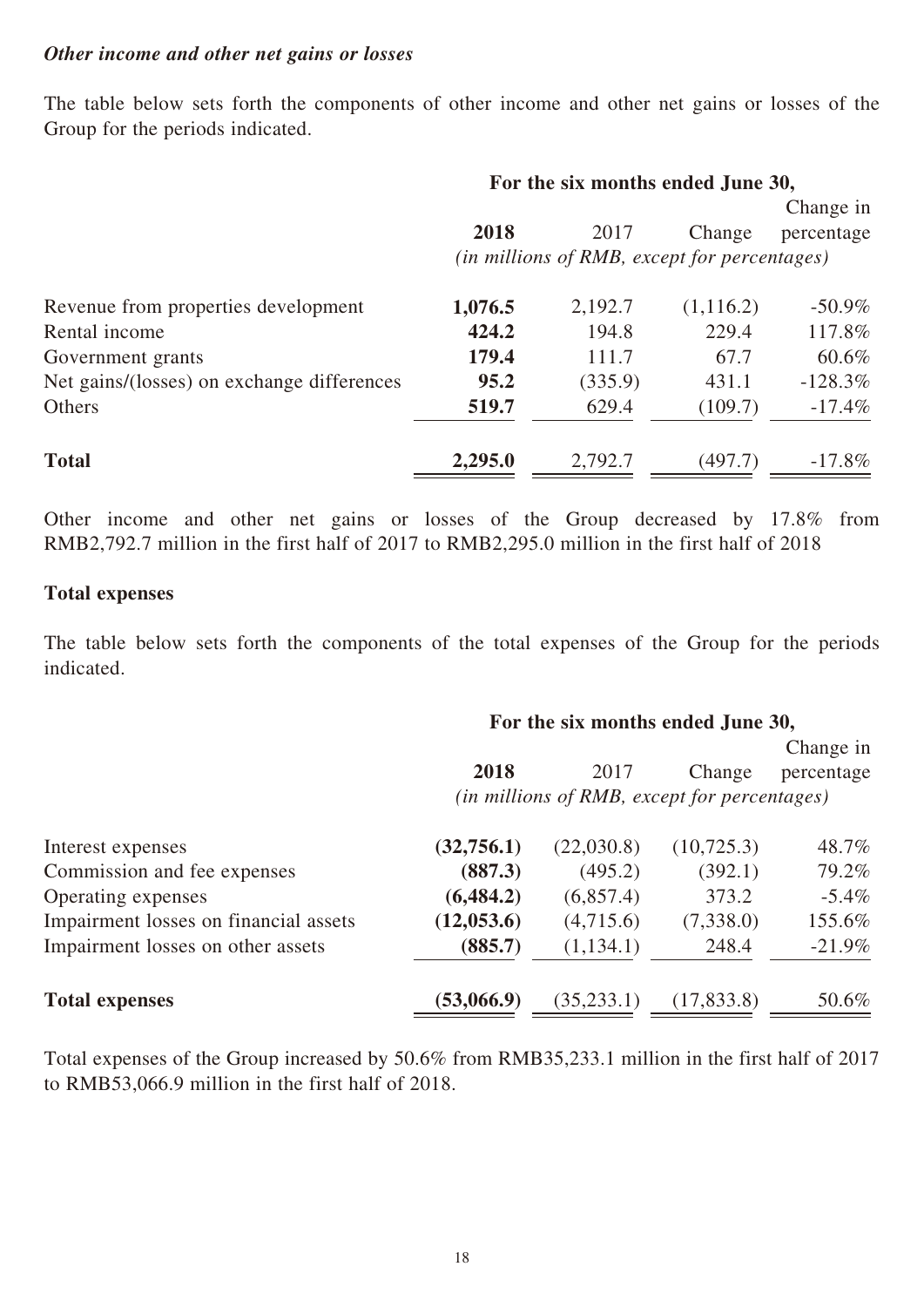#### *Interest expenses*

The table below sets forth the major components of the interest expenses of the Group for the periods indicated.

|                                        | For the six months ended June 30, |                                              |             |            |
|----------------------------------------|-----------------------------------|----------------------------------------------|-------------|------------|
|                                        |                                   |                                              |             | Change in  |
|                                        | 2018                              | 2017                                         | Change      | percentage |
|                                        |                                   | (in millions of RMB, except for percentages) |             |            |
| <b>Borrowings</b>                      | (23, 382.6)                       | (14,059.1)                                   | (9,323.5)   | 66.3%      |
| Bonds and notes issued                 | (6,745.3)                         | (5,270.3)                                    | (1,475.0)   | 28.0%      |
| Due to customers                       | (1,443.9)                         | (1,434.6)                                    | (9.3)       | $0.6\%$    |
| Financial assets sold under            |                                   |                                              |             |            |
| repurchase agreements                  | (777.6)                           | (765.4)                                      | (12.2)      | $1.6\%$    |
| Deposits from financial institutions   | (217.6)                           | (185.0)                                      | (32.6)      | 17.6%      |
| Borrowings from central bank           | (58.5)                            | (34.2)                                       | (24.3)      | 71.1%      |
| Placements from financial institutions | (56.5)                            | (105.4)                                      | 48.9        | $-46.4\%$  |
| Amount due to the MOF                  |                                   | (47.0)                                       | 47.0        | $-100.0\%$ |
| Other liabilities                      | (74.1)                            | (129.8)                                      | 55.7        | $-42.9\%$  |
| <b>Total</b>                           | (32, 756.1)                       | (22,030.8)                                   | (10, 725.3) | 48.7%      |

Interest expenses of the Group increased by 48.7% from RMB22,030.8 million in the first half of 2017 to RMB32,756.1 million in the first half of 2018, primarily due to the significant increase in the size of the Group's borrowings compared to the same period in 2017.

## *Operating expenses*

The table below sets forth the components of the operating expenses of the Group for the periods indicated.

| For the six months ended June 30, |           |         |                                              |
|-----------------------------------|-----------|---------|----------------------------------------------|
|                                   |           |         | Change in                                    |
| 2018                              | 2017      | Change  | percentage                                   |
|                                   |           |         |                                              |
| (2,592.8)                         | (2,567.8) | (25.0)  | $1.0\%$                                      |
| (380.4)                           | (579.5)   | 199.1   | $-34.4\%$                                    |
| (3,511.0)                         | (3,710.1) | 199.1   | $-5.4\%$                                     |
|                                   |           |         |                                              |
| (801.0)                           | (1,286.7) | 485.7   | $-37.7\%$                                    |
| (496.9)                           | (346.8)   | (150.1) | 43.3%                                        |
| (324.3)                           | (259.2)   | (65.1)  | $25.1\%$                                     |
| (105.6)                           | (115.6)   | 10.0    | $-8.7\%$                                     |
| (60.9)                            | (22.0)    | (38.9)  | 176.8%                                       |
| (6, 484.2)                        | (6,857.4) | 373.2   | $-5.4\%$                                     |
|                                   |           |         | (in millions of RMB, except for percentages) |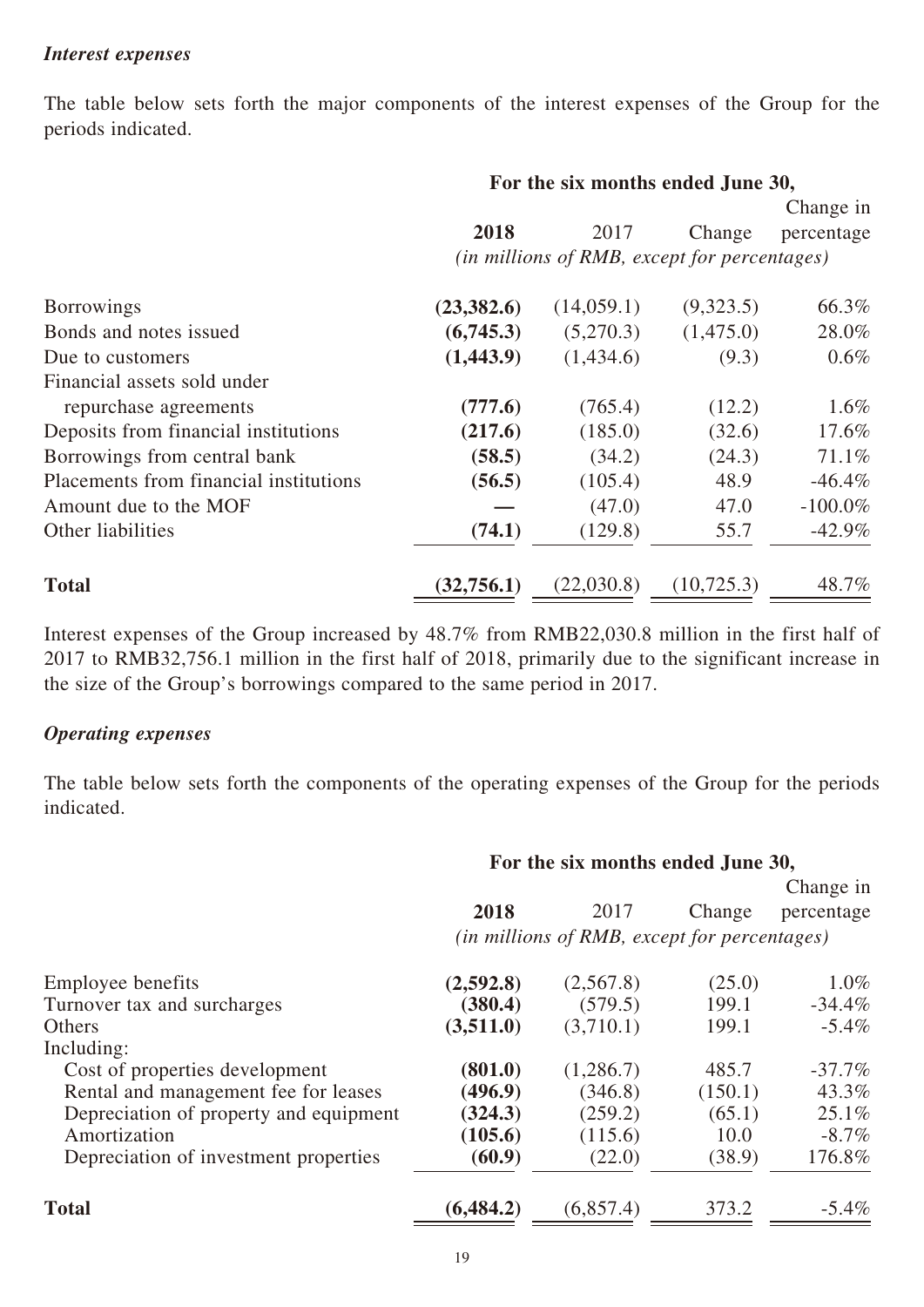Operating expenses of the Group decreased by 5.4% from RMB6,857.4 million in the first half of 2017 to RMB6,484.2 million in the first half of 2018.

## *Impairment losses on financial assets*

The table below sets forth the components of impairment losses on financial assets of the Group for the periods indicated.

|                                                  | For the six         |
|--------------------------------------------------|---------------------|
|                                                  | months ended        |
|                                                  | June 30,<br>2018    |
|                                                  | <i>(in millions</i> |
|                                                  | of RMB)             |
|                                                  |                     |
| Debt instruments at amortised costs              | (9, 154.1)          |
| Loans and advances to customers                  | (1,614.5)           |
| Financial assets held under resale agreements    | (944.7)             |
| Debt instruments at FVTOCI                       | (174.6)             |
| Finance lease receivables                        | (57.8)              |
| Other financial assets                           | (107.9)             |
| <b>Total</b>                                     | (12,053.6)          |
|                                                  | For the six         |
|                                                  | months ended        |
|                                                  | June 30,            |
|                                                  | 2017                |
|                                                  | (in millions        |
|                                                  | of RMB)             |
| Other financial assets classified as receivables | (1,461.7)           |
| Loans and advances to customers                  | (1,265.7)           |
| Distressed debt assets classified as receivables | (1,011.1)           |
| Available-for-sale financial assets              | (672.8)             |
| Finance lease receivables                        | (226.3)             |
| Other financial assets                           | (78.0)              |
| <b>Total</b>                                     | (4,715.6)           |

The impairment losses on financial assets of the Group increased by 155.6% from RMB4,715.6 million in the first half of 2017 to RMB12,053.6 million in the first half of 2018, mainly due to a substantial increase in provisions as compared to the corresponding period in 2017 as a result of credit risk exposure of part of financial assets held by the Group during the current period.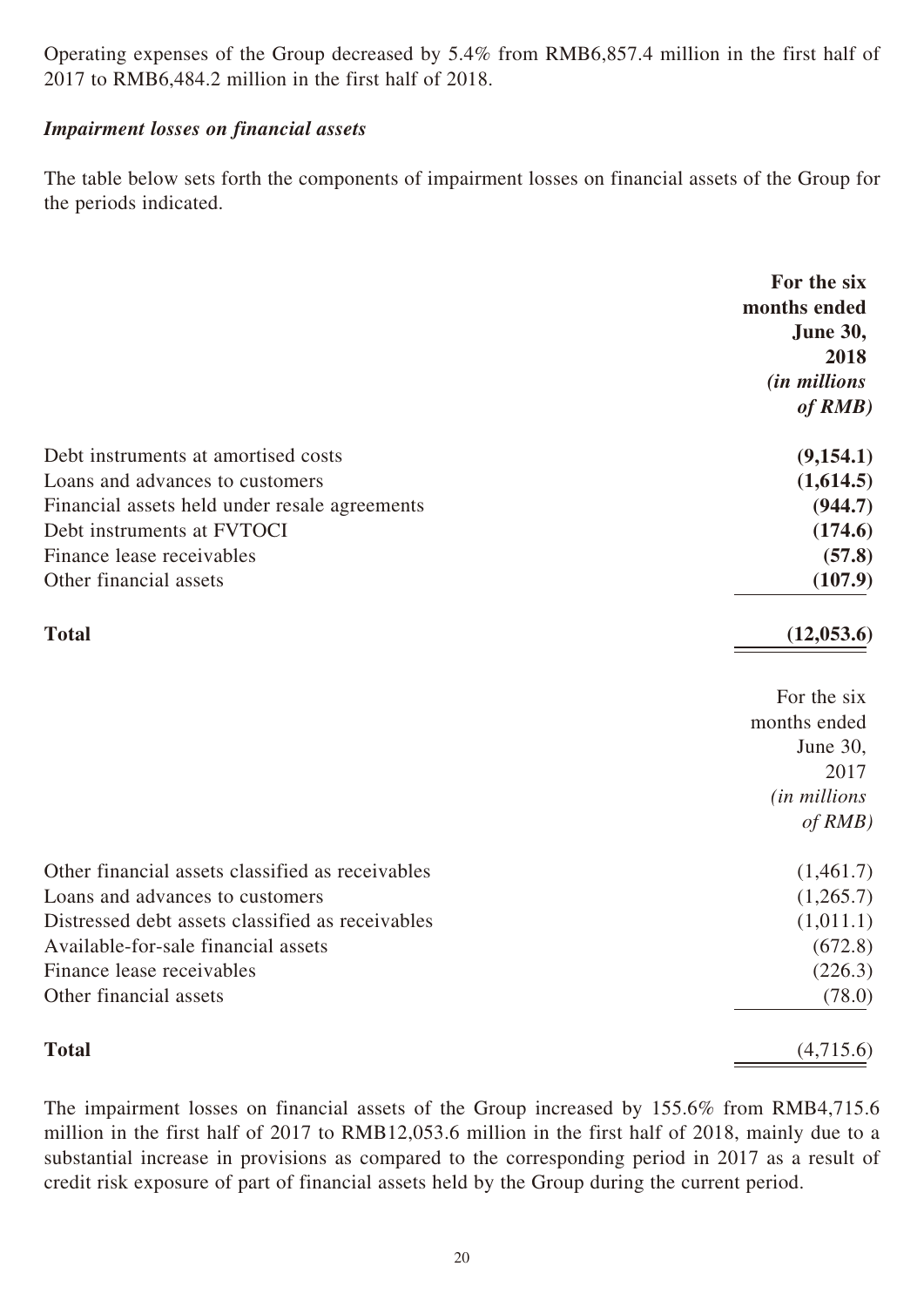#### *Impairment losses on other assets*

The table below sets forth the components of impairment losses on other assets of the Group for the periods indicated.

|                                            | For the six months ended June 30,                     |          |         |            |  |
|--------------------------------------------|-------------------------------------------------------|----------|---------|------------|--|
|                                            |                                                       |          |         | Change in  |  |
|                                            | 2018                                                  | 2017     | Change  | percentage |  |
|                                            | ( <i>in millions of RMB, except for percentages</i> ) |          |         |            |  |
| Interests in associates and joint ventures | (780.9)                                               | (1134.1) | 353.2   | $-31.1\%$  |  |
| Foreclosed assets                          | (104.8)                                               |          | (104.8) | 100.0%     |  |
| <b>Total</b>                               | (885.7)                                               | (1134.1) | 248.4   | $-21.9\%$  |  |

Impairment losses on other assets of the Group decreased by 21.9% from RMB1,134.1 million in the first half of 2017 to RMB885.7 million in the first half of 2018.

#### **Profit before tax**

Profit before tax of the Group decreased by 87.2% from RMB21,874.7 million in the first half of 2017 to RMB2,797.6 million in the first half of 2018.

#### **Income tax expense**

The table below sets forth the components of income tax expense of the Group for the periods indicated.

|                           |                                              | For the six months ended June 30, |         |            |  |
|---------------------------|----------------------------------------------|-----------------------------------|---------|------------|--|
|                           |                                              |                                   |         | Change in  |  |
|                           | 2018                                         | 2017                              | Change  | percentage |  |
|                           | (in millions of RMB, except for percentages) |                                   |         |            |  |
| PRC Enterprise Income tax | (3,986.1)                                    | (5,262.9)                         | 1,276.8 | $-24.3\%$  |  |
| Hong Kong Profits Tax     | (23.3)                                       | (597.0)                           | 573.7   | $-96.1\%$  |  |
| Macau Profits Tax         |                                              | (23.5)                            | 23.5    | $-100.0\%$ |  |
| Deferred Income tax       | 2,348.5                                      | 410.7                             | 1,937.8 | 471.8%     |  |
| <b>Total</b>              | (1,660.9)                                    | (5, 472.7)                        | 3,811.8 | $-69.7\%$  |  |

Income tax expense decreased by 69.7% from RMB5,472.7 million in the first half of 2017 to RMB1,660.9 million in the first half of 2018.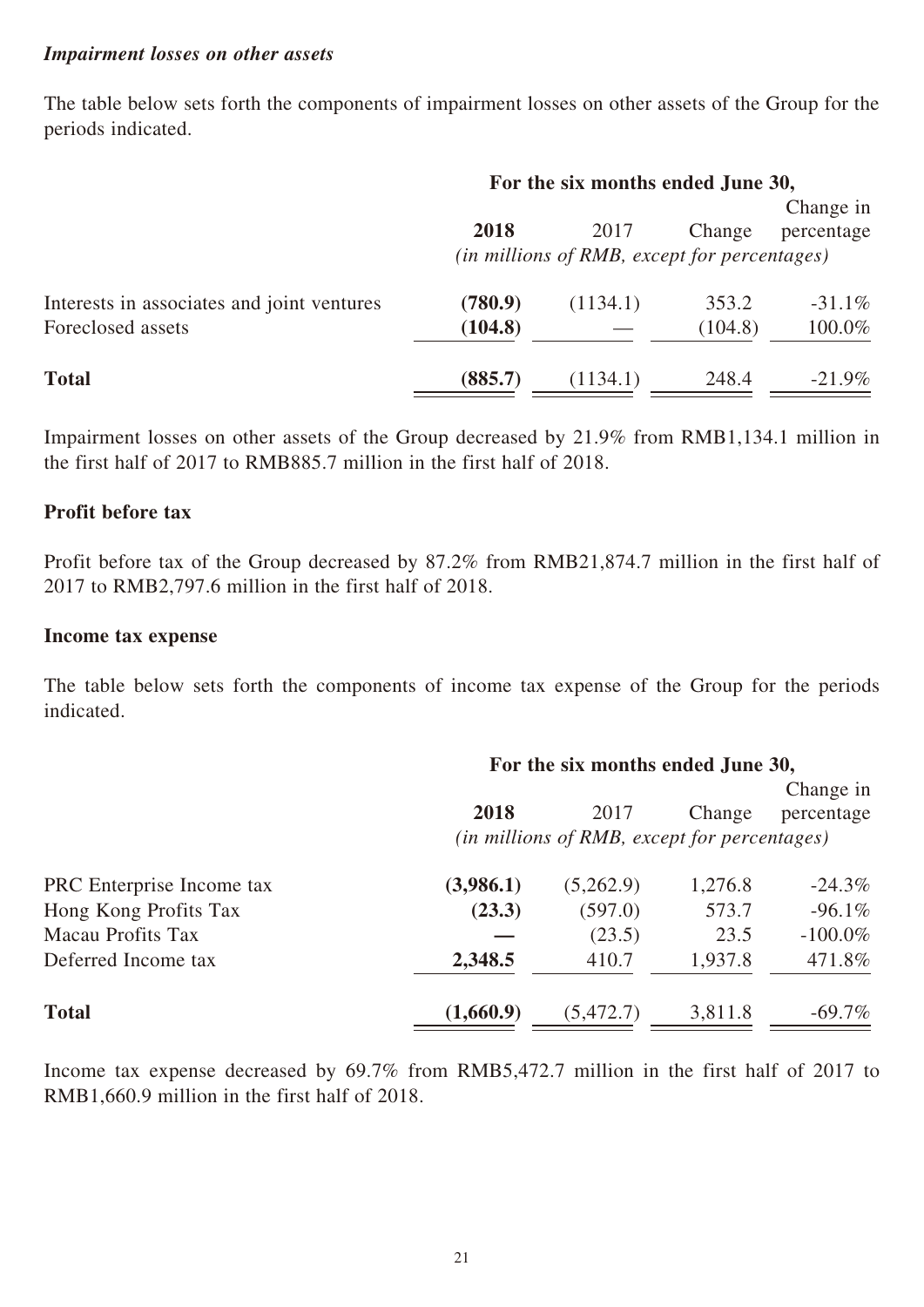## **Segment results**

Each business segment of the Group is subject to different risks and returns. The Group reports its financial results in three segments: (i) distressed asset management; (ii) financial services; and (iii) asset management and investment.

The table below sets forth the total income of each of the Group's business segments for the periods indicated.

## **For the six months ended June 30,**

|                                 |           |                                              |           | Change in  |
|---------------------------------|-----------|----------------------------------------------|-----------|------------|
|                                 | 2018      | 2017                                         | Change    | percentage |
|                                 |           | (in millions of RMB, except for percentages) |           |            |
| Distressed asset management     | 34,679.0  | 35,277.1                                     | (598.1)   | $-1.7\%$   |
| Financial services              | 15,315.2  | 14,684.0                                     | 631.2     | $4.3\%$    |
| Asset management and investment | 10,029.1  | 14,241.6                                     | (4,212.5) | $-29.6\%$  |
| Elimination                     | (3,576.3) | (3,396.3)                                    | (180.0)   | 5.3%       |
| <b>Total</b>                    | 56,447.0  | 60,806.4                                     | (4,359.4) | $-7.2\%$   |

The table below sets forth the profit before tax of each of the Group's business segments for the periods indicated.

## **For the six months ended June 30,**

|                                 | 2018      | 2017      | Change                                       | Change in  |
|---------------------------------|-----------|-----------|----------------------------------------------|------------|
|                                 |           |           | (in millions of RMB, except for percentages) | percentage |
| Distressed asset management     | 5,621.2   | 14,565.2  | (8,944.0)                                    | $-61.4\%$  |
| Financial services              | 2,654.9   | 3,938.9   | (1,284.0)                                    | $-32.6\%$  |
| Asset management and investment | (3,923.6) | 5,330.6   | (9,254.2)                                    | $-173.6\%$ |
| Elimination                     | (1,554.9) | (1,960.0) | 405.1                                        | $-20.7\%$  |
| <b>Total</b>                    | 2,797.6   | 21,874.7  | (19,077.1)                                   | $-87.2\%$  |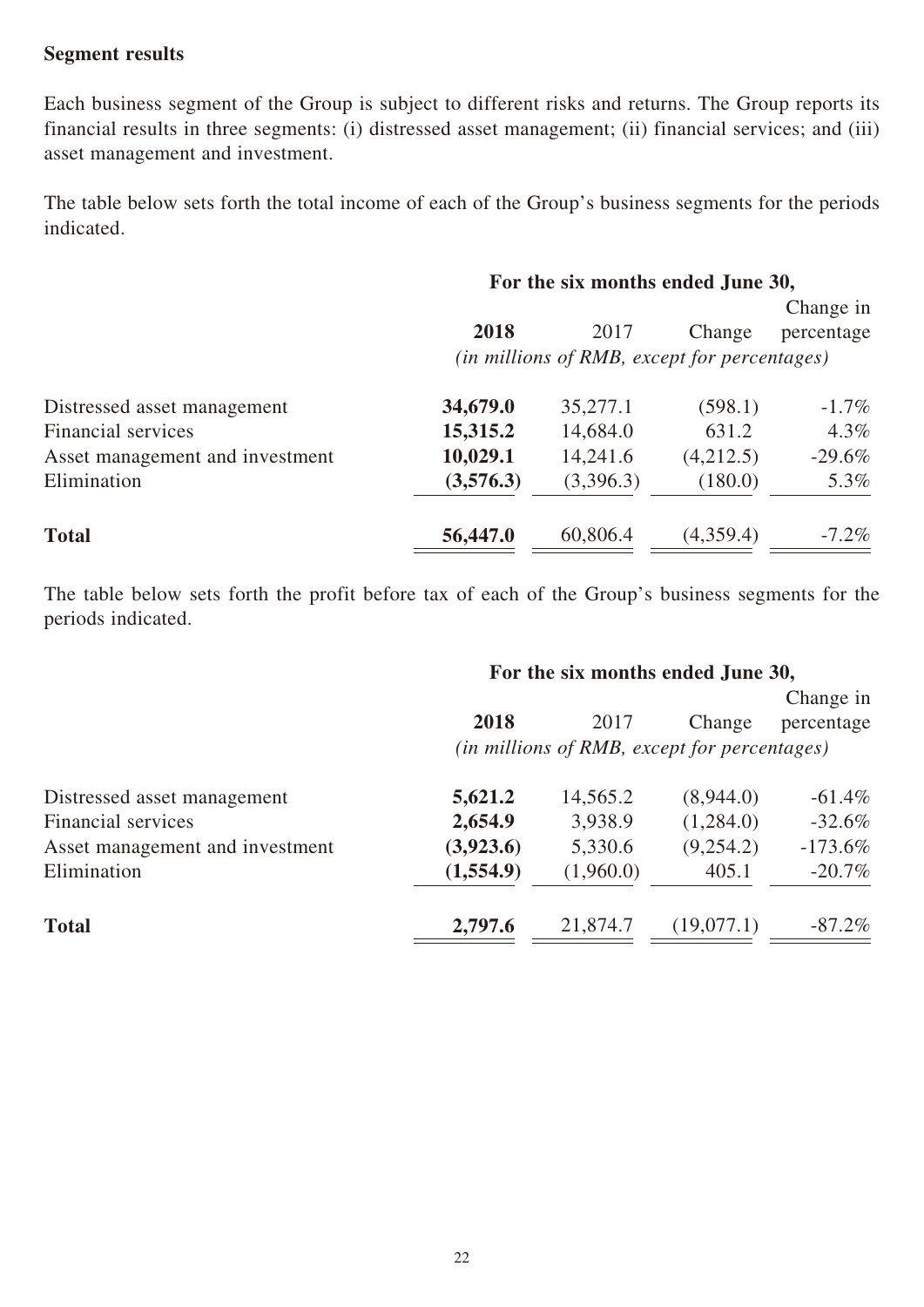The table below sets forth the total assets for each of the Group's business segments as at the dates indicated.

|                                 | As of       | As of                                        |            |            |
|---------------------------------|-------------|----------------------------------------------|------------|------------|
|                                 |             | <b>June 30, December 31,</b>                 |            | Change in  |
|                                 | 2018        | 2017                                         | Change     | percentage |
|                                 |             | (in millions of RMB, except for percentages) |            |            |
| Distressed asset management     | 950,238.0   | 934,966.4                                    | 15,271.6   | $1.6\%$    |
| Financial services              | 565,954.1   | 572,779.7                                    | (6,825.6)  | $-1.2\%$   |
| Asset management and investment | 402,585.3   | 435,906.9                                    | (33,321.6) | $-7.6\%$   |
| Inter-segment elimination       | (88, 659.1) | (86,792.9)                                   | (1,866.2)  | $2.2\%$    |
| <b>Total</b>                    | 1,830,118.2 | 1,856,860.1                                  | (26,741.9) | $-1.4\%$   |

The table below sets forth the annualized pre-tax return on average net assets ("**Pre-tax ROAE**") for each of the Group's business segments for the periods indicated.

|                                 | For the six months ended<br><b>June 30,</b> |       |
|---------------------------------|---------------------------------------------|-------|
|                                 | 2018                                        | 2017  |
| Distressed asset management     | $11.5\%$                                    | 29.6% |
| Financial services              | $11.2\%$                                    | 20.7% |
| Asset management and investment | $-23.7\%$                                   | 37.2% |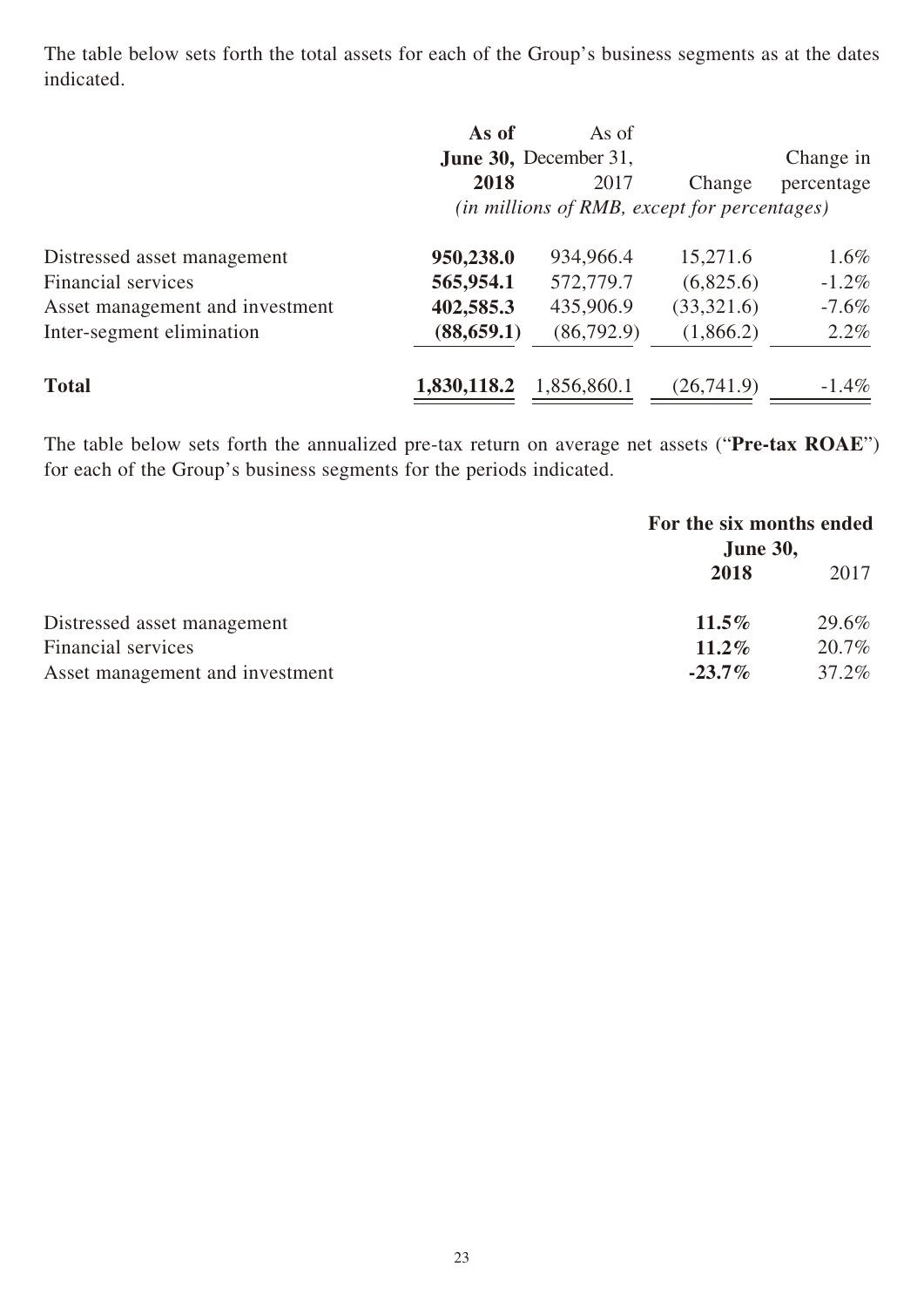## *4.2.2 Financial Positions of Our Group*

The table below sets forth the major items of balance sheet of the Group as at the dates indicated.

|                                              | As of June 30, 2018 |                          |                                              | As of December 31, 2017 |
|----------------------------------------------|---------------------|--------------------------|----------------------------------------------|-------------------------|
|                                              |                     | <b>Amount</b> Percentage | Amount                                       | Percentage              |
|                                              |                     |                          | (in millions of RMB, except for percentages) |                         |
|                                              |                     |                          |                                              |                         |
| Cash and balances with central bank          | 30,272.1            | $1.6\%$                  | 33,207.1                                     | 1.8%                    |
| Deposits with financial institutions         | 161,133.6           | $8.7\%$                  | 162,881.1                                    | 8.7%                    |
| Placements with financial institutions       | 800.0               | $0.1\%$                  | 9,822.7                                      | 0.5%                    |
| Financial assets held for trading            | N/A                 | N/A                      | 67,257.7                                     | 3.6%                    |
| Financial assets at fair value through       |                     |                          |                                              |                         |
| profit or loss                               | 437,702.4           | 23.8%                    | N/A                                          | N/A                     |
| Financial assets designated as at fair value |                     |                          |                                              |                         |
| through profit or loss                       | N/A                 | N/A                      | 230,045.3                                    | 12.3%                   |
| Financial assets held under resale           |                     |                          |                                              |                         |
| agreements                                   | 65,328.6            | $3.5\%$                  | 41,238.1                                     | 2.2%                    |
| Loans and advances to customers              | 175,751.6           | $9.5\%$                  | 158,221.9                                    | 8.5%                    |
| Finance lease receivables                    | 97,109.6            | 5.3%                     | 95,703.9                                     | 5.1%                    |
| Debt instruments at fair value through       |                     |                          |                                              |                         |
| other comprehensive income                   | 161,413.8           | $8.8\%$                  | N/A                                          | N/A                     |
| Equity instruments at fair value through     |                     |                          |                                              |                         |
| other comprehensive income                   | 1,187.9             | $0.1\%$                  | N/A                                          | N/A                     |
| Inventories                                  | 19,141.3            | $1.0\%$                  | 16,640.8                                     | $0.9\%$                 |
| Available-for-sale financial assets          | N/A                 | N/A                      | 195,520.7                                    | $10.5\%$                |
| Held-to-maturity investments                 | N/A                 | N/A                      | 64,451.2                                     | 3.4%                    |
| Financial assets classified as receivables   | N/A                 | N/A                      | 701,192.4                                    | 37.5%                   |
| Debt instruments at amortised cost           | 597,887.3           | 32.4%                    | N/A                                          | N/A                     |
| Interests in associates and joint ventures   | 42,692.2            | $2.3\%$                  | 42,097.1                                     | 2.3%                    |
| Investment properties                        | 4,434.3             | $0.2\%$                  | 2,135.4                                      | 0.1%                    |
| Property and equipment                       | 11,038.7            | $0.6\%$                  | 8,645.2                                      | $0.5\%$                 |
| Deferred tax assets                          | 15,513.5            | $0.8\%$                  | 13,400.2                                     | $0.7\%$                 |
| Other assets                                 | 23,888.5            | $1.3\%$                  | 27,457.4                                     | $1.5\%$                 |
| Goodwill                                     | 336.3               | $0.0\%$                  | 342.1                                        | 0.1%                    |
| <b>Total assets</b>                          | 1,845,631.7         | $100.0\%$                | 1,870,260.3                                  | 100.0%                  |
|                                              |                     |                          |                                              |                         |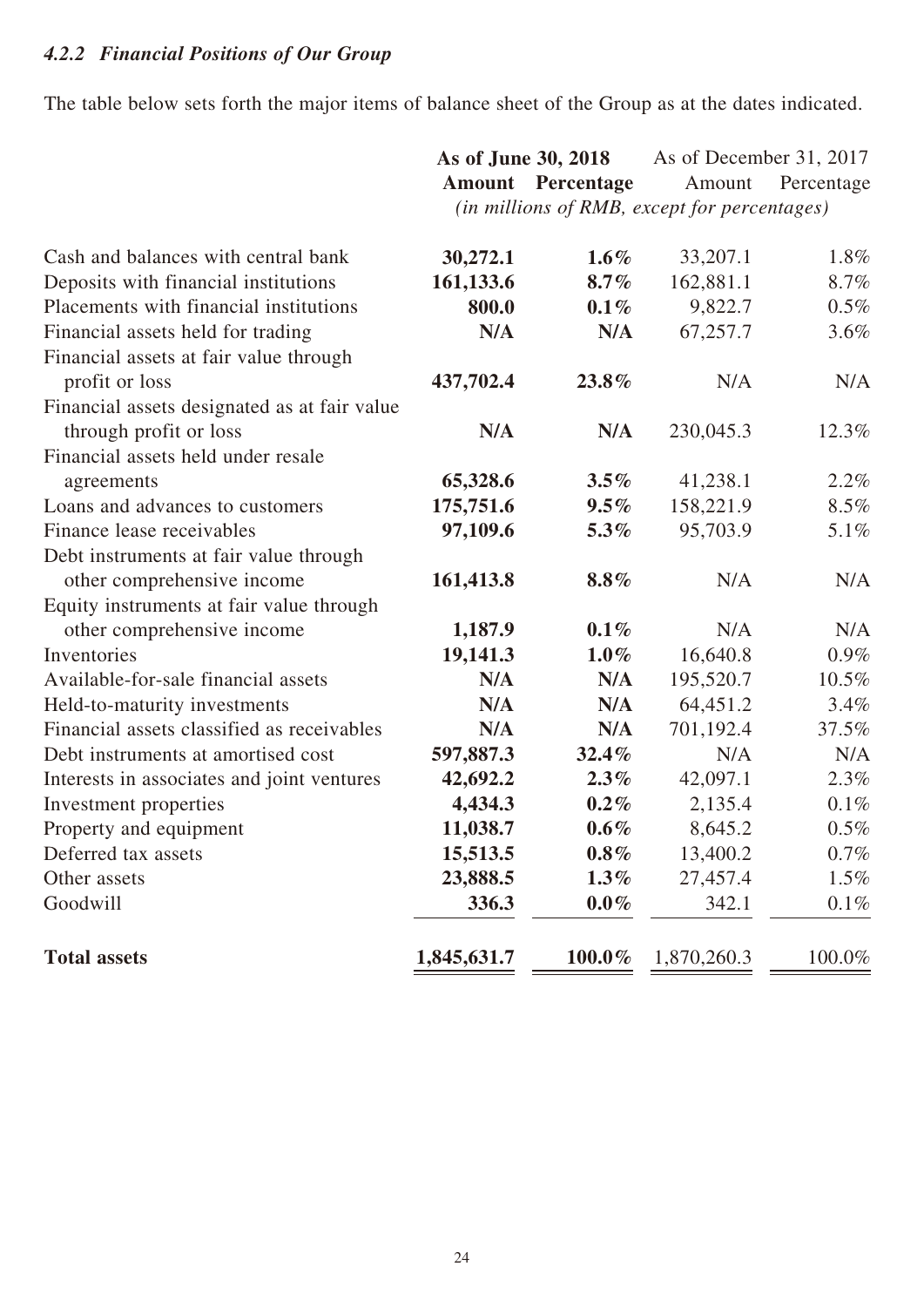**As of June 30, 2018** As of December 31, 2017 **Amount Percentage** Amount Percentage *(in millions of RMB, except for percentages)*

| 3,790.0     | $0.2\%$                             | 4,647.0                           | 0.3%                                |
|-------------|-------------------------------------|-----------------------------------|-------------------------------------|
| 9,795.6     | $0.6\%$                             | 10,158.4                          | 0.6%                                |
|             |                                     | 2,101.6                           | 0.1%                                |
|             |                                     |                                   |                                     |
| 37,219.4    | $2.2\%$                             | 60,317.0                          | 3.6%                                |
| 815,707.1   | 48.7%                               | 773,057.3                         | 45.8%                               |
|             |                                     |                                   |                                     |
| 1,688.3     | $0.1\%$                             | 2,547.4                           | 0.2%                                |
| 198,429.2   | $11.9\%$                            | 202,349.9                         | 12.0%                               |
| 2,976.4     | $0.2\%$                             | 6,025.8                           | 0.4%                                |
| 571.7       | $0.0\%$                             | 1,380.3                           | 0.1%                                |
| 354,395.1   | $21.2\%$                            | 331,962.9                         | 19.7%                               |
| 249,247.3   | $14.9\%$                            | 293,077.8                         | 17.4%                               |
|             |                                     |                                   |                                     |
| 1,673,820.1 | $100.0\%$                           | 1,687,625.4                       | 100.0%                              |
|             |                                     |                                   |                                     |
| 39,070.2    | $22.7\%$                            | 39,070.2                          | 21.4%                               |
| 18,991.8    | 11.1%                               | 19,015.0                          | 10.4%                               |
| 5,299.7     | 3.1%                                | 5,299.7                           | 2.9%                                |
| 14,874.4    | $8.7\%$                             | 12,882.9                          | 7.1%                                |
| 843.3       | $0.5\%$                             | (799.5)                           | $-0.4%$                             |
| 40,409.7    | $23.5\%$                            | 52,706.3                          | 28.9%                               |
|             |                                     |                                   |                                     |
| 119,489.1   | $69.5\%$                            | 128,174.6                         | 70.2%                               |
|             |                                     |                                   | 12.7%                               |
|             |                                     |                                   | 17.1%                               |
|             |                                     |                                   |                                     |
| 171,811.6   | 100.0%                              | 182,634.9                         | 100.0%                              |
|             |                                     |                                   | 100.0%                              |
|             | 22,585.0<br>29,737.5<br>1,845,631.7 | $13.1\%$<br>$17.3\%$<br>$100.0\%$ | 23,185.4<br>31,274.9<br>1,870,260.3 |

#### **Assets**

As of December 31, 2017 and June 30, 2018, the Group's total assets amounted to RMB1,870,260.3 million and RMB1,845,631.7 million, respectively. As of June 30, 2018, the Group's assets mainly include: (i) deposits with financial institutions; (ii) financial assets designated as at fair value through profit or loss; (iii) loans and advances to customers; (iv) finance lease receivables; (v) debt instruments at fair value through other comprehensive income; and (vi) debt instruments at amortised cost.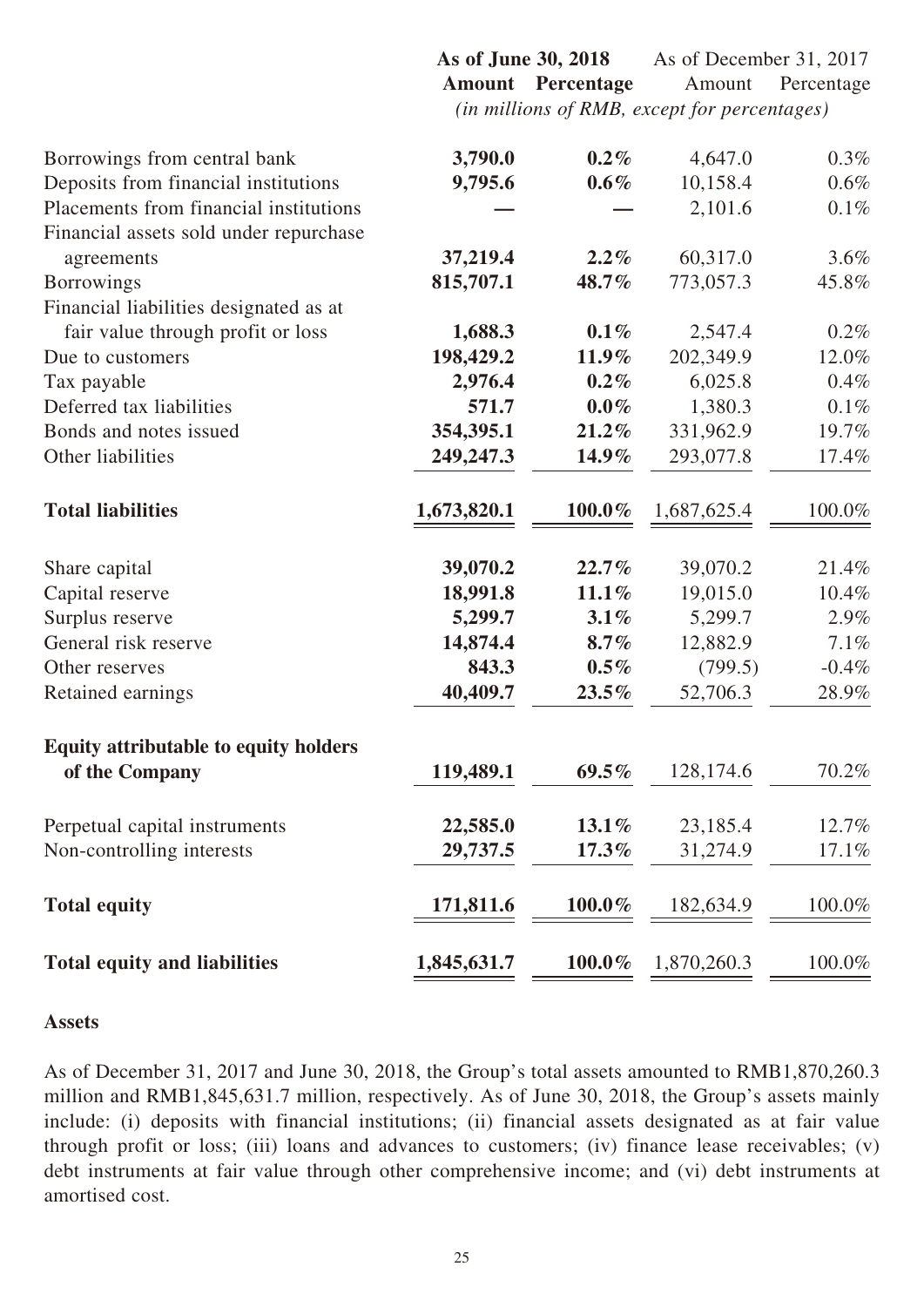## *Deposits with financial institutions*

As of December 31, 2017 and June 30, 2018, the Group's deposits with financial institutions amounted to RMB162,881.1 million and RMB161,133.6 million, respectively, representing a decrease of 1.1%.

## *Financial assets at fair value through profit or loss*

As at June 30, 2018, the Group's financial assets at fair value through profit or loss amounted to RMB437,702.4 million.

|                                              | As of                         |
|----------------------------------------------|-------------------------------|
|                                              | <b>June 30,</b>               |
|                                              | 2018                          |
|                                              | ( <i>in millions of RMB</i> ) |
| Distressed debt assets                       | 151,004.2                     |
| Funds                                        | 80,324.1                      |
| Trust products                               | 54,718.6                      |
| Equity instruments                           | 54,189.7                      |
| Debt securities                              |                               |
| — Corporate bonds                            | 31,044.7                      |
| — Financial institution bonds                | 266.4                         |
| — Public sector and quasi-government bonds   | 200.3                         |
| Wealth management products                   | 21,329.1                      |
| Structured products                          | 16,326.0                      |
| Asset management plans                       | 10,102.4                      |
| Convertible bonds                            | 7,467.7                       |
| Equity instruments with embedded derivatives | 5,240.2                       |
| Negotiable certificates of deposit           | 3,463.8                       |
| <b>Entrusted</b> loans                       | 1,569.7                       |
| Asset-backed securities                      | 455.5                         |
| <b>Total</b>                                 | 437,702.4                     |
|                                              |                               |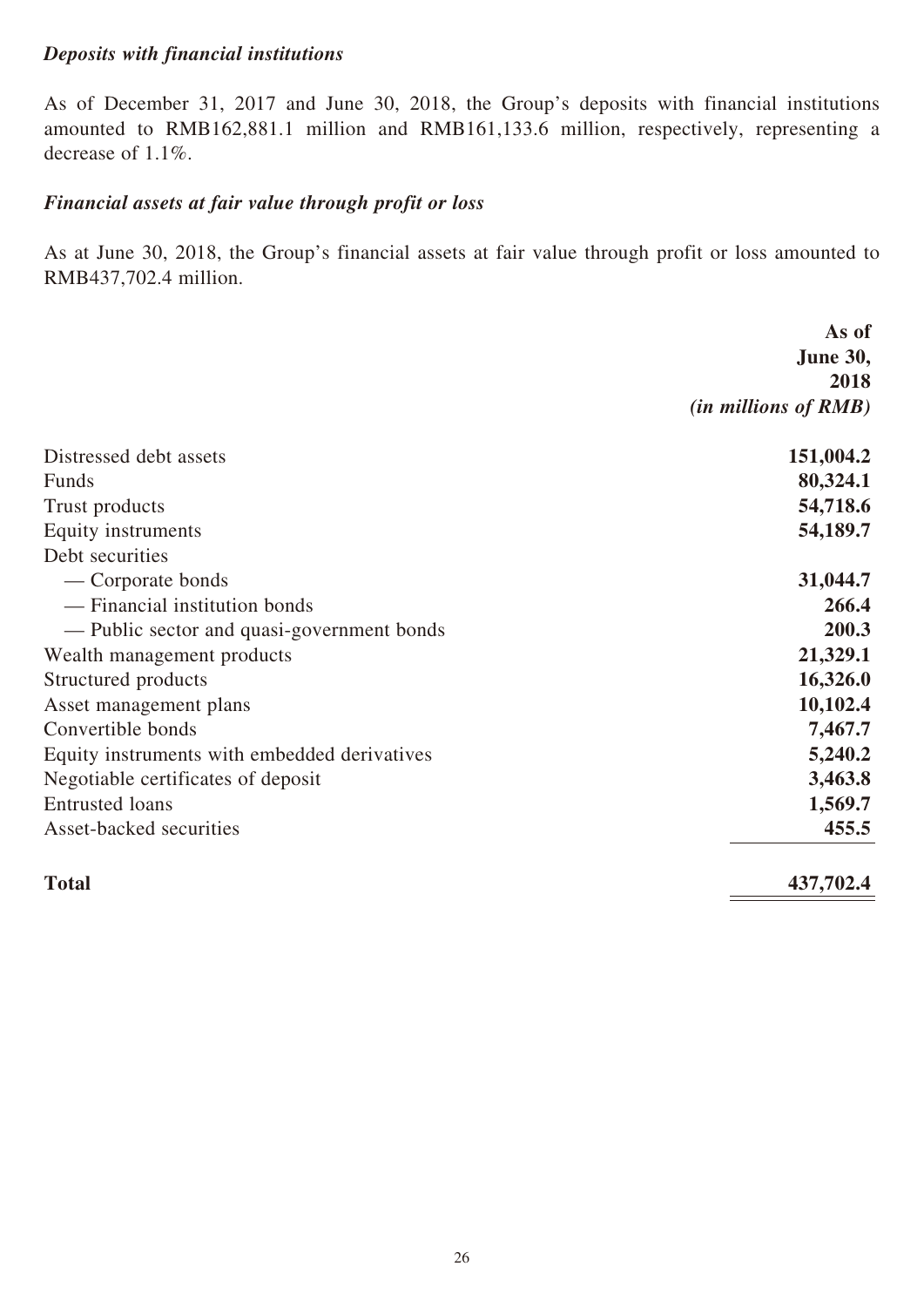#### *Loans and advances to customers*

The table below sets forth the major components of loans and advances to customers of the Group as at the dates indicated.

|                                       | As of      | As of                                        |           |            |
|---------------------------------------|------------|----------------------------------------------|-----------|------------|
|                                       |            | June 30, December 31,                        |           | Change in  |
|                                       | 2018       | 2017                                         | Change    | percentage |
|                                       |            | (in millions of RMB, except for percentages) |           |            |
| Corporate loans and advances          |            |                                              |           |            |
| - Loans and advances                  | 123,014.2  | 108,863.7                                    | 14,150.5  | 13.0%      |
| — Discounted bills                    |            | 5,689.5                                      | (5,689.5) | $-100.0\%$ |
| <b>Subtotal</b>                       | 123,014.2  | 114,553.2                                    | 8,461.0   | $7.4\%$    |
| Personal loans and advances           |            |                                              |           |            |
| — Loans for business operations       | 10,519.1   | 10,556.1                                     | (37.0)    | $-0.4\%$   |
| — Mortgages                           | 15,313.9   | 11,390.8                                     | 3,923.1   | 34.4%      |
| - Personal consumption loans          | 21,519.0   | 15,483.2                                     | 6,035.8   | 39.0%      |
| — Others                              | 2,754.9    | 2,504.5                                      | 250.4     | 10.0%      |
| <b>Subtotal</b>                       | 50,106.9   | 39,934.6                                     | 10,172.3  | 25.5%      |
| Loans to margin clients               | 7,076.0    | 7,523.4                                      | (447.4)   | $-5.9\%$   |
| <b>Gross loans and advances</b>       | 180,197.1  | 162,011.2                                    | 18,185.9  | 11.2%      |
| Less: Allowance for Impairment losses |            |                                              |           |            |
| 12 month ECL model                    | (2,310.9)  | N/A                                          | N/A       | N/A        |
| Lifetime ECL model                    | (2, 134.6) | N/A                                          | N/A       | N/A        |
| Individual assessed                   | N/A        | (1,082.7)                                    | N/A       | N/A        |
| Collectively assessed                 | N/A        | (2,706.6)                                    | N/A       | N/A        |
| <b>Subtotal</b>                       | (4, 445.5) | (3,789.3)                                    | (656.2)   | 17.3%      |
| Net loans and advances to customers   | 175,751.6  | 158,221.9                                    | 17,529.7  | 11.1%      |

As of December 31, 2017 and June 30, 2018, the Group's loans and advances to customers amounted to RMB158,221.9 million and RMB175,751.6 million, respectively, representing an increase of 11.1%.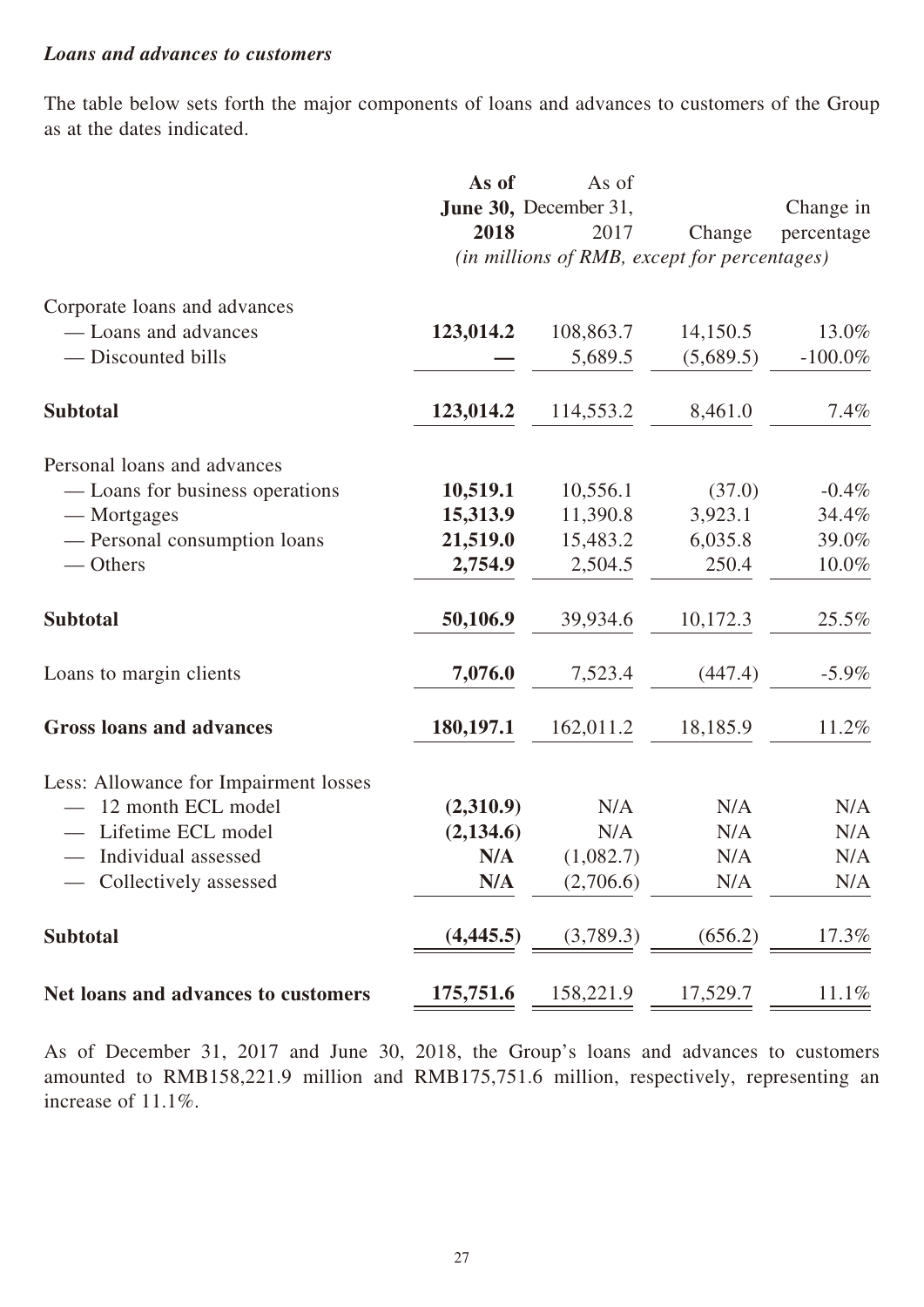## *Finance lease receivables*

The table below sets forth the major components of finance lease receivables of the Group as at the dates indicated.

|                                                       | As of      | As of                                        |           |            |
|-------------------------------------------------------|------------|----------------------------------------------|-----------|------------|
|                                                       |            | June 30, December 31,                        |           | Change in  |
|                                                       | 2018       | 2017                                         | Change    | percentage |
|                                                       |            | (in millions of RMB, except for percentages) |           |            |
| Minimum finance lease receivables                     |            |                                              |           |            |
| Within 1 year (inclusive)                             | 37,450.0   | 34,965.0                                     | 2,484.9   | 7.1%       |
| 1 year to 5 years (inclusive)                         | 67,399.1   | 70,832.4                                     | (3,433.2) | $-4.8\%$   |
| Over 5 years                                          | 6,723.8    | 3,782.8                                      | 2,941.0   | 77.7%      |
| Gross amount of finance lease receivables             | 111,572.9  | 109,580.2                                    | 1,992.7   | 1.8%       |
| Less: Unrealized finance income                       | (12,074.5) | (11, 852.8)                                  | (221.8)   | 1.9%       |
| Net amount of finance lease receivables               | 99,498.4   | 97,727.4                                     | 1,771.0   | 1.8%       |
| Less: Allowance for impairment losses                 | (2,388.8)  | (2,023.5)                                    | (365.3)   | 18.1%      |
| Net amount of finance lease receivables               | 97,109.6   | 95,703.9                                     | 1,405.7   | 1.5%       |
| Present value of minimum finance<br>lease receivables |            |                                              |           |            |
| Within 1 year (inclusive)                             | 32,300.2   | 29,913.5                                     | 2,386.7   | 8.0%       |
| 1 year to 5 years (inclusive)                         | 60,803.8   | 64,215.8                                     | (3,412.0) | $-5.3\%$   |
| Over 5 years                                          | 6,394.4    | 3,598.1                                      | 2,796.3   | 77.7%      |
| <b>Total</b>                                          | 99,498.4   | 97,727.4                                     | 1,771.0   | 1.8%       |

As of December 31, 2017 and June 30, 2018, the Group's finance lease receivables amounted to RMB95,703.9 million and RMB97,109.6 million, respectively, representing an increase of 1.5%.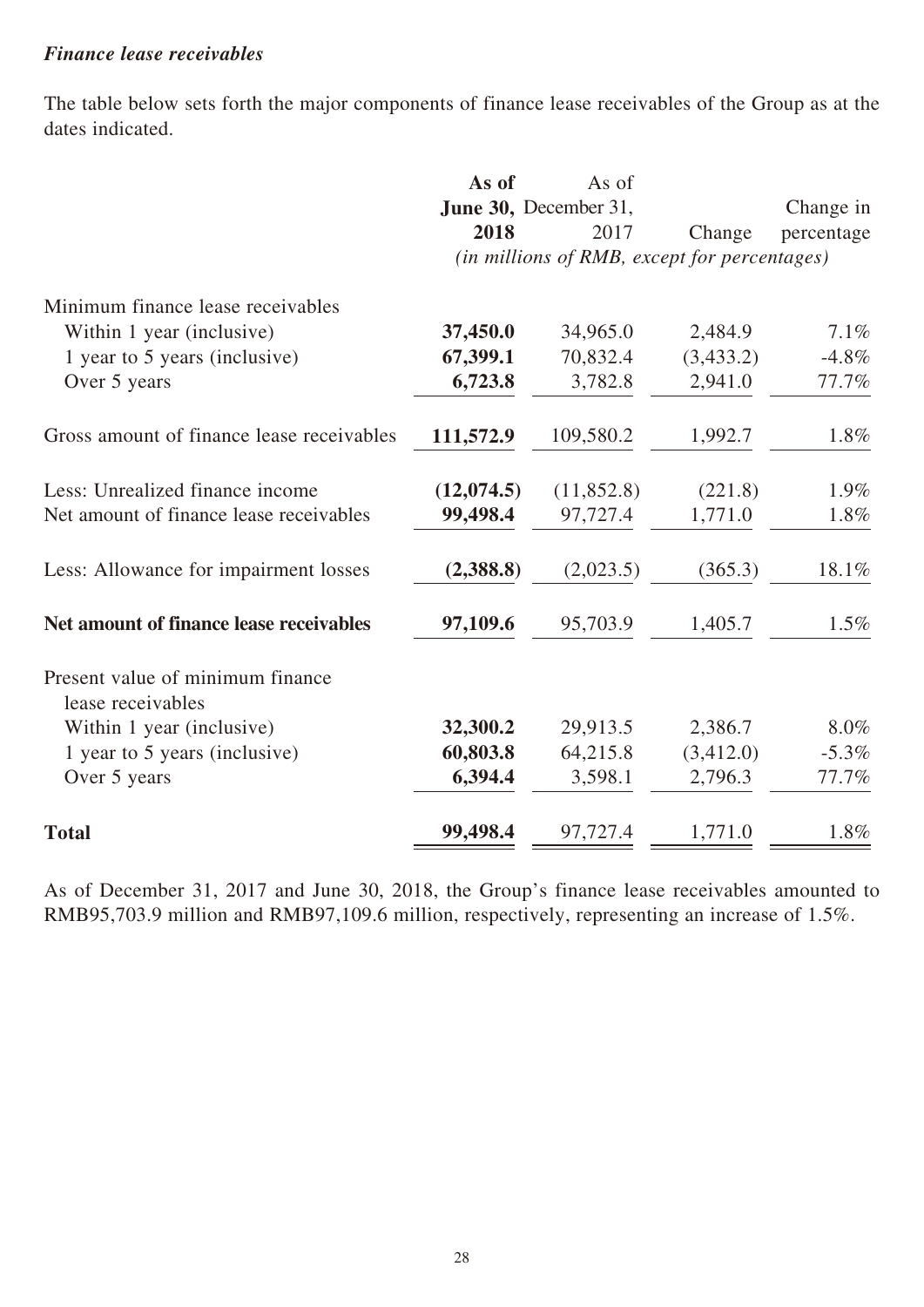## *Debt instruments at FVTOCI*

The following table sets out the major components of the Group's debt instruments at FVTOCI as at the date indicated.

|                                            | As of               |
|--------------------------------------------|---------------------|
|                                            | <b>June 30,</b>     |
|                                            | 2018                |
|                                            | <i>(in millions</i> |
|                                            | of RMB)             |
| Distressed debt assets                     | 108,552.0           |
| Debt securities                            |                     |
| — Corporate bonds                          | 21,884.5            |
| — Public sector and quasi-government bonds | 8,744.5             |
| - Financial institution bonds              | 540.3               |
| — Government bonds                         | 530.5               |
| Trust products                             | 6,932.4             |
| <b>Entrusted</b> loans                     | 6,147.6             |
| <b>Discounts</b>                           | 4,434.6             |
| Asset management plans                     | 3,066.8             |
| Asset-backed securities                    | 580.6               |
| <b>Total</b>                               | 161,413.8           |

As at 30 June 2018, the debt instruments at FVTOCI of the Group amounted to RMB161,413.8 million.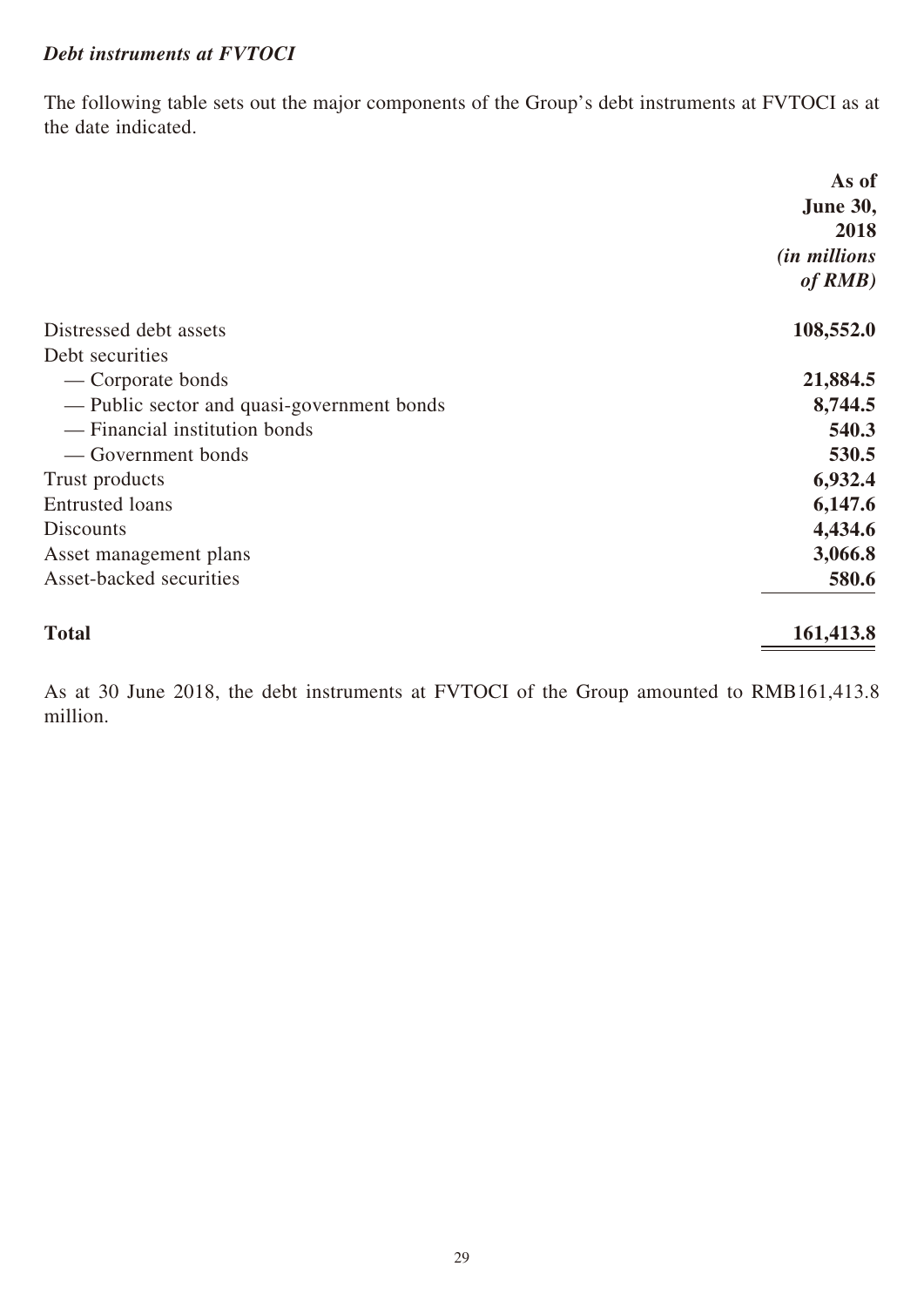## *Debt instrument at amortised cost*

The following table sets forth the major components of the Group's debt instruments at amortised cost as at the date indicated.

|                                                                 | As of                   |
|-----------------------------------------------------------------|-------------------------|
|                                                                 | <b>June 30,</b><br>2018 |
|                                                                 | <i>(in millions</i>     |
|                                                                 | of RMB)                 |
| Distressed debt assets                                          |                         |
| Loans acquired from financial institutions                      | 38,148.1                |
| Distressed debt assets acquired from non-financial institutions | 234,383.9               |
| <b>Subtotal</b>                                                 | 272,532.0               |
| Less: Allowance for impairment losses                           |                         |
| $-12$ months ECL                                                | (10,704.8)              |
| - Lifetime ECL                                                  | (15,851.6)              |
| <b>Subtotal</b>                                                 | (26, 556.4)             |
| Trust products                                                  | 94,527.1                |
| <b>Entrust</b> loans                                            | 83,915.3                |
| Debt securities                                                 | 78,621.0                |
| Debt assets                                                     | 74,240.5                |
| Asset management plans                                          | 31,773.3                |
| Others                                                          | 9,817.3                 |
| <b>Subtotal</b>                                                 | 372,894.5               |
| Less: Allowance for impairment losses                           |                         |
| $-12$ months ECL                                                | (4,709.0)               |
| - Lifetime ECL                                                  | (16, 273.8)             |
| <b>Subtotal</b>                                                 | (20,982.8)              |
| <b>Total</b>                                                    | 597,887.3               |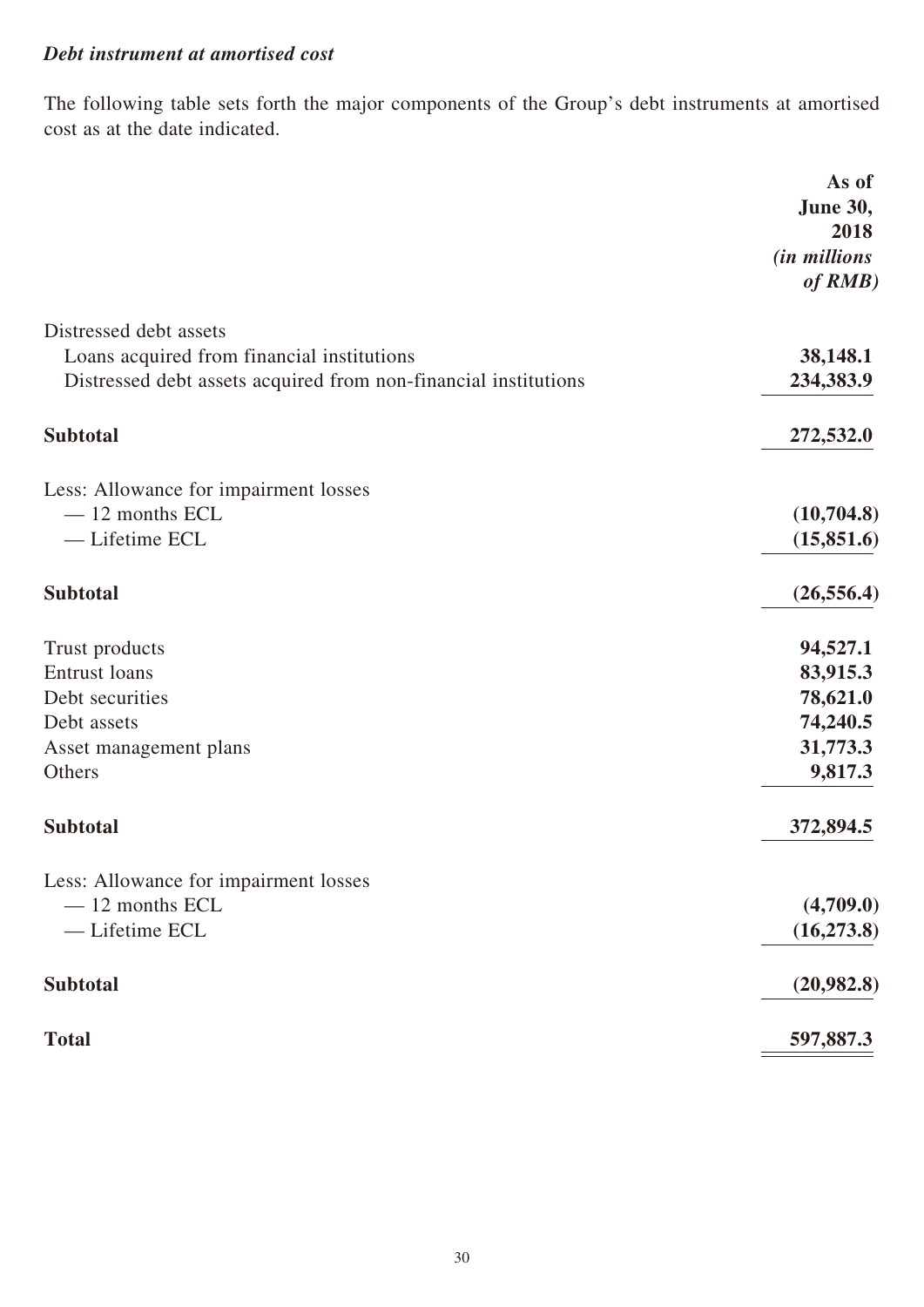## **Liabilities**

The major components of the Group's liabilities include: (i) borrowings; (ii) due to customers; and (iii) bonds and notes issued.

#### *Borrowings*

As of December 31, 2017 and June 30, 2018, the Group's borrowings amounted to RMB773,057.3 million and RMB815,707.1 million, respectively, representing an increase of 5.5%.

#### *Due to customers*

The table below sets forth the components of due to customers of the Group as at the dates indicated.

|                      | As of     | As of                                        |           |            |
|----------------------|-----------|----------------------------------------------|-----------|------------|
|                      |           | <b>June 30, December 31,</b>                 |           | Change in  |
|                      | 2018      | 2017                                         | Change    | percentage |
|                      |           | (in millions of RMB, except for percentages) |           |            |
| Demand deposits      |           |                                              |           |            |
| Corporate customers  | 87,268.3  | 96,481.6                                     | (9,213.3) | $-9.5\%$   |
| Individual customers | 19,658.3  | 19,344.7                                     | 313.6     | $1.6\%$    |
| Time deposits        |           |                                              |           |            |
| Corporate customers  | 36,311.7  | 36,435.8                                     | (124.1)   | $-0.3\%$   |
| Individual customers | 26,272.9  | 26,738.4                                     | (465.5)   | $-1.7\%$   |
| Pledged deposits     | 8,020.8   | 9,340.5                                      | (1,319.7) | $-14.1\%$  |
| Others               | 20,897.2  | 14,008.9                                     | 6,888.3   | 49.2%      |
| <b>Total</b>         | 198,429.2 | 202,349.9                                    | (3,920.7) | $-1.9\%$   |

As of December 31, 2017 and June 30, 2018, the Group's due to customers amounted to RMB202,349.9 million and RMB198,429.2 million, respectively, representing a decrease of 1.9%.

#### *Bonds and notes issued*

As of December 31, 2017 and June 30, 2018, the Group's bonds and notes issued amounted to RMB331,962.9 million and RMB354,395.1 million, respectively, representing an increase of 6.8%.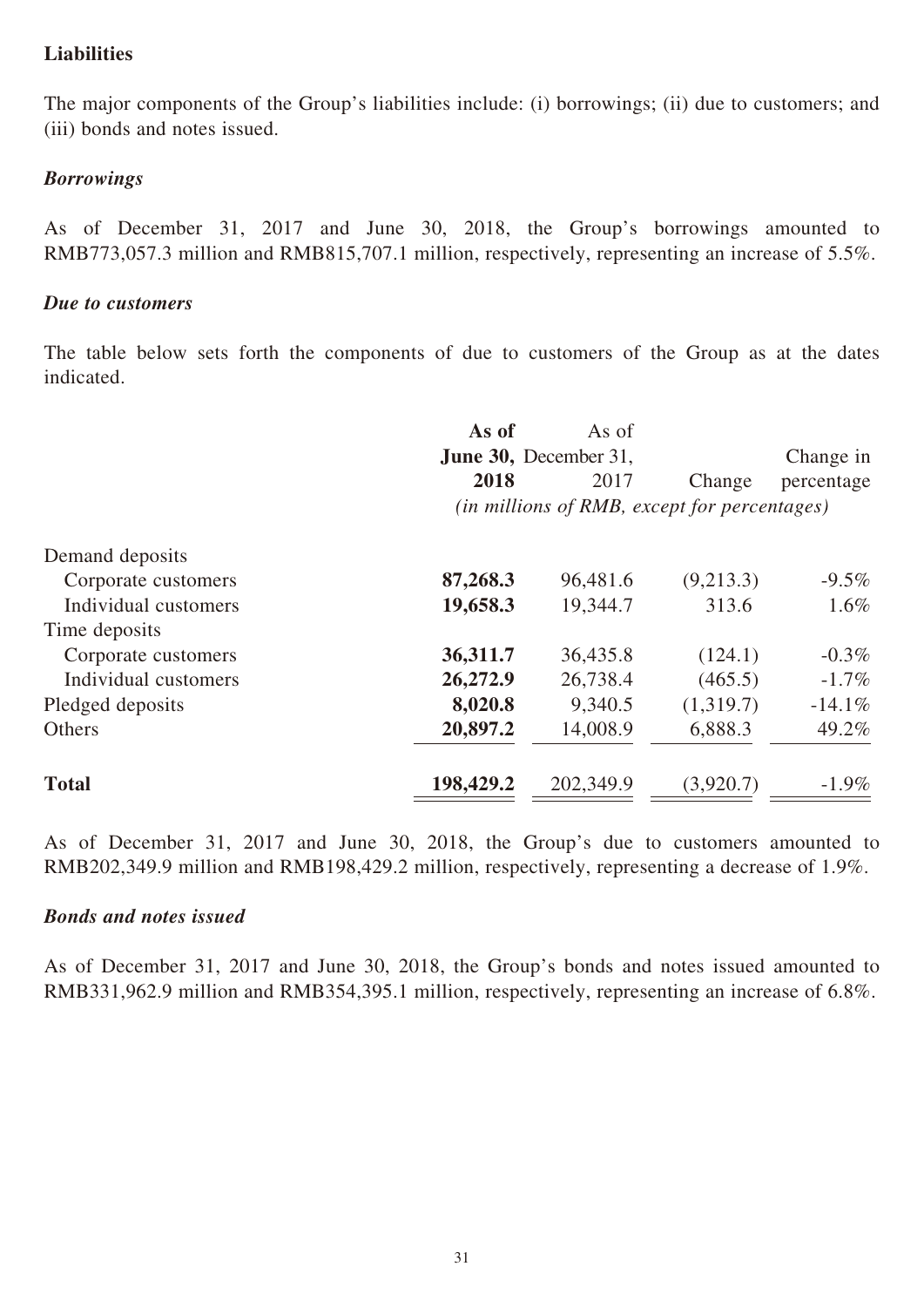## *4.2.3 Contingent Liabilities*

Due to the nature of the Group's business, the Group is involved in certain legal proceedings in the ordinary course of business, including litigation and arbitration. In light of the legal advice, the Group will make provision for the probable losses with respect to those claims timely when senior management can reasonably estimate the outcome of the proceedings. The Group will not make provision for pending litigation when the outcome of the litigation cannot be reasonably estimated or when the senior management believes that the probability of bearing legal liabilities is remote or that any resulting liabilities therefrom will not have a material adverse impact on the financial positions or business performance of the Group.

As of December 31, 2017 and June 30, 2018, the provisions made by the Group for the relevant litigations were both RMB109.6 million. The Directors believe that the results of these litigations will not have a material impact on the financial position or operations of the Group.

## *4.2.4 Difference between Financial Statements Prepared under the PRC GAAP and IFRS*

There is no difference in net profit and Shareholders' equity for the Reporting Period between the consolidated financial statements prepared by the Group under the PRC GAAP and IFRS.

#### **4.3 Business Overview**

The Group's principal business segments are (i) distressed asset management; (ii) financial services; and (iii) asset management and investment.

The tables below set forth the total income and profit before tax of each of the Group's business segments for the periods indicated.

|                                 | For the six months ended June 30, |            |                                                        |            |
|---------------------------------|-----------------------------------|------------|--------------------------------------------------------|------------|
|                                 | 2018                              |            | 2017                                                   |            |
|                                 | <b>Amount</b>                     | Percentage | Amount<br>(in millions of RMB, except for percentages) | Percentage |
| <b>Total income</b>             |                                   |            |                                                        |            |
| Distressed asset management     | 34,679.0                          | $61.4\%$   | 35,277.1                                               | 58.0%      |
| <b>Financial services</b>       | 15,315.2                          | $27.1\%$   | 14,684.0                                               | 24.1%      |
| Asset management and investment | 10,029.1                          | $17.8\%$   | 14,241.6                                               | 23.4%      |
| Elimination                     | (3,576.3)                         | $-6.3\%$   | (3,396.3)                                              | $-5.5\%$   |
| <b>Total</b>                    | 56,447.0                          | 100.0%     | 60,806.4                                               | 100.0%     |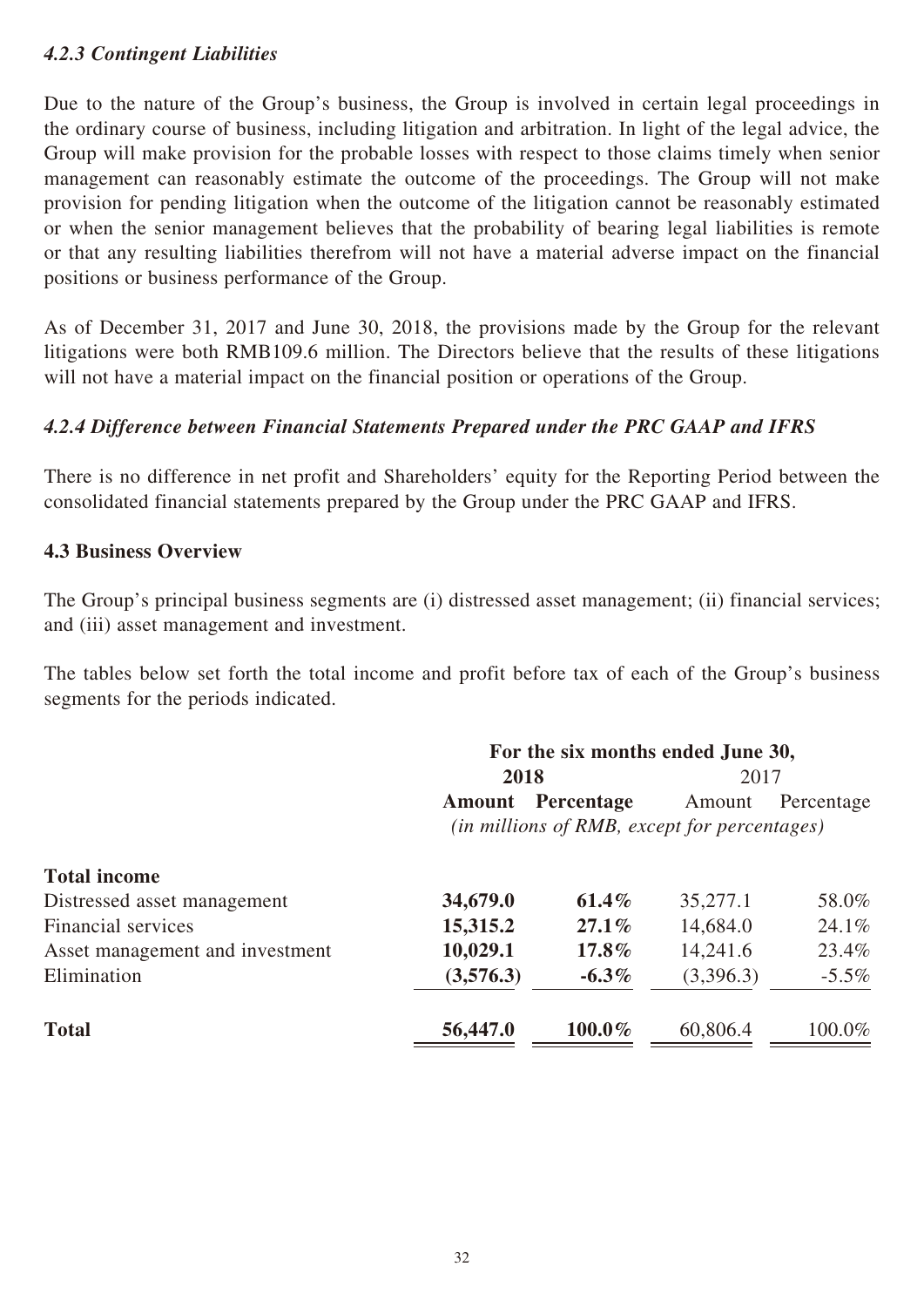|                                 |               |                                              | 1 of the six months chucu gune co, |            |
|---------------------------------|---------------|----------------------------------------------|------------------------------------|------------|
|                                 | 2018          |                                              | 2017                               |            |
|                                 | <b>Amount</b> | Percentage                                   | Amount                             | Percentage |
|                                 |               | (in millions of RMB, except for percentages) |                                    |            |
| <b>Profit before tax</b>        |               |                                              |                                    |            |
| Distressed asset management     | 5,621.2       | $200.9\%$                                    | 14,565.2                           | 66.6%      |
| Financial services              | 2,654.9       | $94.9\%$                                     | 3,938.9                            | 18.0%      |
| Asset management and investment | (3,923.6)     | $-140.2\%$                                   | 5,330.6                            | 24.4%      |
| Elimination                     | (1,554.9)     | $-55.6\%$                                    | (1,960.0)                          | $(9.0\%)$  |
| <b>Total</b>                    | 2,797.6       | $100.0\%$                                    | 21,874.7                           | 100.0%     |
|                                 |               |                                              |                                    |            |

**For the six months ended June 30,** 

Distressed asset management is the foundation of all product business systems of the Group and an important source of income and profit of the Group. Total income from this segment was RMB34,679.0 million and the profit before tax was RMB5,621.2 million in the first half of 2018, and the percentages of the income and profit were both increased.

The financial services is an important and integral part of the Group's integrated asset management business. Total income from this segment was RMB15,315.2 million and the profit before tax was RMB2,654.9 million in the first half of 2018.

The Group's asset management and investment business is an extension and supplement to its distressed asset management. Total income from this segment was RMB10,029.1 million and the profit before tax was RMB-3,923.6 million in the first half of 2018.

### *4.3.1 Business Synergy*

Through strategic synergy and synergy between products and businesses, organizational network and clients, and internal resources, the Group has realized resources sharing, complementarity of strength, synergistic development between the Head Office, Company branches and subsidiaries.

In the first half of 2018, the Group actively promoted business cooperation between the Head Office, Company branches and subsidiaries. Through the synergistic cooperations between (i) Company branches and subsidiaries; (ii) Company branches and Company branches; (iii) Company branches and the business department of the Head Office; (iv) subsidiaries and subsidiaries; and (v) subsidiaries and the business department of the Head Office, operators implemented projects involving RMB12,415.61 million and realized the total business income of RMB4,663.99 million from all synergistic programs.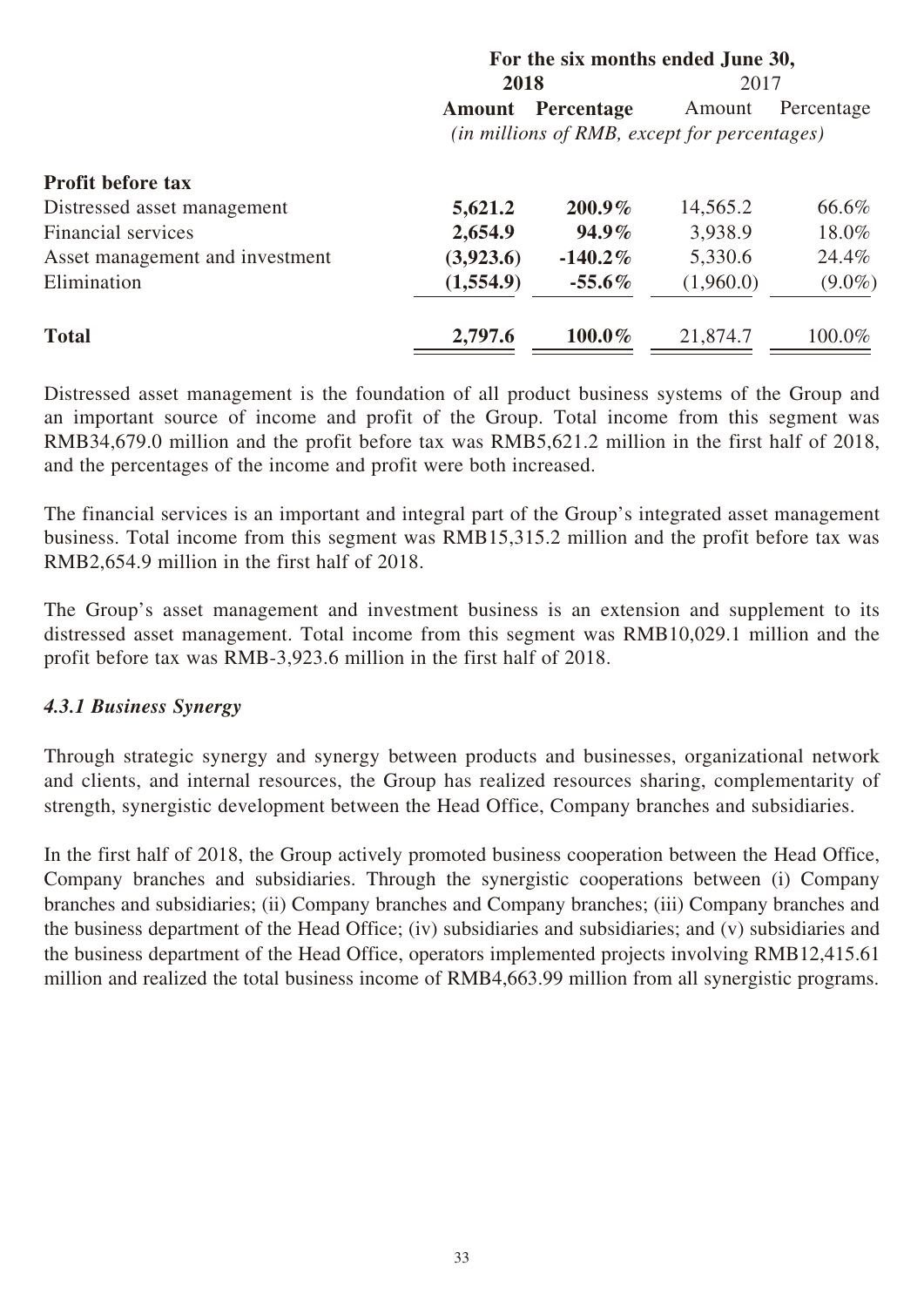## *4.3.2 Human Resources Management*

In the first half of 2018, earnestly implementing the arrangements and requirements of party committees under the CBIRC and the Company, the Group conducted radical reforms and continuously promoted the reform of human resources system to practically optimize staff structure and expand channels for attracting talents. The Group also kept developing the remuneration incentive and restraint system and orderly promoted the implementation of employee security system to reinforce their belongingness and cohesion. In addition, the Group made continuous efforts to develop the comprehensive training system with "two engines" (comprehensive training and business training) interacting with each other to constantly improve employees' capabilities and qualities, so as to provide a solid talent guarantee for the long-term development of the Group.

### **Employees**

The Group had 12,523 employees as of June 30, 2018, including 2,788 employees working for the Company and 9,735 employees working for subsidiaries at various levels. The Group's employees hold over 50 types of professional qualifications, including Certified Public Accountant, Chartered Financial Analyst, sponsor representative, attorney, Financial Risk Manager, Asset Valuer, banking practice qualification and securities practice qualification.

The table below sets forth a breakdown of employees of the Group, by age, as of June 30, 2018.

|                  |        | Number Percentage $(\% )$ |
|------------------|--------|---------------------------|
| Aged 35 or below | 7,150  | 57%                       |
| Age 36–45        | 2,930  | 24%                       |
| Age 46-55        | 2,173  | 17%                       |
| Aged above 55    | 270    | $2\%$                     |
| <b>Total</b>     | 12,523 | $100\%$                   |

The table below sets forth a breakdown of employees of the Group, by education level, as of June 30, 2018.

|                                                    |        | Number Percentage $(\% )$ |
|----------------------------------------------------|--------|---------------------------|
| Doctoral's degree or doctoral candidate, and above | 231    | $2\%$                     |
| Master's degree or master candidate                | 4,075  | 32%                       |
| Bachelor's degree or undergraduate                 | 6,853  | 55%                       |
| Junior college or below                            | 1,364  | $11\%$                    |
| <b>Total</b>                                       | 12,523 | $100\%$                   |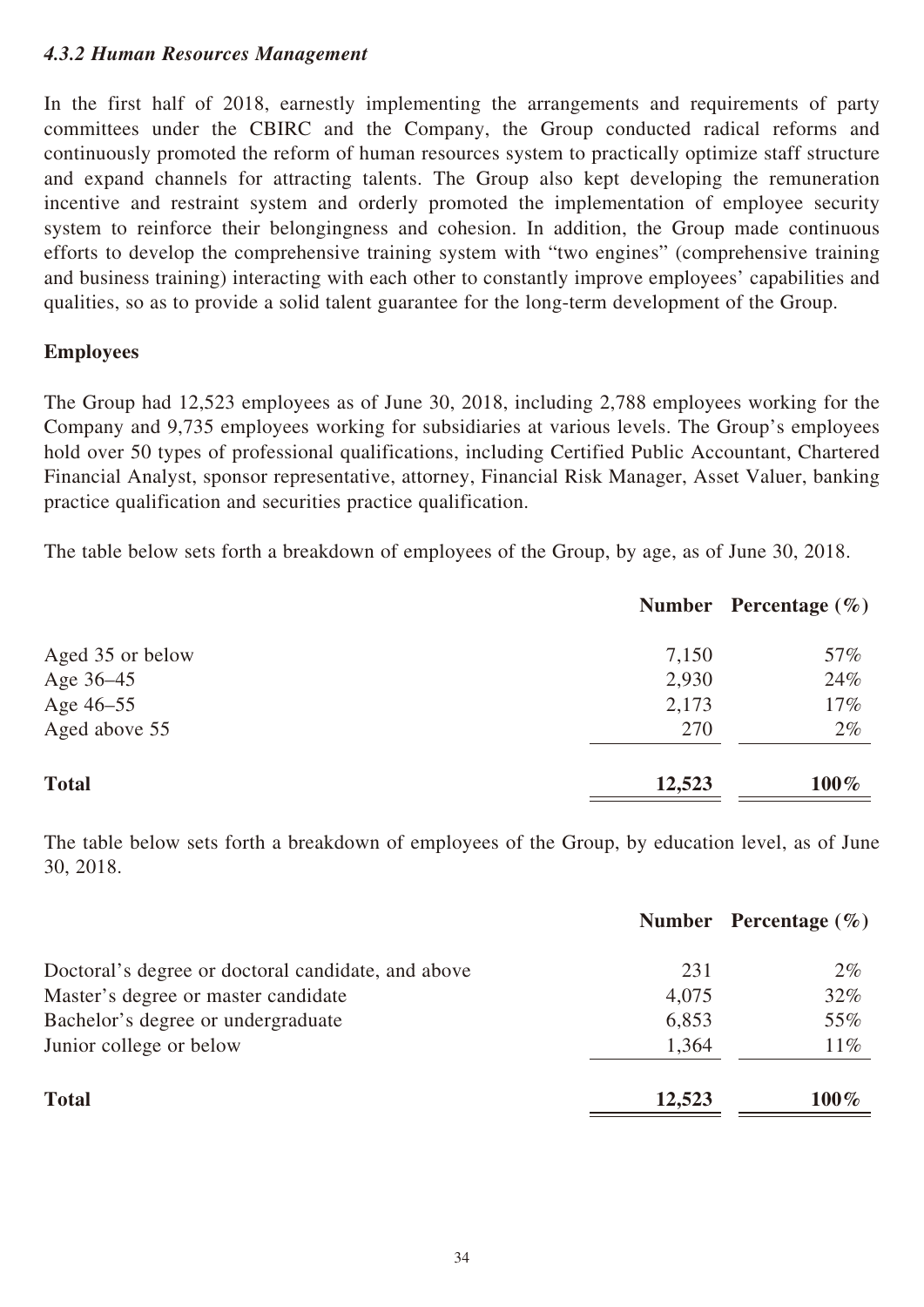## **Remuneration policy**

Adhering to the employee remuneration management system with the principles of "positionbased salary and performance-based bonus", the Group determined employees' salaries rationally according to their post duties, competence and contributions. With incentive and restraint system intensified continuously, the Group has established a healthy and competitive remuneration management system based on its operating results and the principle of internal fairness.

#### **Education and training**

In the first half of 2018, the Group kept improving the scientification, institutionalization, standardization, refinement and transparency levels of the education and training work. Striving to build a comprehensive training system, the Group vigorously carried out various efficient and pragmatic trainings with rich contents and diversified forms for personnel at various levels and different business lines, including rotational training themed on Xi Jinping Thought on Socialism with Chinese Characteristics for a New Era and the spirit of the 19th National Congress of the Communist Party of China, interpretation and explanation of major regulatory policies and opinions, which provided a strong talent support and intellectual guarantee for the sustained healthy development of the Group.

### *4.3.3 No material Changes*

Save as disclosed in this results announcement, there are no material changes affecting the Company's performance which are required to be disclosed under Appendix 16 of the Listing Rules since the publication of the last annual report.

### **4.4 Risk Management**

In the first half of 2018, centering on the spirit of the National Financial Work Conference and regulatory requirements of the CBIRC, the Group kept strengthening risk and compliance management awareness, continued to improve the risk management system and tools, inspected project risks, actively boosted risk dissolution, practically strengthened internal control management and made efforts to build a new risk management system, so as to provide support and guarantee for the quality and steady development of the Group.

### *4.4.1 Comprehensive Risk Management System*

In the first half of 2018, the Group revised and issued the Basic Risk Management Procedure according to regulatory requirements and actual risk management, further promoted the construction of the comprehensive risk management system and implemented the risk management responsibilities. The Group also further enhanced risk management results by adjusting and improving policies in relation to authorization management, quota  $\&$  concentration management and risk assessment, optimizing tools and means for monitoring and measuring risks, improving monitoring and reporting mechanism and conscientiously conducting risk classification, impairment and evaluation of assets, and other works. The Group inspected project risks, and made greater efforts in disposal and mitigation of major projects to reduce the total amount of risk assets. The Group also strengthened internal control and operational risk management, and applied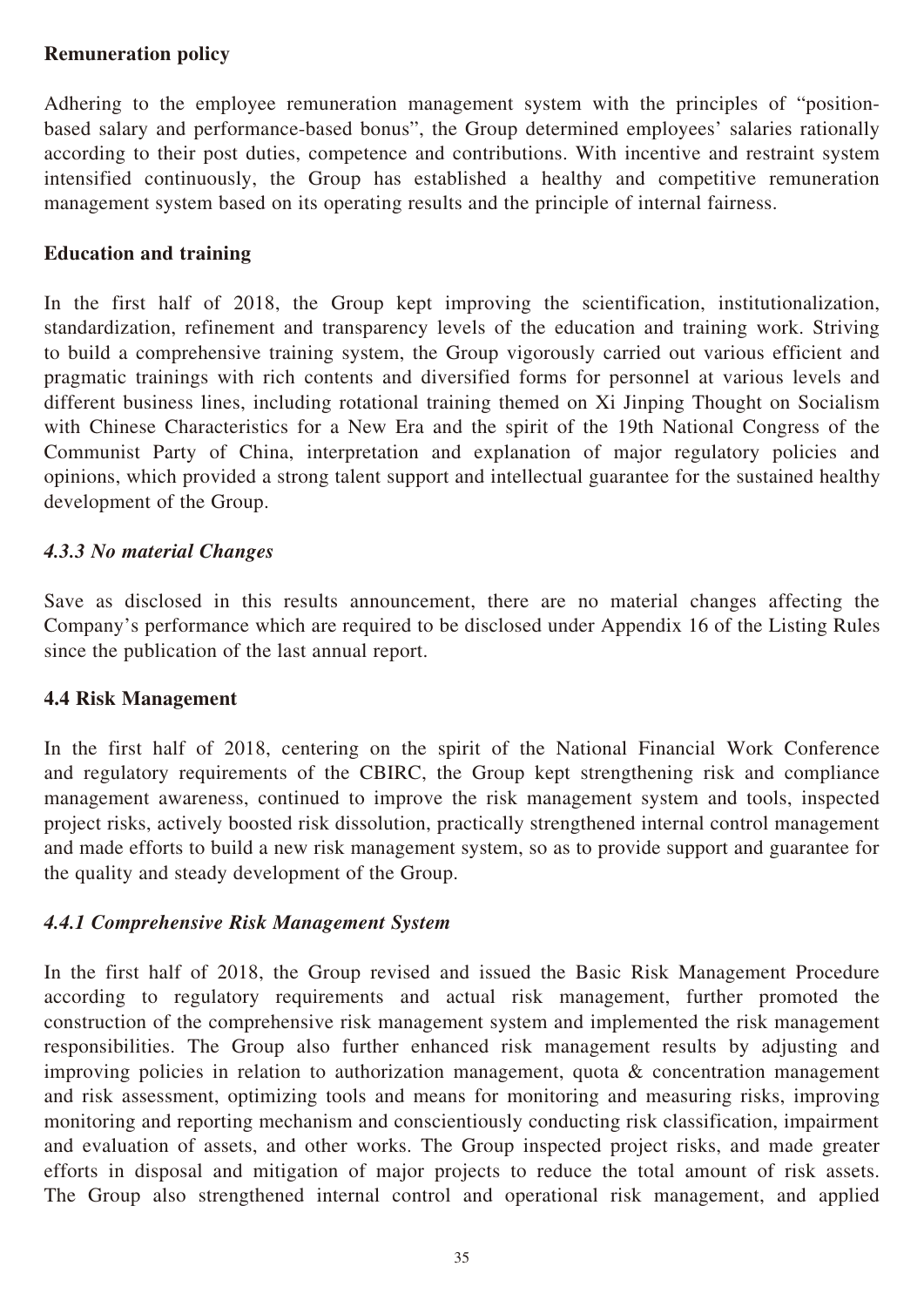requirements for internal control management to daily operation and management activities. In addition, the Group stepped up developing a risk management information system, improved data quality, continuously developed big data-based risk warning system, formally launched the data market for the comprehensive risk management system and put the parent company's impairment & evaluation system under IFRS 9 into operation, which all laid a solid foundation for quality development of the Group.

## *4.4.2 Credit Risk Management*

Credit risk refers to the risk of loss due to the failure of debtors or counterparties to perform their contractual obligations or adverse changes in their credit condition. Credit risk of the Group mainly involves the distressed debt asset management business, trust business, securities business, financial leasing business, banking business and consumer finance business.

In the first half of 2018, the Group continued to promote the construction of credit risk management mechanism and tools. Based on IFRS 9, the Group revised the Methods for Measuring Provision for Impairment of Operating Assets and Methods for Evaluating Fair Value of Operating Assets, and made consultation and improvement for the risk measurement model. Major functions of the parent company's new impairment & evaluation management system had been in trial operation since the first half of 2018, and will be continuously improved and gradually piloted and expanded in its subsidiaries in the year. The Group also kept optimizing customer credit risk internal rating model and applied internal rating results in asset impairment and customer credit limits to gradually promote quantitative management of customer credit risks. Based on improving the customer hosting system, the Group strengthened the management on customer risk limits and concentrations and further specified the process for calculating, verifying and managing customer credit limits, so as to tighten approval authority and control excessive provision of credits. Besides, the Group further raised the requirements for penetrative identification of customer relation, and made continuous efforts to improve data governance and development of customer risk limits and concentrations management system.

In the first half of 2018, focusing on enhancing credit risk monitoring and management, the Group conducted risk screenings to learn more about risk limits and improve the quality of credit risk management. Based on greater efforts in strengthening the regular assessment on asset quality and according to internal and external inspection requirements, the Group tightened up its controls over the information system for asset risk classification and optimized the functions of risk classification system, which improved the accuracy and timeliness of asset risk classification. Meanwhile, the Group actively promoted the disposal and mitigation of the existing risks by taking advantage of disposal of key project risks and established a cooperative working mechanism to help achieve practical results in risk mitigation.

## *4.4.3 Market Risk Management*

Market risk refers to the risk of loss caused to the Group's business due to adverse changes in market prices, such as fluctuations of interest rates, exchange rates and stock and commodities prices. The market risk of the Group mainly involves changes in stocks, bonds and other investment businesses and exchange rates.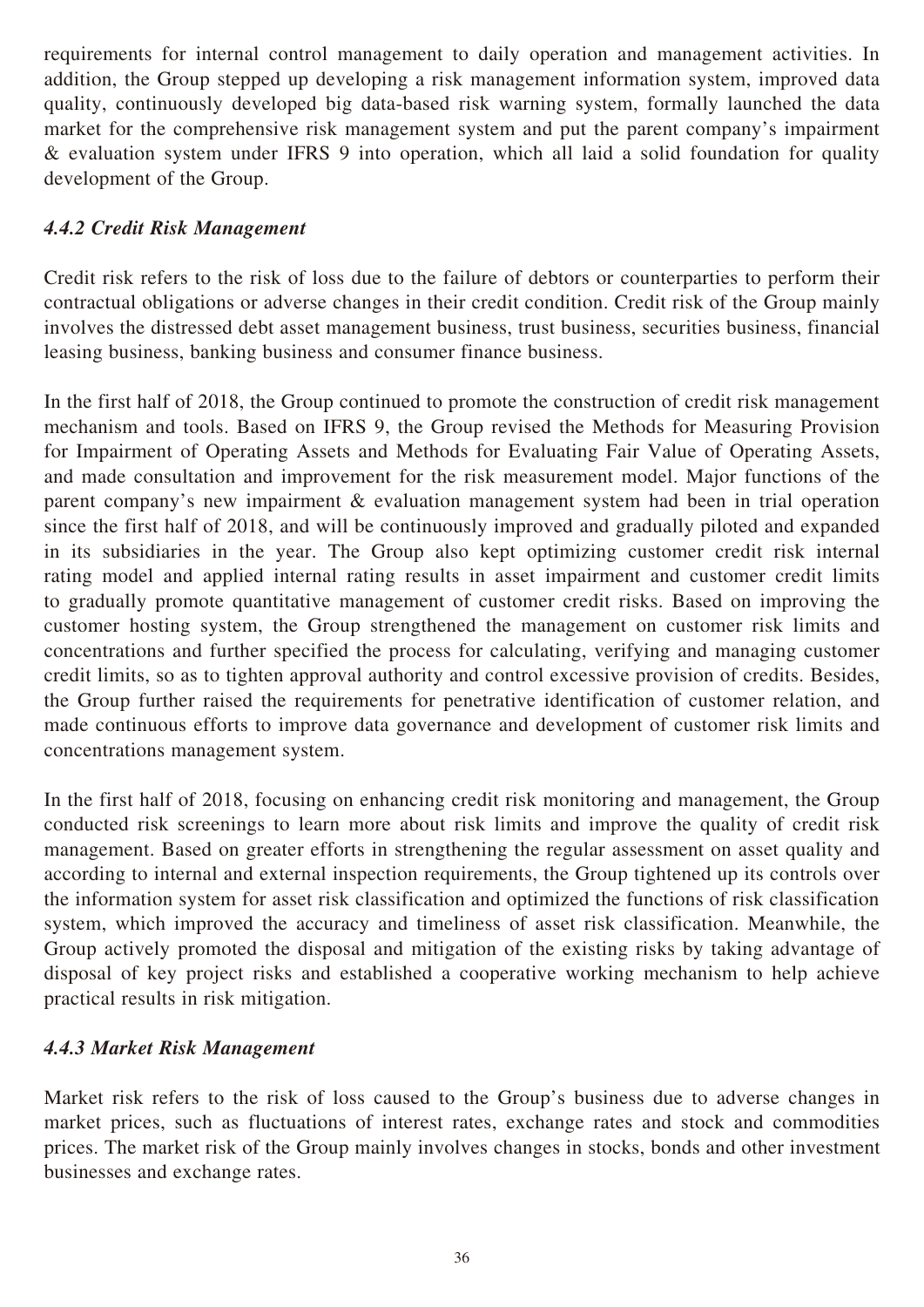In the first half of 2018, the Group enabled the measurement results of market risks to be more accurate and timely by further solidifying the foundation for market risk management, stepping up works relating to classification of account books of its subsidiaries, establishing a mechanism and procedure to manage the classification of account books of the Group and improving the methods for evaluating trading book position. The parent company and some subsidiaries involved in market risks formulated or improved the measures for market risk management and other regulatory documents, which further improved the market risk management system.

With regard to interest rate risk, the Group refined the risk management framework, formulated the Administrative Measures for Interest Rate Risks of the Company's Trading Accounts (Provisional) and other management policies, which defined the organizational structure, responsibility system, management process and internal control in interest rate risk management and standardized interest rate risk management. Meanwhile, the Group also positively studied solutions to interest rate liberalization reform and actively managed asset liabilities, with the focus on optimization of assetliability structure, to reduce financing costs. Besides, the Group better matched debts with asset maturity and interest rate structure through strict control over the duration of debt restructuring, and regularly analyzed the sensitivity of interest rate risk.

Regarding foreign exchange risk, the Group paid close attention to the impact of domestic and overseas macroeconomic environment on foreign exchange market, and kept enhancing its ability to manage foreign exchange risk. The Group, operating mainly in China, adopts Renminbi as the recording currency. The proceeds from listing with exchange rate unsettled will be settled flexibly according to use of proceeds and exchange rate fluctuations, and will be used to further enhance the ability of operating distressed assets, to improve the integrated financial service platform and to develop the asset management and investment business. The overseas subsidiaries issued USD bonds, and carried out overseas borrowings. Assets invested are mainly stated in USD, EURO or HKD linked with the USD exchange rate, and exchange rate risks are effectively controlled by the Group through matching the currencies of the assets and liabilities.

In respect of price risks of the equity of the listed company, the Group closely monitored the macroeconomic situation at home and abroad, the trade frictions among major economies, changes in industry fundamentals, abundance of market liquidity, changes in regulatory policies and other factors affecting the business development, profitability and valuation of listed companies. Meanwhile, the Group effectively managed the market value of investment portfolio by means of real-time market value monitoring, periodic stress testing, early warning for close position/ short covering, sudden risk disposal mechanism, so as to maximize the value maintenance and appreciation of state-owned assets. In addition, subject to the provisions of relevant policies of the Ministry of Finance, regulatory authorities, exchanges, etc., the Group increased or reduced shareholding of relevant equity portfolios, and promptly disclosed the arrangement for shareholding increase/reduction and relevant results to protect the investors' rights.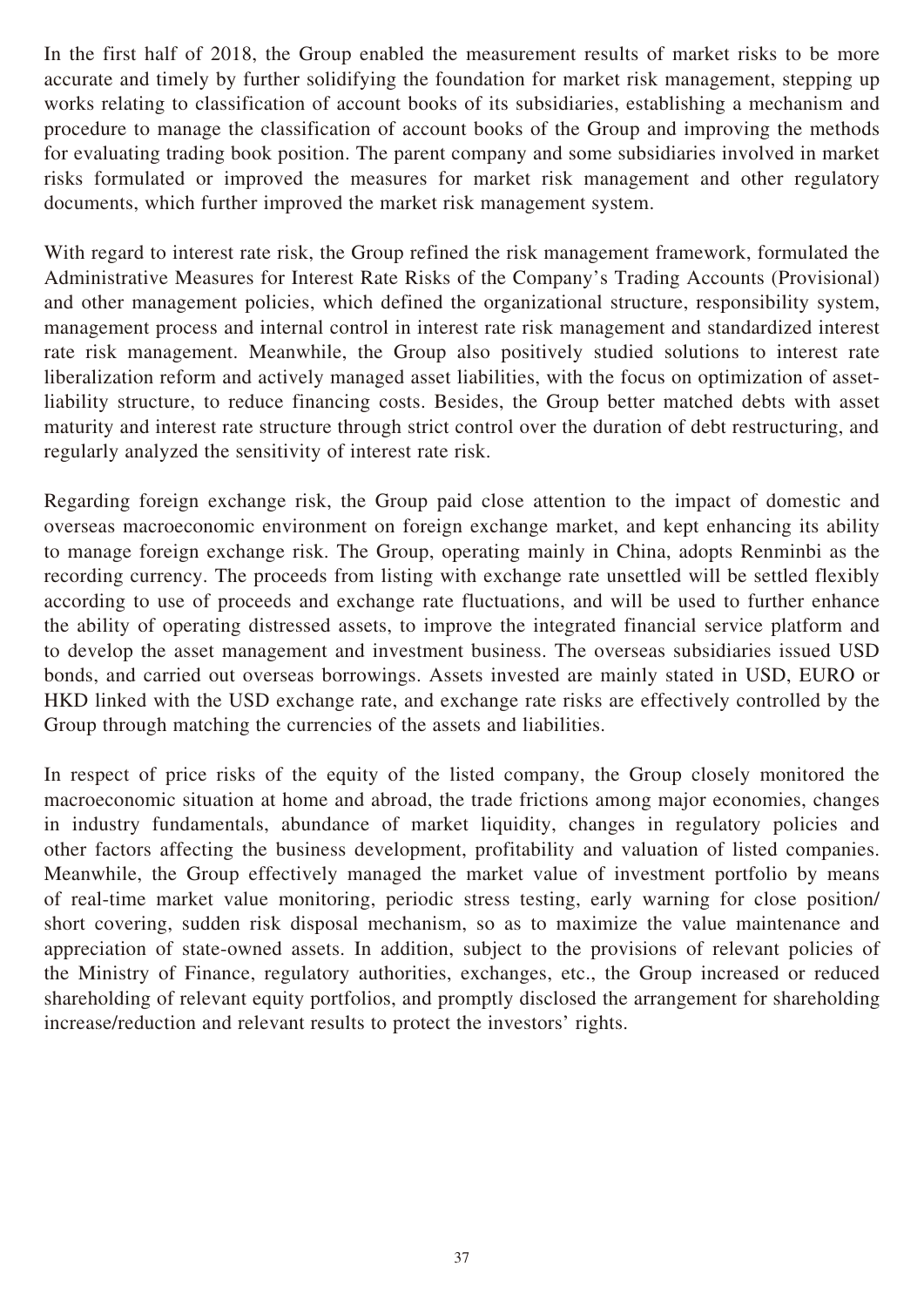## *4.4.4 Liquidity Risk Management*

Liquidity risk refers to the risks associated with the failure to obtain sufficient funds promptly or at reasonable cost to repay mature debts or fulfil other payment obligations or support the asset growth or other business development, including financing liquidity risks and market liquidity risks. Financing liquidity risk refers to the situation where the Group fails to meet the funding requirement effectively without affecting the daily operations or financial conditions. Market liquidity risk refers to the situation where the Group fails to dispose of assets at a reasonable market price to obtain funds due to the limited depth of the market or market fluctuations. The Group's liquidity risks arise primarily from the delay in payment by its debtors, mismatch of asset and liability structure, difficulty in asset monetization, operational loss, lack of liquidity reserves and financing capacity unable to meet the needs of business development.

The Group actively implemented the requirements of the regulatory authorities for liquidity management. The Group adopted a centralized liquidity management system, enhanced the initiative and forward-looking nature of liquidity management, and strengthened the liquidity risk control. Focusing on assets and liabilities management, the Group maintained the mismatch of assets and liabilities at an acceptable liquidity risk level. Target leverage ratio was determined in accordance with regulatory requirements to effectively control the degree of leverage and to guarantee its long-term liquidation.

The Group monitored the maturity mismatch between assets and liabilities, and implemented liquidity management through cash flow forecasts and controls. With respect to asset management, the Group established the working capital planning mechanism, adopted fund transfer pricing method and other measures to expedite the turnover of funds, and maintained fund positions at a reasonable level. With respect to liability management, external financing was centrally managed and efforts were made to enhance financing channels and innovations. The Group continuously improved the multi-term and multi-variety market-based financing methods with equal emphasis on issuing financial bonds, long-term financing plans and interbank borrowings, complemented with interbank borrowings and pledge-style repo, and kept improving the proportion of medium and long-term liabilities to effectively improve the debt structure.

The methods for monitoring and controlling liquidity risks of the Group include indicator monitoring, alert management, stress testing and contingency plans. The Group strengthened the centralized management of its capital planning and liquidity, enhanced early-warning control of mature assets and liabilities, set up and monitored liquidity risk monitoring indicators according to regulatory requirements and the actual situation of the Group, so as to conduct dynamic monitoring, analysis and control of liquidity risks. The Group carried out liquidity risk stress tests on a monthly or quarterly basis, established sound hypothetical scenarios and test models, developed early warning management and risk mitigation mechanisms, and continuously optimized emergency plans.

## *4.4.5 Operation Risk Management*

Operation risk refers to the risk of losses caused by imperfect or problematic internal procedures, staff and IT systems, and external events, including legal risks. The operational risks that the Group may face mainly arise from internal fraud, external fraud, employment practices and accidents on the Group's premises, business activities of customers or related to the Group's products, damage to physical assets, incidents related to IT system and incidents related to execution, delivery and process management.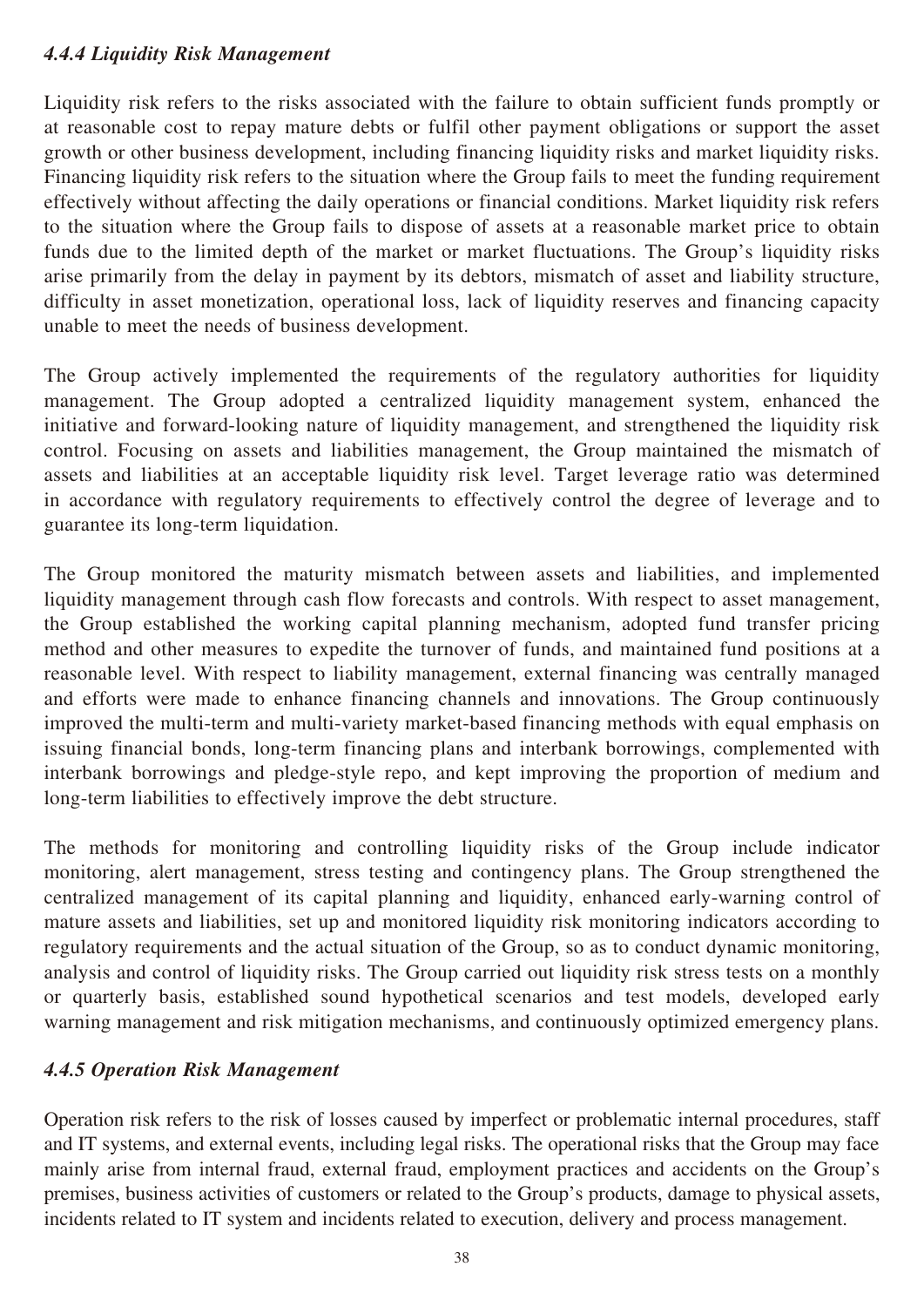In the first half of 2018, the Group further strengthened operational risk management, organized various units to sort out operational risk issues, and formulated rectification plans on a caseby-case basis by centering on source management, process control, risk prevention and quality improvement, so as to effectively prevent operational risks from triggering "grey rhino" events.

The Group attached great importance to the development of a comprehensive legal risk prevention and control system covering all processes and systems, continuously improved the legal work system, optimized the legal review process, strengthened legal contract management, made steady headway in the innovation of case management mechanism and conducted legal trainings. The Group continuously strengthened the development of the legal compliance risk management system, actively implemented regulatory policies, tightened compliance inspection and assessment, improved the organization and staffing of compliance management agencies, continued to promote internalization of external regulations, compliance assessment and system compliance review, strengthened the staff's compliance awareness, and created a sound culture of compliance.

The Group further refined its information technology risks prevention system. According to relevant requirements of the CBIRC, from the aspect of development of science & technology governance mechanism, underlying security control technologies and measures, access control and rights management, the Group carried out safety-related self-examination and self-correction, conducted special audit of information technology risks, and actively improved the development of IT system, information security and service management systems, and other internal control systems. In the first half of 2018, the Group did not have any significant event in relation to information security and technology risk.

## *4.4.6 Reputation Risk Management*

Reputation risk refers to the risk of negative comments of relevant interested parties on the Group in respect of the Group's operations, management and other activities or external events.

The Group attached great importance to reputation risk management, incorporated reputation risk management into corporate governance and comprehensive risk management systems, continuously improved the unified reputation risk management mechanism at the Group level, guarded against reputation risks and responded to reputation events in a proactive and effective manner, and insisted on combining unified management of reputation risks with classification management, daily management with special management, so as to ensure timely discovery and handling of events or hazards in relation to reputation risks of the Group.

On April 17, 2018, a message on the website of the CCDI and NSC said: Lai Xiaomin, the former party secretary and chairman of the Company, was under disciplinary review and investigation for suspected serious violation of Party disciplinary rules and law, which triggered public concern and reports by some media and websites. To maintain the normal operation and steady development, the Company promptly established a new leadership team. Under the direction of the new leadership team, according to proactive and prudent management principle, prompt and orderly arrangements were made to effectively strengthen public opinion monitoring, analysis, early warning and emergency response at the Group level, so as to minimize the adverse impact of personal incident of Lai Xiaomin on the Company, which ensured the smooth, orderly and normal operation of various businesses and inner management.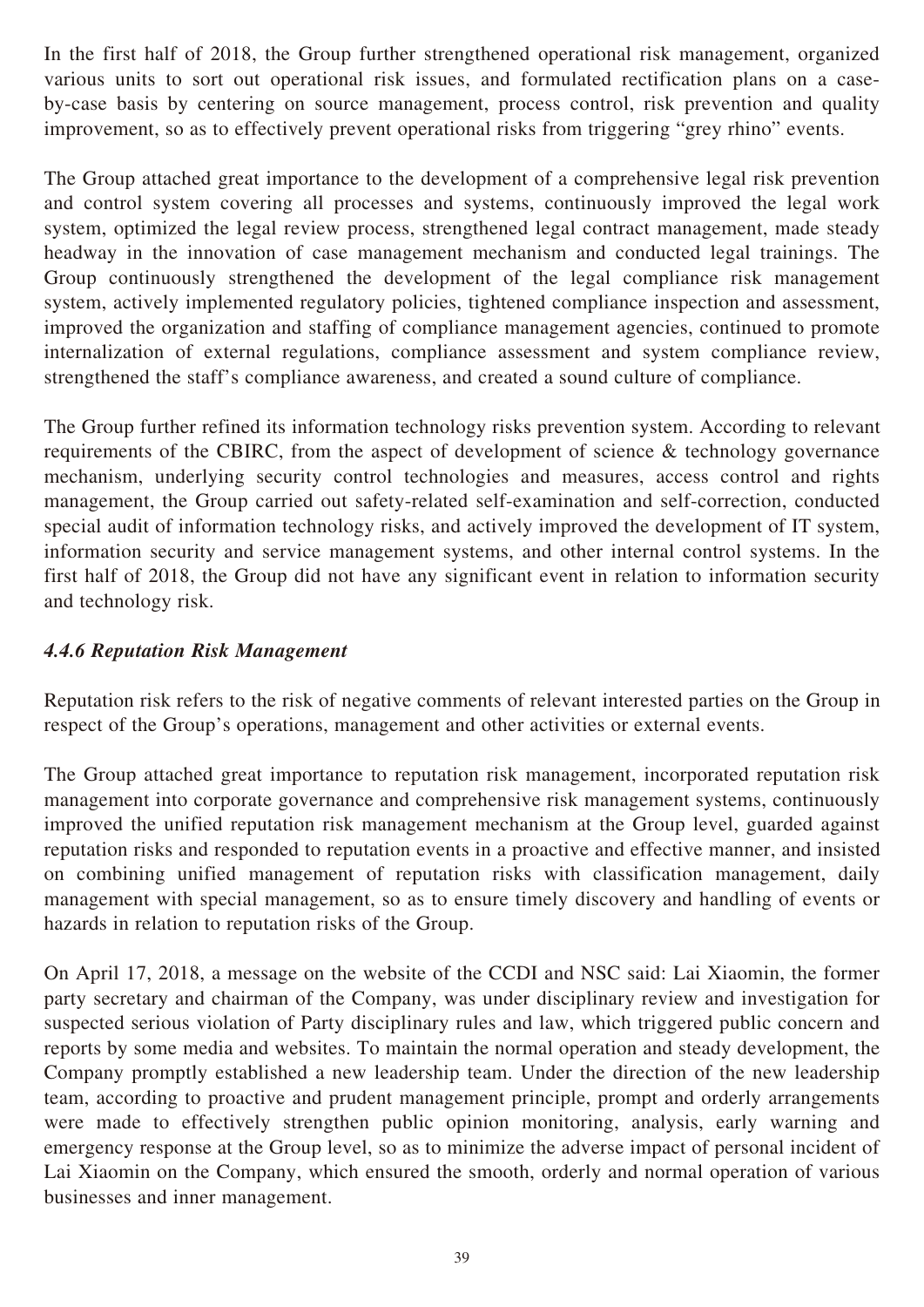## *4.4.7 Internal Audit*

The Group adopted an internal audit system and has professional auditors responsible for the independent and objective supervision, examination and evaluation of the Group's conditions such as financial revenues and expenditures, business activities, risk profile and internal control. The auditors shall report to the party committee, the Board or the audit committee of the Board and the Board of Supervisors if material problems are discovered during audits.

In the first half of 2018, the Group duly performed its audit duties. Adhering to the problem-, risk-, result- and source-oriented principle, the Group organized and completed various auditing and supervision works, and continuously improved the internal audit systems and management models that meet the development needs of listed companies. The Group carried out comprehensive audits, routine audits and special audits on various units in such aspects as corporate governance, business operation, risk management, financial management, internal control, etc., and conducted economic responsibility audits of the middle and senior management during their term of office. The Group continuously strengthened its internal audit team, and organized professional audit trainings to enhance its internal audit team's ability in performing duties and give full play to the internal audit and supervision functions.

### *4.4.8 Anti-money Laundering Management*

The Group strictly complied with the anti-money laundering laws and regulations, duly fulfilled its social responsibilities and statutory obligations of anti-money laundering, and continuously improved its anti-money laundering management and working mechanism to ensure the effective enforcement of the relevant laws and regulations and rules regarding anti-money laundering.

In the first half of 2018, to implement the new regulatory requirements, the Group further strengthened the identification of customers' identities, revised the internal control system of antimoney laundering, and optimized relevant information systems. Through anti-money laundering training, the Group further enhanced all employees' awareness of anti-money laundering and ability to prevent and control risks.

### **4.5 Capital Management**

In accordance with the external regulatory requirements and the corporate development strategies, the Company continuously improved its capital measurement, planning, utilization, monitoring and efficiency assessment mechanisms, and optimized its internal capital allocation to ensure sound and compliant capital conditions, and to support the steady development thereof.

As at December 31, 2017 and June 30, 2018, the capital adequacy ratio of the Company was 13.06% and 13.83%, respectively.

As at December 31, 2017 and June 30, 2018, the leverage ratio of the Company was 10.8:1 and 10.0:1, respectively.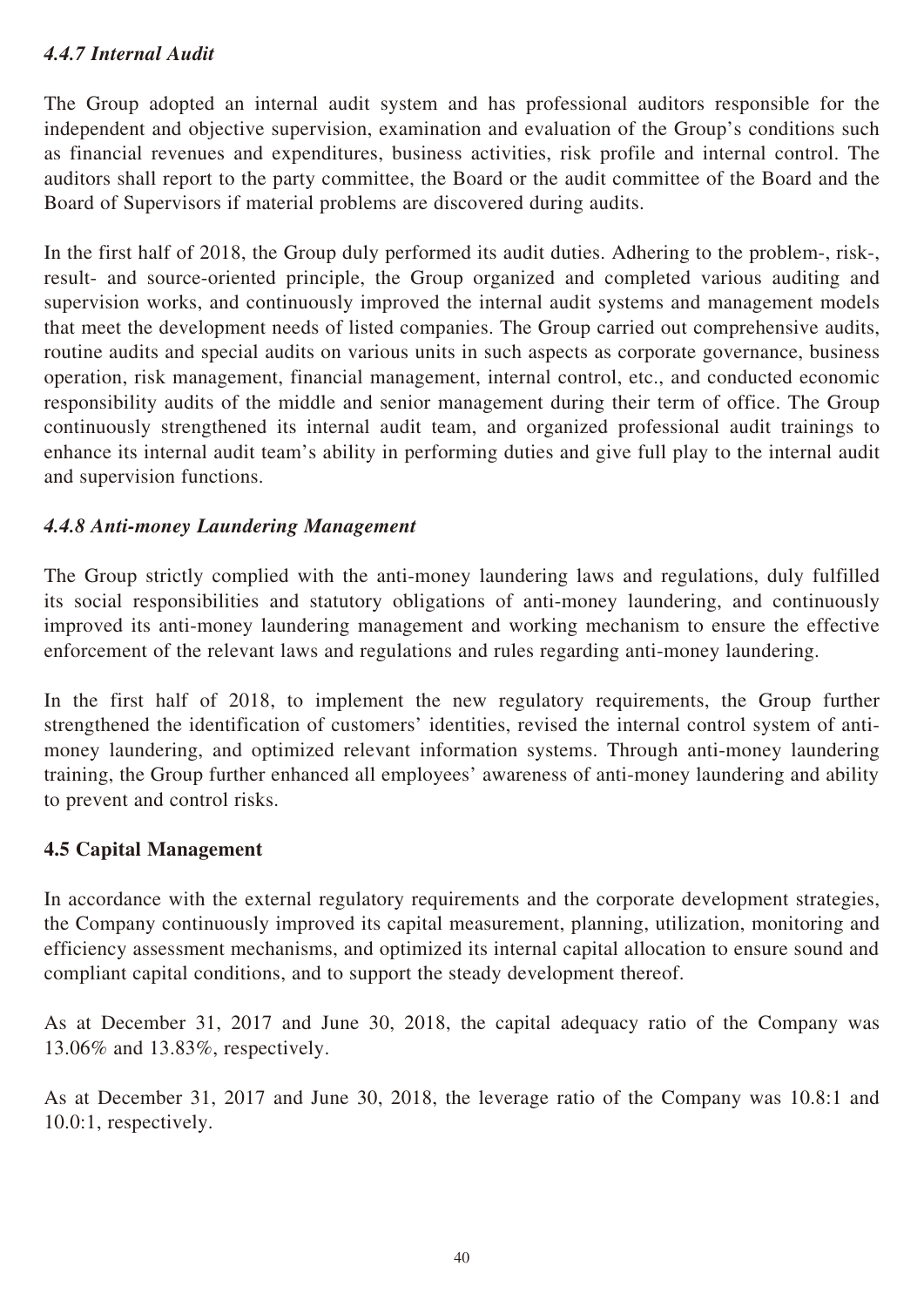## **4.6 Outlook**

Looking forward to the second half of the year, the global economy is expected to continue its recovery. Specifically, the United States will continue to grow sharply and inflation will accelerate upwards; the growth of the Euro zone may regain momentum; Japan is also expected to continue growth. At the same time, challenges such as trade frictions, political risks, and tightening of the external environment will bring greater pressure on emerging markets.

The meeting of Political Bureau of Central Committee clearly stated that in the second half of the year, it will further promote the supply-side structural reform and focus on improving underdeveloped areas as the key task of deepening supply-side structural reform. It will strengthen efforts in improving underdeveloped areas in the infrastructure sector, enhance innovation, develop new drivers in the economy, open up the system block of capacity reduction, and reduce enterprise costs. It will accelerate the construction of a modern economic system, promote highquality development, uphold the strategy of making progress while maintaining stability, and keep the economy operating in a reasonable range. It will adhere to the implementation of a proactive fiscal policy and a prudent monetary policy to improve the forward-looking, flexibility and effectiveness of policies. Fiscal policy should play a greater role in expanding domestic demand and structural adjustment. It should properly control the supply of currency to keep the reasonable and sufficient liquidity. It will combine the risk prevention and serving real economy together, conduct deleveraging, grasp the strength and rhythm, and coordinate the implementation of various policies. It will improve the ability and willingness of finance serving the real economy through institutional innovation, implement the major measures to expand opening up and substantially relax market access, and promote the further development of "One Belt and One Road".

Facing the new situation of internal and external environment, China Huarong will implement the regulatory requirements in an in-depth and consistent manner under the direction of the new leadership team. In terms of business development, the Group will seize the new round of development opportunities of the distressed assets industry, return to the source, focus on the core business, improve the ability to serve the real economy, and play an important role in the distressed assets management market. Firstly, in accordance with the concept of high-quality development, the Group will maintain long-term steady growth by transforming liability-driven development and building multi-licensed synergetic business model centering on the core business. Secondly, the Group will highlight the core business in distressed assets, emphasizing on acquisition-and-disposal model, acquisition-and-reconstructing model, the distressed enterprises reorganization, debt-toequity swaps and other business, in order to establish a extensive business pattern in distressed assets and constantly strengthen the core competitiveness. Thirdly, the Group will take advantage of several licenses to build multi-licensed synergetic business development. Fourthly, the Group will strengthen the risk prevention and control and promote risky asset disposal in a safe and orderly manner. Fifthly, the Group will improve corporate governance and strengthen group control and management.

Looking forward to the future, China Huarong will take the establishment of "New Huarong" as a new starting point, fully exert the advantages in business resources, customer network and talent team in the distressed assets industry accumulated for 18 years, give full play to the main strengths in the core business, distressed assets management, and multi-licensed synergy to seize the market opportunity of the increase in the disposal of distressed assets in the banking industry under new reality. The Group will unswervingly enhances the core business, the distressed assets management, continuously improve the business model of sustainable development and strive to achieve highquality development.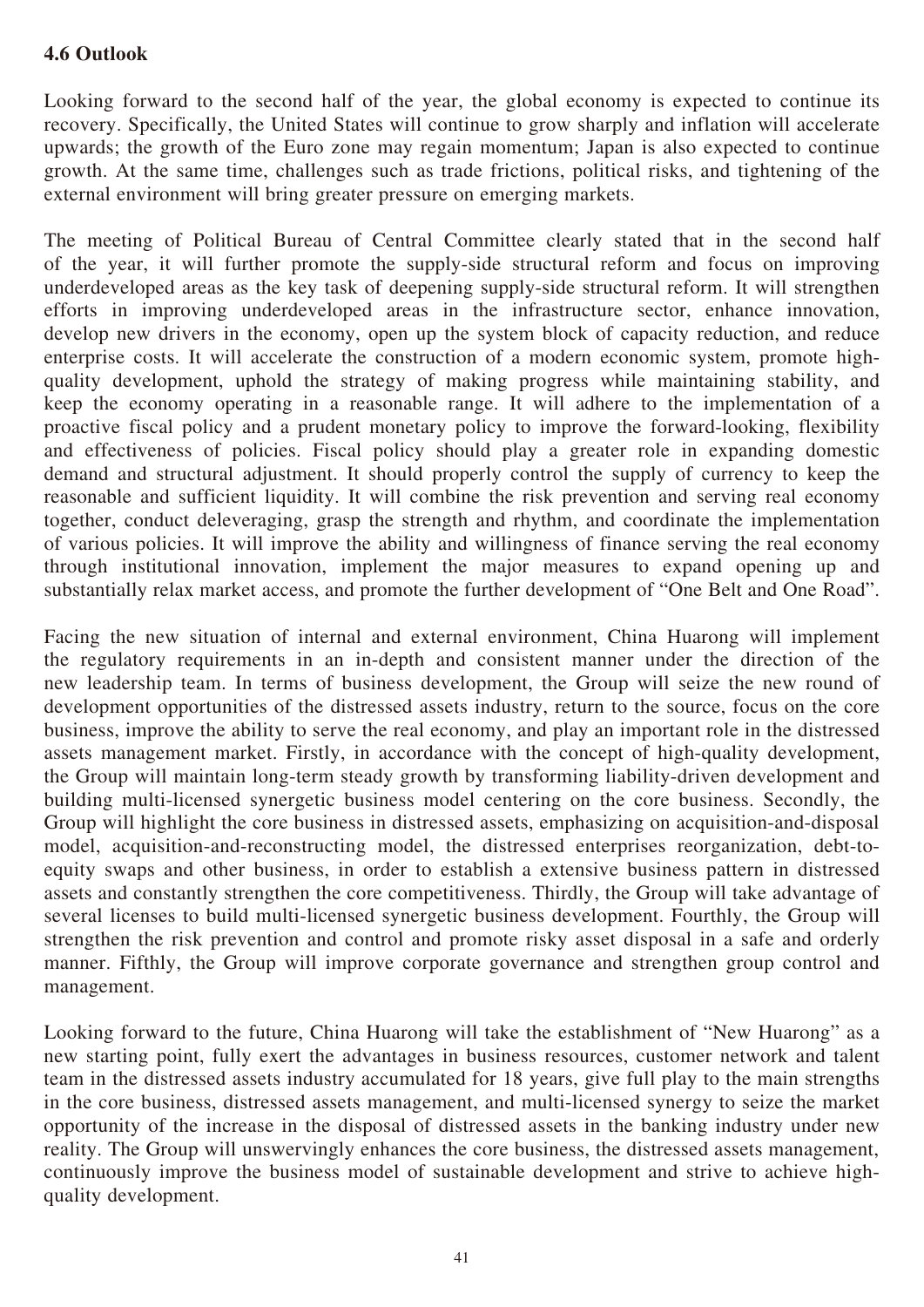## **5 Changes in Share Capital and Information on Substantial Shareholders**

## **5.1 Changes in Share Capital**

As of June 30, 2018, the share capital of the Company was as follows:

| <b>Class of Shares</b> | <b>Number of Shares</b> | Approximate<br>percentage<br>to the total<br><b>issued Share</b><br>capital |
|------------------------|-------------------------|-----------------------------------------------------------------------------|
| H Shares               | 25,043,852,918          | 64.10%                                                                      |
| <b>Domestic Shares</b> | 14,026,355,544          | 35.90%                                                                      |
| Total                  | 39,070,208,462          | 100.00%                                                                     |

#### **5.2 Substantial Shareholders**

### *5.2.1 Interests and Short Positions held by the Substantial Shareholders and Other Parties*

As of June 30, 2018, the Company received notices from the following persons about their notifiable interests or short positions held in the Company's shares and underlying shares pursuant to Divisions 2 and 3 of Part XV of the SFO, which were recorded in the register pursuant to Section 336 of the SFO as follows:

| <b>Name of Shareholder</b>                                                                           | <b>Class of Shares</b>               | Capacity                              | Number of<br>Shares held or<br>deemed to be held | Approximate<br>percentage to<br>the same class<br>of Shares of the<br>Company $(\%)^{(6)}$ | Approximate<br>percentage to<br>the total share<br>capital of the<br>Company $(\%)^{(7)}$ |
|------------------------------------------------------------------------------------------------------|--------------------------------------|---------------------------------------|--------------------------------------------------|--------------------------------------------------------------------------------------------|-------------------------------------------------------------------------------------------|
| <b>MOF</b>                                                                                           | Domestic Shares                      | <b>Beneficial Owner</b>               | 12,376,355,544 (L)                               | 88.24 (L)                                                                                  | $31.68$ (L)                                                                               |
|                                                                                                      | $H$ Shares <sup>(1)</sup>            | <b>Beneficial Owner</b>               | 12,376,355,544 (L)                               | 49.42 $(L)$                                                                                | $31.68$ (L)                                                                               |
|                                                                                                      | H Shares <sup><math>(2)</math></sup> | Interest of controlled<br>corporation | $1,716,504,000$ (L)                              | 6.85(L)                                                                                    | 4.39(L)                                                                                   |
| China Life Insurance (Group)<br>Company                                                              | Domestic Shares                      | <b>Beneficial Owner</b>               | $1,650,000,000$ (L)                              | $11.76$ (L)                                                                                | $4.22$ (L)                                                                                |
| Central Huijin Investment<br>$Ltd.$ <sup>(2)</sup>                                                   | H Shares                             | Interest of controlled<br>corporation | $1,716,504,000$ (L)                              | 6.85(L)                                                                                    | 4.39 $(L)$                                                                                |
| Warburg Pincus & Co. $^{(3)}$                                                                        | H Shares                             | Interest of controlled<br>corporation | $2,060,000,000$ (L)                              | 8.23(L)                                                                                    | 5.27(L)                                                                                   |
| Warburg Pincus Financial<br>International Ltd $^{(3)}$                                               | H Shares                             | <b>Beneficial Owner</b>               | $2,060,000,000$ (L)                              | 8.23(L)                                                                                    | 5.27(L)                                                                                   |
| Sino-Ocean Group Holding<br>Limited (formerly known<br>as Sino-Ocean Land<br>Holdings Limited) $(4)$ | H Shares                             | Interest of controlled<br>corporation | $1,771,410,000$ (L)                              | 7.07(L)                                                                                    | $4.53$ (L)                                                                                |
| Ko Kwong Woon Ivan <sup>(5)</sup>                                                                    | H Shares                             | Interest of controlled<br>corporation | $1,716,504,000$ (L)                              | 6.85(L)                                                                                    | 4.39 $(L)$                                                                                |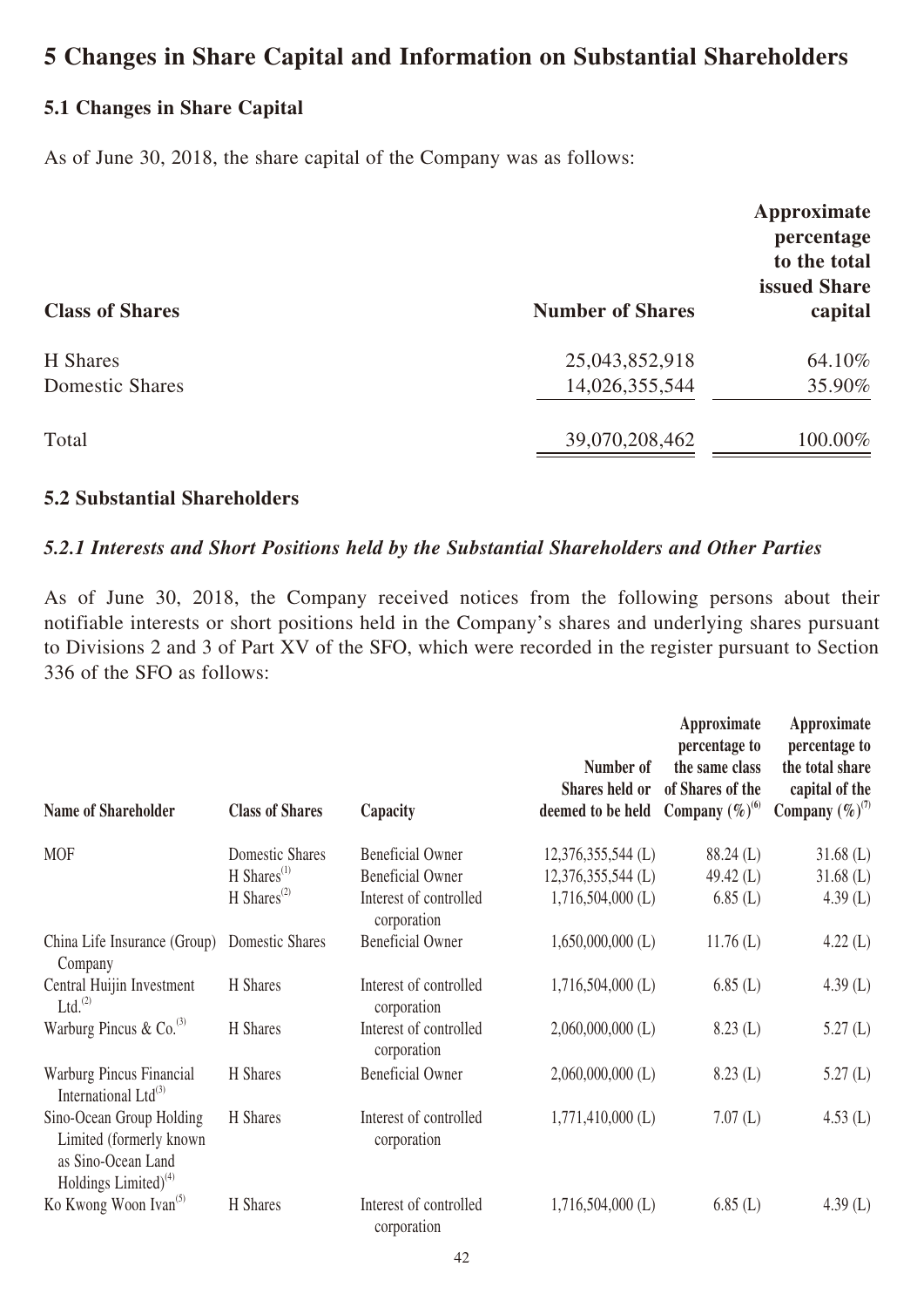| Name of Shareholder                                                      | <b>Class of Shares</b> | Capacity                              | Number of<br>Shares held or<br>deemed to be held Company $(\%)^{(0)}$ | Approximate<br>percentage to<br>the same class<br>of Shares of the | Approximate<br>percentage to<br>the total share<br>capital of the<br>Company $(\%)^{(7)}$ |
|--------------------------------------------------------------------------|------------------------|---------------------------------------|-----------------------------------------------------------------------|--------------------------------------------------------------------|-------------------------------------------------------------------------------------------|
| Siu Lai Sheung <sup>(5)</sup>                                            | H Shares               | Interest of controlled<br>corporation | $1,716,504,000$ (L)                                                   | 6.85(L)                                                            | 4.39 $(L)$                                                                                |
| <b>Fabulous Treasure</b><br>Investments Limited <sup>(2), (4), (5)</sup> | H Shares               | <b>Beneficial Owner</b>               | $1,716,504,000$ (L)                                                   | 6.85(L)                                                            | 4.39 $(L)$                                                                                |

Note: (L) refers to long position

Notes:

- (1) The data is based on the Corporate Substantial Shareholder Notice from the MOF filed with the Hong Kong Stock Exchange on December 1, 2015.
- (2) According to the Corporate Substantial Shareholder Notices from the MOF and Central Huijin Investment Ltd. filed with the Hong Kong Stock Exchange, respectively, on December 17, 2015, Fabulous Treasure Investments Limited directly holds 1,716,504,000 H Shares of the Company. As Agricultural Bank of China Limited, ABC International Holdings Limited, ABCI Investment Management Limited, Glorious Align Limited, SOL Investment Fund LP and Fabulous Treasure Investments Limited are all corporations directly or indirectly controlled by the MOF and Central Huijin Investment Ltd., therefore, for the purpose of the SFO, the MOF, Central Huijin Investment Ltd., Agricultural Bank of China Limited, ABC International Holdings Limited, ABCI Investment Management Limited, Glorious Align Limited and SOL Investment Fund LP are deemed to be interested in the long positions held by Fabulous Treasure Investments Limited.
- (3) According to the Corporate Substantial Shareholder Notice from Warburg Pincus & Co. filed with the Hong Kong Stock Exchange on November 13, 2015, Warburg Pincus Financial International Ltd directly holds 2,060,000,000 H Shares of the Company. As WP Global LLC, Warburg Pincus XI, L.P., Warburg Pincus Private Equity XI, L.P., Warburg Pincus International Capital LLC, WP Financial L.P., Warburg Pincus International L.P. and Warburg Pincus Financial International Ltd are all corporations directly or indirectly controlled by Warburg Pincus & Co., therefore, for the purpose of the SFO, Warburg Pincus & Co., WP Global LLC, Warburg Pincus XI, L.P., Warburg Pincus Private Equity XI, L.P., Warburg Pincus International Capital LLC, WP Financial L.P. and Warburg Pincus International L.P. are deemed to be interested in the long positions held by Warburg Pincus Financial International Ltd.
- (4) According to the Corporate Substantial Shareholder Notice from Sino-Ocean Group Holding Limited (formerly known as Sino-Ocean Land Holdings Limited) filed with the Hong Kong Stock Exchange on September 13, 2016, Fabulous Treasure Investments Limited and Shining Grand Limited directly holds 1,716,504,000 and 54,906,000 H Shares of the Company, respectively. As Shine Wind Development Limited, Faith Ocean International Limited, Sino-Ocean Land (Hong Kong) Limited, Team Sources Holdings Limited, SOL GP Limited, Profit Raise Partner 1 Limited, SOL Investment Fund GP Limited, SOL Investment Fund LP, Fabulous Treasure Investments Limited and Shining Grand Limited are all corporations directly or indirectly controlled by Sino-Ocean Group Holding Limited, for the purpose of the SFO, Sino-Ocean Group Holding Limited, Shine Wind Development Limited, Faith Ocean International Limited, Sino-Ocean Land (Hong Kong) Limited, Team Sources Holdings Limited, SOL GP Limited, Profit Raise Partner 1 Limited, SOL Investment Fund GP Limited and SOL Investment Fund LP are deemed to be interested in the long positions of 1,716,504,000 H Shares of the Company held by Fabulous Treasure Investments Limited, and for the purpose of the SFO, Sino-Ocean Group Holding Limited, Shine Wind Development Limited, Faith Ocean International Limited and Sino-Ocean Land (Hong Kong) Limited are deemed to be interested in the long positions of 54,906,000 H Shares of the Company held by Shining Grand Limited.
- (5) According to the Individual Substantial Shareholder Notices from Ko Kwong Woon Ivan and Siu Lai Sheung filed with the Hong Kong Stock Exchange, respectively, on December 16, 2015, Fabulous Treasure Investments Limited directly holds 1,716,504,000 H Shares of the Company. As RECAS Global Limited, SOL Investment Fund GP Limited, SOL Investment Fund LP and Fabulous Treasure Investments Limited are all corporations directly or indirectly controlled by Ko Kwong Woon Ivan and Siu Lai Sheung, therefore, for the purpose of the SFO, Ko Kwong Woon Ivan, Siu Lai Sheung, RECAS Global Limited, SOL Investment Fund GP Limited and SOL Investment Fund LP are deemed to be interested in the long positions held by Fabulous Treasure Investments Limited.
- (6) Calculated based on 14,026,355,544 Domestic Shares or 25,043,852,918 H Shares in issue of the Company as at June 30, 2018.

<sup>(7)</sup> Calculated based on a total of 39,070,208,462 Shares in issue of the Company as at June 30, 2018.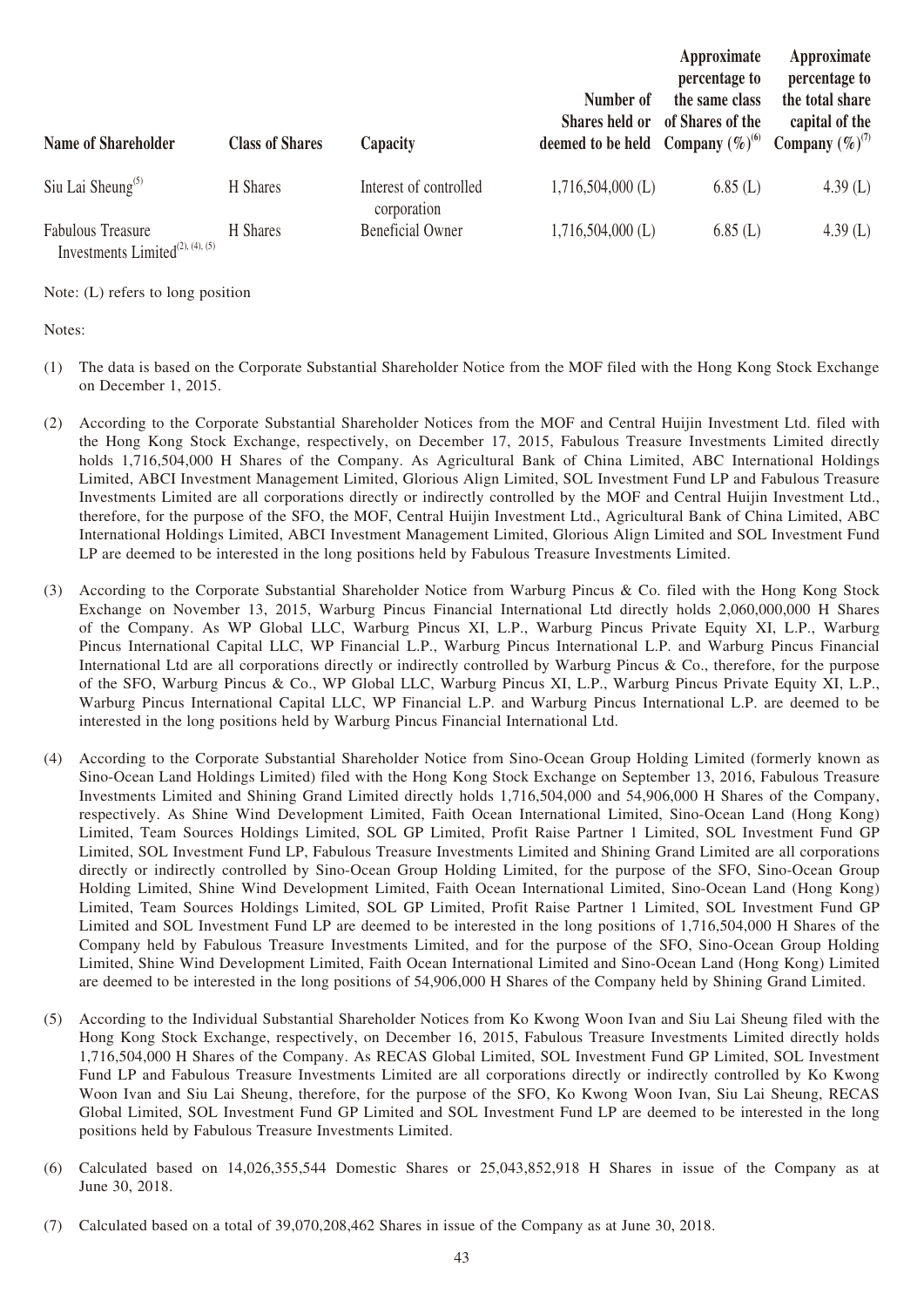### *5.2.2 Substantial Shareholders*

During the Reporting Period, the substantial shareholders holding more than 5% of class of shares of the Company remained unchanged. Details are as follows:

## **MOF**

As a department under the State Council, MOF is responsible for the administration at a macro level of revenue and expenditure and taxation policies of the PRC.

## **China Life Insurance (Group) Company**

It is a financial insurance company wholly owned by the MOF. China Life Insurance (Group) Company and its subsidiaries constitute China's largest commercial insurance corporation. The business scope of China Life Insurance (Group) Company and its subsidiaries covers life insurance, property insurance, pension insurance (annuity business), asset management, alternative investment, overseas business, e-commerce and other fields.

## **Warburg Pincus LLC**

Warburg Pincus LLC, established in 1966, is a globally leading private equity investment company headquartered in New York. Its scope of investment covers the consumption, industry and services (IBS) segments, energy, financial services, pharmaceuticals and healthcare, technology, media and telecommunication (TMT) and other industries. Warburg Pincus LLC has established business in China since 1994, being one of the first international private equity investment groups operating in China.

Warburg Pincus Financial International Ltd is a wholly-owned subsidiary of Warburg Pincus International L.P. Warburg Pincus LLC is the manager of Warburg Pincus International L.P.

## **Sino-Ocean Group Holding Limited (formerly known as Sino-Ocean Land Holdings Limited)**

Sino-Ocean Group Holding Limited, established in 1993, is a leading real estate developer operating in the major economically developed regions in China. With the mission of "creating a high-quality environment for mid-to-high end urban residents and high-end business customers", the Company is committed to becoming an investment and financing corporation with leading industrial investment capabilities based on excellent real estate industry. Its business scope mainly includes development of mid-to-high end residential buildings, development, investment and operation of urban complex and office buildings, properties service, Community O2O, pension industry, medical industry, long-term rent of apartment, real estate funds, equity investment, asset management and overseas investment etc.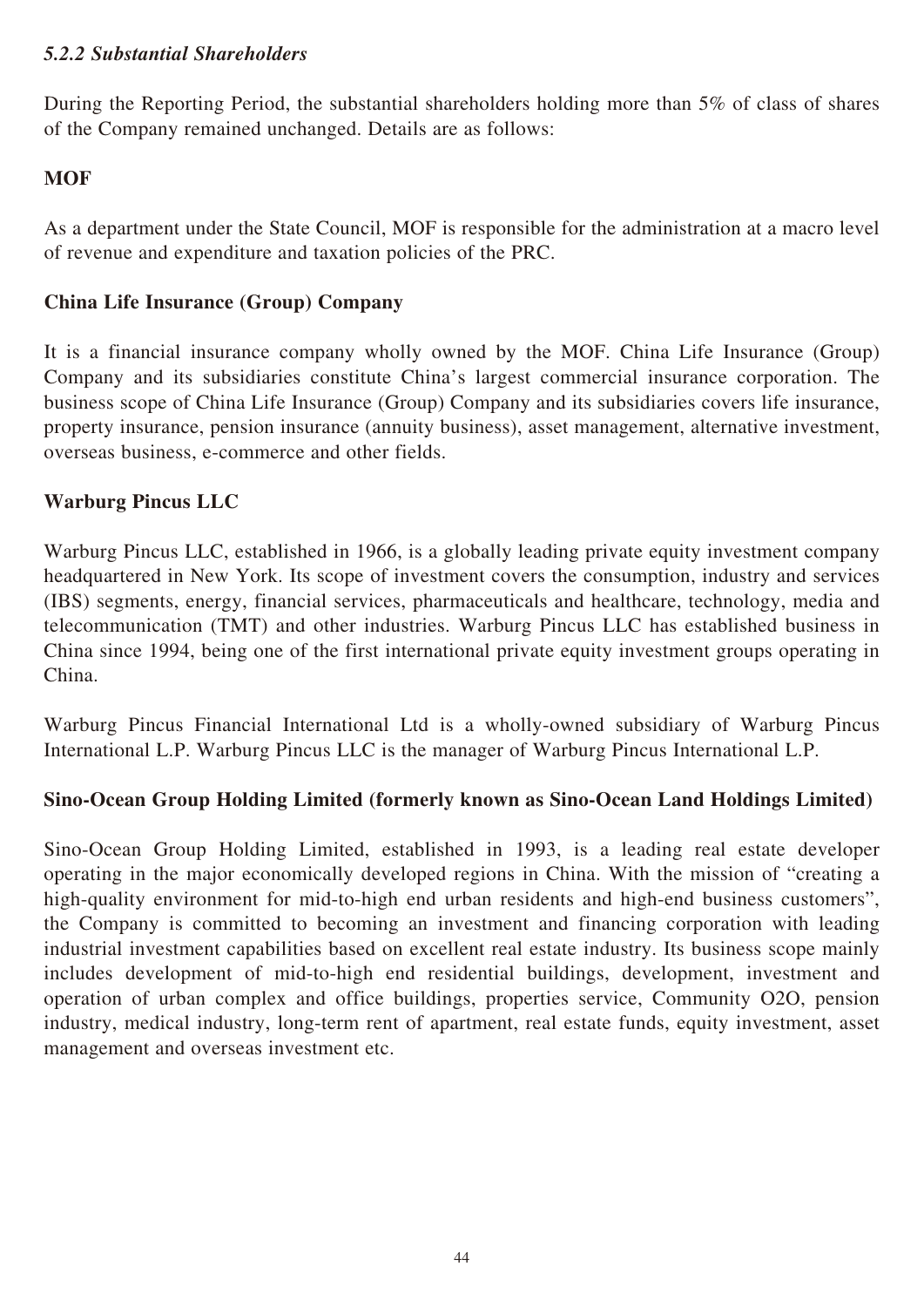## **6 Directors, Supervisors and Senior Management**

## **6.1 Basic Information**

### *6.1.1 Directors*

As of June 30, 2018, the Board of Directors comprised Mr. Wang Lihua as an executive Director; Mr. Li Yi, Ms. Wang Cong (acting chairman), Ms. Dai Lijia and Mr. Zhou Langlang as non-executive Directors; and Mr. Song Fengming, Mr. Tse Hau Yin, Mr. Liu Junmin and Mr. Shao Jingchun as independent non-executive Directors.

### *6.1.2 Supervisors*

As of June 30, 2018, the members of the Board of Supervisors comprised Mr. Ma Zhongfu (chairman) as a Shareholder representative Supervisor, Ms. Dong Juan and Ms. Xu Li as external Supervisors, and Ms. Zheng Shengqin and Mr. Chen Jin as employee representative Supervisors.

### *6.1.3 Senior Management*

As of June 30, 2018, the senior management of the Company comprised Mr. Wu Jinglong, Mr. Wang Lihua, Mr. Xiong Qiugu, Mr. Hu Jiliang, Mr. Wang Wenjie, Ms. Hu Ying, Mr. Yang Guobing and Mr. Li Yingchun.

### **6.2 Changes**

### *6.2.1 Director*

On May 11, 2018, with the approval of the Board of the Company, Mr. Wang Zhanfeng and Ms. Li Xin were respectively nominated as an executive director of the Company. Ms. Wang Cong, a non-executive director of the Company, was elected to perform the duties of the Chairman of the Board and the chairman of the Strategy and Development Committee of the Board until the appointment of a new chairman by the Company and approval for the qualification of the new chairman by the CBIRC. At the same time, according to the Articles of Association, Ms. Wang Cong will also perform duties of the legal representative of the Company when she acts on behalf of the Chairman of the Board. On June 29, 2018, with the approval granted at the Company's third extraordinary general meeting for 2018, Mr. Wang Zhanfeng and Ms. Li Xin were appointed as executive director of the Company serving a term from the date of obtaining the approval for their director qualification from CBIRC to the election of the next session of Board of Directors. Please refer to the announcements and circulars of the Company dated May 11, 2018, May 15, 2018 and June 29, 2018 for details.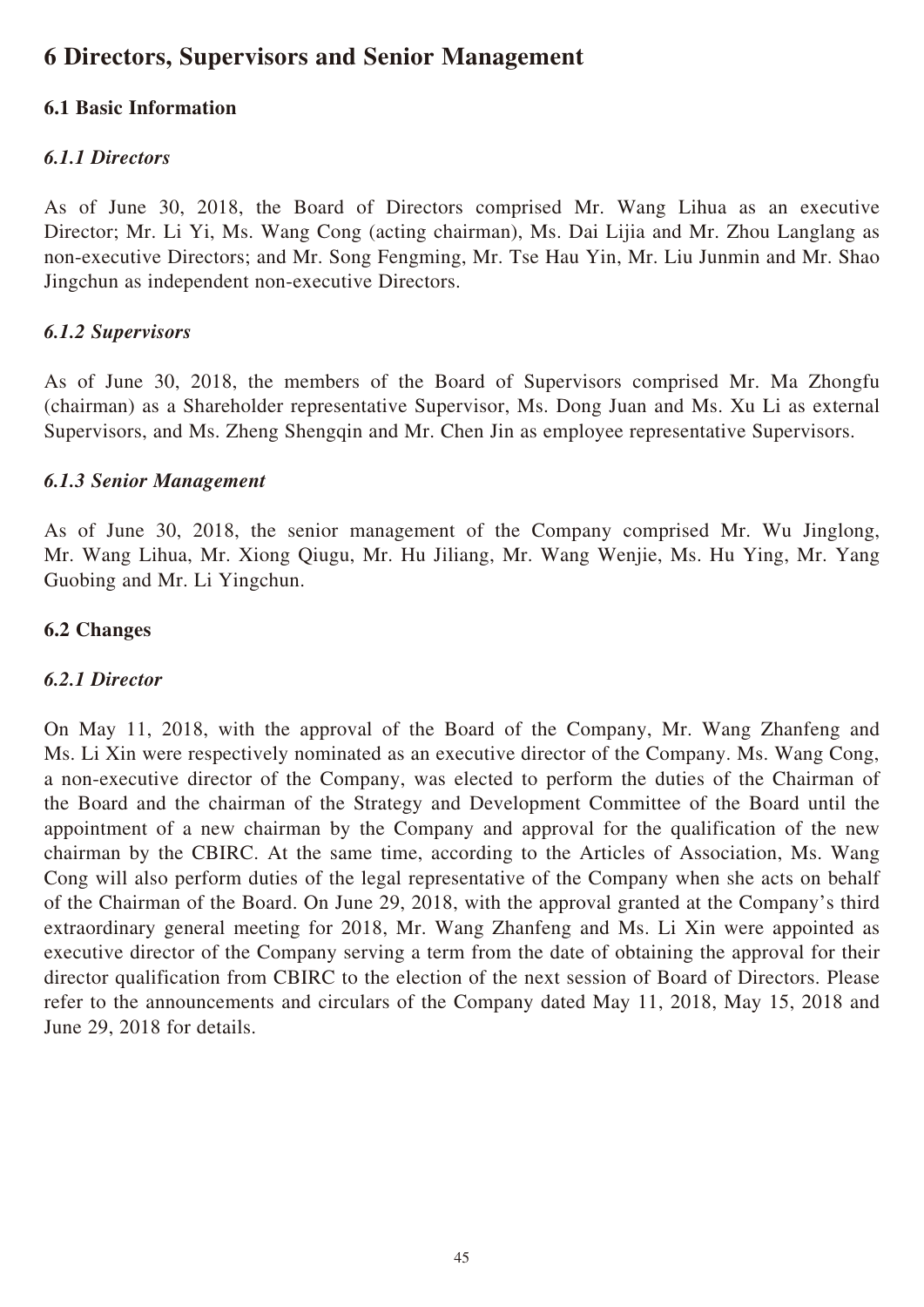On June 29, 2018, with the approval of the Board of the Company, Mr. Wang Zhanfeng was elected as Chairman of the Board, whose term of office is from the date of obtaining the approval for his qualification from CBIRC to the election of the next session of Board of Directors. At the same time, according to the Articles of Association, Mr. Wang Zhanfeng will also perform duties of the legal representative of the Company and act as the chairman of the Strategy and Development Committee of the Board when he serves as Chairman of the Board. Ms. Li Xin was appointed as member of the Strategy and Development Committee of the Board. Her term as a member of the Strategy and Development Committee, which is the same as her term as an executive Director, shall become effective upon approval by the CBIRC of her qualification as a director, and she shall hold office until the election of the next session of the Board. Please refer to the announcement of the Company dated June 29, 2018 for details.

On April 17, 2018, Mr. Lai Xiaomin resigned as chairman of the Board and executive director of the Company due to personal reason. Please refer to the announcement of the Company dated April 20, 2018 for details.

## *6.2.2 Senior Management*

On May 11, 2018, with the approval of the Board of the Company, Ms. Li Xin was appointed as president of the Company, whose term of office lasts from the date of obtaining the approval from CBIRC until the Board renews her term or appoints a new president. Ms. Li Xin began to perform the duties of the president of the Company from May 11, 2018. Please refer to the announcement of the Company dated May 11, 2018 for details.

On April 28, 2018, the Party committee of CBIRC appointed Mr. Wu Jinglong as member of the Party committee and secretary of the discipline inspection commission of the Company, and removed Mr. Li Yuping from the position of member of the Party committee and secretary of the discipline inspection commission of the Company.

## **6.3 Material Changes during the Reporting Period**

During the Reporting Period, the information of the Directors had the following change, which is set out in accordance with Rule 13.51B(1) of the Listing Rules.

Mr. Liu Junmin ceased to be an independent director of AVIC Electromechanical Systems Co., Ltd.

Save as disclosed above, there is no information relating to the Directors of the Company required to be disclosed pursuant to Rule 13.51B(1) of the Listing Rules.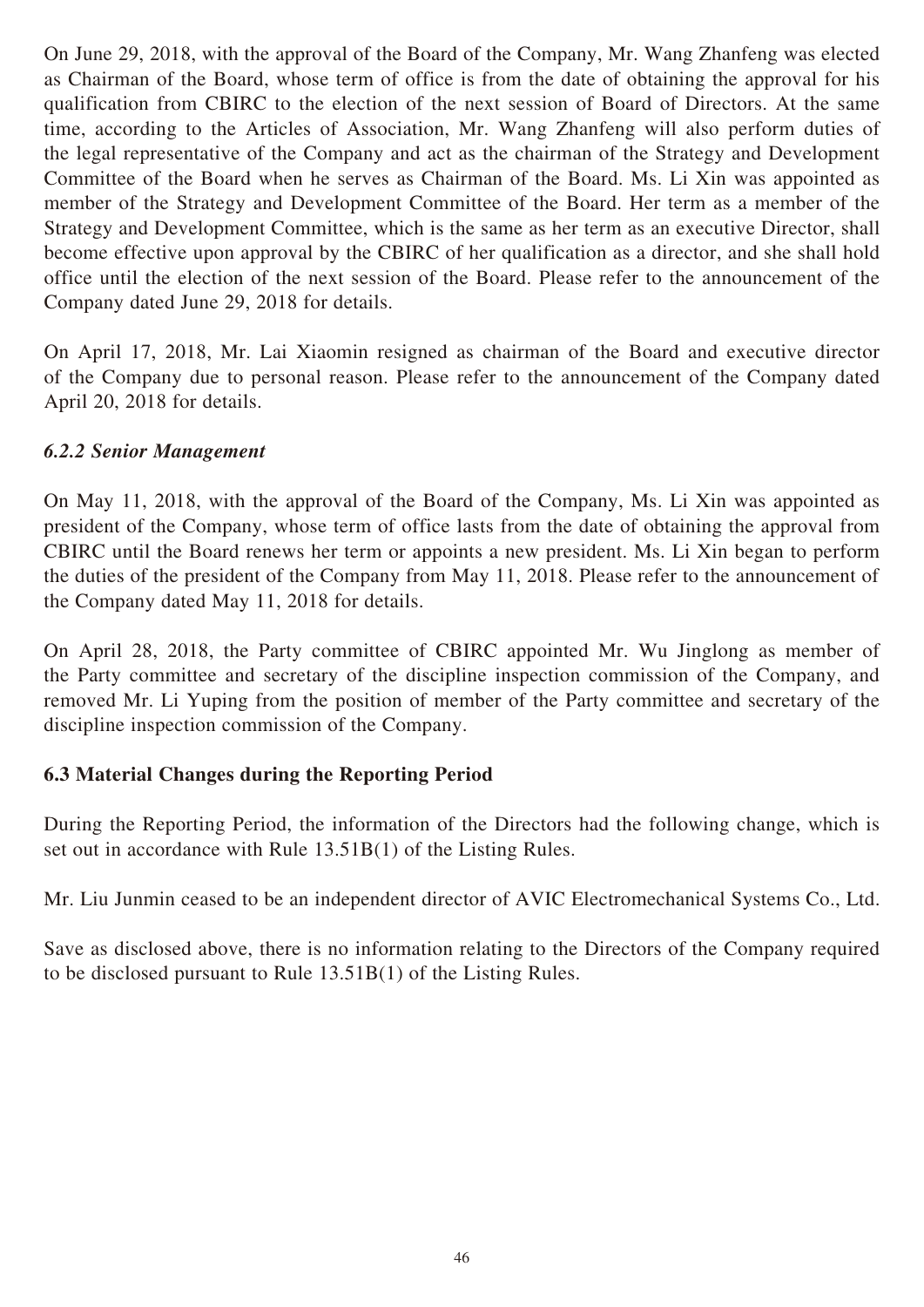## **7 Significant Events**

## **7.1 Corporate Governance**

In strict compliance with the Company Law of the PRC, the Securities Law of the PRC, the Listing Rules and other laws, regulations, regulatory documents and the Articles of Association, and in light of its actual operating conditions, the Company strived to build a corporate governance mechanism that carries out its duties, responsibilities, coordinated operations, and effective checks and balances, and continuously enhanced the effectiveness of corporate governance. Efforts were also made to enhance corporate transparency with a view to earnestly safeguarding the legal interests of domestic and overseas investors as well as other stakeholders.

During the Reporting Period, the Company continuously strived to protect all the rights of its Shareholders, further improved the operation mechanism and system construction of corporate governance and enhanced information disclosure and investor relations management. The Company fully disclosed the information concerning the interests of Shareholders through various channels including the websites of the Hong Kong Stock Exchange and the Company in strict compliance with the regulatory requirements of its place of listing, so as to treat its domestic and foreign investors on an equal basis and protect the interests of all Shareholders.

## **7.2 Shareholders' General Meeting**

On March 20, 2018, the Company held the first extraordinary general meeting for 2018 in Beijing to consider and approve three resolutions, namely the report on the use of previously raised funds of the Company, the self-assessment report on the land and residential property sales matters involving the real estate property development projects of the Company's real estate subsidiaries, and the undertaking letter in relation to the land and residential property sales matters involving the real estate property development projects of the Company's real estate subsidiaries.

On April 9, 2018, the Company held its second extraordinary general meeting for 2018 in Beijing to consider and approve three resolutions, namely, the fixed assets budget for 2018, the final financial account plan for 2017, and the profit distribution plan for 2017 of the Company.

The annual general meeting for 2017 of the Company was held in Beijing on May 15, 2018 to consider and approve three resolutions, namely, the work report of the Board for 2017, the work report of the Board of Supervisors for 2017, and the appointment of external auditors for 2018. The meeting reviewed the work report of the independent non-executive Directors for 2017.

On June 29, 2018, the Company held its third extraordinary general meeting for 2018 in Beijing to consider and approve two resolutions, namely, election of Mr. Wang Zhanfeng as an executive director and election of Ms. Li Xin as an executive director.

The convening and holding of the Shareholders' general meetings of the Company were in strict compliance with applicable laws and regulations and the Listing Rules. The Directors, Supervisors and senior management of the Company attended the relevant meetings. The Company engaged PRC legal counsels to attend the Shareholders' general meetings and provide legal advice. The Company also issued announcements regarding the poll results of the Shareholders' general meetings according to regulatory requirements in a timely manner.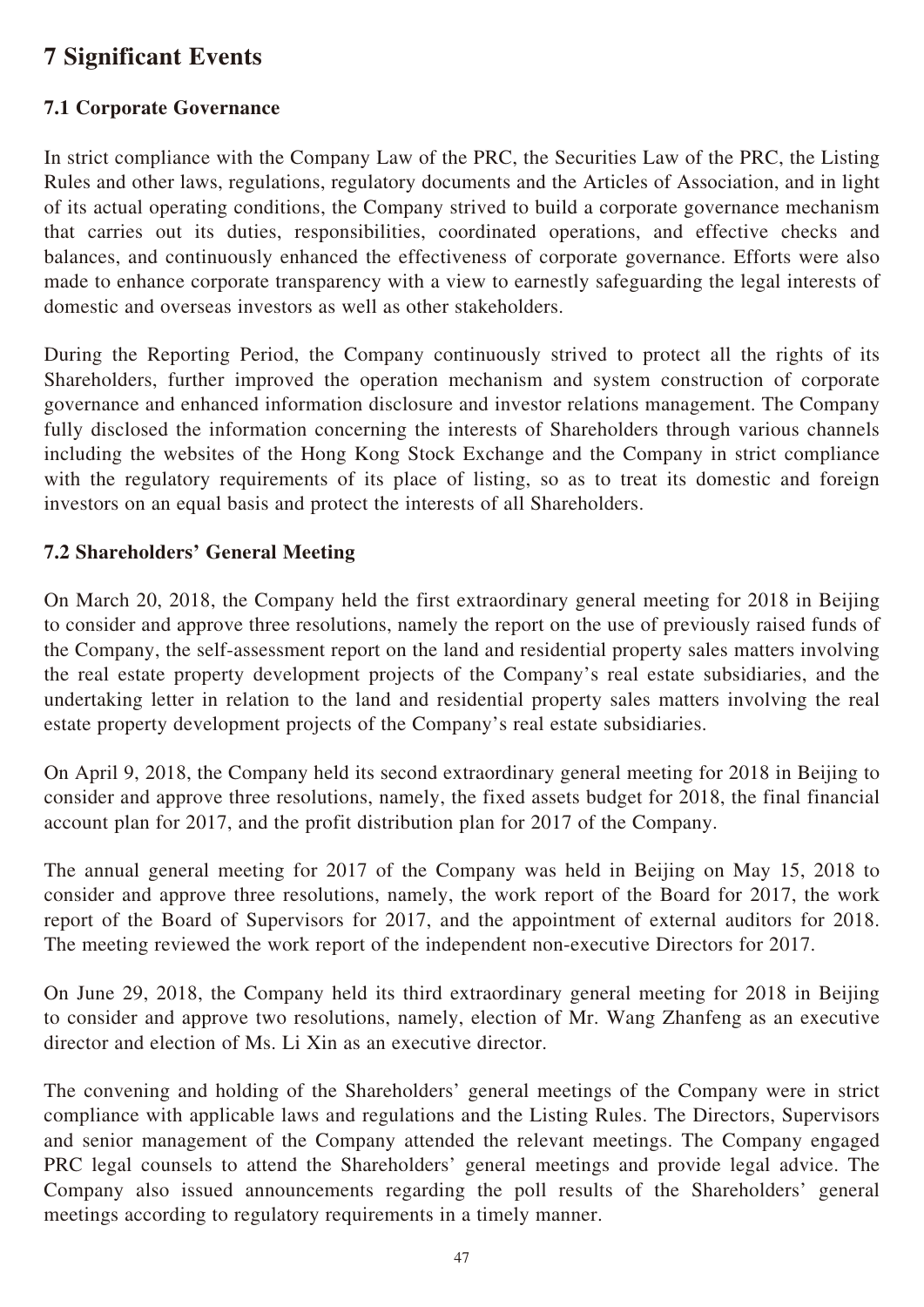## **7.3 Board**

As of June 30, 2018, the Board comprised 9 members, including one executive Director, four non-executive Directors and four independent non-executive Directors. The independent non-executive Directors accounted for more than one-third of the Board members.

During the Reporting Period, the Company held five Board meetings, at which 34 resolutions were considered and passed, including, among others, the work report of the Board for 2017, the final financial account plan for 2017, the profit distribution plan for 2017, and the fixed assets budget for 2018. In addition, five reports were debriefed, which included the related party transaction management for 2017 and the work plan of the Audit Committee of the Board for 2018.

## **7.4 Board of Supervisors**

As of June 30, 2018, the Board of Supervisors comprised five members, including one Shareholder representative Supervisor, two external Supervisors and two employee representative Supervisors.

The Board of Supervisors fulfilled its duties in accordance with the powers conferred by laws, regulations, regulatory provisions and the Articles of Association, and carried out daily supervision on the basis of performance, finance, internal control and risk to continuously strengthen the selfconstruction of the Board of Supervisors, continuously improve the effectiveness of supervision, and safeguard the legitimate rights and interests of the Company, shareholders, employees and other stakeholders in accordance with the law.

During the Reporting Period, the Board of Supervisors held three meetings, at which 18 resolutions including the work report of the Board of Supervisors for 2017, the work plan of the Board of Supervisors for 2018, the profit distribution plan for 2017 and the 2017 annual report were considered and passed. The special committee of the Board of Supervisors held four meetings to consider and pass 10 resolutions regarding, among others, the financial statements and audit report for 2017.

## **7.5 Senior Management**

During the Reporting Period, the senior management of the Company organized and implemented the Company's management and operation within the scope of authorities delegated by the Articles of Association and the Board of Directors. The senior management of the Company firmly seized the major opportunities from economic restructuring and economic transformation and upgrading, actively changed the development concept, adjusted the business model and development mode, aimed at achieving highquality development, and enhanced the ability of sustainable development; it further focused on the main business of distressed assets, actively supported the service of the real economy, actively built marketoriented, professional and diversified modern financial service system; it comprehensively strengthened the construction of corporate governance and internal control mechanisms, effectively strengthened risk management, prevention mitigation work, enhanced corporate transparency, shaped a good corporate image, and conducted steady and compliant operations.

During the Reporting Period, the Company held 6 presidential office meetings and 17 special meetings to review and approve 48 resolutions on the Company's important management and operation.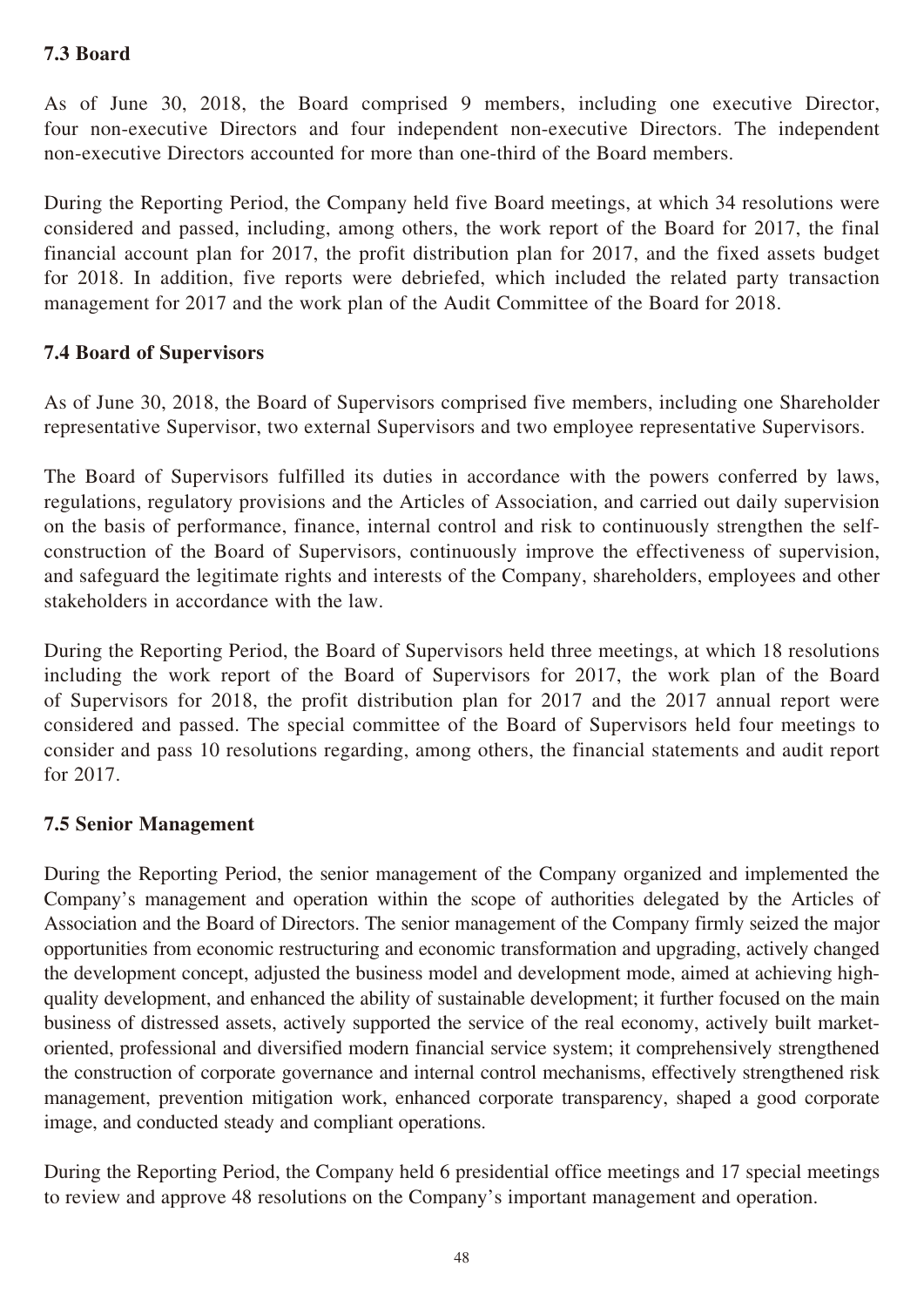## **7.6 Corporate Governance Code**

During the Reporting Period, the Company had complied with the code provisions of the Corporate Governance Code contained in Appendix 14 of the Listing Rules and adopted the applicable recommended best practices according to actual situations.

## **7.7 Internal Control**

## *7.7.1 Development of Internal Control System*

The Group earnestly implemented various regulatory requirements for internal control, continuously improved the internal control organization structure, strengthened system management, strengthened control measures, and continued to optimize the internal control system.

In the first half of 2018, the Group initiated the self-assessment of the internal control system and organized various units to comprehensively sort out the various business and management activities and evaluate the applicability of internal control process framework, the rationality of management and control responsibilities, the adequacy of risk identification, and the effectiveness of control measures through two-way benchmarking of external compliance documents and internal systems. Focusing on problems, the Group targetedly improved the internal control measures, implemented responsibility division, optimized process management and control, and implemented internal control management to achieve high quality development.

## *7.7.2 Internal Control Measures for Sanctions Risks and Excluded DES Companies*

## **Internal Control Measures for Sanctions Risks**

To ensure that the Group abides by its undertakings to the Hong Kong Stock Exchange as disclosed in the Prospectus, and that the Group or Relevant Persons would not be subject to any sanctions, the Group has refined the internal control policies and procedures and implemented the following measures:

- 1. The Group has revised the Administrative Measures on Compliance Risk (《合規風險管理辦法》) to specify the scope of duties in respect of the prevention and control of sanctions risks for the legal and compliance departments of the Group.
- 2. The Group has compiled the compliance operational handbook and compliance review manual to regulate operating procedures and to identify and highlight relevant compliance issues on preventing sanctions risks.
- 3. The Group has compiled the Questionnaire on Due Diligence Investigation in respect of Sanctions and Export Control of Investees (《關於投資對象受制裁及出口管制情況的盡職調 查問卷》) and issued it to all units of the Group as a basic tool of due diligence investigation on sanctions risks.
- 4. The Group has prepared the Commitment Letter of Sanction Risk Control (《制裁風險控制承諾  $\mathbb{R}$  ) and issued it to all units within the Group as a basic tool for the control of sanctions risks.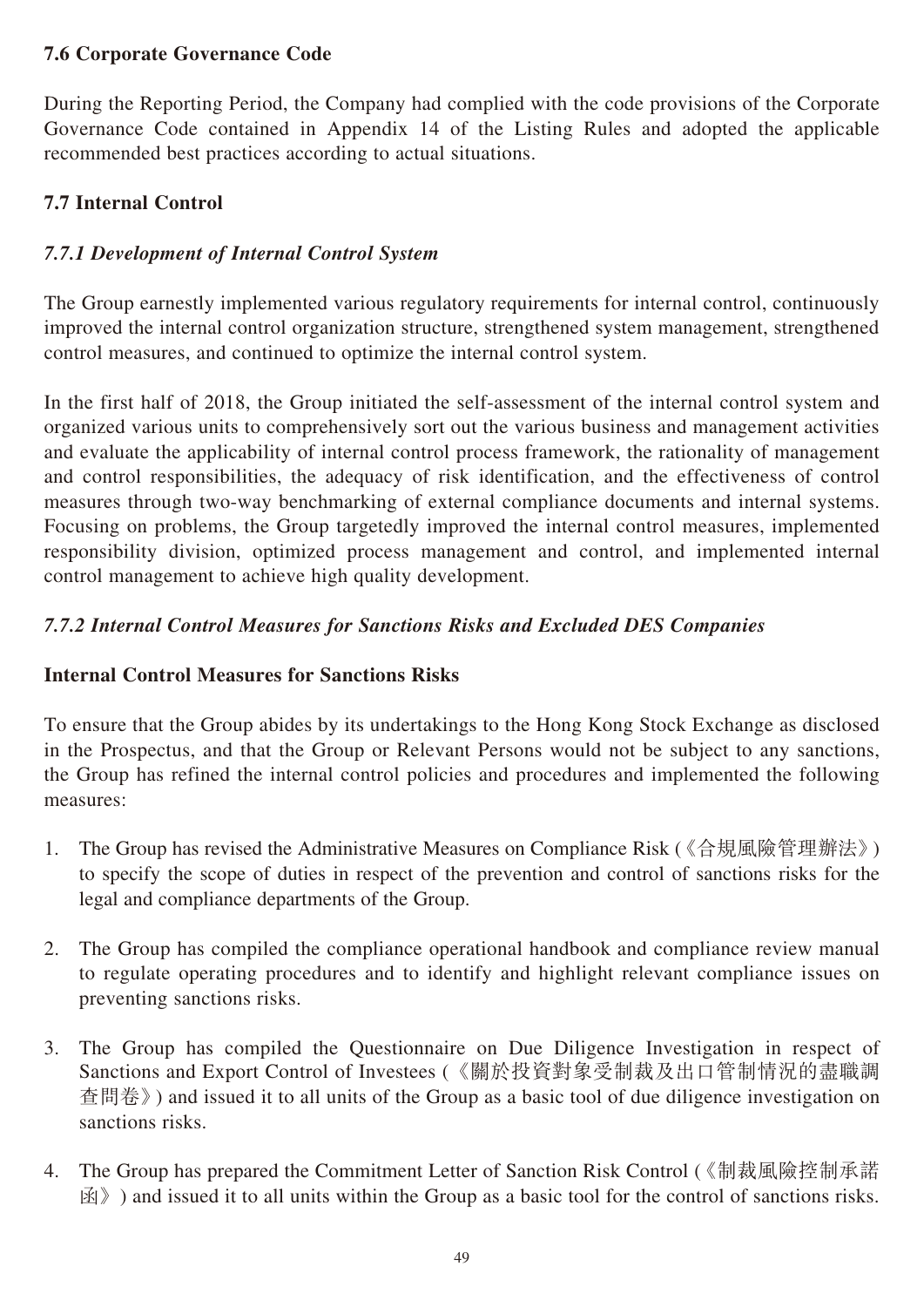- 5. Since the listing, the Company strictly complied with the Company's requirements on the prevention of OFAC sanctions risks when conducting new equity investment businesses. Through reviewing the publicly available lists of restricted parties and restricted countries of the United States, the European Union, the United Kingdom and the United Nations, the Company identified the sanctions risks for potential investment opportunity in a timely manner. Since the listing, new equity investment projects have not been related to OFAC sanction risks.
- 6. For the Excluded DES Companies trading with the sanctioned country or person as showed by public information disclosed in the Prospectus, the Group has the corresponding business groups and project managers responsible for the daily management of the enterprise. The Group obtained the daily management information of the enterprises through attending the shareholders' general meetings, the board of directors and the board of supervisors of the interested enterprises and conducting regular visits. The Group currently did not find any relevant sanctions matters of such enterprises, or any matters affecting the production and operation due to sanctions risks.
- 7. The Group has conducted sanctions risks assessment, and carried out self-assessment of relevant issues in respect of sanctions risks. The Group has not identified any issues related to sanctions risks.
- 8. The proceeds of the Group from the global offering have been deposited into a bank account separated from other funds of the Group, and such proceeds have not been provided to the Subject Companies. In the future, the Group will manage all other funds raised through the Hong Kong Stock Exchange in the same manner as mentioned above.
- 9. The Company has engaged Kirkland & Ellis as its annual international legal advisor after the listing, to provide assistance to the Company in evaluating sanctions risks of the Group every six months and carried out the necessary training on sanctions risks for relevant personnel.

## **Internal Control Measures for Excluded DES Companies**

- 1. For the Excluded DES Companies, the Group has the corresponding business groups and project managers responsible for the daily management. At present, there are no major legal disputes and compliance risks in this type of enterprise.
- 2. The Group will regularly evaluate the risks that may be brought by the Excluded DES Companies based on the information obtained. If any potential risks are identified, the Company will seek specific advice from reputable external legal counsel with relevant professional expertise and experience and take appropriate action accordingly.
- 3. The Group has fully commenced the disposal plan for the Excluded DES Companies. For details of the disposal of the Excluded DES Companies, please see "7. Significant Events — 7.10 Disposal of Equity in Excluded DES Companies".
- 4. The Group will not increase its investments in the Excluded DES Companies or increase the portfolio of DES Assets for which the Group cannot obtain sufficient information for the value estimation due to restrictions from the Protection of State Secret Laws.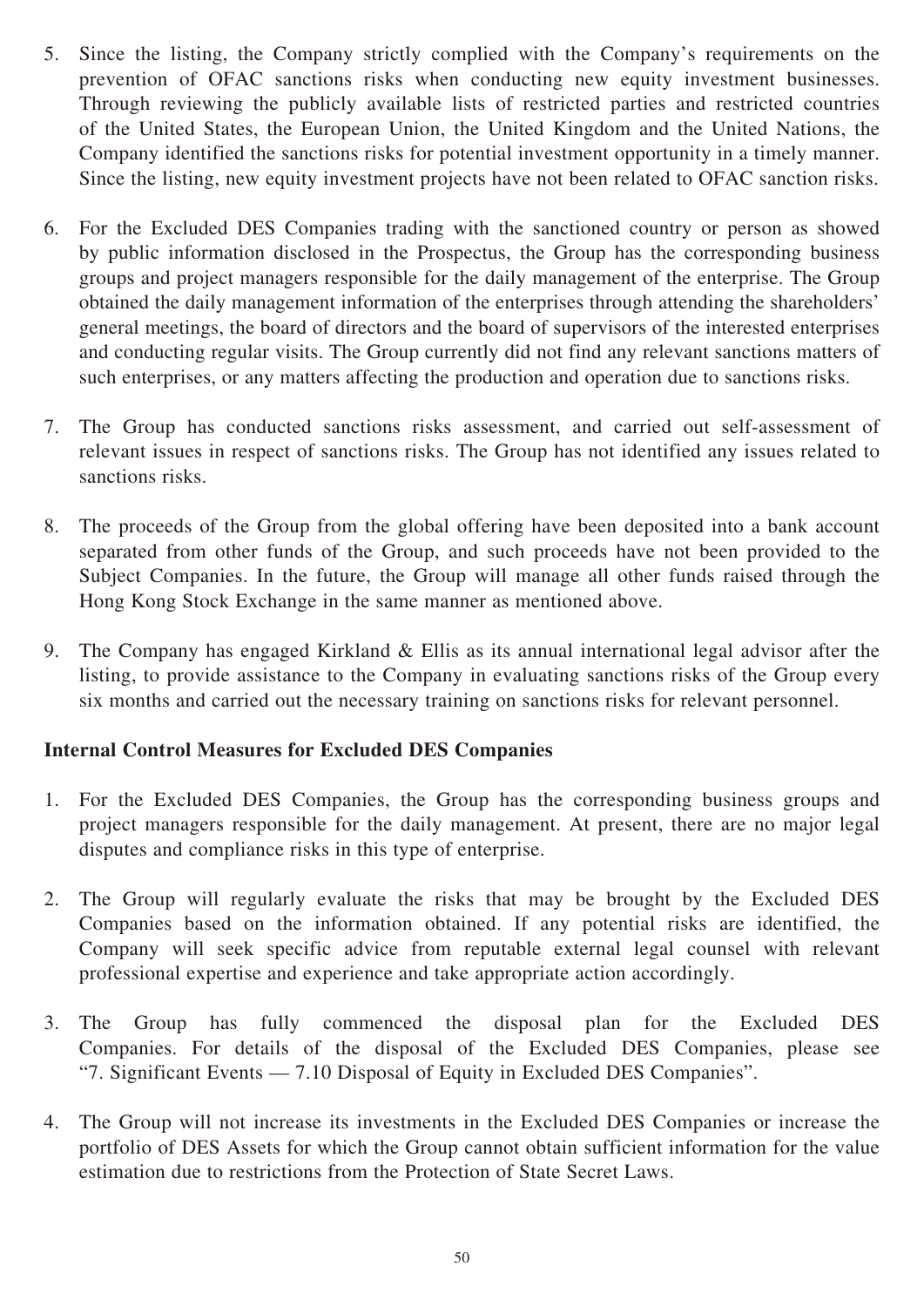- 5. The Group will regularly review new laws and regulations on protection of state secrets.
- 6. The Group will regularly review and update the internal control measures and policies for the Excluded DES Companies.

#### **Future Businesses of DES Companies and Investment Plans Involving DES Companies**

The DES Assets currently held by the Group are mainly assets acquired as a result of equity swaps of distressed debt assets of a number of medium or large state-owned enterprises according to the national policies prior to the restructuring of the Company. The Group seriously captured restructuring, mergers and acquisitions opportunities to realize asset liquidity and achieve gains from equity restructuring and disinvest from highly competitive industries or such companies with limited potential for asset appreciation. The Group also enhanced internal business collaboration, improved the level and return of market value management and enhanced the management of equity assets, so as to increase the overall gain from equity assets management and seek greater social benefits.

In the future, the Group will actively follow up the Collaborative Development of Beijing, Tianjin and Hebei Province and the Yangtze River Economic Belt development. The Group will pay close attention to the reform of the deepening multi-level capital market, promote the diversification of equity of state-owned enterprises and implement the policy environment and development condition for the marketization and legalization of DES. The Group will strengthen market research and industry analysis to explore the investment opportunities in DES enterprises and other market, strengthen the equity assets investment project reserves on the basis of comprehensive due diligence, carefully assess the possible risks of the projects including the sanctions risks and actively and steadily expand the equity investment business in compliance with laws.

### **7.8 Distribution of Profit and Dividends**

On April 9, 2018, the profit distribution plan for 2017 was considered and approved at the second extraordinary general meeting of the Company for 2018. As approved at the second extraordinary general meeting for 2018, total cash dividends of RMB6,599 million based on the net profit for the financial year as of December 31, 2017 (after deducting the appropriations to statutory surplus reserve and general reserve according to the applicable regulations) has been distributed to Shareholders whose names appeared on the Company's register of members after the market closing on April 18, 2018, representing RMB1.689 for every 10 shares (tax inclusive). The Company does not declare any interim dividend for 2018.

### **7.9 Use of Proceeds**

On October 30, 2015, the Group was listed on the Main Board of the Hong Kong Stock Exchange and the proceeds from the listing amounted to HK\$19,696.7 million. As of June 30, 2018, the Group has used HK\$16,223.9 million (equivalent to RMB13,700.0 million) of the proceeds from the listing, of which RMB9,600.0 million was used to develop the distressed asset management business of the Group, RMB2,500.0 million was used to develop the financial services business of the Group; and RMB1,600.0 million was used to develop the asset management and investment business of the Group. The actual use of proceeds was consistent with the committed use of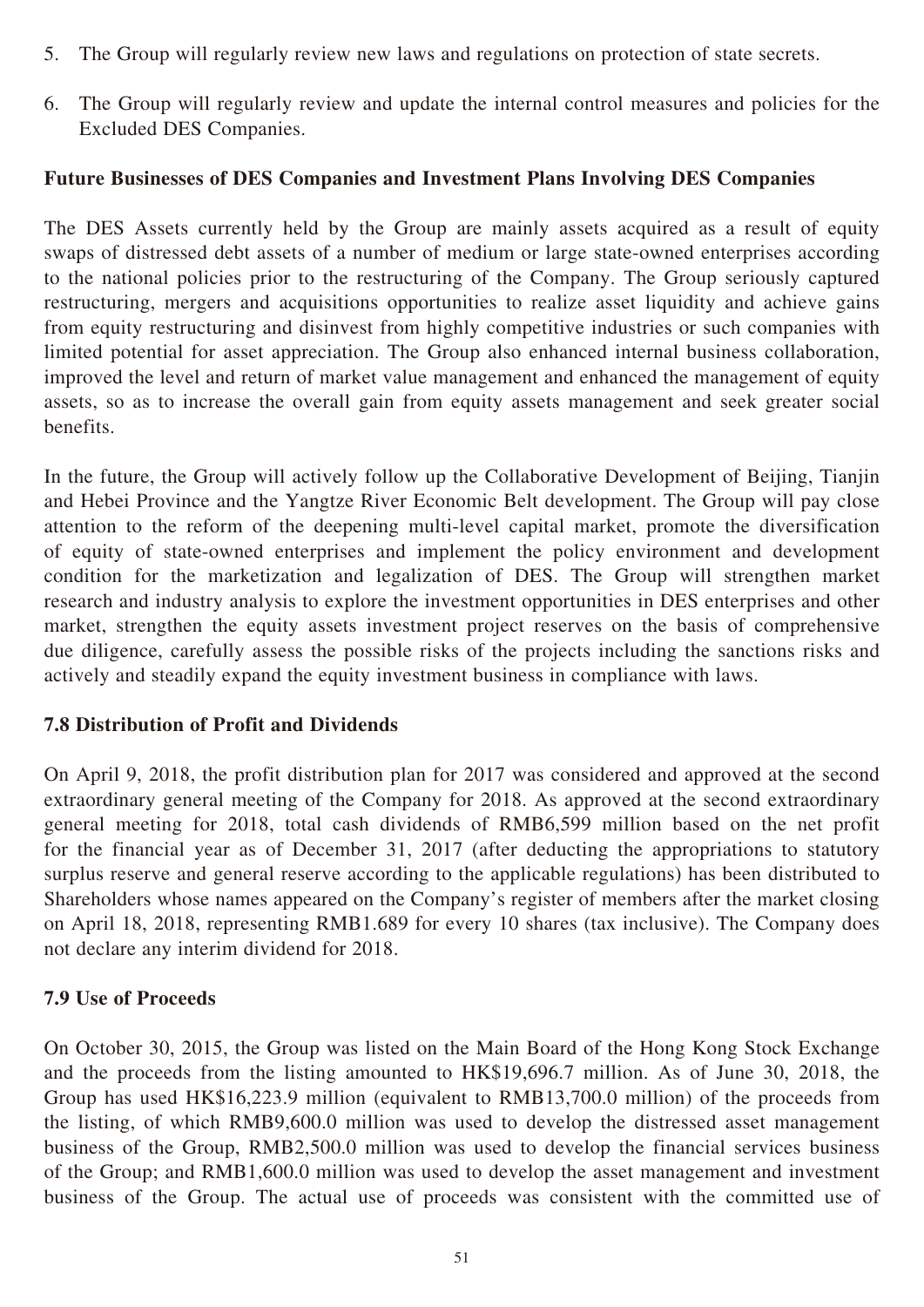proceeds set out in the Prospectus. As of June 30, 2018, the balance of proceeds in the domestic fundraising account was HK\$2,865 million (interest included), which will be used to increase the capital of the subsidiaries under the financial services division of the Group, in order to develop the financial services business.

## **7.10 Disposal of Equity in Excluded DES Companies**

The Group has comprehensively carried out the disposal plan of the Excluded DES Companies. As of June 30, 2018, the Group has repeatedly consulted with the six Excluded DES Companies, their respective de-facto controllers and controlling shareholders regarding the disposal of the Group's shareholdings in the relevant Excluded DES Companies. The exit of three Excluded DES Companies have commenced, two have completed project establishment and the Group reached initial cooperation intention with the remaining one Excluded DES Company. In the next step, the Group will continue to communicate with relevant parties and promote equity disposal in accordance with the process. During the Reporting Period, Wang Lihua, an executive Director, was responsible for the disposal process and monitoring the disposal progress, and the independent non-executive Directors supervised the relevant actions of Wang Lihua. In August 2018, Wang Lihua discussed and reported the relevant disposal plan and progress to the independent non-executive Directors, and the independent non-executive Directors made enquires accordingly. Wang Lihua also reported the relevant disposal plan and progress to the Audit Committee under the Board in August 2018.

The Group will continue to use its best efforts to complete the disposal of the equities in the Excluded DES Companies as soon as practicable in accordance with the arrangements as disclosed in the Prospectus.

The Group will retain compliance advisers until all of its equity interests in the Excluded DES Companies have been disposed of.

## **7.11 Material Financing**

The Board considered and approved resolutions relating to the A Share Offering and the Offshore Preference Share Issuance in the Board meeting held on 7 August 2018, including: (i) the extension of validity period of the Plan for A Share Offering; (ii) the extension of the authorization to the Board granted by the general meeting of Shareholders to deal with matters relating to the A Share Offering; and (iii) the extension of the authorization to the Board granted by the general meeting of Shareholders to deal with matters relating to the Offshore Preference Share Issuance. The above matters will be considered at the Forth EGM in 2018, the First Domestic Shareholders' Class Meeting in 2018 and the First H Shareholders' Class Meeting in 2018 which will be held on September 26, 2018 by the Company. The Company has dispatched the meeting notices and circular to Shareholders on August 10, 2018. For details, please refer to the announcement and circular published on August 7, 2018 and August 10, 2018, respectively. The Company will duly disclose further details and development on the A Share Offering and the Offshore Preference Share Issuance.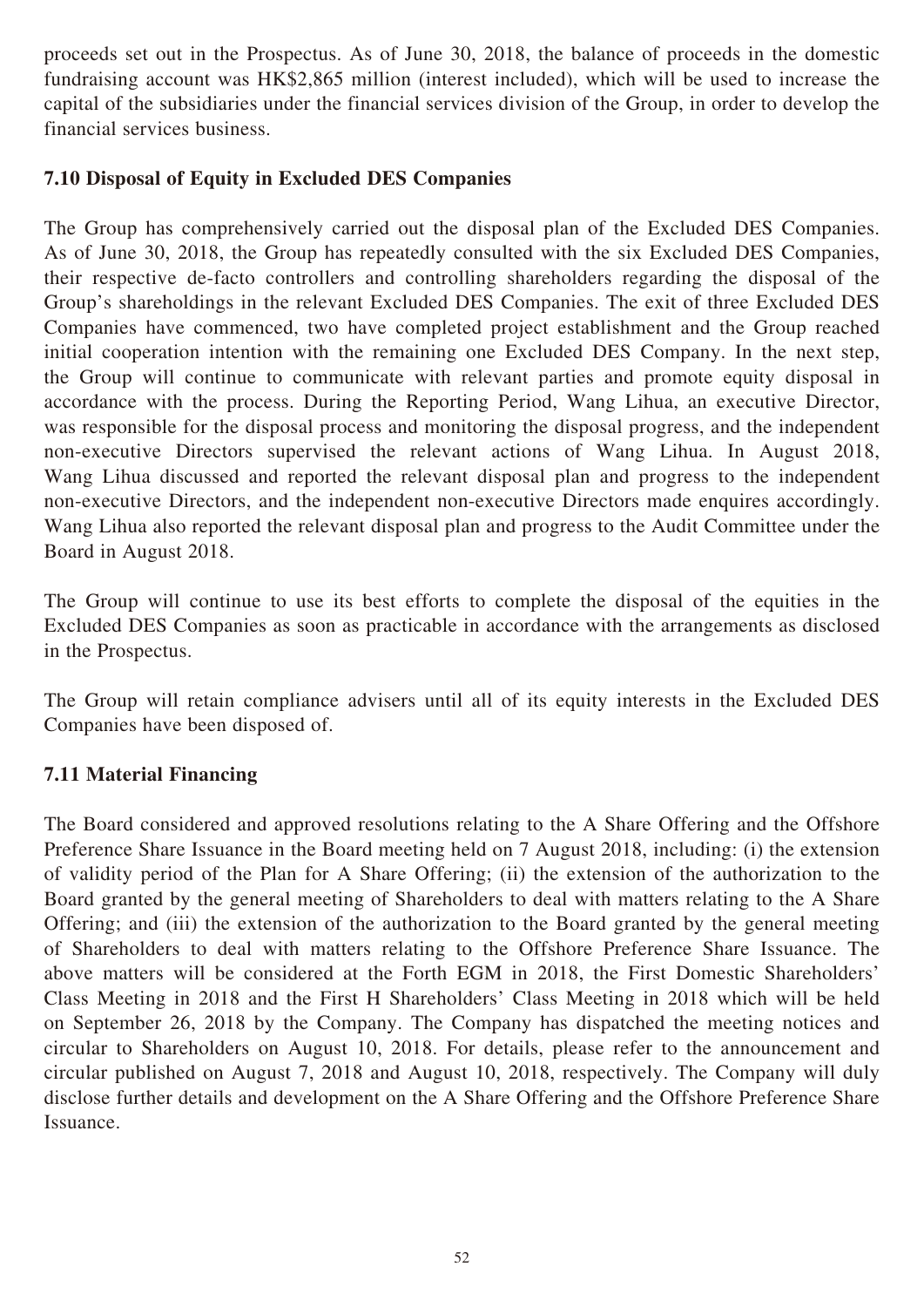In 2018, Huarong Finance 2017 Co., Ltd., a wholly-owned subsidiary of China Huarong International Holdings Limited, issued U.S.\$400,000,000 floating rate guaranteed notes due 2021, U.S.\$550,000,000 floating rate guaranteed notes due 2023 and U.S.\$150,000,000 fixed rate guaranteed notes due 2027 (consolidated and formed a single series with the existing U.S.\$700,000,000 4.75 per cent. guaranteed notes due 2027 issued on April 27, 2017), at coupon rates of the 3-month LIBOR+1.175%, 3-month LIBOR+1.325% and 4.75%, respectively in Hong Kong. For details, please refer to relevant announcements dated June 26, 2018, June 27, 2018 and July 3, 2018.

## **7.12 Material Litigation and Arbitration**

As a large-scale financial asset management company, it is in the nature of business of the Company that it is engaged in litigations and other legal proceedings from time to time. For example, there were cases where the Company has recovered distressed debts by initiating legal proceedings as part of the Company's process to dispose distressed assets in the ordinary course of the Company's business.

During the Reporting Period, the Company was involved in various unresolved litigation matters. For example, as of June 30, 2018, unresolved legal proceedings of which the amount in dispute exceeded RMB10 million and in which the Company was a defendant had an aggregate alleged amount of approximately RMB999 million and unresolved legal proceedings of which the amount in dispute exceeded RMB10 million and in which the Company was a plaintiff had an aggregate alleged amount of approximately RMB35.643 billion. The Company believes that it has made full accrual allowance for the potential losses arising from unresolved legal proceedings and that none of such legal proceedings, individually or in aggregate, would have a material adverse impact on the business, financial condition and results of operations of the Company.

## **7.13 Major Acquisition and Disposal of Assets and Merger**

During the Reporting Period, the Company did not enter into any material acquisition or disposal of assets or mergers of enterprises.

## **7.14 Implementation of Share Incentive Scheme**

During the Reporting Period, the Company did not implement any share incentive scheme.

## **7.15 Major Connected Transactions**

During the Reporting Period, the Company did not have any connected transaction(s) or continuing connected transaction(s) required to be disclosed or approval by independent shareholders pursuant to Chapter 14A of the Listing Rules.

## **7.16 Major Contracts and Their Implementation**

## *7.16.1 Major Custodies, Underwriting and Leasing*

During the Reporting Period, the Company did not enter into any major contracts relating to the custody, underwriting and leasing of assets of other companies or the custody, underwriting and leasing of assets of the Company by other companies.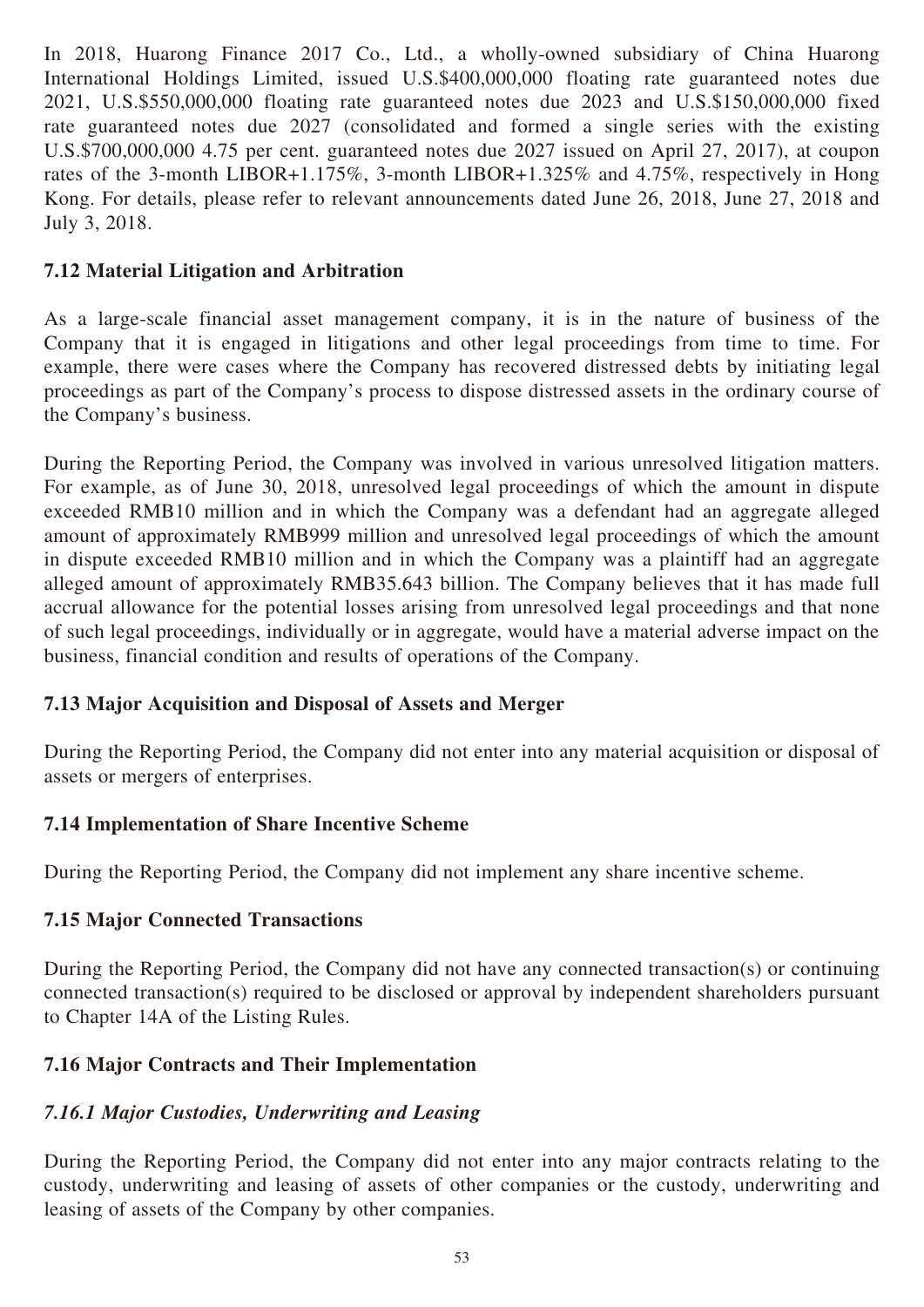## *7.16.2 Material Guarantees*

During the Reporting Period, the Company did not make any material guarantee which is required to be disclosed.

## **7.17 Purchase, Sale and Redemption of Listed Securities**

During the Reporting Period, none of the Company or its subsidiaries purchased, sold or redeemed any listed securities of the Company.

## **7.18 Securities Transactions by Directors, Supervisors and Senior Management**

The Company has formulated the Code for Securities Transactions by Directors, Supervisors and Relevant Employees which regulates the securities transactions by Directors, Supervisors and relevant employees and is of no less exacting terms than the Model Code for Securities Transactions by Directors of Listed Issuers set out in Appendix 10 to the Listing Rules (the "**Model Code**"). The Company has made enquiries to all Directors and Supervisors who all confirmed that they had complied with the Model Code and the requirements therein during the Reporting Period.

## **7.19 Directors', Supervisors' and Chief Executive's Interests and Short Positions in Shares and Underlying Shares**

As of June 30, 2018, none of the Directors, Supervisors and chief executive of the Company had any interests or short positions in the Shares or underlying Shares of the Company or its associated corporations (within the meaning of Part XV of the SFO) required to be recorded in the register of interests kept by the Company pursuant to Section 352 of the SFO or as otherwise notified to the Company and the Hong Kong Stock Exchange pursuant to the Model Code.

## **7.20 Review of the Interim Results Announcement**

The interim financial statements for the six months ended June 30, 2018 prepared by the Company according to the IFRSs were reviewed by Deloitte Touche Tohmatsu.

This results announcement has been reviewed and approved by the Board and the audit committee of the Board.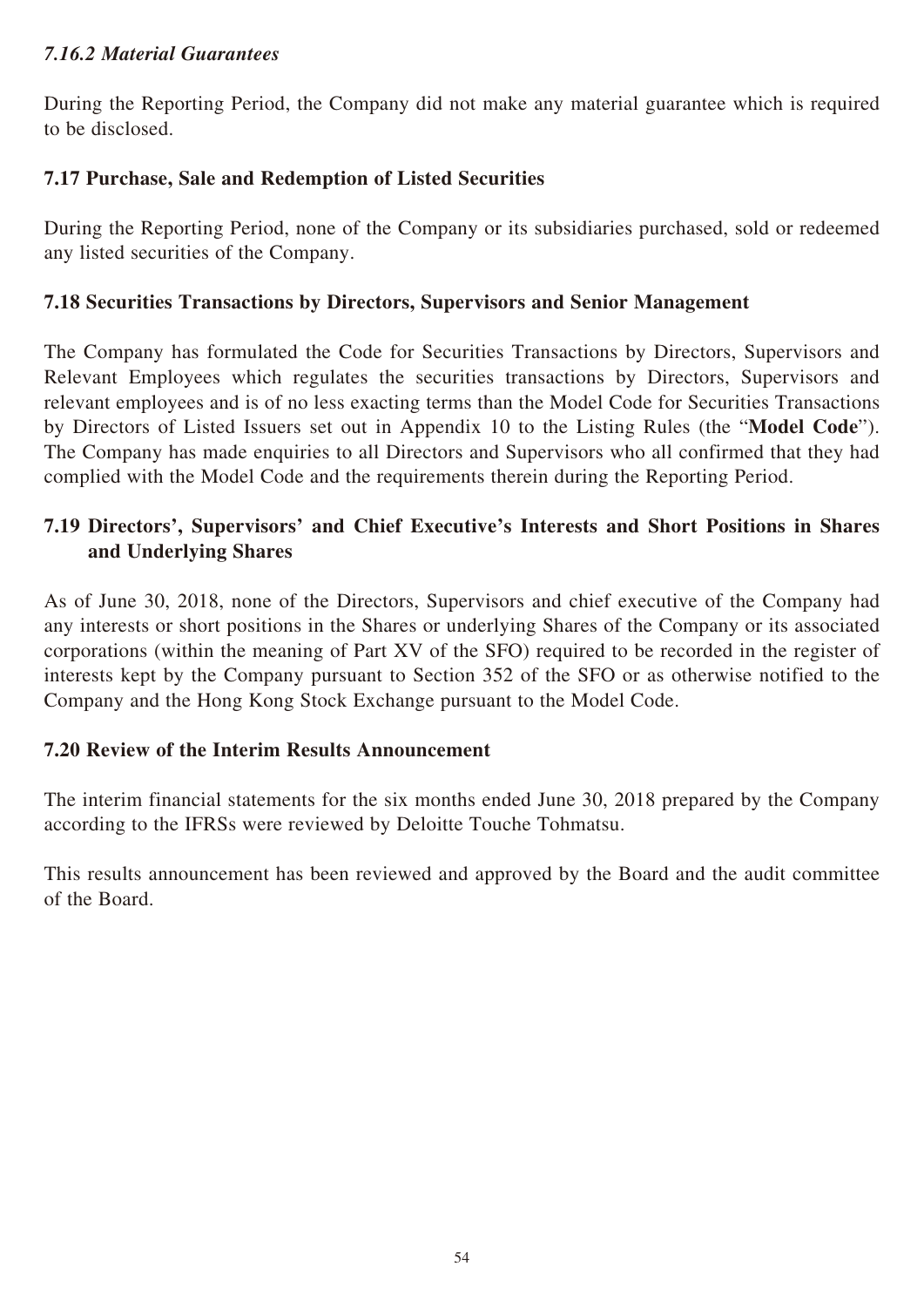# **8. Review Report and Condensed Consolidated Financial Statements**

**REVIEW REPORT AND CONDENSED CONSOLIDATED** 

| <b>FINANCIAL STATEMENTS</b><br>FOR THE SIX MONTHS ENDED 30 JUNE, 2018                |         |
|--------------------------------------------------------------------------------------|---------|
| <b>CONTENTS</b>                                                                      | PAGE(S) |
| REPORT ON REVIEW OF CONDENSED CONSOLIDATED<br><b>FINANCIAL STATEMENTS</b>            | 56      |
| CONDENSED CONSOLIDATED STATEMENT OF PROFIT OR LOSS                                   | 58      |
| CONDENSED CONSOLIDATED STATEMENT OF PROFIT OR LOSS<br>AND OTHER COMPREHENSIVE INCOME | 59      |
| CONDENSED CONSOLIDATED STATEMENT OF FINANCIAL POSITION                               | 60      |
| CONDENSED CONSOLIDATED STATEMENT OF CHANGES IN EQUITY                                | 62      |
| CONDENSED CONSOLIDATED STATEMENT OF CASH FLOWS                                       | 63      |
| NOTES TO THE CONDENSED CONSOLIDATED FINANCIAL STATEMENTS                             | 65      |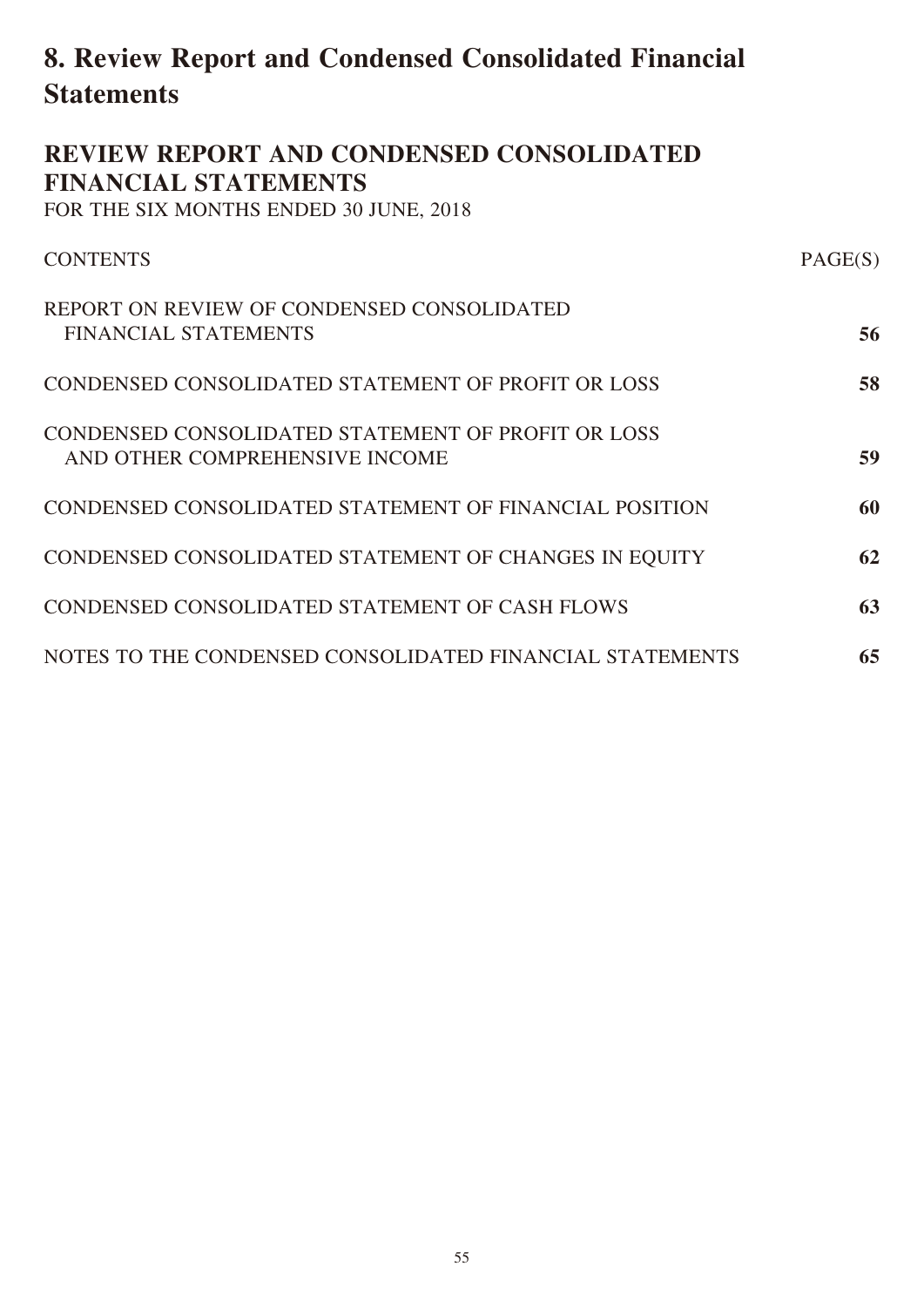## **REPORT ON REVIEW OF CONDENSED CONSOLIDATED FINANCIAL STATEMENTS**

**TO THE BOARD OF DIRECTORS OF CHINA HUARONG ASSET MANAGEMENT CO., LTD.**

(Incorporated in the People's Republic of China with limited liability)

# **Introduction**

We have reviewed the condensed consolidated financial statements of China Huarong Asset Management Co., Ltd. (the "Company") and its subsidiaries (collectively referred to as the "Group") set out on pages 58 to 133, which comprise the condensed consolidated statement of financial position as of 30 June, 2018 and the related condensed consolidated statement of profit or loss, statement of profit or loss and other comprehensive income, statement of changes in equity and statement of cash flows for the six-month period then ended, and certain explanatory notes. The Rules Governing the Listing of Securities on The Stock Exchange of Hong Kong Limited require the preparation of a report on interim financial information to be in compliance with the relevant provisions thereof and International Accounting Standard 34 "Interim Financial Reporting" ("IAS 34") issued by the International Accounting Standards Board. The directors of the Company are responsible for the preparation and presentation of these condensed consolidated financial statements in accordance with IAS 34. Our responsibility is to express a conclusion on these condensed consolidated financial statements based on our review, and to report our conclusion solely to you, as a body, in accordance with our agreed terms of engagement, and for no other purpose. We do not assume responsibility towards or accept liability to any other person for the contents of this report.

## **Scope of Review**

Except as explained in the following paragraph, we conducted our review in accordance with International Standard on Review Engagements 2410 "Review of Interim Financial Information Performed by the Independent Auditor of the Entity" issued by the International Auditing and Assurance Standards Board. A review of these condensed consolidated financial statements consists of making inquiries, primarily of persons responsible for financial and accounting matters, and applying analytical and other review procedures. A review is substantially less in scope than an audit conducted in accordance with International Standards on Auditing and consequently does not enable us to obtain assurance that we would become aware of all significant matters that might be identified in an audit. Accordingly, we do not express an audit opinion.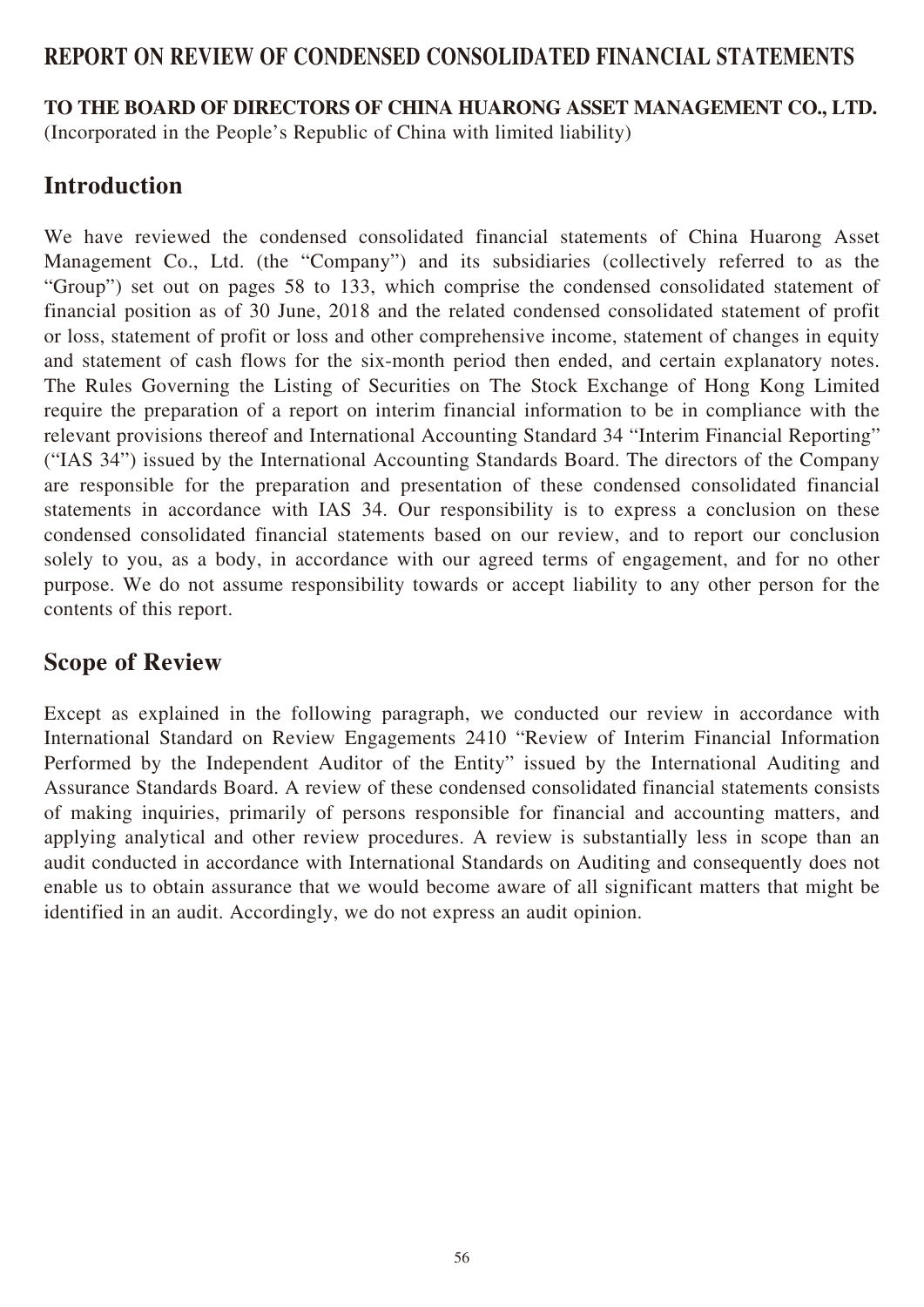## **REPORT ON REVIEW OF CONDENSED CONSOLIDATED FINANCIAL STATEMENTS**

**TO THE BOARD OF DIRECTORS OF CHINA HUARONG ASSET MANAGEMENT CO., LTD.** (Incorporated in the People's Republic of China with limited liability)

## **Basis for Qualified Conclusion**

As disclosed in note II.1.A to the condensed consolidated financial statements, the former chairman of the Company is currently the subject of a disciplinary investigation by the relevant authorities in Mainland China. If any information relevant to the Group comes out of the disciplinary investigation, the Company has indicated that it will give careful consideration as to whether there are any implications for the Group. In addition, the Company has decided to initiate an internal investigation, including into the structure of certain fund investments and loans, and their valuation and recoverability. It is not practicable for the Company to estimate the impact of the above mentioned matters on the condensed consolidated financial statements.

## **Qualified Conclusion**

Except for the adjustments to the condensed consolidated financial statements that we might have become aware of had it not been for the situation described above, based on our review, nothing has come to our attention that causes us to believe that the condensed consolidated financial statements are not prepared, in all material respects, in accordance with IAS 34.

**Deloitte Touche Tohmatsu** *Certified Public Accountants*

Hong Kong 30 August, 2018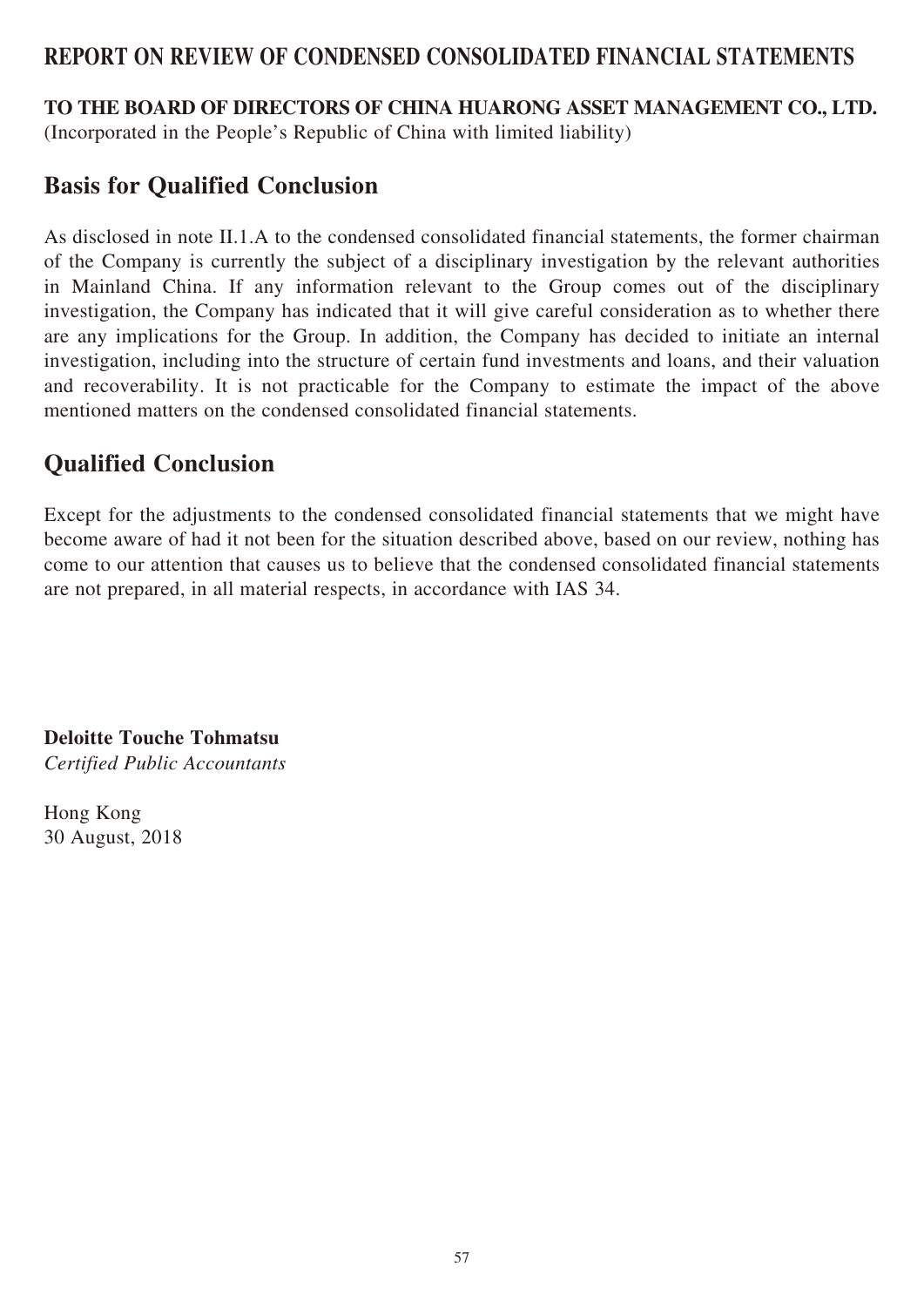## **CONDENSED CONSOLIDATED STATEMENT OF PROFIT OR LOSS**

## FOR THE SIX MONTHS ENDED 30 JUNE, 2018

|                                                                                     |               | For the six months ended<br>June 30 |                |  |  |
|-------------------------------------------------------------------------------------|---------------|-------------------------------------|----------------|--|--|
|                                                                                     | Notes IV      | 2018                                | 2017           |  |  |
|                                                                                     |               | (Unaudited)                         | (Unaudited)    |  |  |
| Income from distressed debt assets                                                  |               |                                     |                |  |  |
| classified as receivables                                                           |               |                                     | 14,628,993     |  |  |
| Fair value changes on financial assets                                              |               | 6,127,723                           | 5,187,166      |  |  |
| Interest income                                                                     | $\frac{2}{3}$ | 44, 143, 893                        | 10,103,790     |  |  |
|                                                                                     | 4             |                                     | 20,591,797     |  |  |
| Investment income, gains and losses<br>Gains from derecognition of financial assets |               |                                     |                |  |  |
| measured at amortised cost                                                          |               | 4,214                               |                |  |  |
| Loss from derecognition of debt instruments                                         |               |                                     |                |  |  |
|                                                                                     |               | (57,300)                            |                |  |  |
| at fair value through other comprehensive income<br>Commission and fee income       | 5             | 2,821,617                           | 6,860,493      |  |  |
|                                                                                     |               |                                     |                |  |  |
| Net gains on disposals of subsidiaries, associates and                              |               |                                     |                |  |  |
| joint ventures<br>Dividend income                                                   |               | 379,584                             | 641,354        |  |  |
|                                                                                     | 6             | 732,326<br>2,294,967                |                |  |  |
| Other income and other net gains or losses                                          |               |                                     | 2,792,804      |  |  |
| Total                                                                               |               | 56,447,024                          | 60,806,397     |  |  |
|                                                                                     |               |                                     |                |  |  |
| Interest expenses                                                                   | 7             | (32,756,092)                        | (22,030,846)   |  |  |
| Commission and fee expenses                                                         |               | (887, 335)                          | (495, 221)     |  |  |
| Operating expenses                                                                  | 8             | (6,484,181)                         | (6,857,351)    |  |  |
| Impairment losses on financial assets                                               | 9             | (12, 053, 550)                      | (4,715,576)    |  |  |
| Impairment losses on other assets                                                   | 10            | (885, 714)                          | (1, 134, 133)  |  |  |
|                                                                                     |               |                                     |                |  |  |
| Total                                                                               |               | (53,066,872)                        | (35, 233, 127) |  |  |
|                                                                                     |               |                                     |                |  |  |
| Change in net assets attributable to other holders                                  |               |                                     |                |  |  |
| of consolidated structured entities                                                 |               | (1,299,570)                         | (3,887,550)    |  |  |
| Share of results of associates and joint ventures                                   |               | 717,054                             | 188,949        |  |  |
| Profit before tax                                                                   |               | 2,797,636                           | 21,874,669     |  |  |
| Income tax expense                                                                  | 11            | (1,660,928)                         | (5,472,705)    |  |  |
|                                                                                     |               |                                     |                |  |  |
| Profit for the period                                                               |               | 1,136,708                           | 16,401,964     |  |  |
|                                                                                     |               |                                     |                |  |  |
| Profit attributable to:                                                             |               |                                     |                |  |  |
| Equity holders of the Company                                                       |               | 684,561                             | 13,360,471     |  |  |
| Holders of perpetual capital instruments                                            |               | 503,194                             | 601,881        |  |  |
|                                                                                     |               | (51, 047)                           | 2,439,612      |  |  |
| Non-controlling interests                                                           |               |                                     |                |  |  |
|                                                                                     |               | 1,136,708                           | 16,401,964     |  |  |
|                                                                                     |               |                                     |                |  |  |
| Earnings per share attributable to equity holders                                   |               |                                     |                |  |  |
| of the Company                                                                      |               |                                     |                |  |  |
| (Expressed in RMB Yuan per share)                                                   |               |                                     |                |  |  |
| — Basic                                                                             | 12            | 0.018                               | 0.34           |  |  |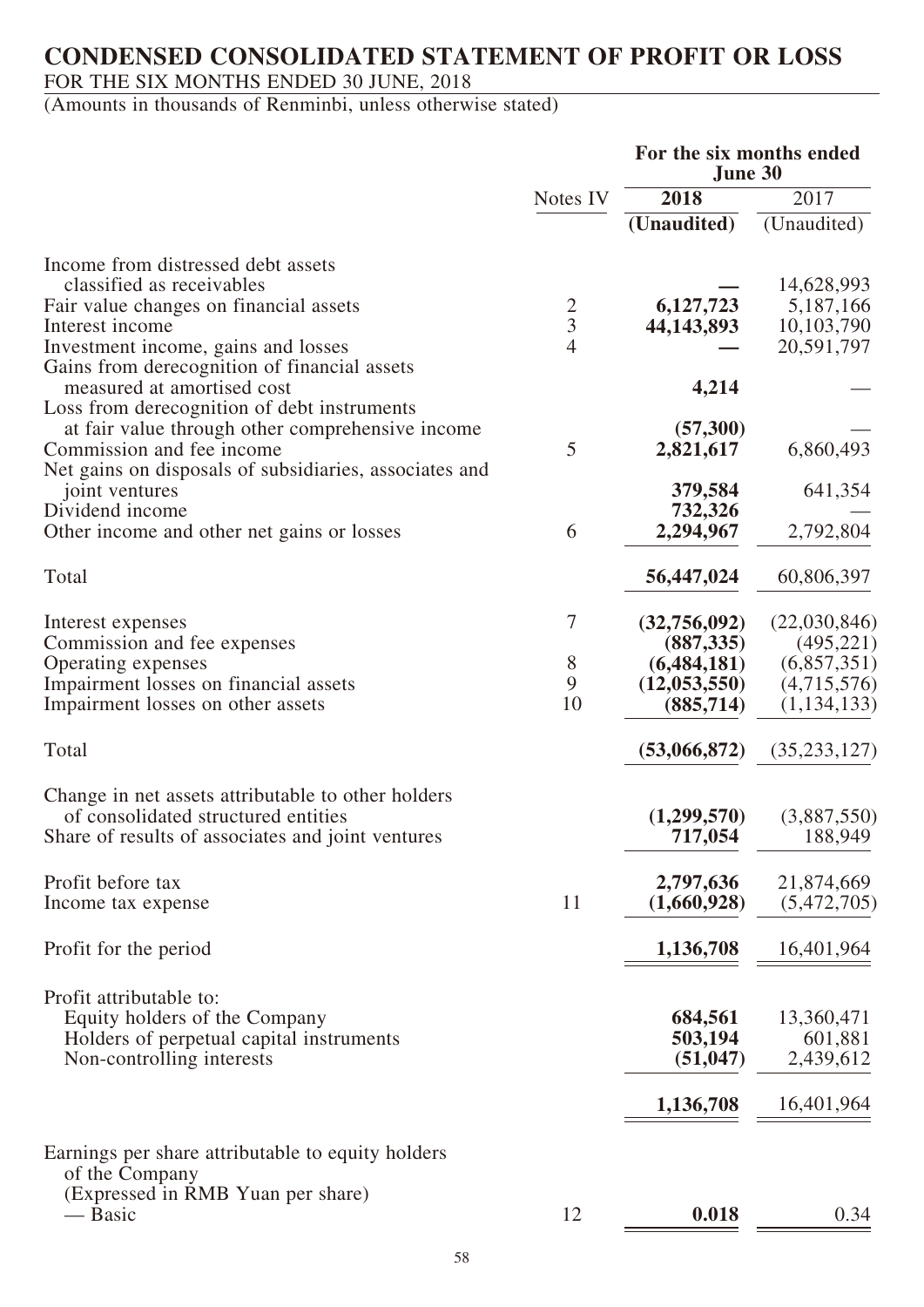# **CONDENSED CONSOLIDATED STATEMENT OF PROFIT OR LOSS AND OTHER COMPREHENSIVE INCOME**

FOR THE SIX MONTHS ENDED 30 JUNE, 2018

|                                                                                                                                                                                                                                             |          | For the six months ended<br>30 June, |                                    |
|---------------------------------------------------------------------------------------------------------------------------------------------------------------------------------------------------------------------------------------------|----------|--------------------------------------|------------------------------------|
|                                                                                                                                                                                                                                             | Notes IV | 2018                                 | 2017                               |
|                                                                                                                                                                                                                                             |          | (Unaudited)                          | (Unaudited)                        |
| Profit for the period                                                                                                                                                                                                                       |          | 1,136,708                            | 16,401,964                         |
| Other comprehensive income/(expense)<br>Items that will not be reclassified subsequently to profit<br>or loss:                                                                                                                              |          |                                      |                                    |
| Actuarial losses on defined benefit obligations<br>Fair value losses on investments in equity instruments                                                                                                                                   |          | (1, 434)                             | (6, 410)                           |
| at fair value through other comprehensive income<br>Income tax effect                                                                                                                                                                       |          | (247, 881)<br>50,375                 |                                    |
|                                                                                                                                                                                                                                             |          | (198, 940)                           | (6, 410)                           |
| Items that may be reclassified subsequently<br>to profit or loss:<br>Fair value changes on:<br>available-for-sale financial assets<br>hedging instruments designated in cash flow hedges<br>Debt instruments measured at fair value through |          | 114,621                              | (2,239,674)<br>7,092               |
| other comprehensive income<br>— fair value changes<br>- reclassification of losses to                                                                                                                                                       |          | 35,485                               |                                    |
| profit or loss on disposals<br>— impairment losses                                                                                                                                                                                          |          | 57,300<br>174,591                    |                                    |
| Income tax effect                                                                                                                                                                                                                           |          | (133, 579)                           | 358,444                            |
| Exchange differences arising on translation<br>of foreign operations<br>Share of other comprehensive expenses of associates/                                                                                                                |          | 32,547                               | 3,713                              |
| joint ventures, net of related income tax                                                                                                                                                                                                   |          | (57, 501)                            | (3,007)                            |
|                                                                                                                                                                                                                                             |          | 223,464                              | (1,873,432)                        |
| Other comprehensive income/(expense)<br>for the period, net of income tax                                                                                                                                                                   |          | 24,524                               | (1,879,842)                        |
| Total comprehensive income for the period                                                                                                                                                                                                   |          | 1,161,232                            | 14,522,122                         |
| Total comprehensive income<br>for the period attributable to:<br>Equity holders of the Company<br>Holders of perpetual capital instruments<br>Non-controlling interests                                                                     |          | 911,786<br>503,194<br>(253,748)      | 11,404,092<br>601,881<br>2,516,149 |
|                                                                                                                                                                                                                                             |          | 1,161,232                            | 14,522,122                         |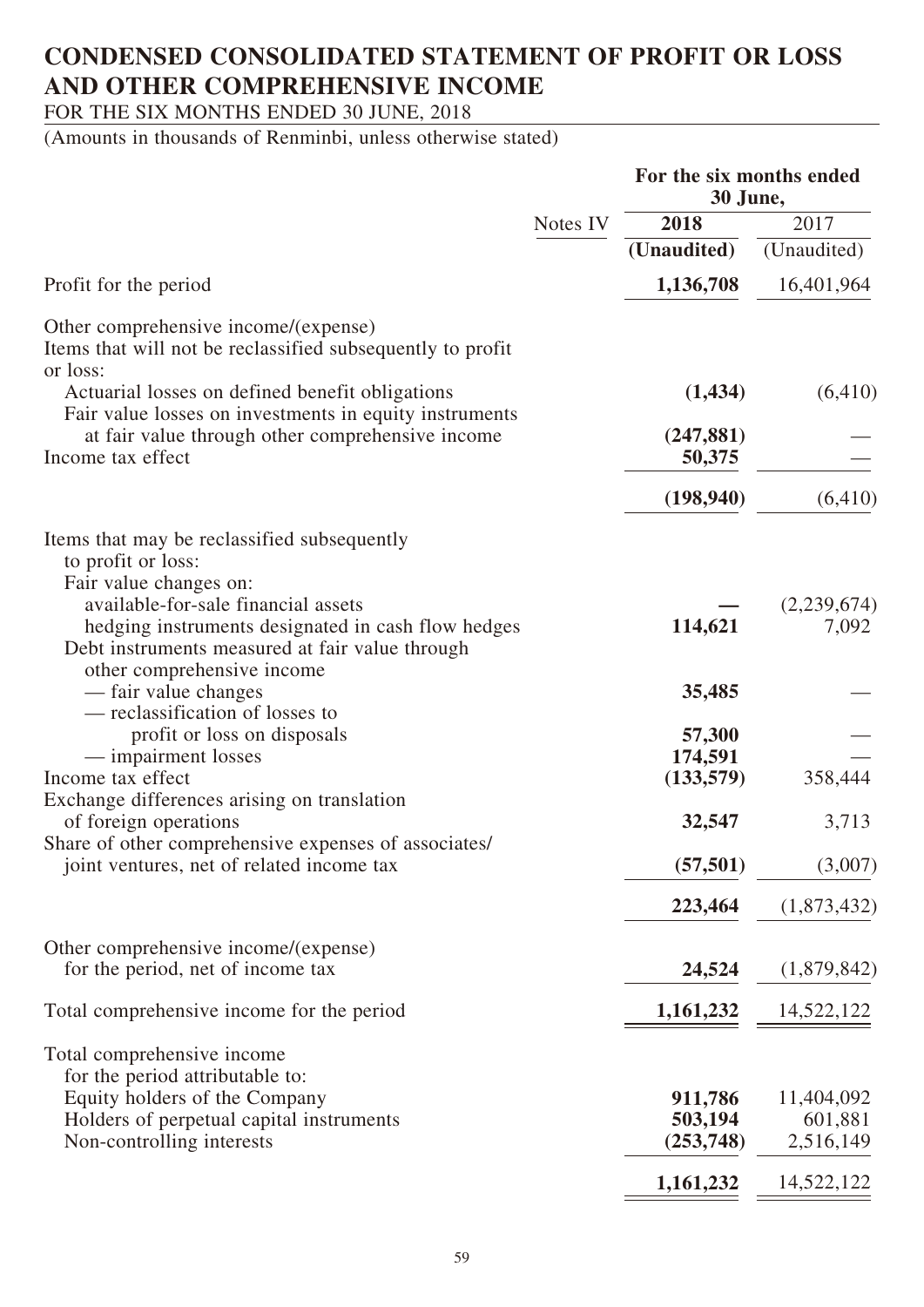# **CONDENSED CONSOLIDATED STATEMENT OF FINANCIAL POSITION**

AS AT 30 JUNE, 2018

|                                                                                                                                      | Notes IV       | As at<br><b>June 30,</b><br>2018<br>(Unaudited) | As at<br>December 31,<br>2017<br>(Audited) |
|--------------------------------------------------------------------------------------------------------------------------------------|----------------|-------------------------------------------------|--------------------------------------------|
| Assets<br>Cash and balances with central bank<br>Deposits with financial institutions                                                | 14<br>15       | 30,272,116<br>161, 133, 631                     | 33, 207, 112<br>162,881,077                |
| Placements with financial institutions<br>Financial assets held for trading                                                          | 16             | 799,974                                         | 9,822,736<br>67,257,709                    |
| Financial assets at fair value through profit or loss<br>Financial assets designated as at fair value through<br>profit or loss      | 17<br>17       | 437,702,371                                     | 230,045,342                                |
| Financial assets held under resale agreements<br>Loans and advances to customers                                                     | 18             | 65,328,647<br>175,751,623                       | 41,238,105<br>158,221,948                  |
| Finance lease receivables<br>Debt instruments at fair value through                                                                  | 19             | 97,109,567                                      | 95,703,929                                 |
| other comprehensive income<br>Equity instruments at fair value through<br>other comprehensive income                                 | 20<br>21       | 161,413,832<br>1,187,899                        |                                            |
| Inventories<br>Available-for-sale financial assets                                                                                   | 22<br>23       | 19, 141, 301                                    | 16,640,824<br>195,520,697                  |
| Held-to-maturity investments<br>Financial assets classified as receivables                                                           | 24<br>25       |                                                 | 64,451,200<br>701, 192, 438                |
| Debt instruments at amortised cost<br>Interests in associates and joint ventures<br>Investment properties                            | 26<br>27<br>28 | 597,887,267<br>42,692,169<br>4,434,319          | 42,097,082<br>2,135,383                    |
| Property and equipment<br>Deferred tax assets                                                                                        | 28             | 11,038,727<br>15,513,494                        | 8,645,191<br>13,400,222                    |
| Other assets<br>Goodwill                                                                                                             | 29             | 23,888,454<br>336,334                           | 27,457,236<br>342,051                      |
| Total assets                                                                                                                         |                | 1,845,631,725                                   | 1,870,260,282                              |
| Liabilities<br>Borrowings from central bank                                                                                          |                | 3,790,000                                       | 4,647,000                                  |
| Deposits from financial institutions<br>Placements from financial institutions                                                       | 30<br>31       | 9,795,636                                       | 10,158,354<br>2,101,560                    |
| Financial assets sold under repurchase agreements<br><b>Borrowings</b><br>Financial liabilities at fair value through profit or loss | 32             | 37,219,426<br>815,707,090<br>1,688,272          | 60,316,970<br>773,057,262<br>2,547,383     |
| Due to customers<br>Tax payable                                                                                                      | 33             | 198,429,185<br>2,976,380                        | 202,349,949<br>6,025,835                   |
| Deferred tax liabilities<br>Bonds and notes issued<br>Other liabilities                                                              | 34<br>35       | 571,737<br>354,395,065<br>249, 247, 336         | 1,380,333<br>331,962,869<br>293,077,905    |
| Total liabilities                                                                                                                    |                | 1,673,820,127                                   | 1,687,625,420                              |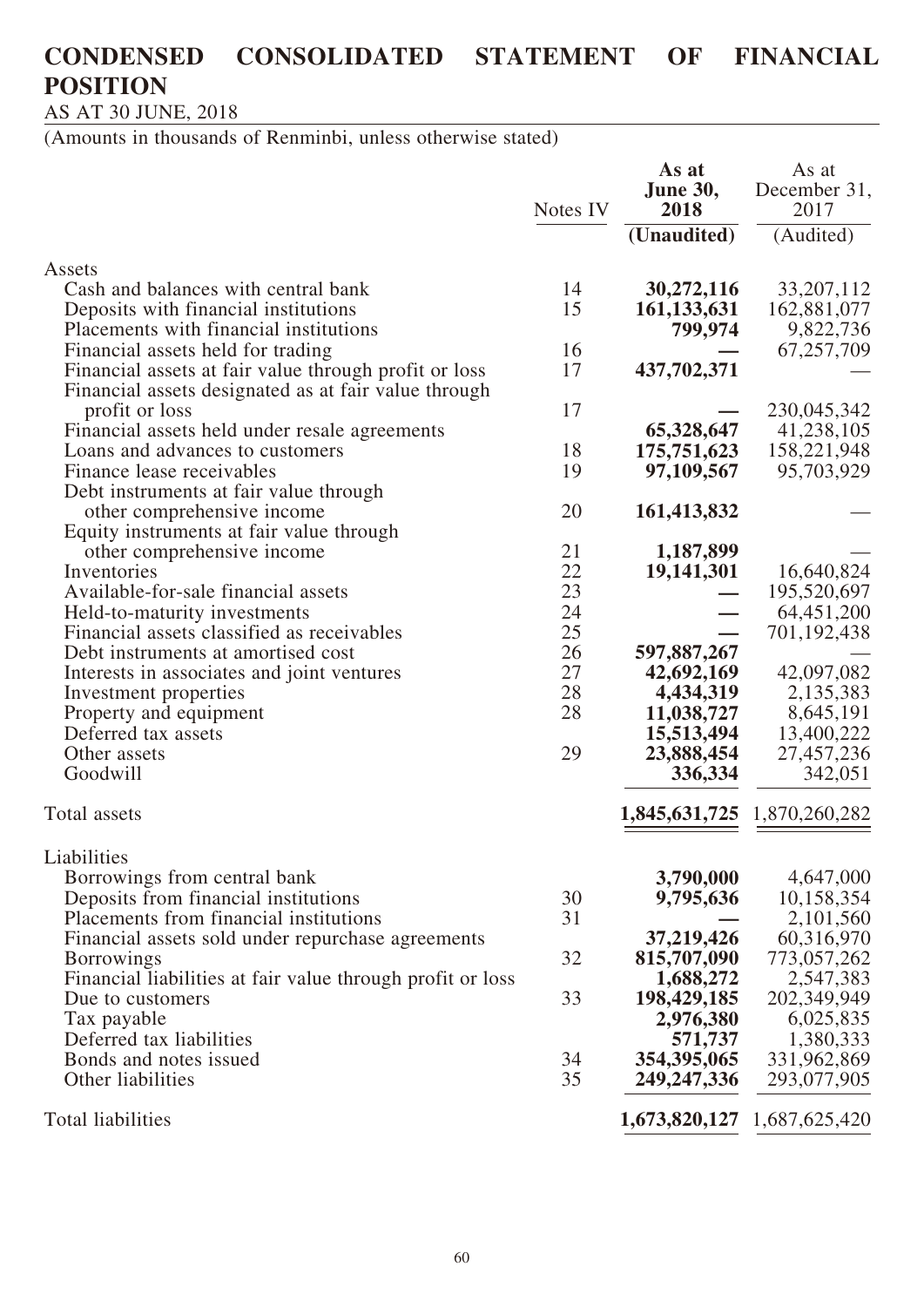## **CONDENSED CONSOLIDATED STATEMENT OF FINANCIAL POSITION — continued**

AS AT 30 JUNE, 2018

(Amounts in thousands of Renminbi, unless otherwise stated)

|                                                      | Notes IV | As at<br><b>June 30,</b><br>2018<br>(Unaudited) | As at<br>December 31,<br>2017<br>(Audited) |
|------------------------------------------------------|----------|-------------------------------------------------|--------------------------------------------|
| Equity                                               |          |                                                 |                                            |
| Share capital                                        | 36       | 39,070,208                                      | 39,070,208                                 |
| Capital reserve                                      |          | 18,991,749                                      | 19,015,028                                 |
| Surplus reserve                                      |          | 5,299,688                                       | 5,299,688                                  |
| General reserve                                      | 37       | 14,874,424                                      | 12,882,925                                 |
| Other reserves                                       |          | 843,272                                         | (799, 550)                                 |
| Retained earnings                                    |          | 40,409,712                                      | 52,706,296                                 |
| Equity attributable to equity holders of the Company |          | 119,489,053                                     | 128, 174, 595                              |
| Perpetual capital instruments                        |          | 22,584,964                                      | 23,185,421                                 |
| Non-controlling interests                            |          | 29,737,581                                      | 31,274,846                                 |
| Total equity                                         |          | 171,811,598                                     | 182,634,862                                |
| Total equity and liabilities                         |          | 1,845,631,725                                   | 1,870,260,282                              |

The condensed consolidated financial statements on page 58 to 133 were approved and authorised for issue by the Board of Directors and are signed on its behalf by:

CHAIRMAN EXECUTIVE DIRECTOR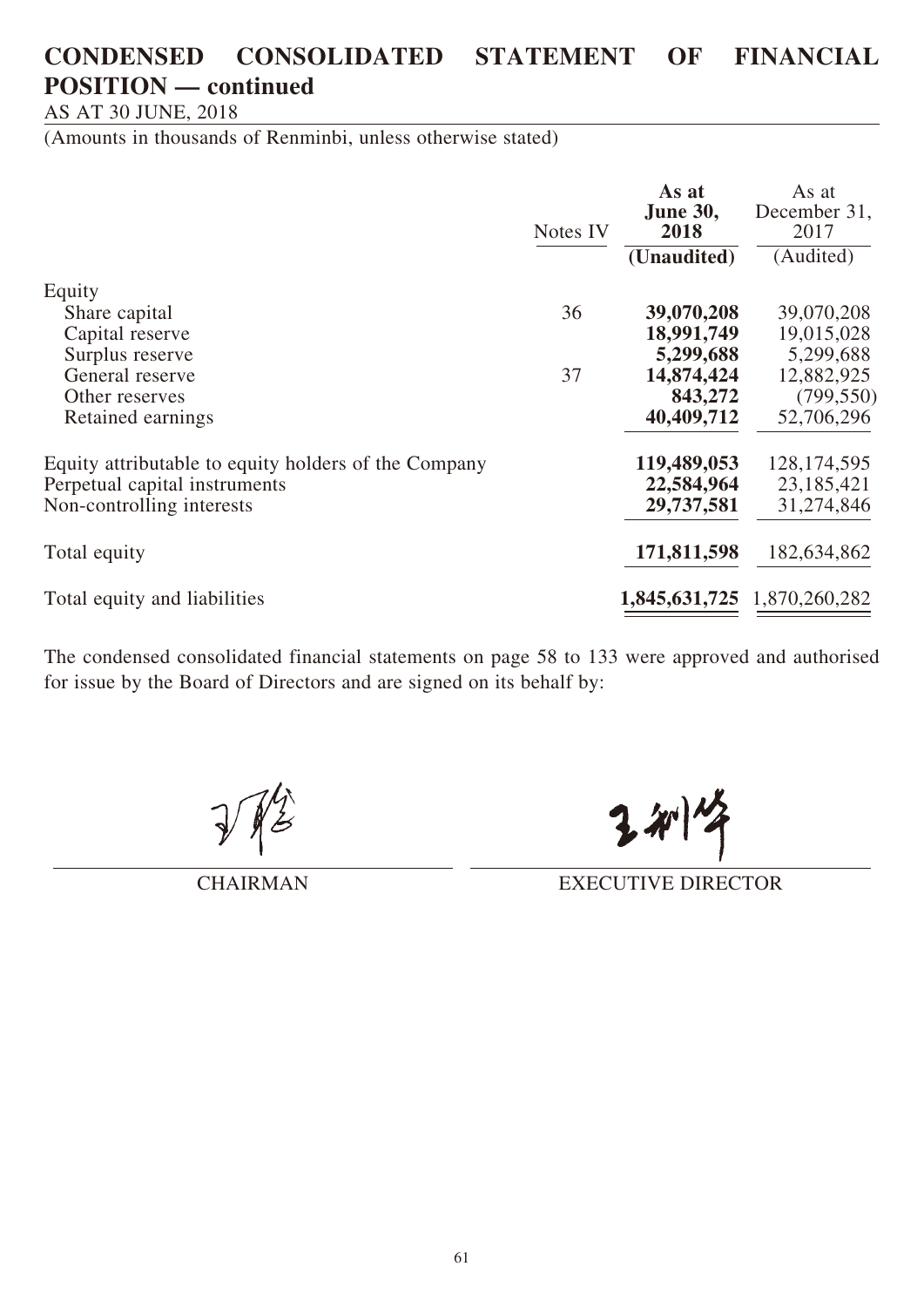# **CONDENSED CONSOLIDATED STATEMENT OF CHANGES IN EQUITY**

FOR THE SIX MONTHS ENDED 30 JUNE, 2018

|                                                                                  |                         |                          |                           |                          |                                             | Equity attributable to equity holders of the Company |                          |                                       |                           |                            |                                        |                                  |                            |
|----------------------------------------------------------------------------------|-------------------------|--------------------------|---------------------------|--------------------------|---------------------------------------------|------------------------------------------------------|--------------------------|---------------------------------------|---------------------------|----------------------------|----------------------------------------|----------------------------------|----------------------------|
|                                                                                  | <b>Share</b><br>capital | Capital<br>reserve       | <b>Surplus</b><br>reserve | General<br>reserve       | <b>Investment</b><br>Revaluation<br>reserve | <b>Translation</b><br>reserve                        | Hedging<br>reserve       | Other<br>reserves                     | Retained<br>earnings      | Subtotal                   | Perpetual<br>capital<br>instruments    | Non-<br>controlling<br>interests | Total                      |
| As at 31 December, 2017 (Audited)<br>Adjustment on initial application of IFRS 9 | 39,070,208              | 19,015,028               | 5,299,688                 | 12,882,925               | (164, 742)                                  | (848, 365)                                           | 234,355                  | (20,798)                              | 52,706,296                | 128,174,595                | 23,185,421                             | 31,274,846                       | 182,634,862                |
| (Note $II.2.2.2$ )<br>As at 1 January, 2018 (After adjustments)                  | 39,070,208              | 19,015,028               | 5,299,688                 | 12,882,925               | 1,415,597<br>1,250,855                      | (848, 365)                                           | 234,355                  | $\overline{\phantom{0}}$<br>(20,798)  | (4,390,692)<br>48,315,604 | (2,975,095)<br>125,199,500 | $\overline{\phantom{0}}$<br>23,185,421 | (327, 608)<br>30,947,238         | (3,302,703)<br>179,332,159 |
| Profit for the period<br>Other comprehensive income/(expense)                    |                         |                          |                           |                          | 126,369                                     | $\overline{\phantom{0}}$<br>45,253                   | 114,621                  | $\overline{\phantom{0}}$<br>(59, 018) | 684,561<br>-              | 684,561<br>227,225         | 503,194<br>$\qquad \qquad -$           | (51, 047)<br>(202,701)           | 1,136,708<br>24,524        |
| Total comprehensive (expense)/income                                             |                         |                          |                           |                          |                                             |                                                      |                          |                                       |                           |                            |                                        |                                  |                            |
| for the period                                                                   |                         |                          |                           |                          | 126,369                                     | 45,253                                               | 114,621                  | (59, 018)                             | 684,561                   | 911,786                    | 503,194                                | (253,748)                        | 1,161,232                  |
| Dividends declared to non-controlling interests                                  |                         |                          |                           |                          |                                             | —<br>—                                               |                          | $\overline{\phantom{0}}$              |                           | —                          | $\qquad \qquad -$                      | (936, 344)                       | (936, 344)                 |
| Issuance of perpetual capital instruments                                        |                         |                          |                           |                          |                                             | -                                                    | $\overline{\phantom{0}}$ |                                       |                           | $\overline{\phantom{0}}$   | 200,000                                | $\overline{\phantom{0}}$         | 200,000                    |
| Buy back of perpetual capital instruments<br>Distribution relating to perpetual  |                         |                          |                           |                          |                                             |                                                      |                          |                                       |                           | $\overline{\phantom{0}}$   | (900,000)                              | $\overline{\phantom{0}}$         | (900, 000)                 |
| capital instruments                                                              |                         |                          |                           |                          |                                             |                                                      |                          |                                       |                           | $\overline{\phantom{0}}$   | (403, 651)                             | $\overline{\phantom{0}}$         | (403, 651)                 |
| Appropriation to general reserve                                                 |                         |                          |                           | 1,991,499                |                                             |                                                      |                          |                                       | (1,991,499)               | -                          | $\overline{\phantom{0}}$               | $\overline{\phantom{0}}$         |                            |
| Disposals of subsidiaries                                                        |                         | $\overline{\phantom{0}}$ |                           |                          |                                             |                                                      |                          |                                       |                           | $\overline{\phantom{0}}$   | $\overline{\phantom{0}}$               | (14,956)                         | (14,956)                   |
| Effect of acquisition of subsidiaries                                            |                         | $\overline{\phantom{0}}$ |                           |                          |                                             |                                                      |                          |                                       |                           | $\overline{\phantom{0}}$   | -                                      | 82,692                           | 82,692                     |
| Change in ownership interest in subsidiaries                                     |                         | (23,279)                 |                           |                          |                                             | $\overline{\phantom{0}}$                             |                          |                                       | $\overline{\phantom{0}}$  | (23, 279)                  | -                                      | (87, 301)                        | (110, 580)                 |
| Dividends                                                                        |                         |                          |                           |                          |                                             |                                                      |                          |                                       | (6,598,954)               | (6,598,954)                |                                        |                                  | (6,598,954)                |
| As at 30 June, 2018 (Unaudited)                                                  | 39,070,208              | 18,991,749               | 5,299,688                 | 14,874,424               | 1,377,224                                   | (803, 112)                                           | 348,976                  | (79, 816)                             | 40,409,712                | 119,489,053                | 22,584,964                             | 29,737,581                       | 171,811,598                |
| As at 1 January, 2017 (Audited)                                                  | 39,070,208              | 18,320,682               | 3,615,201                 | 10,304,363               | 3,882,983                                   | (114, 844)                                           |                          | (696, 323)                            | 40,860,728                | 115,242,998                | 15,030,256                             | 19,807,746                       | 150,081,000                |
| Profit for the period                                                            |                         |                          |                           |                          |                                             | $\overline{\phantom{0}}$                             |                          |                                       | 13,360,471                | 13,360,471                 | 601,881                                | 2,439,612                        | 16,401,964                 |
| Other comprehensive (expense)/income                                             |                         |                          |                           |                          | (2,346,601)                                 | 23,305                                               | 6,248                    | 360,669                               | $\qquad \qquad$           | (1,956,379)                |                                        | 76,537                           | (1,879,842)                |
| Total comprehensive (expense)/income                                             |                         |                          |                           |                          |                                             |                                                      |                          |                                       |                           |                            |                                        |                                  |                            |
| for the period                                                                   |                         |                          |                           |                          | (2,346,601)                                 | 23,305                                               | 6,248                    | 360,669                               | 13,360,471                | 11,404,092                 | 601,881                                | 2,516,149                        | 14,522,122                 |
| Capital contribution from non-controlling                                        |                         |                          |                           |                          |                                             |                                                      |                          |                                       |                           |                            |                                        |                                  |                            |
| interests                                                                        |                         |                          |                           |                          |                                             |                                                      |                          |                                       |                           |                            | L,                                     | 750,758                          | 750,758                    |
| Dividends declared to non-controlling interests                                  |                         |                          |                           |                          |                                             |                                                      |                          |                                       |                           |                            | $\overline{\phantom{0}}$               | (1,107,404)                      | (1,107,404)                |
| Issuance of perpetual capital instruments                                        |                         | $\overline{\phantom{0}}$ |                           |                          |                                             | $\overline{\phantom{0}}$                             |                          |                                       |                           | $\overline{\phantom{0}}$   | 13,630,748                             | $\overline{\phantom{0}}$         | 13,630,748                 |
| Buy back of perpetual capital instruments<br>Distribution relating to perpetual  |                         |                          |                           |                          |                                             |                                                      |                          |                                       |                           |                            | (1,970,000)                            | $\overline{\phantom{0}}$         | (1,970,000)                |
| capital instruments                                                              |                         |                          |                           | $\overline{\phantom{0}}$ |                                             |                                                      |                          | $\overline{\phantom{0}}$              |                           | $\overline{\phantom{0}}$   | (405, 120)                             | $\overline{\phantom{0}}$         | (405, 120)                 |
| Appropriation to general reserve                                                 |                         | $\overline{\phantom{0}}$ |                           | 2,121,892                |                                             | $\overline{\phantom{0}}$                             |                          | $\overline{\phantom{0}}$              | (2,121,892)               | $\overline{\phantom{0}}$   | -                                      | $\overline{\phantom{0}}$         |                            |
| Disposals of subsidiaries                                                        |                         | $\overline{\phantom{0}}$ |                           |                          |                                             | $\overline{\phantom{0}}$                             |                          | -                                     | $\overline{\phantom{0}}$  | $\overline{\phantom{0}}$   | $\overline{\phantom{0}}$               | 2,568                            | 2,568                      |
| Effect of acquisition of subsidiaries                                            |                         | (174)                    |                           |                          |                                             |                                                      |                          | $\overline{\phantom{0}}$              | $\overline{\phantom{0}}$  | (174)                      | $\overline{\phantom{0}}$               | 416,603                          | 416,429                    |
| Dividends                                                                        |                         | $\equiv$                 |                           |                          |                                             |                                                      |                          | $\overline{\phantom{0}}$              | (5,883,973)               | (5,883,973)                |                                        | $\overline{\phantom{0}}$         | (5,883,973)                |
| Others                                                                           |                         | 24,602                   |                           |                          |                                             |                                                      |                          |                                       |                           | 24,602                     |                                        |                                  | 24,602                     |
| As at 30 June, 2017 (Unaudited)                                                  | 39,070,208              | 18,345,110               | 3,615,201                 | 12,426,255               | 1,536,382                                   | (91, 539)                                            | 6,248                    | (335, 654)                            | 46,215,334                | 120,787,545                | 26,887,765                             | 22,386,420                       | 170,061,730                |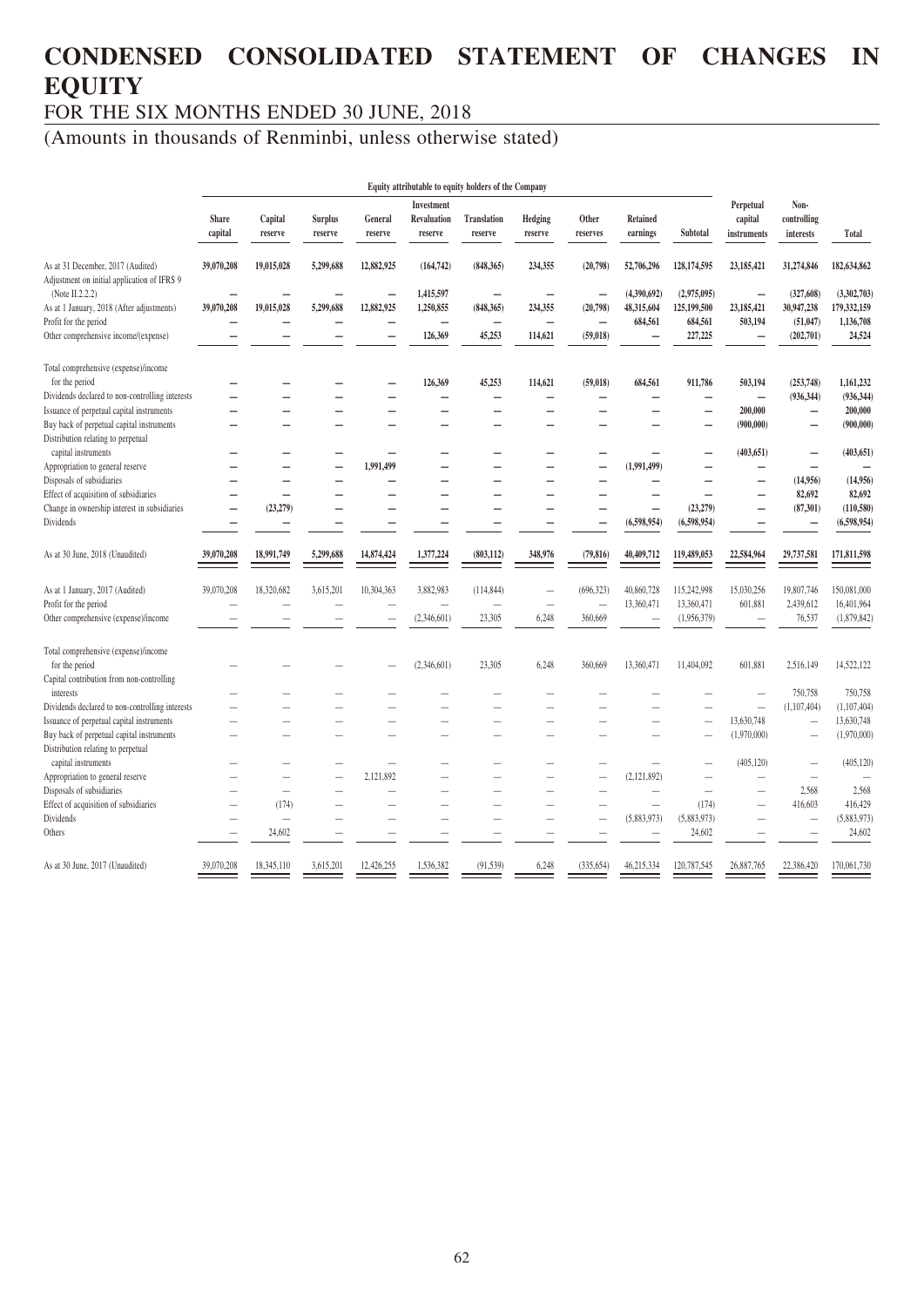## **CONDENSED CONSOLIDATED STATEMENT OF CASH FLOWS**

## FOR THE SIX MONTHS ENDED 30 JUNE, 2018

|                                                                | For the six months ended<br>30 June |                 |  |
|----------------------------------------------------------------|-------------------------------------|-----------------|--|
|                                                                | 2018                                | 2017            |  |
|                                                                | (Unaudited)                         | (Unaudited)     |  |
| <b>OPERATING ACTIVITIES</b>                                    |                                     |                 |  |
| Cash generated from operations                                 | (12,300,477)                        | 49,416,612      |  |
| Income tax paid                                                | (7,058,848)                         | (7,393,034)     |  |
| NET CASH (USED IN)/GENERATED FROM OPERATING                    |                                     |                 |  |
| <b>ACTIVITIES</b>                                              | (19,359,325)                        | 42,023,578      |  |
| <b>INVESTING ACTIVITIES</b>                                    |                                     |                 |  |
| Net decrease/(increase) in investment securities               | 45,958,028                          | (111, 345, 914) |  |
| Cash receipts from interest income arising                     |                                     |                 |  |
| from investment securities                                     | 13,904,705                          | 17,010,366      |  |
| Cash receipts from dividend income                             | 1,075,847                           | 551,852         |  |
| Cash receipts from disposals of associates and joint ventures  | 2,950,111                           | 1,783,699       |  |
| Cash receipts from disposals of property and equipment         |                                     |                 |  |
| and other assets                                               | 25,376                              | 75,088          |  |
| Cash (payments for)/receipts from release of pledge deposits   |                                     |                 |  |
| in bank                                                        | (2,047,775)                         | 3,635,124       |  |
| Cash payments for purchases of property and equipment,         |                                     |                 |  |
| investment properties and other assets                         | (2,860,286)                         | (1,729,757)     |  |
| Cash payments for investments in associates and joint ventures | (3,756,513)                         | (13,217,091)    |  |
| Net cash (outflow)/inflow on acquisitions of subsidiaries      | (105, 053)                          | 1,119,946       |  |
| Net cash inflow on disposals of subsidiaries                   | 192,868                             | 728,468         |  |
| NET CASH GENERATED FROM/(USED IN)                              |                                     |                 |  |
| <b>INVESTING ACTIVITIES</b>                                    | 55, 337, 308                        | (101, 388, 219) |  |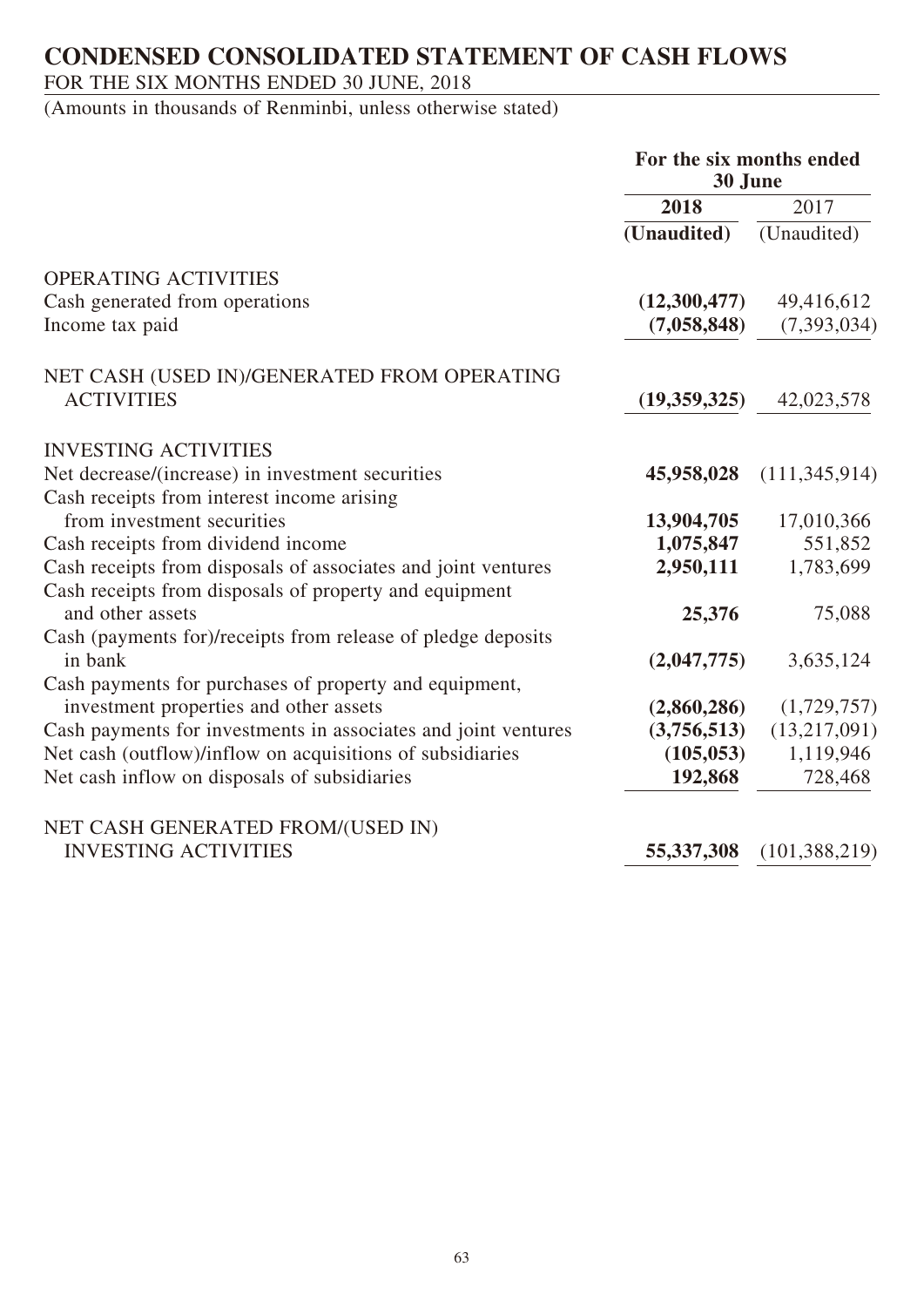## **CONDENSED CONSOLIDATED STATEMENT OF CASH FLOWS — continued**

FOR THE SIX MONTHS ENDED 30 JUNE, 2018

|                                                              | For the six months ended<br>30 June |                |  |
|--------------------------------------------------------------|-------------------------------------|----------------|--|
|                                                              | 2018                                | 2017           |  |
|                                                              | (Unaudited)                         | (Unaudited)    |  |
| <b>FINANCING ACTIVITIES</b>                                  |                                     |                |  |
| Cash (payment to)/capital contribution from non-controlling  |                                     |                |  |
| interests of subsidiaries of the Company and                 |                                     |                |  |
| consolidated structured entities                             | (27, 793, 337)                      | 13,458,137     |  |
| Issue of perpetual capital instruments                       | 200,000                             | 13,630,748     |  |
| Buy back of perpetual capital instruments                    | (900,000)                           | (1,970,000)    |  |
| Proceeds of borrowings relating to non-financial             |                                     |                |  |
| institution subsidiaries                                     | 64,463,048                          | 108,671,619    |  |
| Repayment of borrowings relating to non-financial            |                                     |                |  |
| institution subsidiaries                                     | (75, 027, 296)                      | (73,609,873)   |  |
| Cash receipts from bonds and notes issued                    | 71,851,641                          | 90,737,663     |  |
| Cash payments for transaction cost of bonds and notes issued | (22, 026)                           | (191, 997)     |  |
| Cash repayments for bonds and notes redeemed                 | (48, 871, 193)                      | (36, 117, 371) |  |
| Interest paid for bonds and notes issued and borrowings      |                                     |                |  |
| relating to non-financial institution subsidiaries           | (14, 433, 936)                      | (8,723,211)    |  |
| Dividends paid                                               | (3,437,648)                         | (717, 423)     |  |
| Cash payments for distribution to holders of                 |                                     |                |  |
| perpetual capital instruments                                | (403, 651)                          | (405, 120)     |  |
|                                                              |                                     |                |  |
| NET CASH (USED IN)/GENERATED FROM                            |                                     |                |  |
| <b>FINANCING ACTIVITIES</b>                                  | (34, 374, 398)                      | 104,763,172    |  |
| NET INCREASE IN CASH AND CASH EQUIVALENTS                    | 1,603,586                           | 45,398,531     |  |
| CASH AND CASH EQUIVALENTS AT BEGINNING                       |                                     |                |  |
| OF THE PERIOD                                                | 169,120,081                         | 138,854,990    |  |
| EFFECT OF EXCHANGE RATE CHANGES ON CASH                      |                                     |                |  |
| AND CASH EQUIVALENTS                                         | 95,187                              | (279, 553)     |  |
| CASH AND CASH EQUIVALENTS AT END OF THE PERIOD               | 170,818,854                         |                |  |
|                                                              |                                     | 183,973,968    |  |
| NET CASH FLOWS FROM OPERATING ACTIVITIES                     |                                     |                |  |
| <b>INCLUDE:</b>                                              |                                     |                |  |
| Interest received                                            | 28, 239, 345                        | 23,280,519     |  |
| Interest paid                                                | (12,606,314)                        | (12,074,159)   |  |
|                                                              |                                     |                |  |
|                                                              | 15,633,031                          | 11,206,360     |  |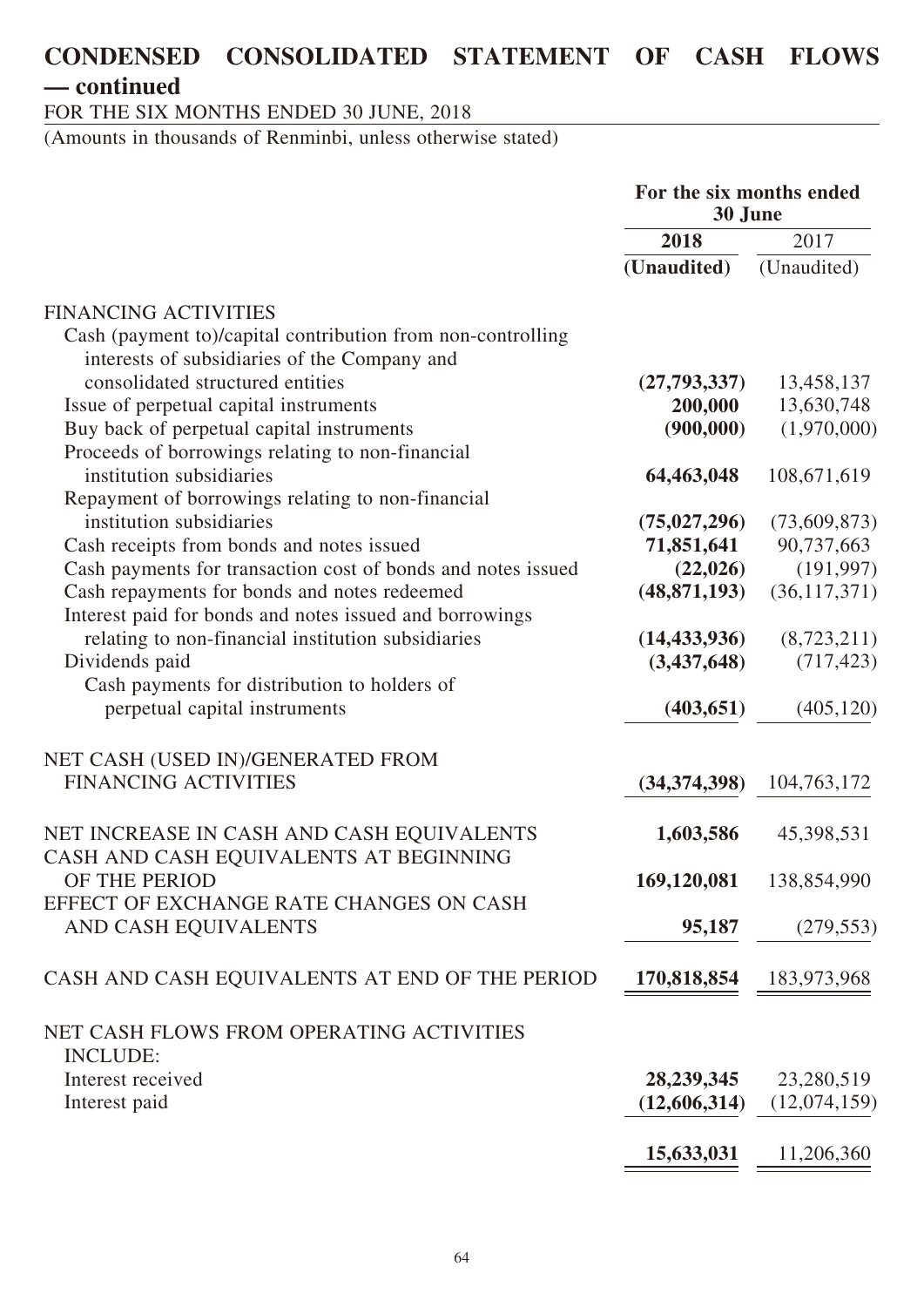# **NOTES TO THE CONDENSED CONSOLIDATED FINANCIAL STATEMENTS**

FOR THE SIX MONTHS ENDED 30 JUNE, 2018

(Amounts in thousands of Renminbi, unless otherwise stated)

## **I. GENERAL INFORMATION**

China Huarong Asset Management Co., Ltd. (the "Company") was transformed from the former China Huarong Asset Management Corporation (the "Former Huarong") which was a wholly state-owned financial enterprise established in the People's Republic of China (the "PRC") by the Ministry of Finance (the "MOF") on November 1, 1999 as approved by the State Council of the PRC (the "State Council''). On September 28, 2012, the Company was established after the completion of the financial restructuring of the Former Huarong as approved by the State Council. Its registered office is located at No. 8, Finance Street, Xicheng District, Beijing 100033, PRC. The ultimate controlling party of the Company is the MOF.

The Company has financial services certificate No. J0001H111000001 issued by the former China Banking Regulatory Commission (the "CBRC"), and business license No. 911100007109255774 issued by the State Administration of Industry and Commerce of the PRC.

The Company became listed on The Stock Exchange of Hong Kong Limited (the "Hong Kong Stock Exchange") on October 30, 2015. The Company and its subsidiaries are collectively referred to as the "Group".

The principal activities of the Group comprise acquiring and entrusting to manage, invest and dispose of both financial and non-financial institution distressed assets, including debt-to-equity swap assets; bankruptcy management; investment and securities dealing; financial bonds issuance, inter-bank borrowing and lending, commercial financing for other financial institutions; approved asset securitisation business, financial institutions custody, closing and liquidation of business; consulting and advisory business on finance, investment, legal and risk management; assets and project evaluation; deposits taking from customers; lending to corporates and individuals; clearing and settlement services; financial leasing service; securities and future services; fund management and asset management services; trust services; real estate and industrial investments and other businesses approved by the CBRC or other regulatory bodies.

The condensed consolidated financial statements are presented in Renminbi ("RMB"), which is also the functional currency of the Company.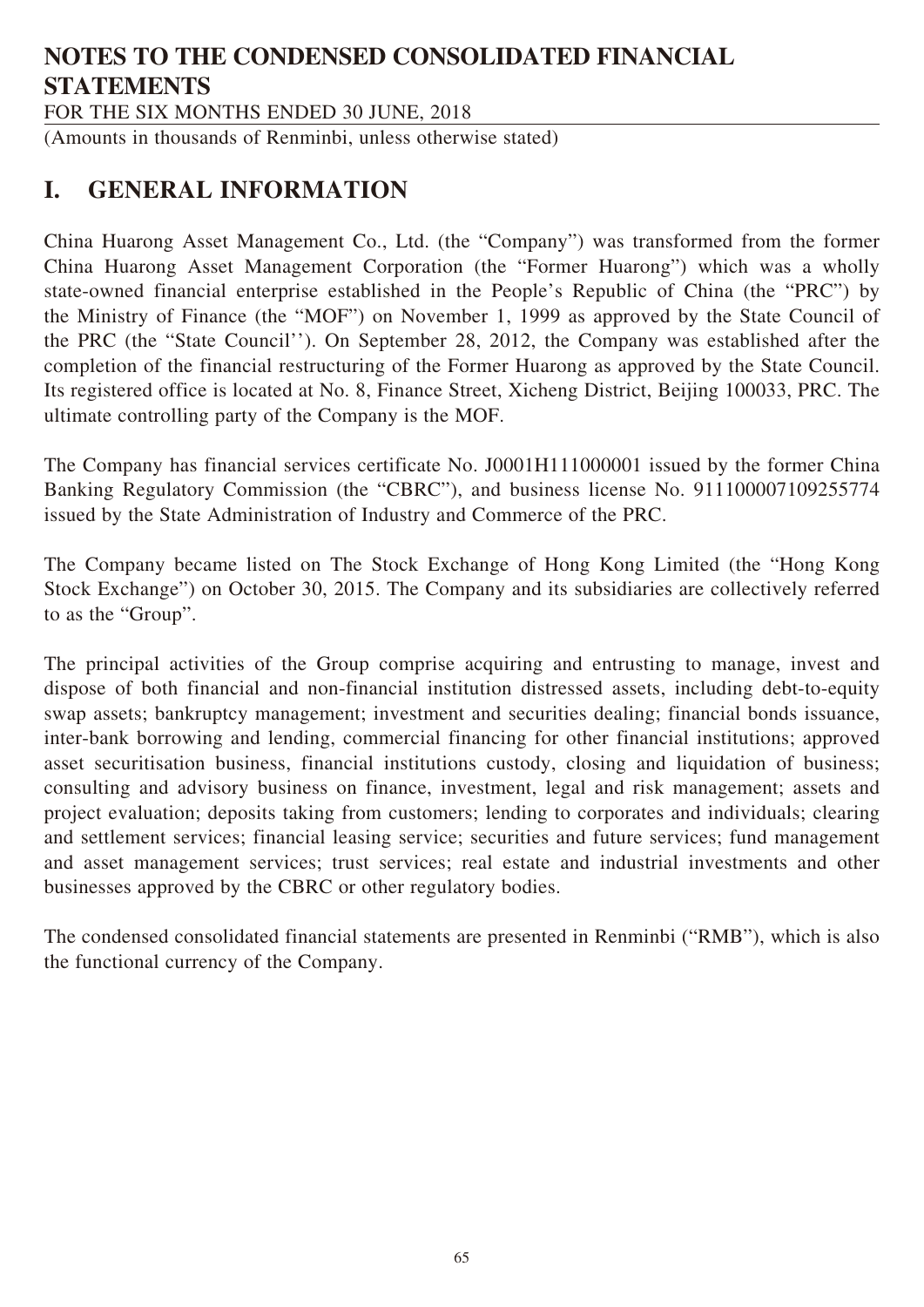## **1. Basis of preparation**

The condensed consolidated financial statements have been prepared in accordance with International Accounting Standard 34 (IAS 34) *Interim Financial Reporting* issued by the International Accounting Standards Board as well as with the applicable disclosure requirements of Appendix 16 to the Rules Governing the Listing of Securities on the Hong Kong Stock Exchange.

The condensed consolidated financial statements of the Group should be read in conjunction with the Group's consolidated financial statements for the year ended 31 December, 2017.

## *1. A Significant events in the current interim period*

On 17 April, 2018, the relevant authorities in Mainland China instigated a disciplinary investigation into the former chairman of the Company. The Company has been closely co-operating with the relevant authorities. If any information relevant to the Group comes out of the disciplinary investigation, the Company will give careful consideration as to whether there are any implications for the Group. In light of the disciplinary investigation, the Company is closely monitoring the situation and has taken proactive measures to protect the interests of the Group. In this context, the Company has decided to initiate its own internal investigation, including into the structure of certain fund investments and loans, and their valuation and recoverability. It is not practicable for the Company to estimate the impact of the above mentioned matters on the condensed consolidated financial statements.

### **2. Principal accounting policies**

The condensed consolidated financial statements have been prepared on the historical cost basis except for certain financial instruments, which are measured at fair value.

Other than changes in accounting policies resulting from application of new and amendments to International Financial Reporting Standards ("IFRSs"), the accounting policies and methods of computation used in the condensed consolidated financial statements for the six months ended 30 June, 2018 are the same as those followed in the preparation of the Group's consolidated financial statements for the year ended 31 December, 2017.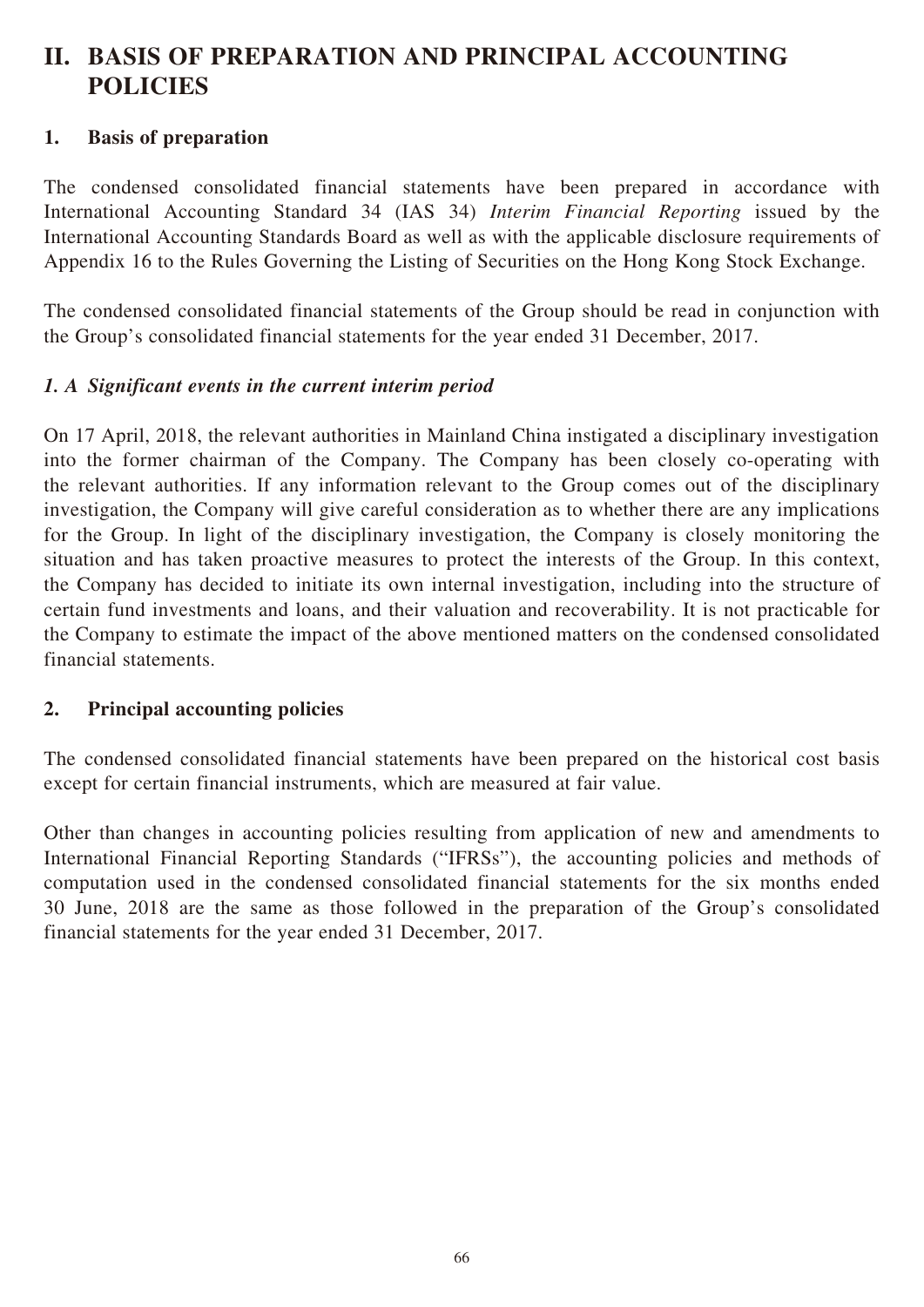## **2. Principal accounting policies — continued**

## **Application of new and amendments to IFRSs**

In the current interim period, the Group has applied, for the first time, the following new and amendments to IFRSs issued by the International Accounting Standards Board ("IASB") that are mandatory effective for the annual period beginning on or after 1 January, 2018 for the preparation of the Group's condensed consolidated financial statements:

| <b>IFRS 9</b>        | <b>Financial Instruments</b>                                                    |
|----------------------|---------------------------------------------------------------------------------|
| IFRS 15              | Revenue from Contracts with Customers and the related<br>Amendments             |
| IFRIC-Int 22         | Foreign Currency Transactions and Advance<br>Consideration                      |
| Amendments to IFRS 2 | Classification and Measurement of Share-based Payment<br>Transactions           |
| Amendments to IFRS 4 | Applying IFRS 9 Financial Instruments with IFRS 4<br><b>Insurance Contracts</b> |
| Amendments to IAS 28 | As part of the Annual Improvements to IFRSs 2014–2016<br>Cycle                  |
| Amendments to IAS 40 | <b>Transfers of Investment Property</b>                                         |

In addition, the Group has applied Amendments to IFRS 9 Prepayment Features with Negative Compensation in advance of the effective date January 2019.

The new and amendments to IFRSs have been applied in accordance with the relevant transition provisions in the respective standards and amendments which results in changes in accounting policies, amounts reported and/or disclosures as described below.

### *2.1 Impacts and changes in accounting policies of application on IFRS 15 Revenue from Contracts with Customers*

The Group has applied IFRS 15 for the first time in the current interim period. IFRS 15 superseded IAS 18 Revenue, IAS 11 Construction Contracts and the related interpretations.

IFRS 15 introduces a 5-step approach when recognising revenue:

- Step 1: Identify the contract(s) with a customer
- Step 2: Identify the performance obligations in the contract
- Step 3: Determine the transaction price
- Step 4: Allocate the transaction price to the performance obligations in the contract
- Step 5: Recognise revenue when (or as) the Group satisfies a performance obligation.

Under IFRS 15, the Group recognises revenue when (or as) a performance obligation is satisfied, i.e. when "control" of the goods or services underlying the particular performance obligation is transferred to the customer.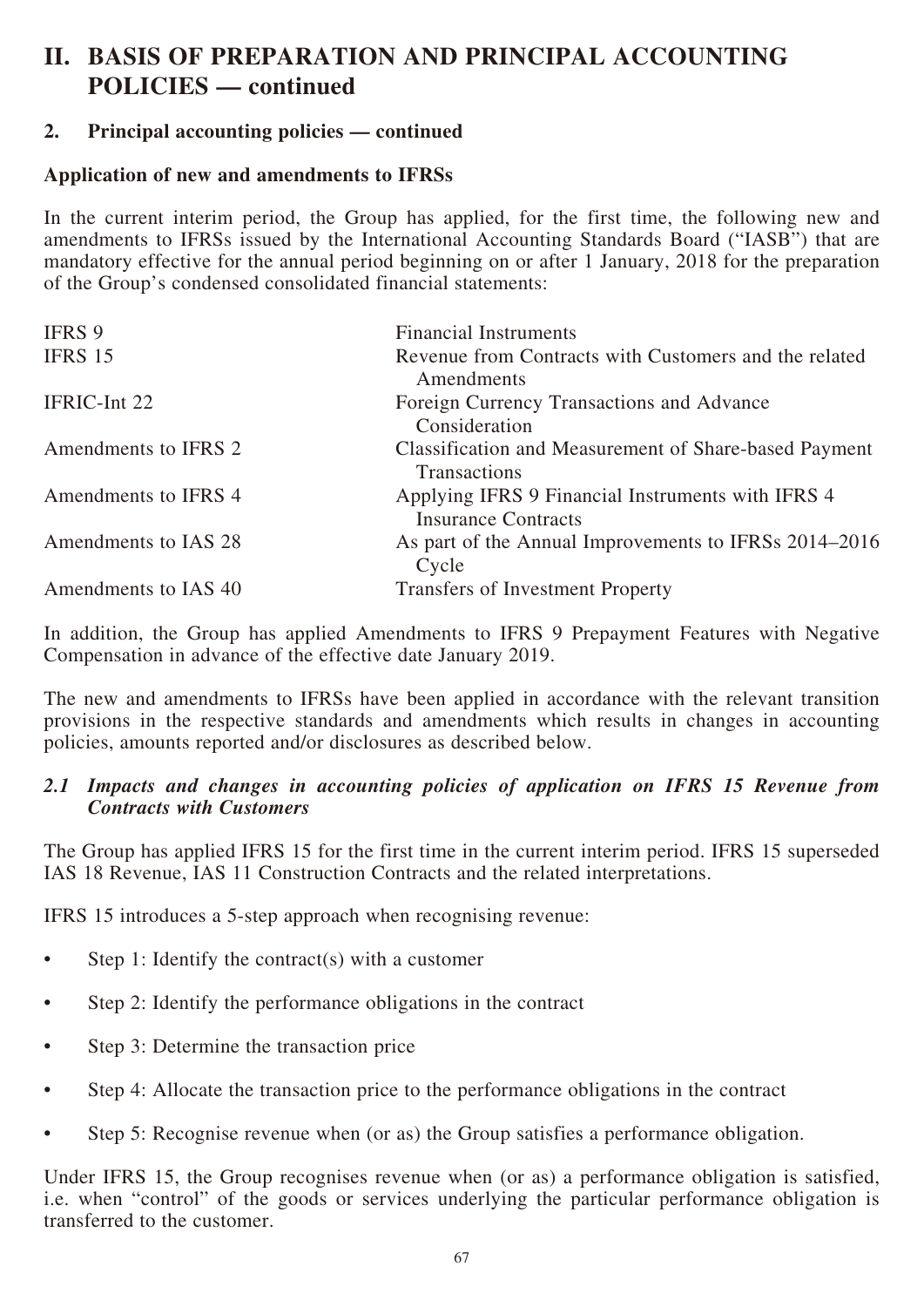## **2. Principal accounting policies — continued**

## *2.1 Impacts and changes in accounting policies of application on IFRS 15 Revenue from Contracts with Customers — continued*

A performance obligation represents a good and service (or a bundle of goods or services) that is distinct or a series of distinct goods or services that are substantially the same.

Control is transferred over time and revenue is recognised over time by reference to the progress towards complete satisfaction of the relevant performance obligation if one of the following criteria is met.

- the customer simultaneously receives and consumes the benefits provided by the Group's performance as the Group performs;
- the Group's performance creates and enhances an asset that the customer controls as the Group performs; or
- the Group's performance does not create an asset with an alternative use to the Group and the Group has an enforceable right to payment for performance completed to date.

Otherwise, revenue is recognised at a point in time when the customer obtains control of the distinct good or service.

A contract asset represents the Group's right to consideration in exchange for goods or services that the Group has transferred to a customer that is not yet unconditional. It is assessed for impairment in accordance with IFRS 9. In contrast, a receivable represents the Group's unconditional right to consideration, i.e. only the passage of time is required before payment of that consideration is due.

A contract liability represents the Group's obligation to transfer goods or services to a customer for which the Group has received consideration (or an amount of consideration is due) from the customer.

The application of IFRS15 has had no significant impact on the amounts reported and/or disclosures set out in these condensed consolidated financial statements.

## *2.2 Impacts and changes in accounting policies of application on IFRS 9 Financial Instruments and the related amendments*

In the current period, the Group has applied IFRS 9 Financial Instruments, Amendments to IFRS 9 Prepayments Features with Negative Compensation and the related consequential amendments to other IFRSs. IFRS 9 introduces new requirements for 1) the classification and measurement of financial assets and financial liabilities, 2) expected credit losses ("ECL") for financial assets and other items (for example, contract assets, lease receivables and financial guarantee contracts) and 3) general hedge accounting.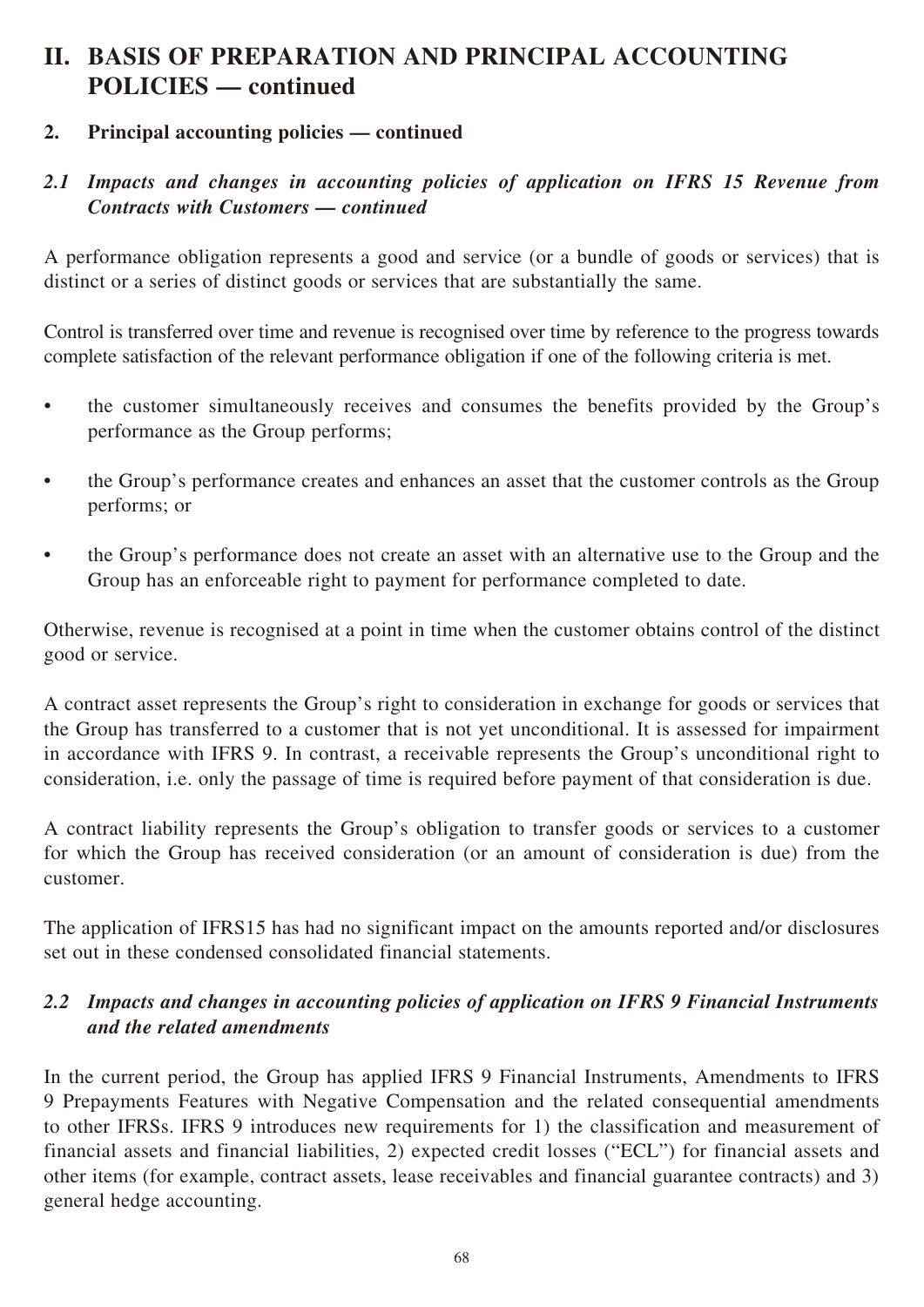## **2. Principal accounting policies — continued**

## *2.2 Impacts and changes in accounting policies of application on IFRS 9 Financial Instruments and the related amendments — continued*

The Group has applied IFRS 9 in accordance with the transition provisions set out in IFRS 9. i.e. applied the classification and measurement requirements (including impairment) retrospectively to instruments that have not been derecognised as at 1 January, 2018 (date of initial application) and has not applied the requirements to instruments that have already been derecognised as at 1 January, 2018. The difference between carrying amounts as at 31 December, 2017 and the carrying amounts as at 1 January, 2018 are recognised in the opening retained earnings and other components of equity, without restating comparative information.

In addition, the Group applied the hedge accounting prospectively.

Accordingly, certain comparative information may not be comparable as comparative information was prepared under IAS 39 Financial Instruments: Recognition and Measurement.

## **2.2.1 Key changes in accounting policies resulting from application of IFRS 9**

## *Classification and measurement of financial assets*

Receivables arising from contracts with customers are initially measured in accordance with IFRS 15.

All recognised financial assets that are within the scope of IFRS 9 are subsequently measured at amortised cost or fair value, including unquoted equity investments measured at cost less impairment under IAS 39.

Debt instruments that meet the following conditions are subsequently measured at amortised cost:

- the financial asset is held within a business model whose objective is to hold financial assets in order to collect contractual cash flows; and
- the contractual terms of the financial asset give rise on specified dates to cash flows that are solely payments of principal and interest on the principal amount outstanding.

Debt instruments that meet the following conditions are subsequently measured at fair value through other comprehensive income ("FVTOCI"):

- the financial asset is held within a business model whose objective is achieved by both collecting contractual cash flows and selling the financial assets; and
- the contractual terms of the financial asset give rise on specified dates to cash flows that are solely payments of principal and interest on the principal amount outstanding.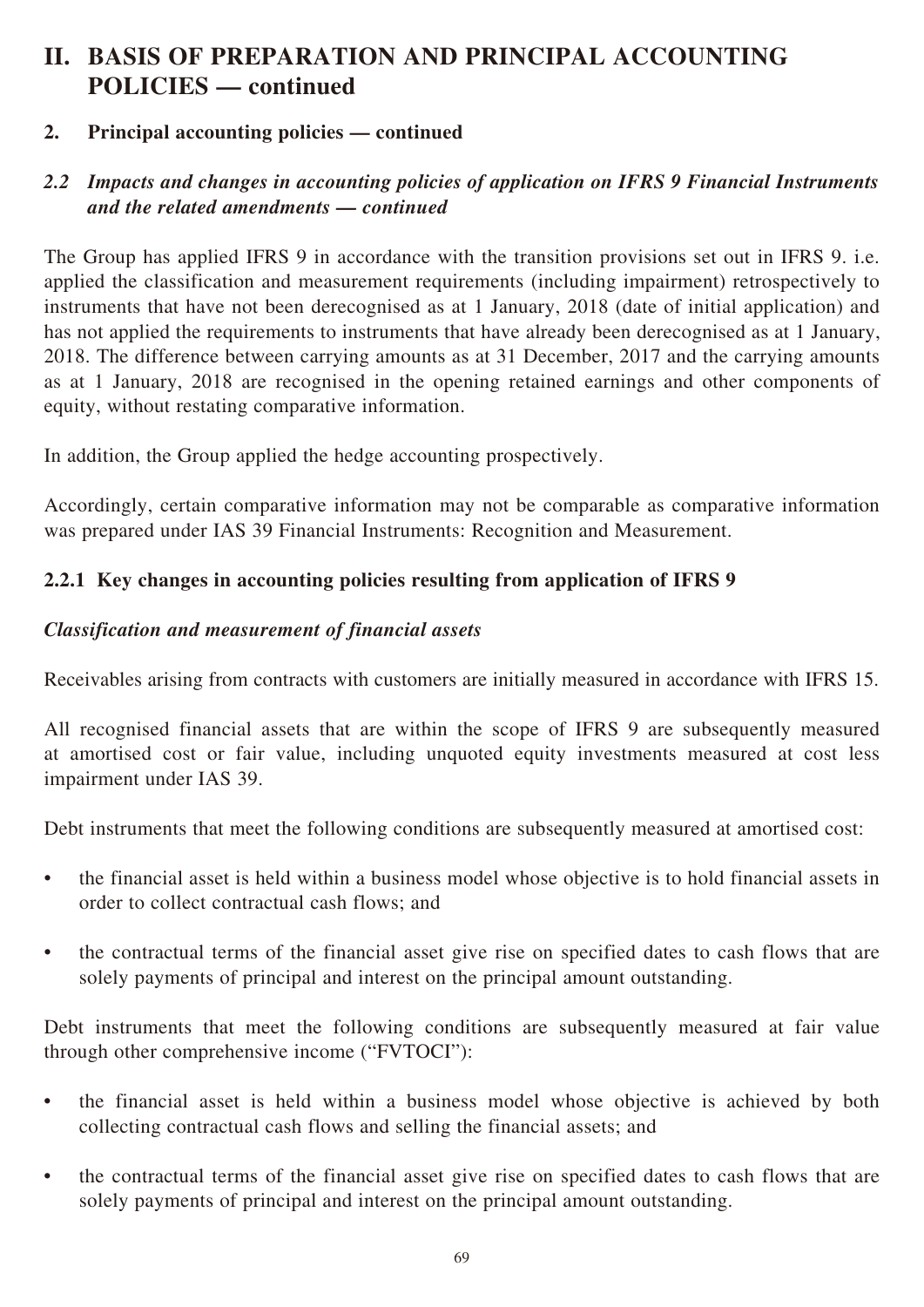## **2. Principal accounting policies — continued**

*2.2 Impacts and changes in accounting policies of application on IFRS 9 Financial Instruments and the related amendments — continued*

## **2.2.1 Key changes in accounting policies resulting from application of IFRS 9 — continued**

#### *Classification and measurement of financial assets — continued*

All other financial assets are subsequently measured at fair value through profit or loss ("FVTPL"), except that at the date of initial application/initial recognition of a financial asset the Group may irrevocably elect to present subsequent changes in fair value of an equity investment in other comprehensive income ("OCI") if that equity investment is neither held for trading nor contingent consideration recognised by an acquirer in a business combination to which IFRS 3 Business Combinations applies.

In addition, the Group may irrevocably designate a debt investment that meets the amortised cost or FVTOCI criteria as measured at FVTPL if doing so eliminates or significantly reduces an accounting mismatch.

#### Debt instruments/receivables classified as at FVTOCI

Subsequent changes in the carrying amounts for debt instruments/receivables classified as at FVTOCI as a result of interest income calculated using the effective interest method, and foreign exchange gains and losses are recognised in profit or loss. All other changes in the carrying amount of these debt instruments/receivables are recognised in OCI and accumulated under the heading of investment revaluation reserve. Impairment allowance are recognised in profit or loss with corresponding adjustment to OCI without reducing the carrying amounts of these debt instruments/receivables. The amounts that are recognised in profit or loss are the same as the amounts that would have been recognised in profit or loss if these debt instruments/receivables had been measured at amortised cost. When these debt instruments/receivables are derecognised, the cumulative gains or losses previously recognised in other comprehensive income are reclassified to profit or loss.

### Equity instruments designated as at FVTOCI

At the date of initial application/initial recognition, the Group may make an irrevocable election (on an instrument-by-instrument basis) to designate investments in equity instruments as at FVTOCI.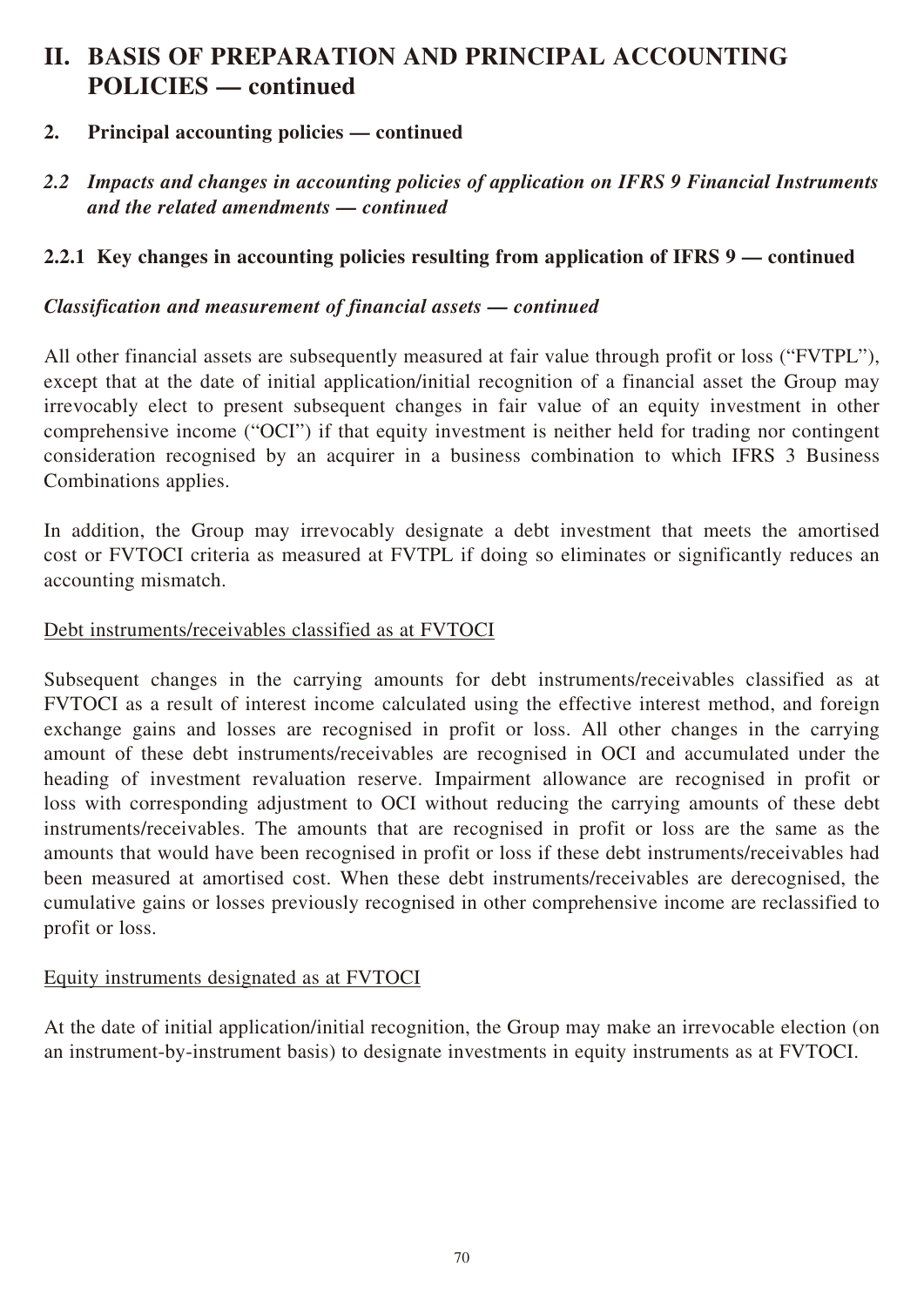- **2. Principal accounting policies continued**
- *2.2 Impacts and changes in accounting policies of application on IFRS 9 Financial Instruments and the related amendments — continued*

## **2.2.1 Key changes in accounting policies resulting from application of IFRS 9 — continued**

### *Classification and measurement of financial assets — continued*

### Equity instruments designated as at FVTOCI — continued

Investments in equity instruments at FVTOCI are initially measured at fair value plus transaction costs. Subsequently, they are measured at fair value with gains and losses arising from changes in fair value recognised in OCI and accumulated in the investment revaluation reserve; and are not subject to impairment assessment. The cumulative gain or loss will not be reclassified to profit or loss on disposal of the equity investments, and will be transferred to retained earnings.

Dividends on these investments in equity instruments are recognised in profit or loss when the Group's right to receive the dividends is established in accordance with IFRS 9, unless the dividends clearly represent a recovery of part of the cost of the investment. Dividends are included in the "dividends income" line item in profit or loss.

#### Financial assets at FVTPL

Financial assets that do not meet the criteria for being measured at amortised cost or FVTOCI or designated as FVTOCI are measured at FVTPL. Credit impaired financial assets purchased from financial institutions are usually classified as financial assets at FVTPL.

Financial assets at FVTPL are measured at fair value at the end of each reporting period, with any fair value gains or losses recognised in profit or loss. The net gain or loss recognised in profit or loss includes interest earned on the financial asset and is included in "fair value changes on financial assets".

The directors of the Company reviewed and assessed the Group's financial assets as at 1 January, 2018 based on the facts and circumstances that existed at that date. Changes in classification and measurement on the Group's financial assets and the impacts thereof are detailed in Note II 2.2.2.

### *Impairment under ECL model*

The Group recognises a loss allowance for ECL on financial assets which are subject to impairment under IFRS 9 including deposits with financial institutions, placements with financial institutions, financial assets held under resale agreements, debt instruments at FVTOCI, loans and advances to customers, finance lease receivables, debt instruments at amortised cost, other receivables, loan commitments and financial guarantee contracts. The amount of ECL is updated at each reporting date to reflect changes in credit risk since initial recognition.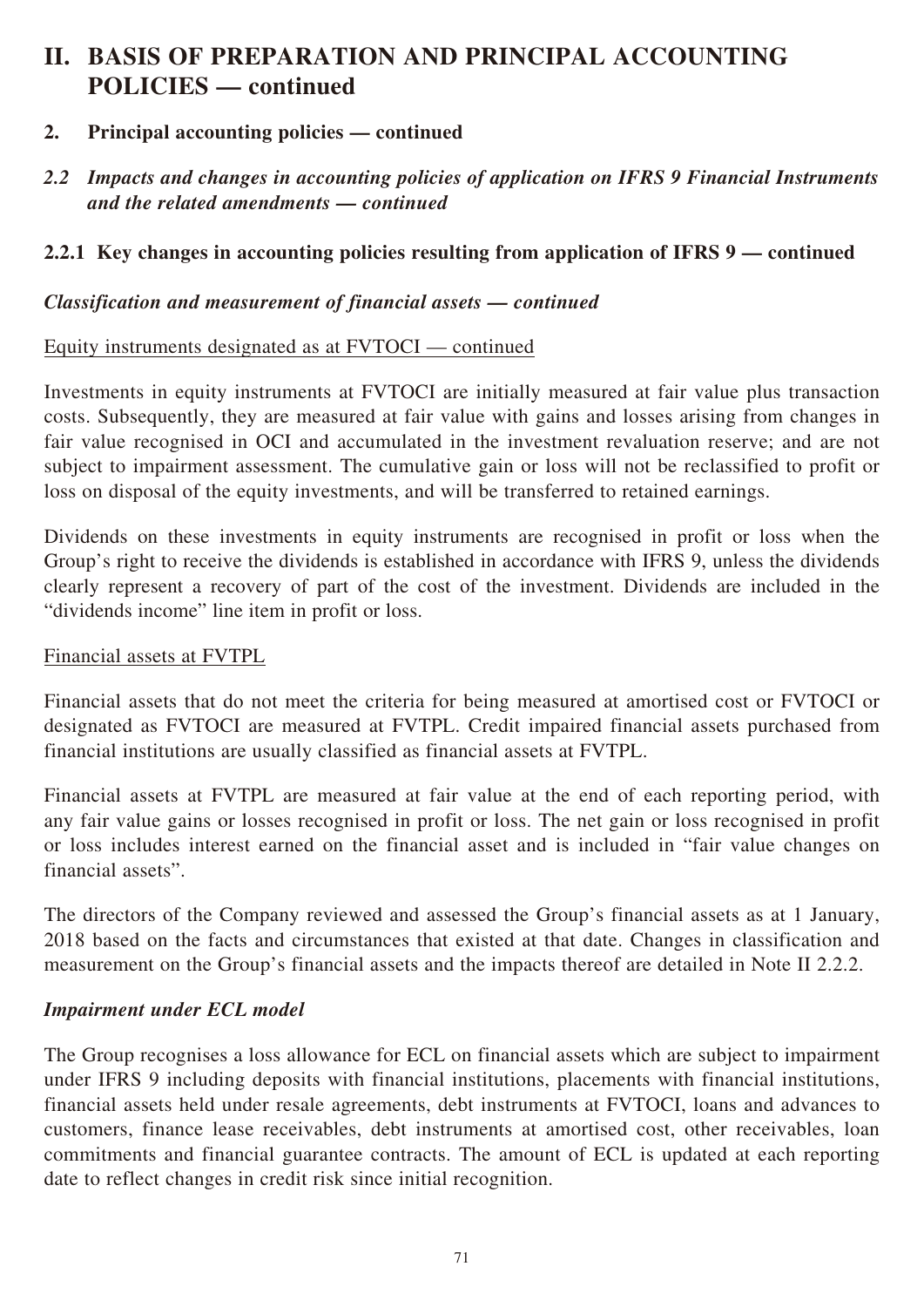- **2. Principal accounting policies continued**
- *2.2 Impacts and changes in accounting policies of application on IFRS 9 Financial Instruments and the related amendments — continued*

## **2.2.1 Key changes in accounting policies resulting from application of IFRS 9 — continued**

### *Impairment under ECL model — continued*

Lifetime ECL represents the ECL that will result from all possible default events over the expected life of the relevant instrument. In contrast, 12-month ECL ("12m ECL") represents the portion of lifetime ECL that is expected to result from default events that are possible within 12 months after the reporting date. Assessment are done based on the Group's historical credit loss experience, adjusted for factors that are specific to the debtors, general economic conditions and an assessment of both the current conditions at the reporting date as well as the forecast of future conditions.

The Group always recognises lifetime ECL for trade receivables and contract assets without significant financing component. The ECL on these assets are assessed collectively using a provision matrix with appropriate groupings.

For all other instruments, the Group measures the loss allowance equal to 12m ECL, unless when there has been a significant increase in credit risk since initial recognition, the Group recognises lifetime ECL. The assessment of whether lifetime ECL should be recognised is based on significant increases in the likelihood or risk of a default occurring since initial recognition.

### Significant increase in credit risk

In assessing whether the credit risk has increased significantly since initial recognition, the Group compares the risk of a default occurring on the financial instrument as at the reporting date with the risk of a default occurring on the financial instrument as at the date of initial recognition. In making this assessment, the Group considers both quantitative and qualitative information that is reasonable and supportable, including historical experience and forward-looking information that is available without undue cost or effort.

In particular, the following information is taken into account when assessing whether credit risk has increased significantly:

- an actual or expected significant deterioration in the financial instrument's external (if available) or internal credit rating;
- significant deterioration in external market indicators of credit risk, e.g. a significant increase in the credit spread, the credit default swap prices for the debtor;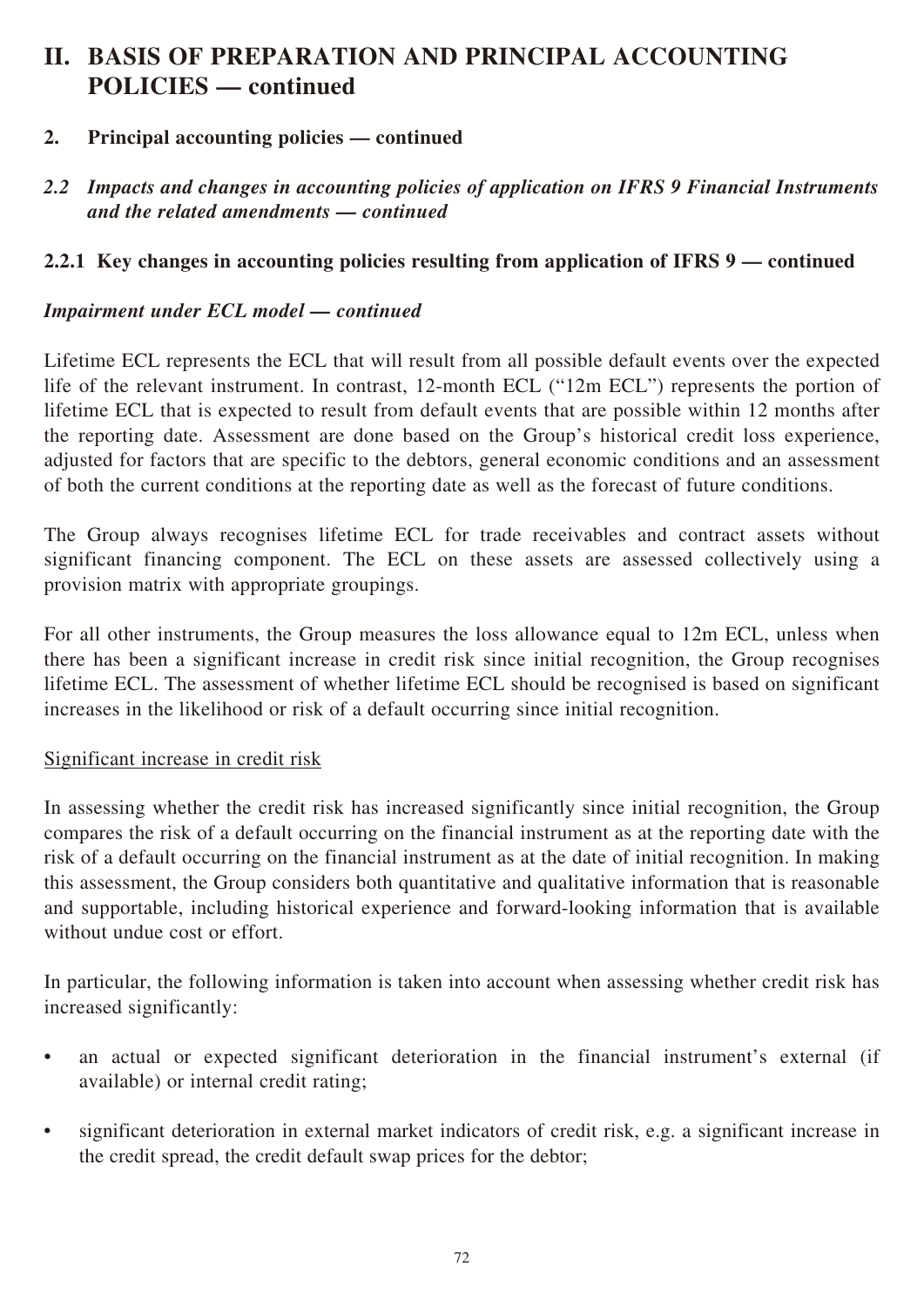### **2. Principal accounting policies — continued**

*2.2 Impacts and changes in accounting policies of application on IFRS 9 Financial Instruments and the related amendments — continued*

### **2.2.1 Key changes in accounting policies resulting from application of IFRS 9 — continued**

### *Impairment under ECL model — continued*

### Significant increase in credit risk — continued

- existing or forecast adverse changes in business, financial or economic conditions that are expected to cause a significant decrease in the debtor's ability to meet its debt obligations;
- an actual or expected significant deterioration in the operating results of the debtor;
- an actual or expected significant adverse change in the regulatory, economic, or technological environment of the debtor that results in a significant decrease in the debtor's ability to meet its debt obligations.

Irrespective of the outcome of the above assessment, the Group presumes that the credit risk has increased significantly since initial recognition when contractual payments are more than 30 days past due, unless the Group has reasonable and supportable information that demonstrates otherwise.

Despite the aforegoing, the Group assumes that the credit risk on a debt instrument has not increased significantly since initial recognition if the debt instrument is determined to have low credit risk at the reporting date. A debt instrument is determined to have low credit risk if i) it has a low risk of default, ii) the borrower has a strong capacity to meet its contractual cash flow obligations in the near term and iii) adverse changes in economic and business conditions in the longer term may, but will not necessarily, reduce the ability of the borrower to fulfil its contractual cash flow obligations. The Group considers a debt instrument to have low credit risk when it has an internal or external credit rating of 'investment grade' as per globally understood definitions.

For loan commitments and financial guarantee contracts, the date that the Group becomes a party to the irrevocable commitment is considered to be the date of initial recognition for the purposes of assessing the financial instrument for impairment. In assessing whether there has been a significant increase in the credit risk since initial recognition of a loan commitment, the Group considers changes in the risk of a default occurring on the loan to which a loan commitment relates; for financial guarantee contracts, the Group considers the changes in the risk that the specified debtor will default on the contract.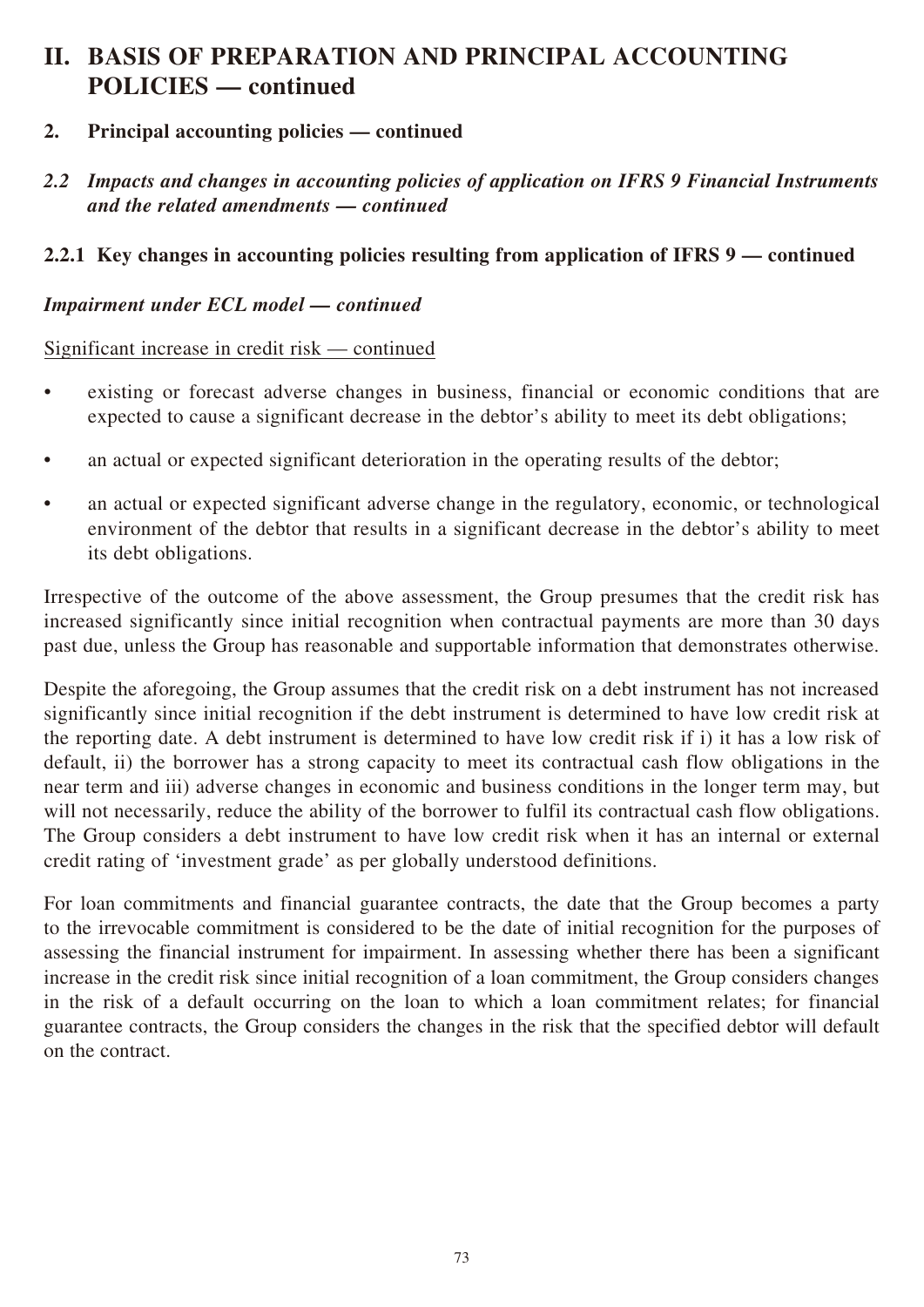- **2. Principal accounting policies continued**
- *2.2 Impacts and changes in accounting policies of application on IFRS 9 Financial Instruments and the related amendments — continued*

### **2.2.1 Key changes in accounting policies resulting from application of IFRS 9 — continued**

### *Impairment under ECL model — continued*

### Measurement and recognition of ECL

The measurement of ECL is a function of the probability of default, loss given default (i.e. the magnitude of the loss if there is a default) and the exposure at default. The assessment of the probability of default and loss given default is based on historical data adjusted by forward-looking information.

Generally, the ECL is estimated as the difference between all contractual cash flows that are due to the Group in accordance with the contract and all the cash flows that the Group expects to receive, discounted at the effective interest rate determined at initial recognition. For a lease receivable, the cash flows used for determining the ECL is consistent with the cash flows used in measuring the lease receivable in accordance with IAS 17 Leases.

For a financial guarantee contract, the Group is required to make payments only in the event of a default by the debtor in accordance with the terms of the instrument that is guaranteed. Accordingly, the expected losses is the present value of the expected payments to reimburse the holder for a credit loss that it incurs less any amounts that the Group expects to receive from the holder, the debtor or any other party.

For undrawn loan commitments, the ECL is the present value of the difference between the contractual cash flows that are due to the Group if the holder of the loan commitments draws down the loan, and the cash flows that the Group expects to receive if the loan is drawn down.

For ECL on financial guarantee contracts or on loan commitments for which the effective interest rate cannot be determined, the Group will apply a discount rate that reflects the current market assessment of the time value of money and the risks that are specific to the cash flows but only if, and to the extent that, the risks are taken into account by adjusting the discount rate instead of adjusting the cash shortfalls being discounted.

Interest income is calculated based on the gross carrying amount of the financial asset unless the financial asset is credit impaired, in which case interest income is calculated based on amortised cost of the financial asset.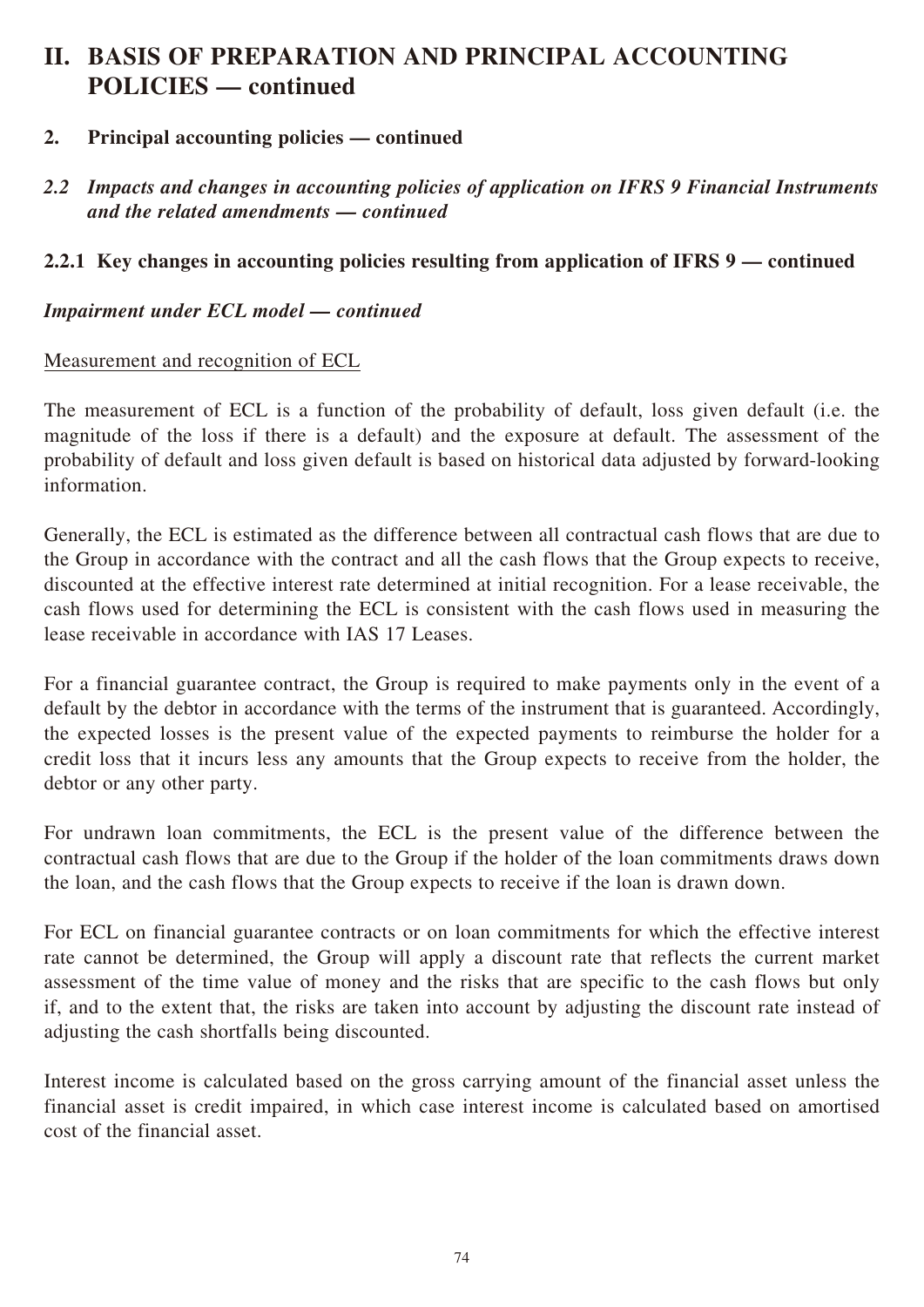- **2. Principal accounting policies continued**
- *2.2 Impacts and changes in accounting policies of application on IFRS 9 Financial Instruments and the related amendments — continued*

### **2.2.1 Key changes in accounting policies resulting from application of IFRS 9 — continued**

*Impairment under ECL model — continued*

### Measurement and recognition of ECL — continued

Except for investments in debt instruments that are measured at FVTOCI, loan commitments and financial guarantee contracts, the Group recognises an impairment gain or loss in profit or loss for all financial instruments by adjusting their carrying amount where the corresponding adjustment is recognised through a loss allowance account. For investments in debt instruments that are measured at FVTOCI, the loss allowance is recognised in OCI and accumulated in the investment revaluation reserve without reducing the carrying amounts of these debt instruments/receivables.

For financial guarantee contracts and loan commitments, the loss allowances are recognised at the higher of the amount of the loss allowance determined in accordance with IFRS 9; and the amount initially recognised less, where appropriate, cumulative amount of income recognised over the guarantee period.

As at 1 January, 2018, the directors of the Company reviewed and assessed the Group's existing financial assets, financial lease receivables, loan commitments and financial guarantee contracts for impairment using reasonable and supportable information that is available without undue cost or effort in accordance with the requirements of IFRS 9. The results of the assessment and the impact thereof are detailed in Note II 2.2.2.

### *Classification and measurement of financial liabilities*

For financial liabilities that are designated as at FVTPL, the amount of change in the fair value of the financial liability that is attributable to changes in the credit risk of that liability is recognised in OCI, unless the recognition of the effects of changes in the liability's credit risk in OCI would create or enlarge an accounting mismatch in profit or loss. The remaining amount of change in the fair value of liability is recognised in profit or loss. Changes in fair value attributable to a financial liability's credit risk that are recognised in OCI are not subsequently reclassified to profit or loss; instead, they are transferred to retained earnings upon derecognition of the financial liability.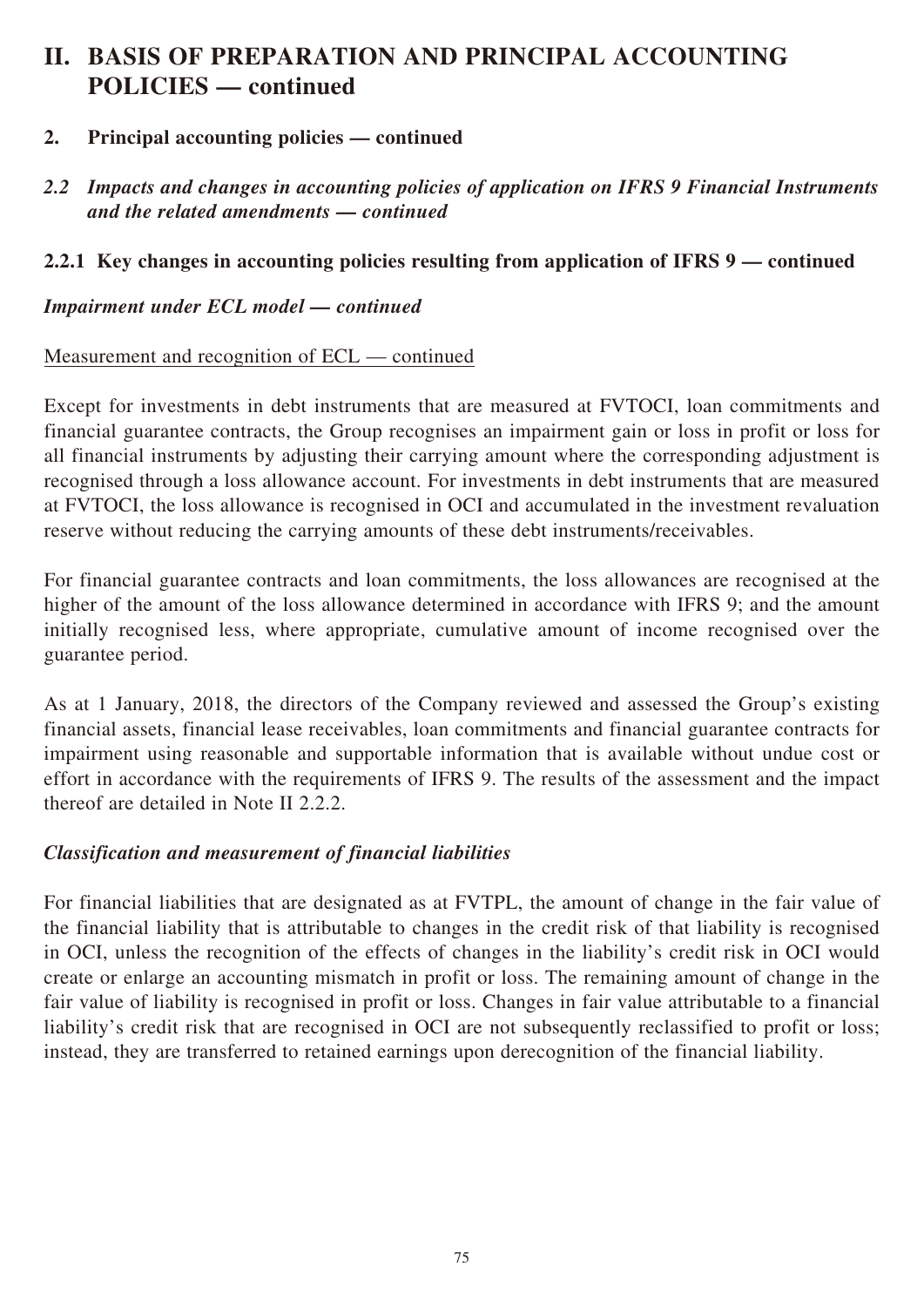### **2. Principal accounting policies — continued**

*2.2 Impacts and changes in accounting policies of application on IFRS 9 Financial Instruments and the related amendments — continued*

### **2.2.1 Key changes in accounting policies resulting from application of IFRS 9 — continued**

### *Hedge accounting*

The Group has elected to adopt the new general hedge accounting in IFRS 9. This requires the Group to ensure that hedge accounting relationships are aligned with its risk management objectives and strategy and to apply a more qualitative and forward-looking approach to assessing hedge effectiveness.

For hedge effectiveness assessment, the Group considers whether the hedging instrument is effective in offsetting changes in fair values or cash flows of the hedged item attributable to the hedged risk, which is when the hedging relationships meet all of the following hedge effectiveness requirements:

- there is an economic relationship between the hedged item and the hedging instrument;
- the effect of credit risk does not dominate the value changes that result from that economic relationship;
- the hedge ratio of the hedging relationship is the same as that resulting from the quantity of the hedged item that the Group actually hedges and the quantity of the hedging instrument that the entity actually uses to hedge that quantity of hedged item.

If a hedging relationship ceases to meet the hedge effectiveness requirement relating to the hedge ratio but the risk management objective for that designated hedging relationship remains the same, the Group adjusts the hedge ratio of the hedging relationship (i.e. rebalances the hedge) so that it meets the qualifying criteria again.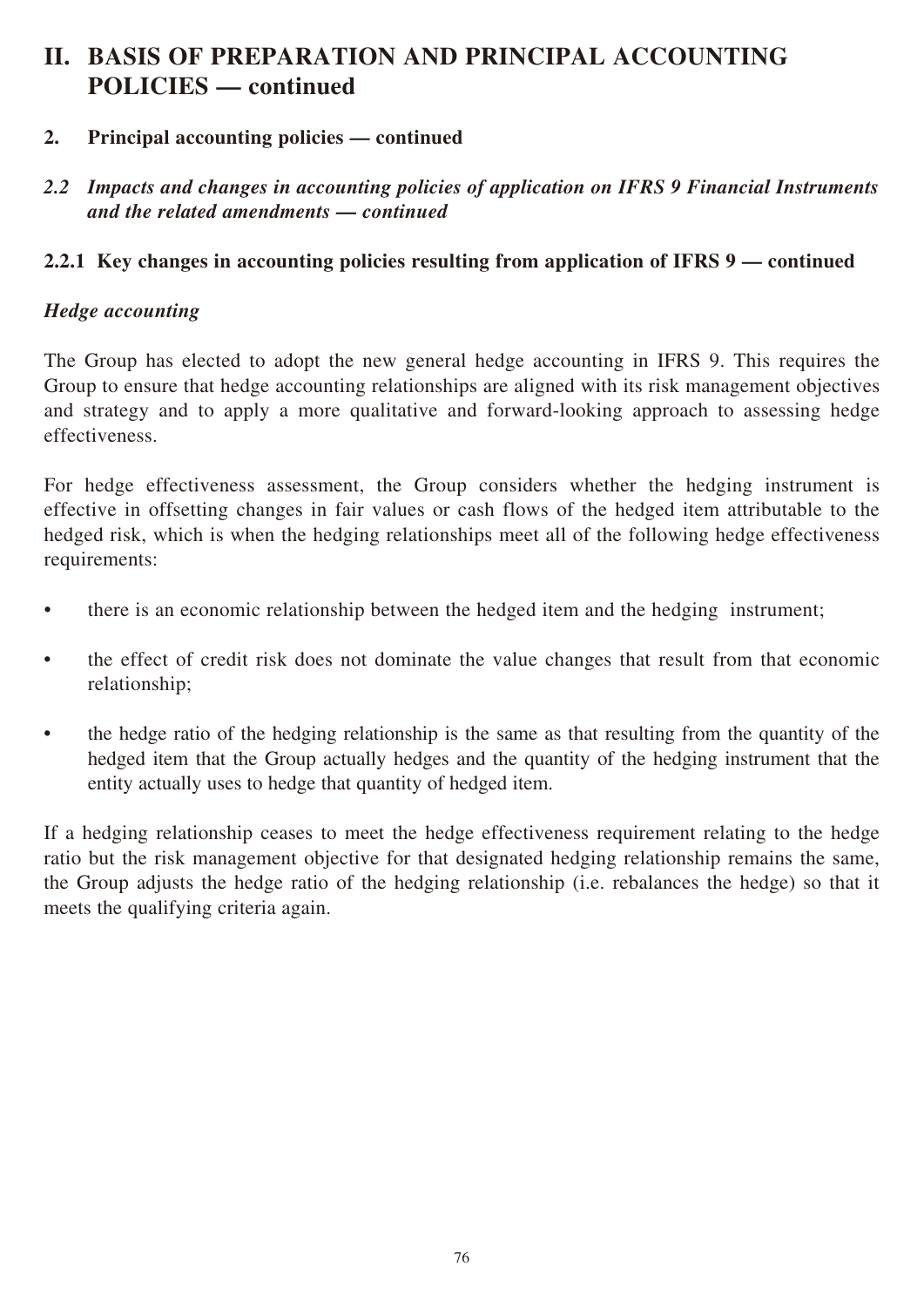| 2.2 Impacts and changes in accounting policies of application on IFRS 9 Financial Instruments and the related amendments — continued                                                                      |                                               |                                              |                                       |                                                     |                          |                                         |                                               |                                                                        |                                    |                                  |                                             |                                              |                                 |                                       |                                                     |                          |                             |                          |                          |                                  |
|-----------------------------------------------------------------------------------------------------------------------------------------------------------------------------------------------------------|-----------------------------------------------|----------------------------------------------|---------------------------------------|-----------------------------------------------------|--------------------------|-----------------------------------------|-----------------------------------------------|------------------------------------------------------------------------|------------------------------------|----------------------------------|---------------------------------------------|----------------------------------------------|---------------------------------|---------------------------------------|-----------------------------------------------------|--------------------------|-----------------------------|--------------------------|--------------------------|----------------------------------|
| 2.2.2 Summary of effects arising from initial application                                                                                                                                                 |                                               |                                              |                                       |                                                     |                          |                                         |                                               | of IFRS 9                                                              |                                    |                                  |                                             |                                              |                                 |                                       |                                                     |                          |                             |                          |                          |                                  |
| The table below illustrates the classification and measurement (including impairment) of financial assets and financial liabilities and other<br>items subject to ECL under IFRS 9 and IAS 39 at the date |                                               |                                              |                                       |                                                     |                          |                                         |                                               |                                                                        |                                    |                                  | of initial application, 1 January, 2018     |                                              |                                 |                                       |                                                     |                          |                             |                          |                          |                                  |
|                                                                                                                                                                                                           | institutions<br>Deposits<br>financial<br>with | Placements<br>institutions<br>financial<br>₹ | Available-<br>$for$ -sale             | classified as<br>receivables<br>Financial<br>assets | Held-to-<br>maturity     | for trading<br>assets held<br>Financial | designated<br>at FVTPL<br>Financial<br>assets | IAS 39/IFRS 9<br>required by<br>Financial<br>assets at<br><b>FVTPL</b> | instruments<br>at FVTOCI<br>Equity | instruments<br>at FVTOCI<br>Deht | instruments<br>at amortised<br>Debt<br>cost | advances to<br><b>Loans</b> and<br>customers | receivables<br>Finance<br>lease | tax assets<br>liabilities<br>Deferred | Interests in<br>associates<br>and joint<br>ventures | <b>Other</b><br>assets   | liabilities<br><b>Other</b> | reserves<br><b>Other</b> | Retained<br>earnings     | controlling<br>interests<br>Non- |
| December, 2017 - IAS 39<br>Closing balance at 31                                                                                                                                                          | 162,881,077                                   | 9,822,736                                    | 195,520,697                           | 701,192,438                                         | 64,451,200               | 67,257,709                              | 230,045,342                                   | ı                                                                      | I                                  | I                                | L                                           | 158, 221, 948                                | 95,703,929                      | 12,019,889                            | 42,097,082                                          | 27,457,236               | 293,077,905                 | (799, 550)               | 52,706,296               | 31,274,846                       |
| From available for sale<br>Effect arising from initial<br>application of IFRS 9<br>Reclassification                                                                                                       | L                                             | $\mathsf I$                                  | (195,520,697)                         | T                                                   |                          | L                                       | I                                             | 132,834,196                                                            | 1,755,458                          | 42,579,943                       | 18,351,100                                  | T                                            | T                               | L                                     | T                                                   | T                        | T                           | 37,731                   | (37,731)                 | L                                |
| From held to maturity                                                                                                                                                                                     | $\overline{\phantom{a}}$                      | $\overline{\phantom{a}}$                     | I                                     | $\overline{\phantom{a}}$                            | (64,451,200)             | $\overline{\phantom{a}}$                | $\overline{\phantom{a}}$                      | 499,421                                                                | I                                  | I                                | 63,951,779                                  |                                              | $\overline{\phantom{a}}$        | $\overline{\phantom{a}}$              | $\overline{\phantom{a}}$                            | $\overline{\phantom{a}}$ |                             |                          |                          | $\overline{\phantom{a}}$         |
| From Financial assets held<br>for trading                                                                                                                                                                 |                                               | T                                            |                                       |                                                     |                          | (67,257,709)                            |                                               | 67,246,706                                                             |                                    | L                                | $11,003$                                    | T                                            | T                               | T                                     | T                                                   |                          |                             |                          |                          | T                                |
| From designated at FVTPL<br>From Loans and advances                                                                                                                                                       | $\overline{1}$                                | $\mathbf{I}$                                 | $\overline{\phantom{a}}$              |                                                     | $\overline{\phantom{a}}$ |                                         | (230,045,342)                                 | 230,045,342                                                            | $\overline{\phantom{a}}$           | $\overline{\phantom{a}}$         |                                             | I                                            | $\overline{\phantom{a}}$        | $\overline{\phantom{a}}$              | $\mathbf{I}$                                        | $\overline{\phantom{a}}$ | I                           | $\overline{\phantom{a}}$ | $\overline{\phantom{a}}$ | $\overline{\phantom{a}}$         |
| From Financial assets<br>to customers                                                                                                                                                                     | I                                             | ı                                            | ı                                     |                                                     |                          |                                         |                                               | I                                                                      | I                                  | 5,689,485                        | I                                           | (5,689,485)                                  | ı                               | ı                                     | I                                                   | ı                        |                             |                          |                          | I                                |
| classified as receivables<br>Remeasurement                                                                                                                                                                | T                                             | ı                                            | $\begin{array}{c} \hline \end{array}$ | (701, 192, 438)                                     |                          |                                         | ı                                             | 30,337,262                                                             | I                                  | 108,138,541                      | 562,716,635                                 | I                                            | ı                               | T                                     | ı                                                   | ı                        |                             | ı                        | I                        | ı                                |
| Impairment under ECL model                                                                                                                                                                                | (293)                                         | (354)                                        | T                                     |                                                     |                          |                                         |                                               |                                                                        | I                                  | $\overline{\phantom{a}}$         | (5,067,372)                                 | (14, 404)                                    | (471, 831)                      | 1,015,957                             | I                                                   | (54, 657)                | (251,853)                   | 843,890                  | (5, 123, 850)            | (61,141)                         |
| From cost less impairment<br>to fair value                                                                                                                                                                | I                                             | ı                                            |                                       |                                                     |                          |                                         |                                               | (117,006)                                                              | (99,501)                           | I                                | ı                                           | I                                            | I                               | 54,127                                | I                                                   | I                        | I                           | (74, 625)                | (87,755)                 | ı                                |
| From amortised cost<br>From fair value to<br>to fair value                                                                                                                                                |                                               |                                              |                                       |                                                     |                          |                                         | ı                                             | 656,682                                                                | I                                  | 1,345,474                        | I                                           | ı                                            | T                               | (614, 568)                            | 92,316                                              | T                        | 127,158                     | 713,184                  | 844,178                  | (204, 616)                       |
| amortised cost                                                                                                                                                                                            |                                               |                                              |                                       |                                                     |                          |                                         | $\overline{\phantom{a}}$                      | T                                                                      | Т                                  | I                                | (181, 983)                                  | T                                            | T                               | I                                     | 30,015                                              | T                        | T                           | (104, 583)               | 14,466                   | $(61,\!851)$                     |
| Opening balance at 1 January,<br>$2018$                                                                                                                                                                   | 162,880,784                                   | 9,822,382                                    |                                       |                                                     |                          |                                         |                                               | 461,502,603<br>Щ                                                       | 1,655,957                          | 157,753,443                      | 639,781,162                                 | 152,518,059                                  | 95,232,098                      | 12,475,405                            | 42,219,413                                          | 27,402,579               | 292,953,210                 | 616,047                  | 48,315,604               | 30,947,238                       |

# II. BASIS OF PREPARATION AND PRINCIPAL ACCOUNTING POLICIES - continued **II. BASIS OF PREPARATION AND PRINCIPAL ACCOUNTING POLICIES — continued**

Principal accounting policies - continued **2. Principal accounting policies — continued**  $\overline{a}$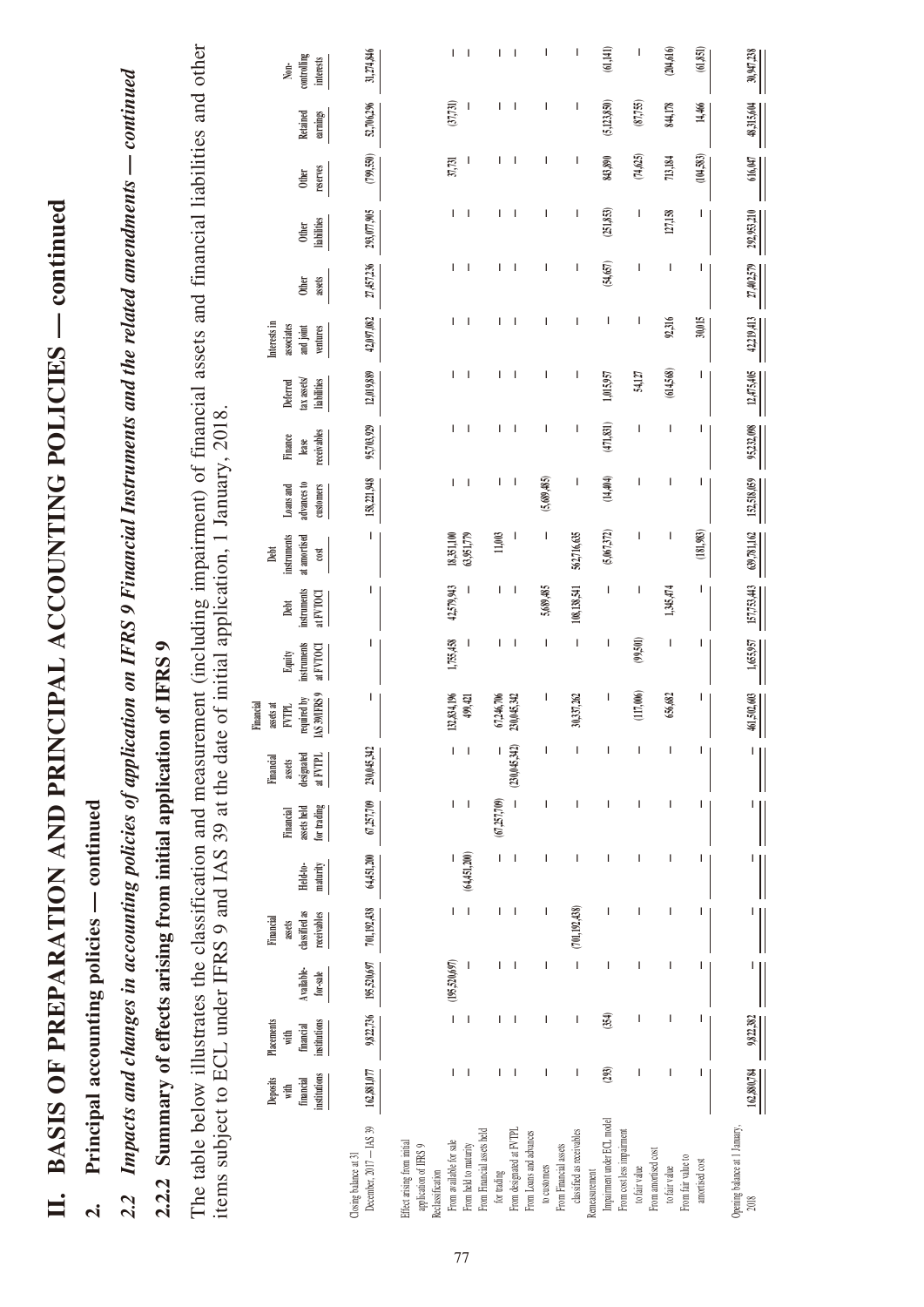- **2. Principal accounting policies continued**
- *2.2 Impacts and changes in accounting policies of application on IFRS 9 Financial Instruments and the related amendments — continued*

### **2.2.2 Summary of effects arising from initial application of IFRS 9 — continued**

### *Impairment under ECL model*

For financial assets at amortised cost and debt instruments at FVTOCI, ECL are measured as an allowance equal to 12-month ECL for stage 1 assets, or lifetime ECL assets for stage 2 or stage 3 assets. An asset moves to stage 2 when its credit risk has increased significantly since initial recognition, and it comes to stage 3 when it is credit impaired (but it is not purchased original credit impaired). IFRS 9 does not define what constitutes a significant increase in credit risk. In assessing whether the credit risk of an asset has significantly increased the Group takes into account qualitative and quantitative reasonable and supportable forward looking information.

The Group applies the IFRS 9 simplified approach to measure ECL which uses a lifetime ECL for all trade and other receivables. To measure the ECL, trade and other receivables have been grouped based on shared credit risk characteristics.

As at 1 January, 2018, the additional credit loss allowance of RMB5,124 million, net of deferred tax, has been recognised against retained earnings. The additional loss allowance is charged against the respective asset or provision for financial guarantee contracts, except for the debt instruments which is measured at investment revaluation reserve, the loss allowance for which is recognised against the investment revaluation reserve.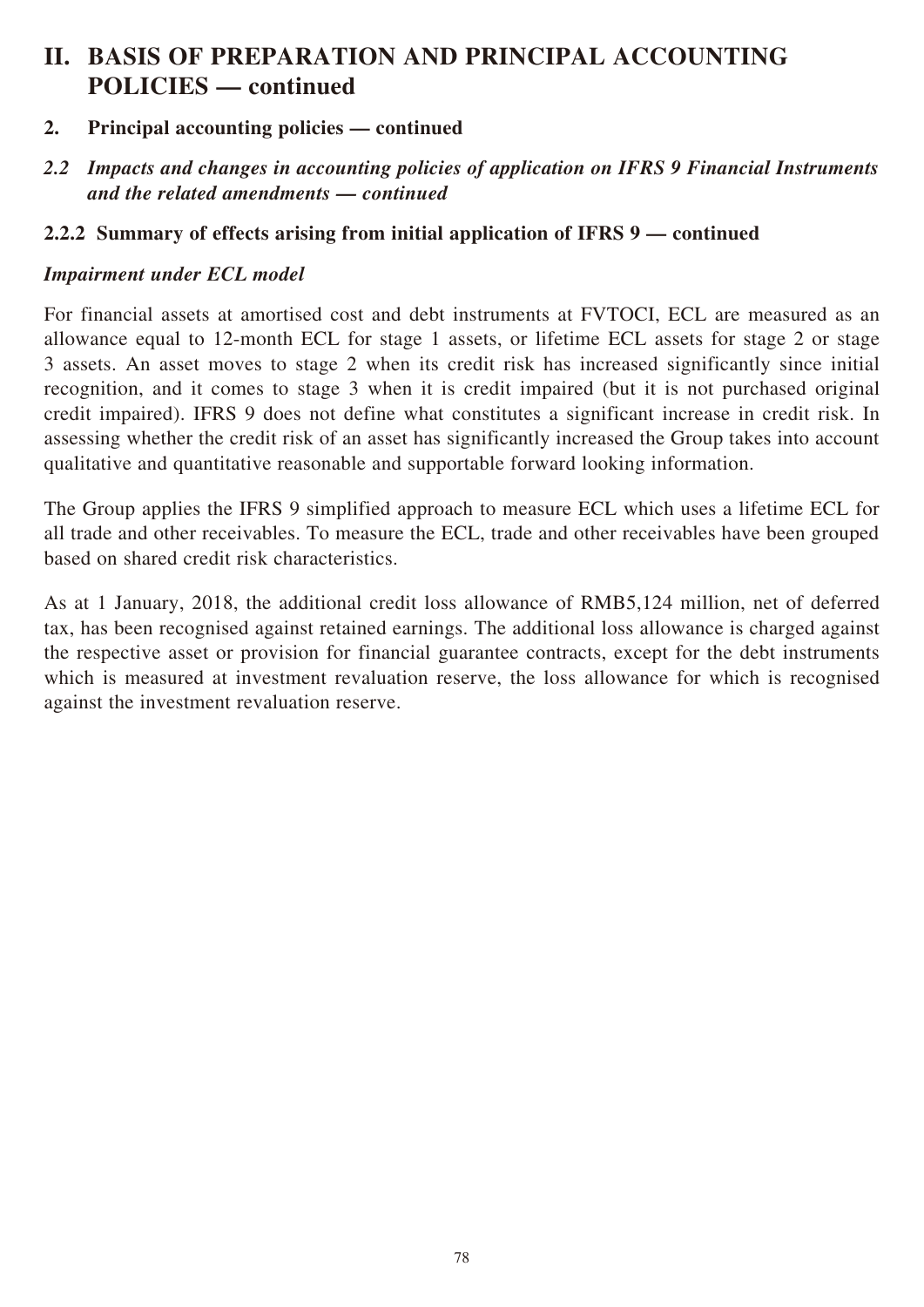### **2. Principal accounting policies — continued**

### *2.2 Impacts and changes in accounting policies of application on IFRS 9 Financial Instruments and the related amendments — continued*

### **2.2.2 Summary of effects arising from initial application of IFRS 9 — continued**

All loss allowances for financial assets including deposits with financial institution, placements with financial institutions, debt instruments at amortised cost, loans and advances to customers, finance lease receivables and debt instruments at FVTOCI as at 31 December, 2017 reconcile to the opening loss allowance as at 1 January, 2018 is as follows:

|                                                                                 | <b>Deposits</b><br>with<br>financial<br>institutions | <b>Placements</b><br>with<br>financial<br>institutions | <b>Debt</b><br><i>instruments</i><br>at amortised<br>cost | <b>Loans</b> and<br>advances to<br>customers | <b>Finance</b><br>lease<br>receivables | <b>Debt</b><br>instruments<br>at FVTOCI | <b>Other</b><br>Asset |
|---------------------------------------------------------------------------------|------------------------------------------------------|--------------------------------------------------------|-----------------------------------------------------------|----------------------------------------------|----------------------------------------|-----------------------------------------|-----------------------|
| At 31 December, 2017 — IAS 39<br>Reclassification<br>Amounts remeasured through |                                                      |                                                        | 33,263,502                                                | 3,789,251<br>(1,412)                         | 2,023,481                              | 2,459,346                               | 1,296,439             |
| opening retained<br>earnings<br>Investment revaluation                          | 293                                                  | 354                                                    | 5,067,372                                                 | 14,404                                       | 471,831                                |                                         | 54,657                |
| reserve                                                                         |                                                      |                                                        |                                                           |                                              |                                        | 843,890                                 |                       |
| At 1 January, 2018                                                              | 293                                                  | 354                                                    | 38, 330, 874                                              | 3,802,243                                    | 2,495,312                              | 3,303,236                               | 1,351,096             |

### *2.3 Key changes in accounting policies resulting from the application of Amendments to IAS 40 Transfer of Investment Properties*

This amendment requires an entity shall transfer a property to, or from, investment properties when, and only when, there is a change in use. A change in use occurs when the property meets, or ceases to meet, the definition of investment property and there is evidence of the change in use. In isolation, a change in management's intentions for the use of a property does not provide evidence of a change in use. The application of this amendment has had no significant impact on the amounts reported and/or disclosures set out in these condensed consolidated financial statements.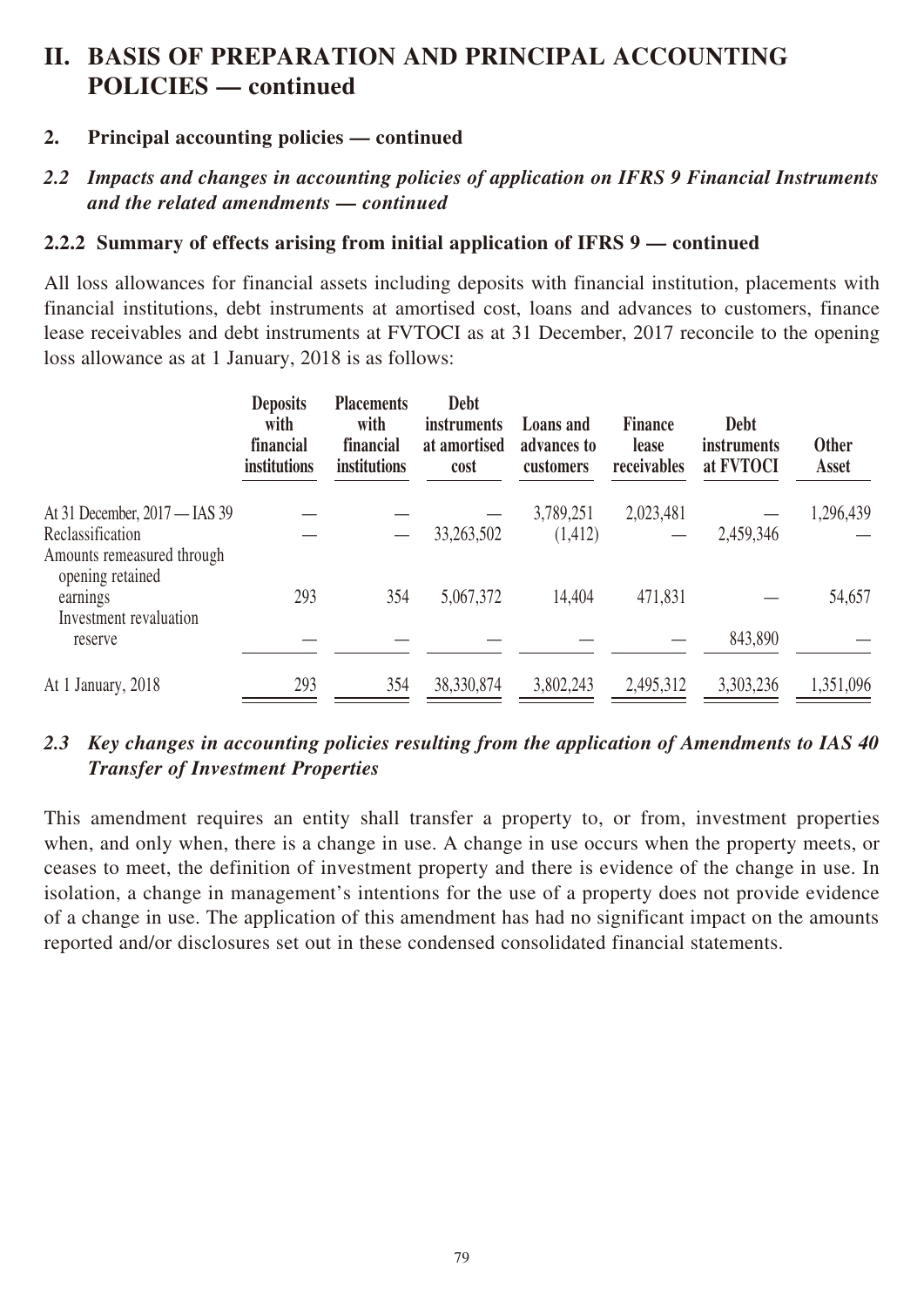### **2. Principal accounting policies — continued**

### *2.4 Impacts on opening condensed consolidated statement of financial position arising from the application of all new standards, amendments and interpretation*

As a result of the changes in the entity's accounting policies above, the opening condensed consolidated statement of financial position had to be restated. The following table show the adjustments recognised for each individual line item.

|                                            | 31 December,<br>2017 | <b>IFRS9</b>    | 1 January,<br>2018<br>(After |
|--------------------------------------------|----------------------|-----------------|------------------------------|
|                                            | (Audited)            |                 | adjustments)                 |
| Assets                                     |                      |                 |                              |
| Cash and balances with central bank        | 33, 207, 112         |                 | 33, 207, 112                 |
| Deposits with financial institutions       | 162,881,077          | (293)           | 162,880,784                  |
| Placements with financial institutions     | 9,822,736            | (354)           | 9,822,382                    |
| Financial assets held for trading          | 67,257,709           | (67, 257, 709)  |                              |
| Financial assets at fair value through     |                      |                 |                              |
| profit or loss                             |                      | 461,502,603     | 461,502,603                  |
| Financial assets designated as at          |                      |                 |                              |
| fair value through profit or loss          | 230,045,342          | (230, 045, 342) |                              |
| Financial assets held under                |                      |                 |                              |
| resale agreements                          | 41,238,105           |                 | 41,238,105                   |
| Loans and advances to customers            | 158,221,948          | (5,703,889)     | 152,518,059                  |
| Finance lease receivables                  | 95,703,929           | (471, 831)      | 95,232,098                   |
| Debt instruments at fair value through     |                      |                 |                              |
| other comprehensive income                 |                      | 157, 753, 443   | 157,753,443                  |
| Equity instruments at fair value through   |                      |                 |                              |
| other comprehensive income                 |                      | 1,655,957       | 1,655,957                    |
| Inventories                                | 16,640,824           |                 | 16,640,824                   |
| Available-for-sale financial assets        | 195,520,697          | (195, 520, 697) |                              |
| Held-to-maturity investments               | 64,451,200           | (64, 451, 200)  |                              |
| Financial assets classified as receivables | 701,192,438          | (701, 192, 438) |                              |
| Debt instruments at amortised cost         |                      | 639,781,162     | 639,781,162                  |
| Interests in associates and joint ventures | 42,097,082           | 122,331         | 42,219,413                   |
| Investment properties                      | 2,135,383            |                 | 2,135,383                    |
| Property and equipment                     | 8,645,191            |                 | 8,645,191                    |
| Deferred tax assets                        | 13,400,222           | 454,720         | 13,854,942                   |
| Other assets                               | 27,457,236           | (54, 657)       | 27,402,579                   |
| Goodwill                                   | 342,051              |                 | 342,051                      |
| Total assets                               | 1,870,260,282        |                 | $(3,428,194)$ 1,866,832,088  |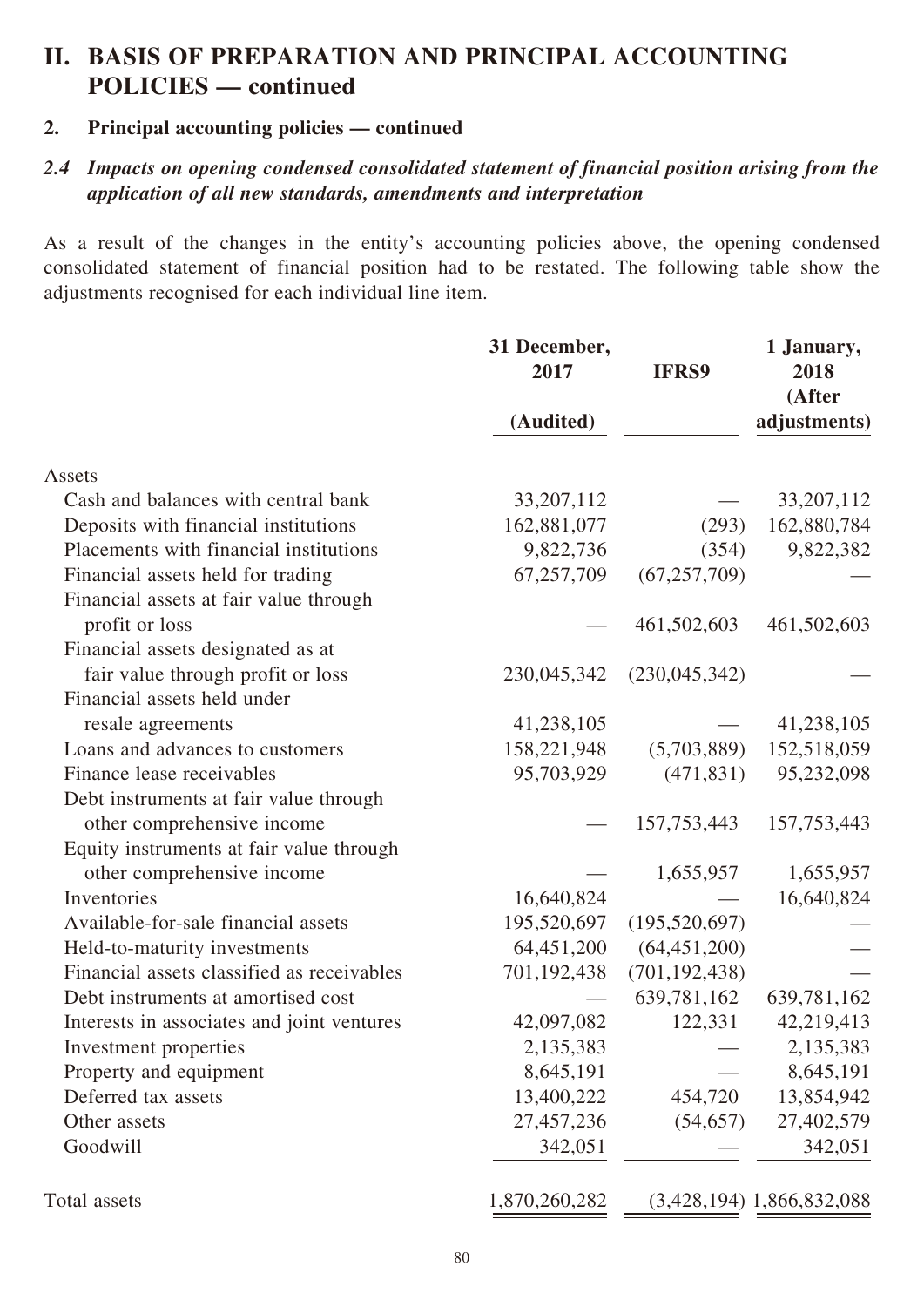### **2. Principal accounting policies — continued**

*2.4 Impacts on opening condensed consolidated statement of financial position arising from the application of all new standards, amendments and interpretation — continued*

|                                             | 31 December,<br>2017 | <b>IFRS9</b> | 1 January,<br>2018<br>(After |
|---------------------------------------------|----------------------|--------------|------------------------------|
|                                             | (Audited)            |              | adjustment)                  |
| Liabilities                                 |                      |              |                              |
| Borrowings from central bank                | 4,647,000            |              | 4,647,000                    |
| Deposits from financial institutions        | 10,158,354           |              | 10,158,354                   |
| Placements from financial institutions      | 2,101,560            |              | 2,101,560                    |
| Financial assets sold under                 |                      |              |                              |
| repurchase agreements                       | 60,316,970           |              | 60,316,970                   |
| <b>Borrowings</b>                           | 773,057,262          |              | 773,057,262                  |
| Financial liabilities at fair value through |                      |              |                              |
| profit or loss                              | 2,547,383            |              | 2,547,383                    |
| Due to customers                            | 202,349,949          |              | 202,349,949                  |
| Tax payable                                 | 6,025,835            |              | 6,025,835                    |
| Deferred tax liabilities                    | 1,380,333            | (796)        | 1,379,537                    |
| Bonds and notes issued                      | 331,962,869          |              | 331,962,869                  |
| Other liabilities                           | 293,077,905          | (124, 695)   | 292,953,210                  |
| Total liabilities                           | 1,687,625,420        |              | $(125,491)$ 1,687,499,929    |
| Equity                                      |                      |              |                              |
| Share capital                               | 39,070,208           |              | 39,070,208                   |
| Capital reserve                             | 19,015,028           |              | 19,015,028                   |
| Surplus reserve                             | 5,299,688            |              | 5,299,688                    |
| General reserve                             | 12,882,925           |              | 12,882,925                   |
| Other reserves                              | (799, 550)           | 1,415,597    | 616,047                      |
| Retained earnings                           | 52,706,296           | (4,390,692)  | 48,315,604                   |
| Equity attributable to equity               |                      |              |                              |
| holders of the Company                      | 128, 174, 595        | (2,975,095)  | 125,199,500                  |
| Perpetual capital instruments               | 23,185,421           |              | 23, 185, 421                 |
| Non-controlling interests                   | 31,274,846           | (327, 608)   | 30,947,238                   |
| Total equity                                | 182,634,862          | (3,302,703)  | 179, 332, 159                |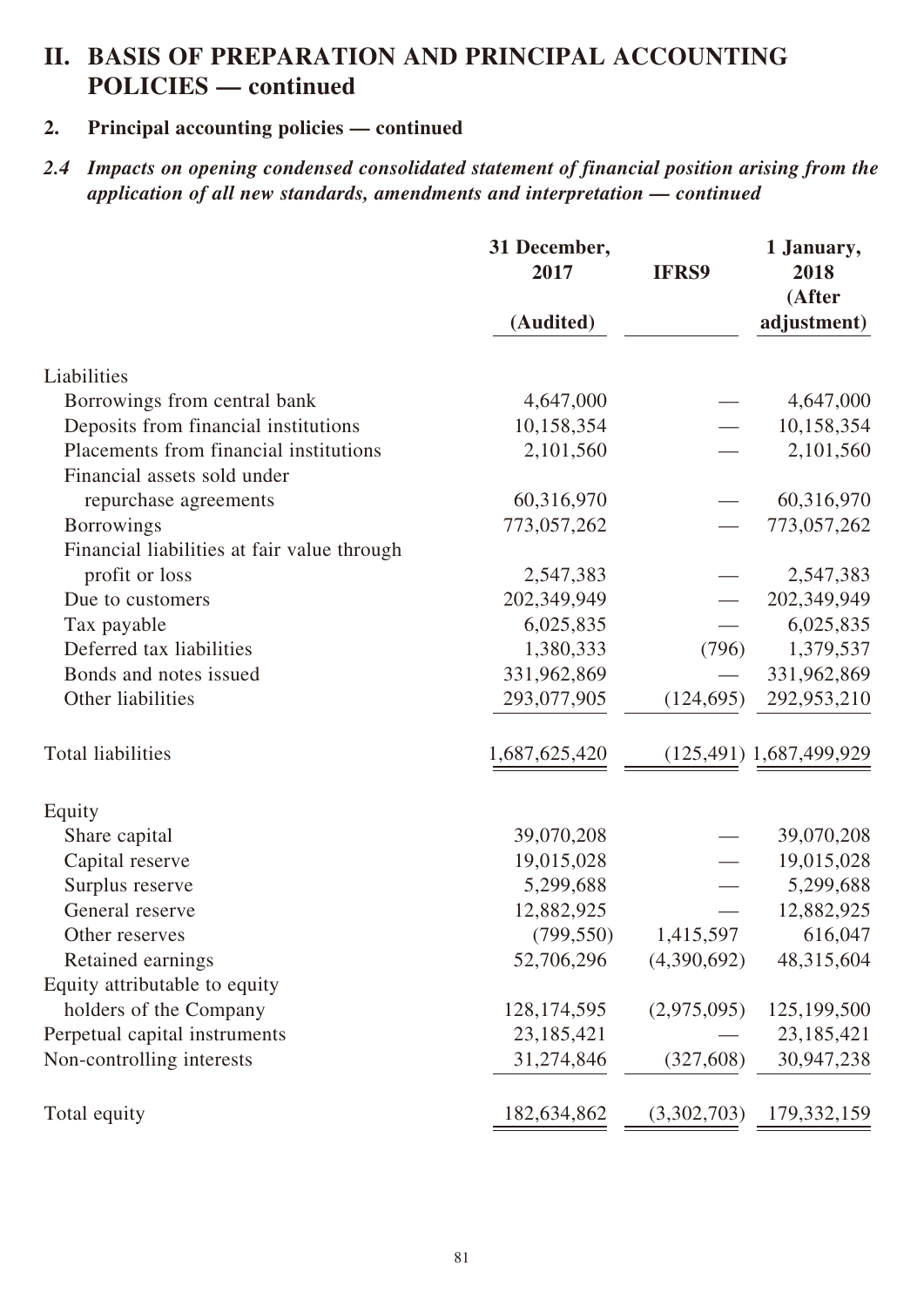# **III. CRITICAL ACCOUNTING JUDGEMENTS AND KEY SOURCES OF ESTIMATION**

The preparation of the condensed consolidated financial statements requires management to make judgments, estimates and assumptions that affect the application of the accounting policies and the reported amounts of assets and liabilities, income and expense. Actual results may differ from these estimates. The following are the details of critical judgments and estimation uncertainty in response to the adoption of IFRS 9 for the current period. For other critical judgments and estimation uncertainty, please refer to the annual financial statements for the year ended 31 December, 2017 for the details.

### **Critical judgements in applying the Group's accounting policies**

The following are the critical judgements, apart from those involving estimations (which are dealt with separately below), that the directors have made in the process of applying the Group's accounting policies and that have the most significant effect on the amounts recognised in financial statements:

Business model assessment: Classification and measurement of financial assets depends on the results of the solely payments of principal and interest on the principal amount outstanding (the "SPPI") and the business model test. The Group determines the business model at a level that reflects how groups of financial assets are managed together to achieve a particular business objective. This assessment includes judgement reflecting all relevant evidence including how the performance of the assets is evaluated and their performance measured, the risks that affect the performance of the assets and how these are managed and how the managers of the assets are compensated. The Group monitors financial assets measured at amortised cost or fair value through other comprehensive income that are derecognised prior to their maturity to understand the reason for their disposal and whether the reasons are consistent with the objective of the business for which the asset was held. Monitoring is part of the Group's continuous assessment of whether the business model for which the remaining financial assets are held continues to be appropriate and if it is not appropriate whether there has been a change in business model and so a prospective change to the classification of those assets.

Significant increase of credit risk: As explained in note II.2, ECL are measured as an allowance equal to 12-month ECL for stage 1 assets, or lifetime ECL assets for stage 2 or stage 3 assets. An asset moves to stage 2 when its credit risk has increased significantly since initial recognition; and it comes to stage 3 when it is credit impaired (but it is not purchased original credit impaired). IFRS 9 does not define what constitutes a significant increase in credit risk. In assessing whether the credit risk of an asset has significantly increased the Group takes into account qualitative and quantitative reasonable and supportable forward looking information. Refer to note IV.40 for more details.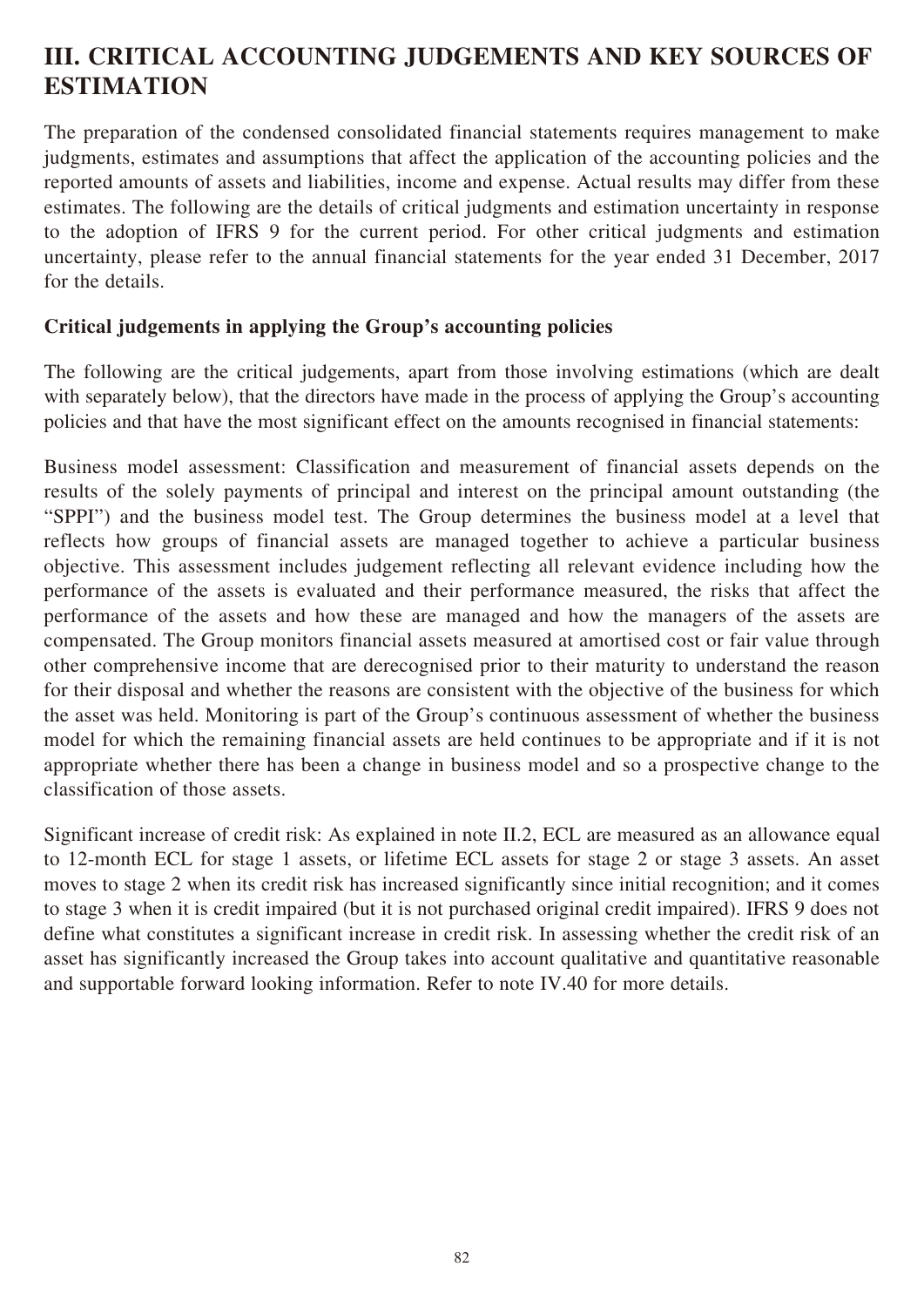# **III. CRITICAL ACCOUNTING JUDGEMENTS AND KEY SOURCES OF ESTIMATION — continued**

### **Critical judgements in applying the Group's accounting policies — continued**

Establishing groups of assets with similar credit risk characteristics: When ECLs are measured on a collective basis, the financial instruments are grouped on the basis of shared risk characteristics. Refer to note IV.40 for details of the characterics considered in this judgement. The Group monitors the appropriateness of the credit risk characteristics on an ongoing basis to assess whether they continue to be similar. This is required in order to ensure that should credit risk characteristics change there is appropriate re-segmentation of the assets. This may result in new portfolios being created or assets moving to an existing portfolio that better reflects the similar credit risk characteristics of that group of assets. Re-segmentation of portfolios and movement between portfolios is more common when there is a significant increase in credit risk (or when that significant increase reverses) and so assets move from 12-month to lifetime ECLs, or vice versa, but it can also occur within portfolios that continue to be measured on the same basis of 12-month or lifetime ECLs but the amount of ECL changes because the credit risk of the portfolios differ.

Models and assumptions used: The Group uses various models and assumptions in measuring fair value of financial assets as well as in estimating ECL. Judgement is applied in identifying the most appropriate model for each type of asset, as well as for determining the assumptions used in these models, including assumptions that relate to key drivers of credit risk. See note IV.40 for more details on ECL and note IV.42 for more details on fair value measurement.

### **Key sources of estimation uncertainty**

The following are key estimations that the directors have used in the process of applying the Group's accounting policies and that have the most significant effect on the amounts recognised in financial statements:

Establishing the number and relative weightings of forward-looking scenarios for each type of product/market and determining the forward looking information relevant to each scenario: When measuring ECL the Group uses reasonable and supportable forward looking information, which is based on assumptions for the future movement of different economic drivers and how these drivers will affect each other.

Probability of default (the "PD"): PD constitutes a key input in measuring ECL. PD is an estimate of the likelihood of default over a given time horizon, the calculation of which includes historical data, assumptions and expectations of future conditions.

Loss Given Default (the "LGD"): LGD is an estimate of the loss arising on default. It is based on the difference between the contractual cash flows due and those that the lender would expect to receive, taking into account cash flows from collateral and integral credit enhancements.

Fair value measurement and valuation process: In estimating the fair value of a financial asset or a liability, the Group uses market-observable data to the extent it is available. Where such Level 1 inputs are not available the Group uses valuation models to determine the fair value of its financial instruments. Refer to note IV.42 for more details on fair value measurement.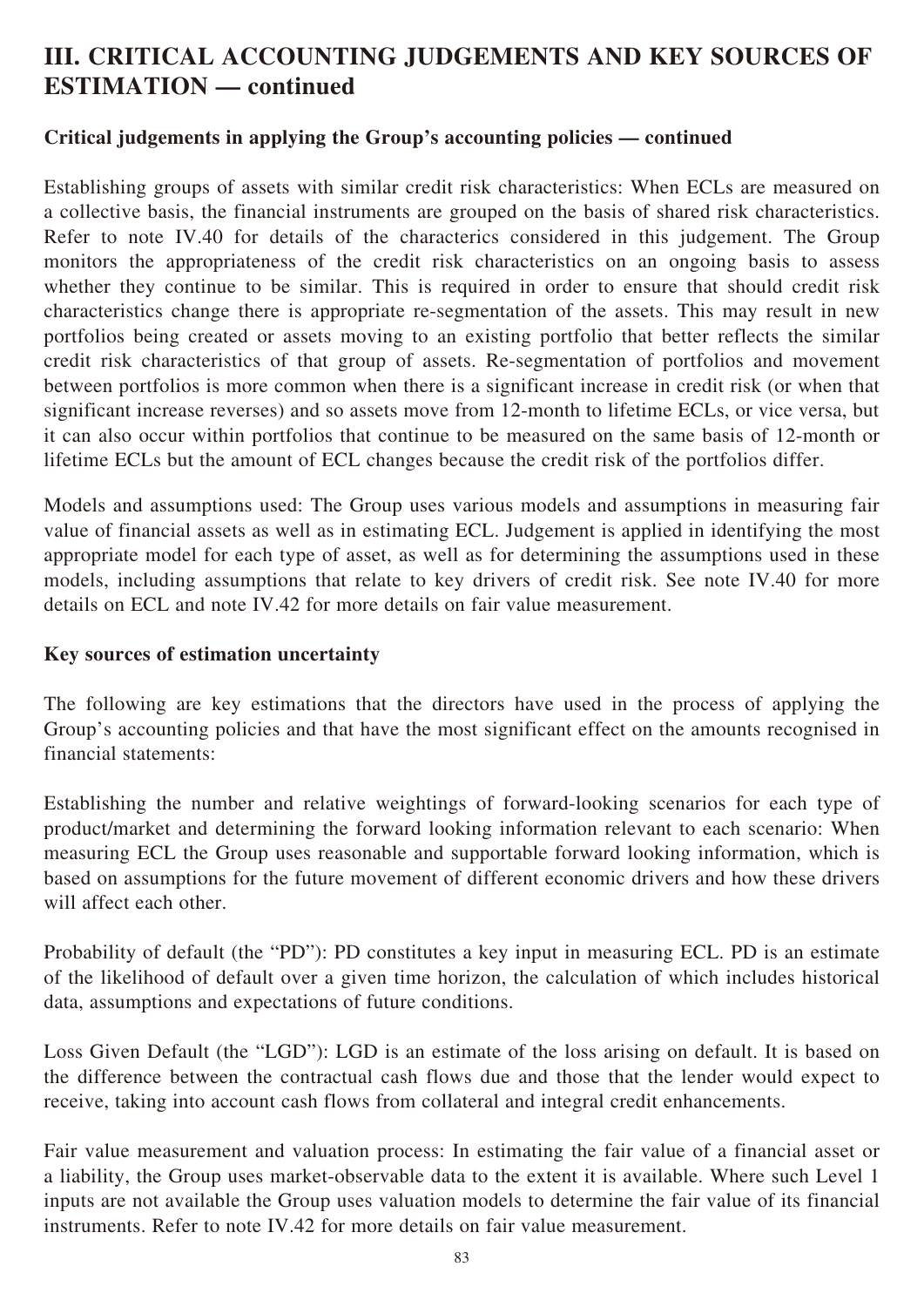# **IV. EXPLANATORY NOTES**

### **1. Segment information**

Information relating to business lines is reported to the Board of Directors of the Company and its relevant management committees, being the chief operating decision makers, for the purposes of resource allocation and assessment of segment performance.

Profit before tax is the measure of segment profit or loss reviewed by the chief operating decision makers.

The Group's reportable and operating segments are as follows:

### *Distressed asset management operations*

The distressed asset management segment comprises relevant business operated by the Company and certain of its subsidiaries, including distressed asset management, debt equity swap asset management, distressed asset-based custody and agency services, distressed asset management business conducted by subsidiaries, distressed asset-based special situations investment and distressed asset-based property development.

### *Financial services operations*

The Group's financial services segment comprises relevant business of the Group, including the provision of financial services in sectors such as banking, securities and futures, finance lease and consumer finance. These operations are mainly carried out by the subsidiaries of the Company.

### *Asset management and investment operations*

The asset management and investment segment comprises relevant business operated by the Company and certain of its subsidiaries, mainly including trust, private equity fund, financial investment, international business and other business.

No operating segments identified by the chief operating decision makers have been aggregated in arriving at the reportable segments of the Group.

Measurement of segment assets and liabilities and segment income and results is based on the Group's accounting policies. Segment information is prepared in conformity with the accounting policies adopted for preparing and presenting the consolidated financial statements of the Group.

Revenue and assets of the Group are generated primarily from operating units located in Mainland China and Hong Kong. There is no significant customer concentration of the Group's business with no customer contributing more than 10% of the Group's revenue.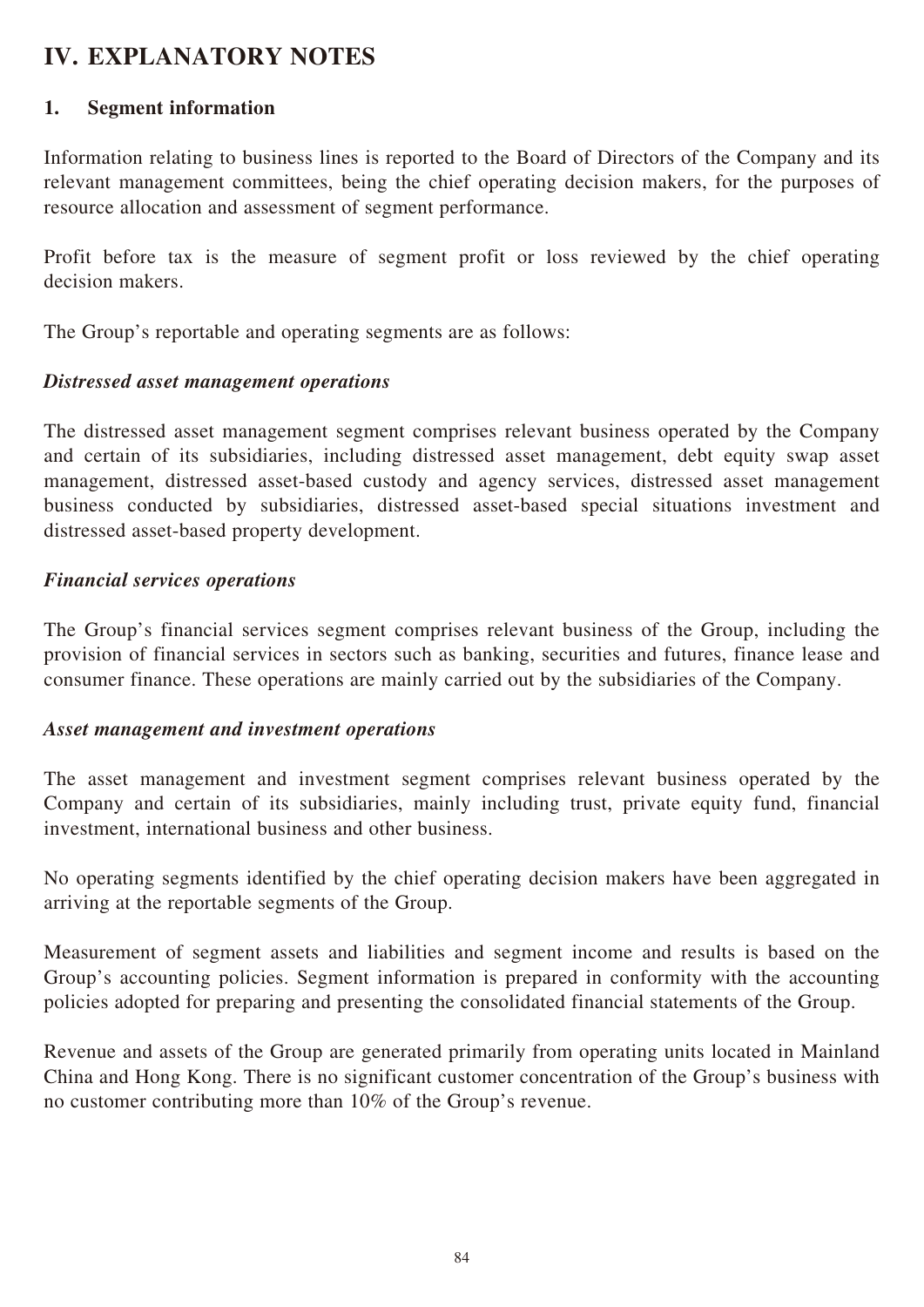### **1. Segment information — continued**

### *Asset management and investment operations — continued*

Segment income, expenses, gains, losses, assets and liabilities include items directly attributable to a segment as well as those that can be allocated on a reasonable basis.

| For the six months ended 30 June, 2018                                                            | <b>Distressed</b><br>asset<br>management | <b>Financial</b><br>services | <b>Asset</b><br>management<br>and<br>investment | Elimination | Consolidated           |
|---------------------------------------------------------------------------------------------------|------------------------------------------|------------------------------|-------------------------------------------------|-------------|------------------------|
| Fair value changes on financial assets                                                            | 5,411,106                                | (30, 257)                    | 760,009                                         | (13, 135)   | 6,127,723              |
| Interest income                                                                                   | 24,810,515                               | 14,134,362                   | 6,854,320                                       | (1,655,304) | 44, 143, 893           |
| Gains/(losses) from derecognition of financial assets<br>measured at amortised cost               | 6,991                                    | (1,746)                      | (1,031)                                         |             | 4,214                  |
| Losses from derecognition of debt instruments<br>at fair value through other comprehensive income | (1,205)                                  | (24,092)                     | (32,003)                                        |             | (57,300)               |
| Commission and fee income                                                                         | 1,160,878                                | 829,565                      | 1,010,585                                       | (179, 411)  | 2,821,617              |
| Net gains on disposals of subsidiaries, associates                                                |                                          |                              |                                                 |             |                        |
| and joint ventures                                                                                | 136,585                                  |                              | 242,999                                         |             | 379,584                |
| Dividend income                                                                                   | 1,652,204                                | 58,855                       | 411,904                                         | (1,390,637) | 732,326                |
| Other income and other net gains or losses                                                        | 1,501,877                                | 348,533                      | 782,363                                         | (337, 806)  | 2,294,967              |
| Total                                                                                             | 34,678,951                               | 15,315,220                   | 10,029,146                                      | (3,576,293) | 56,447,024             |
| Interest expenses                                                                                 | (19,611,823)                             | (6,907,736)                  | (8,004,249)                                     | 1,767,716   | (32,756,092)           |
| Commission and fee expenses                                                                       | (321, 553)                               | (546, 765)                   | (135, 629)                                      | 116,612     | (887, 335)             |
| Operating expenses                                                                                | (3,039,360)                              | (2,232,069)                  | (1,349,884)                                     | 137,132     | (6,484,181)            |
| Impairment losses on financial assets                                                             | (4,882,580)                              | (3,647,698)                  | (3,523,272)                                     |             | (12,053,550)           |
| Impairment losses on other assets                                                                 |                                          | (104, 787)                   | (780, 927)                                      |             | (885, 714)             |
| Total                                                                                             | (27, 855, 316)                           | (13, 439, 055)               | (13,793,961)                                    | 2,021,460   | (53,066,872)           |
| Change in net assets attributable to other holders                                                |                                          |                              |                                                 |             |                        |
| of consolidated structured entities<br>Share of results of associates and joint ventures          | (1,461,923)<br>259,525                   | 778,619<br>68                | (616, 266)<br>457,461                           |             | (1,299,570)<br>717,054 |
|                                                                                                   |                                          |                              |                                                 |             |                        |
| Profit before tax                                                                                 | 5,621,237                                | 2,654,852                    | (3,923,620)                                     | (1,554,833) | 2,797,636              |
| Income tax expense                                                                                |                                          |                              |                                                 |             | (1,660,928)            |
| Profit for the period                                                                             |                                          |                              |                                                 |             | 1,136,708              |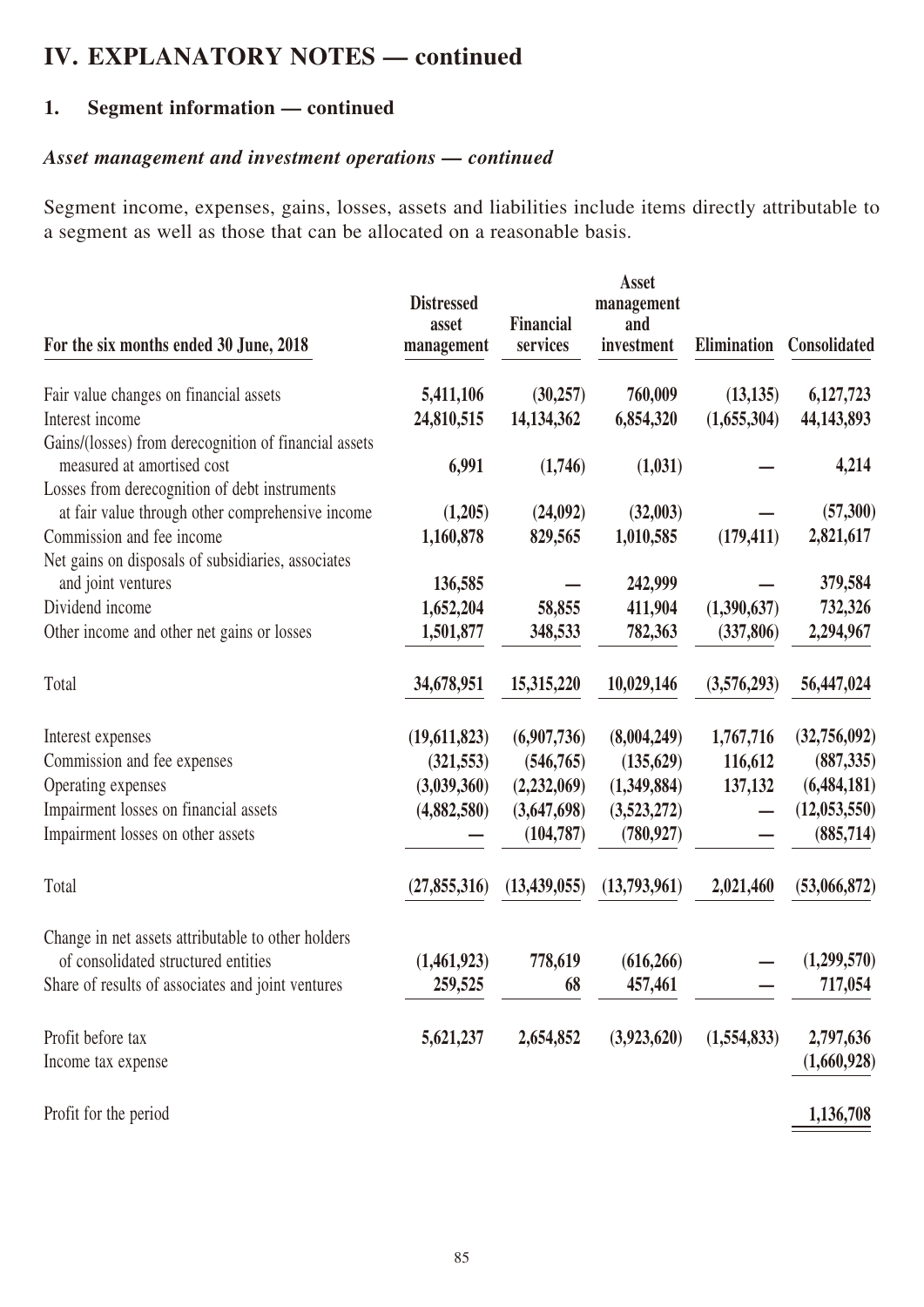# **1. Segment information — continued**

# *Asset management and investment operations — continued*

| As at 30 June, 2018                                                                                                                      | <b>Distressed</b><br>asset<br>management | <b>Financial</b><br>services | <b>Asset</b><br>management<br>and<br>investment | Elimination    | Consolidated                              |
|------------------------------------------------------------------------------------------------------------------------------------------|------------------------------------------|------------------------------|-------------------------------------------------|----------------|-------------------------------------------|
| For the six months ended 30 June, 2018<br>Segment assets<br>Including: Interests in associates and joint ventures<br>Deferred tax assets | 950,238,005<br>10,174,388                | 565,954,060<br>6,438         | 402,585,307<br>32,511,343                       | (88, 659, 141) | 1,830,118,231<br>42,692,169<br>15,513,494 |
| Total assets                                                                                                                             |                                          |                              |                                                 |                | 1,845,631,725                             |
| Segment liabilities<br>Deferred tax liabilities<br>Tax payable                                                                           | 854,136,189                              | 518,561,795                  | 375,812,102                                     | (78, 238, 076) | 1,670,272,010<br>571,737<br>2,976,380     |
| <b>Total liabilities</b>                                                                                                                 |                                          |                              |                                                 |                | 1,673,820,127                             |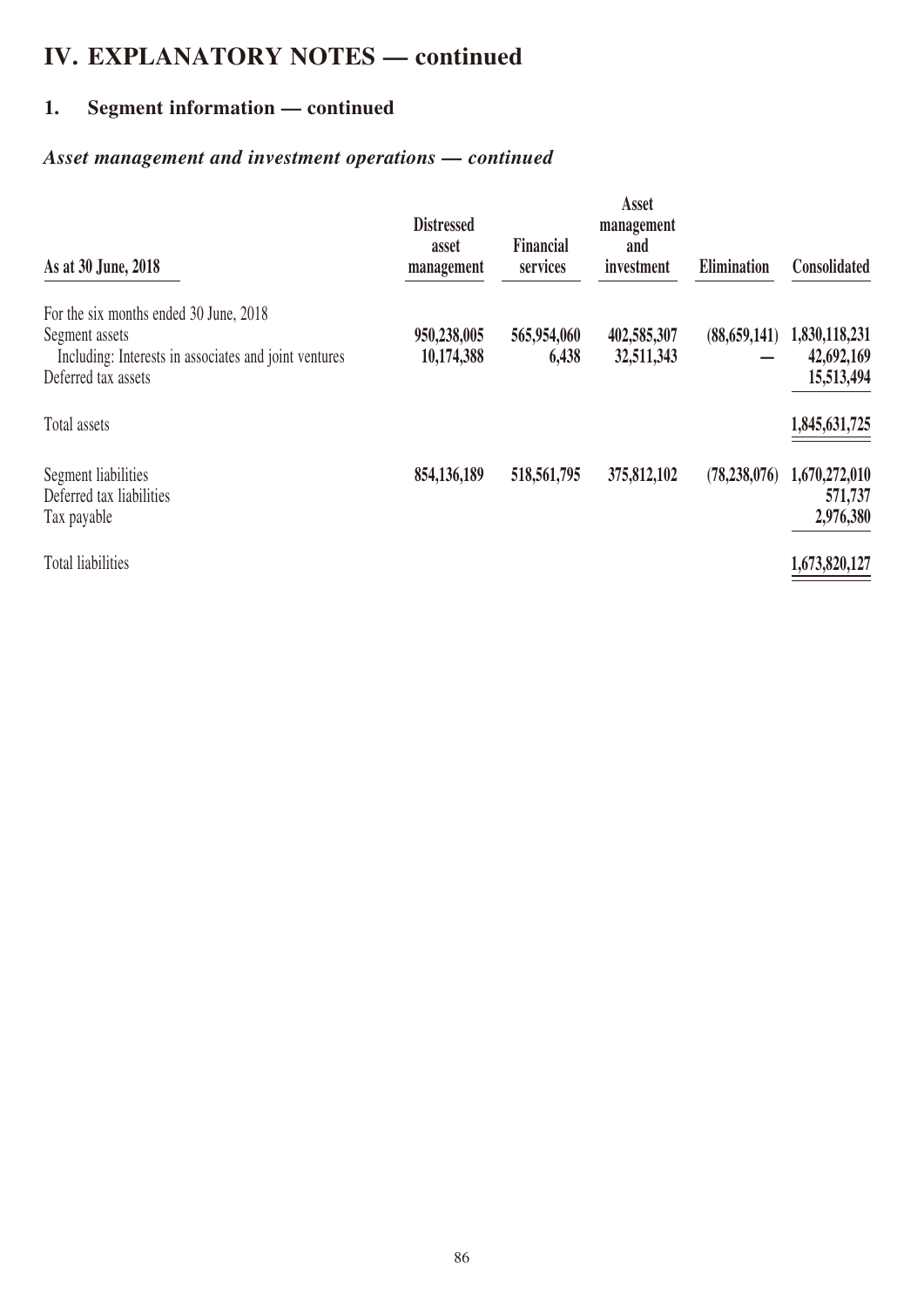# **1. Segment information — continued**

# *Asset management and investment operations — continued*

| For the six months ended June 30, 2017                                   | Distressed<br>asset<br>management | Financial<br>services | Asset<br>management<br>and<br>investment | Elimination    | Consolidated   |
|--------------------------------------------------------------------------|-----------------------------------|-----------------------|------------------------------------------|----------------|----------------|
| Income from distressed debt assets classified                            |                                   |                       |                                          |                |                |
| as receivables                                                           | 14,628,993                        |                       |                                          |                | 14,628,993     |
| Fair value changes on distressed debt assets                             | 2,293,671                         |                       |                                          |                | 2,293,671      |
| Fair value changes on other financial assets                             | 983,892                           | 1,072,941             | 836,662                                  |                | 2,893,495      |
| Interest income                                                          | 690,560                           | 9,188,366             | 889,493                                  | (664, 629)     | 10,103,790     |
| Investment income                                                        | 10,972,353                        | 3,160,434             | 8,377,219                                | (1,918,209)    | 20,591,797     |
| Commission and fee income                                                | 3,312,038                         | 1,124,892             | 2,518,759                                | (95,196)       | 6,860,493      |
| Net gains on disposals of subsidiaries, associates<br>and joint ventures | 160,168                           |                       | 481,186                                  |                | 641,354        |
| Other income and other net gains or losses                               | 2,235,376                         | 137,331               | 1,138,254                                | (718, 157)     | 2,792,804      |
|                                                                          |                                   |                       |                                          |                |                |
| Total                                                                    | 35,277,051                        | 14,683,964            | 14,241,573                               | (3,396,191)    | 60,806,397     |
| Interest expenses                                                        | (12,343,382)                      | (5,468,216)           | (5,451,103)                              | 1,231,855      | (22,030,846)   |
| Commission and fee expenses                                              | (144,211)                         | (332, 987)            | (70,015)                                 | 51,992         | (495, 221)     |
| Operating expenses                                                       | (3,864,260)                       | (1,961,256)           | (1,184,095)                              | 152,260        | (6,857,351)    |
| Impairment losses on assets                                              | (1,886,417)                       | (1,784,085)           | (1,045,074)                              |                | (4,715,576)    |
| Impairment losses on other assets                                        |                                   |                       | (1, 134, 133)                            |                | (1, 134, 133)  |
| Total                                                                    | (18, 238, 270)                    | (9,546,544)           | (8,884,420)                              | 1,436,107      | (35, 233, 127) |
| Change in net assets attributable to                                     |                                   |                       |                                          |                |                |
| other holders of consolidated structured entities                        | (2,435,602)                       | (1,198,493)           | (253, 455)                               |                | (3,887,550)    |
| Share of results of associates and joint ventures                        | (37, 931)                         |                       | 226,880                                  |                | 188,949        |
| Profit before tax                                                        | 14,565,248                        | 3,938,927             | 5,330,578                                | (1,960,084)    | 21,874,669     |
| Income tax expense                                                       |                                   |                       |                                          |                | (5,472,705)    |
|                                                                          |                                   |                       |                                          |                |                |
| Profit for the period                                                    |                                   |                       |                                          |                | 16,401,964     |
| As at 31 December, 2017                                                  |                                   |                       |                                          |                |                |
| Segment assets                                                           | 934,966,367                       | 572,779,725           | 435,906,899                              | (86,792,931)   | 1,856,860,060  |
| Including: Interests in associates and joint ventures                    | 12,336,700                        | 6,370                 | 29,754,012                               |                | 42,097,082     |
| Deferred tax assets                                                      |                                   |                       |                                          |                | 13,400,222     |
| Total assets                                                             |                                   |                       |                                          |                | 1,870,260,282  |
| Segment liabilities                                                      | 835, 238, 155                     | 525, 159, 713         | 396,366,198                              | (76, 544, 814) | 1,680,219,252  |
| Deferred tax liabilities                                                 |                                   |                       |                                          |                | 1,380,333      |
| Tax payable                                                              |                                   |                       |                                          |                | 6,025,835      |
|                                                                          |                                   |                       |                                          |                |                |
| Total liabilities                                                        |                                   |                       |                                          |                | 1,687,625,420  |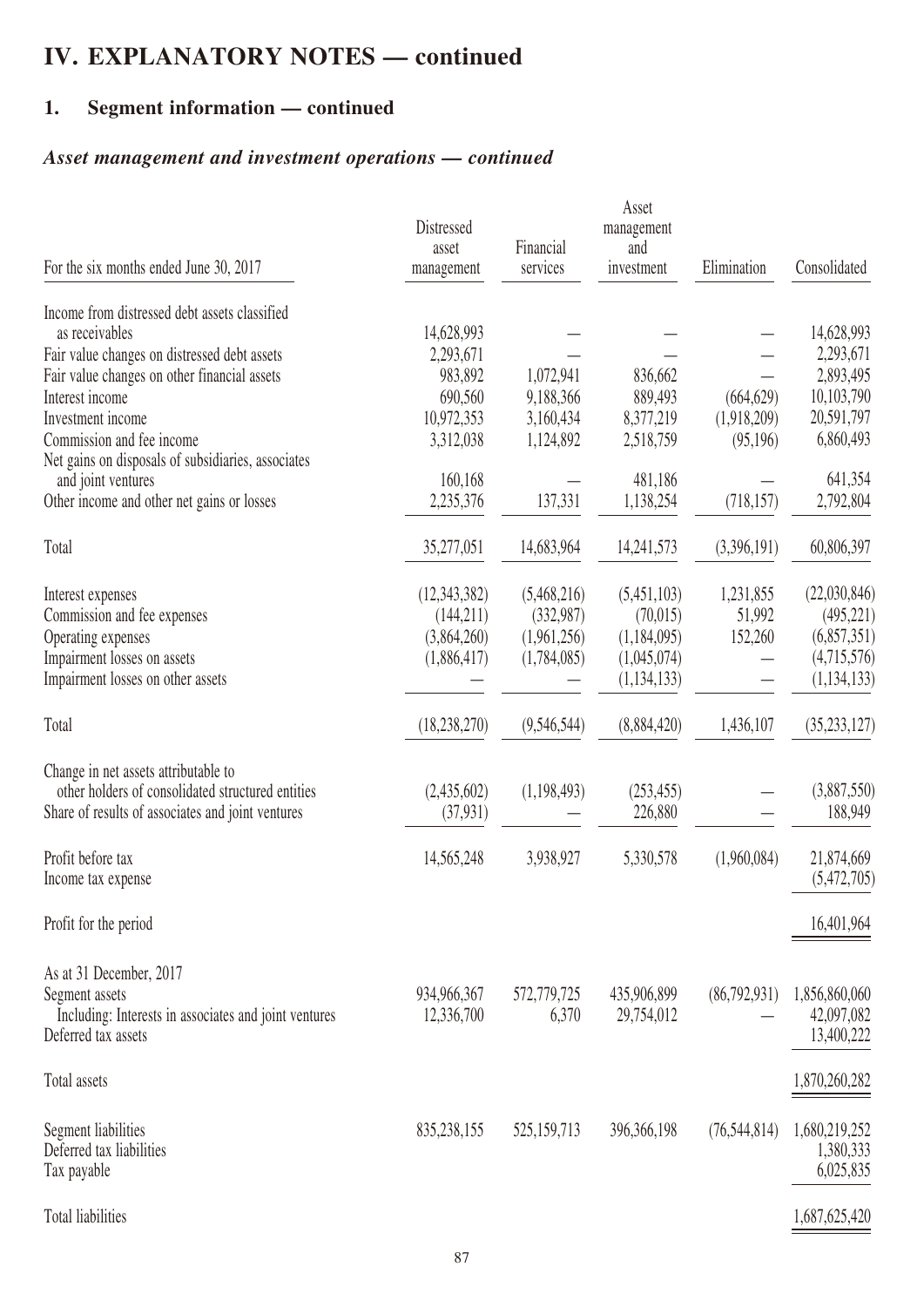# **2. Fair value changes on financial assets**

|                                                       | For the six months ended<br><b>June 30,</b> |           |
|-------------------------------------------------------|---------------------------------------------|-----------|
|                                                       | 2018                                        | 2017      |
| Fair value changes on distressed debt assets at FVTPL | 2,969,184                                   | 2,293,671 |
| Fair value changes on other financial assets          | 3,158,539                                   | 2,893,495 |
| Total                                                 | 6,127,723                                   | 5,187,166 |

### **3. Interest income**

For the six months ended 30 June, 2018, the following interest income arises from debt instruments and distressed debt assets measured at amortised cost and FVTOCI. For the six months ended 30 June, 2017, interest income arising from available-for-sale debt securities, held-to-maturity debt securities and other financial assets classified as receivables was recorded in investment income, gains and losses (Note IV.4).

|                                               | For the six months ended<br><b>June 30,</b> |            |
|-----------------------------------------------|---------------------------------------------|------------|
|                                               | 2018                                        | 2017       |
| Debt instruments at amortised cost other than |                                             |            |
| distressed debt assets                        | 14,279,092                                  |            |
| Distressed debt assets at amortised cost      | 12,161,998                                  |            |
| Loans and advances to customers               |                                             |            |
| Corporate loans and advances                  | 4,025,963                                   | 3,141,839  |
| Personal loans and advances                   | 1,657,019                                   | 1,028,621  |
| Loans to margin clients                       | 579,756                                     | 273,714    |
| Distressed debt assets at FVTOCI              | 4,605,163                                   |            |
| Finance lease receivables                     | 3,245,911                                   | 2,995,178  |
| Financial assets held under resale agreements | 1,090,234                                   | 1,118,822  |
| Deposits with financial institutions          | 1,090,038                                   | 1,067,223  |
| Debt instruments at FVTOCI                    | 919,640                                     |            |
| Placements with banks                         | 249,262                                     | 188,221    |
| Balances with central bank                    | 239,817                                     | 290,172    |
| Total                                         | 44, 143, 893                                | 10,103,790 |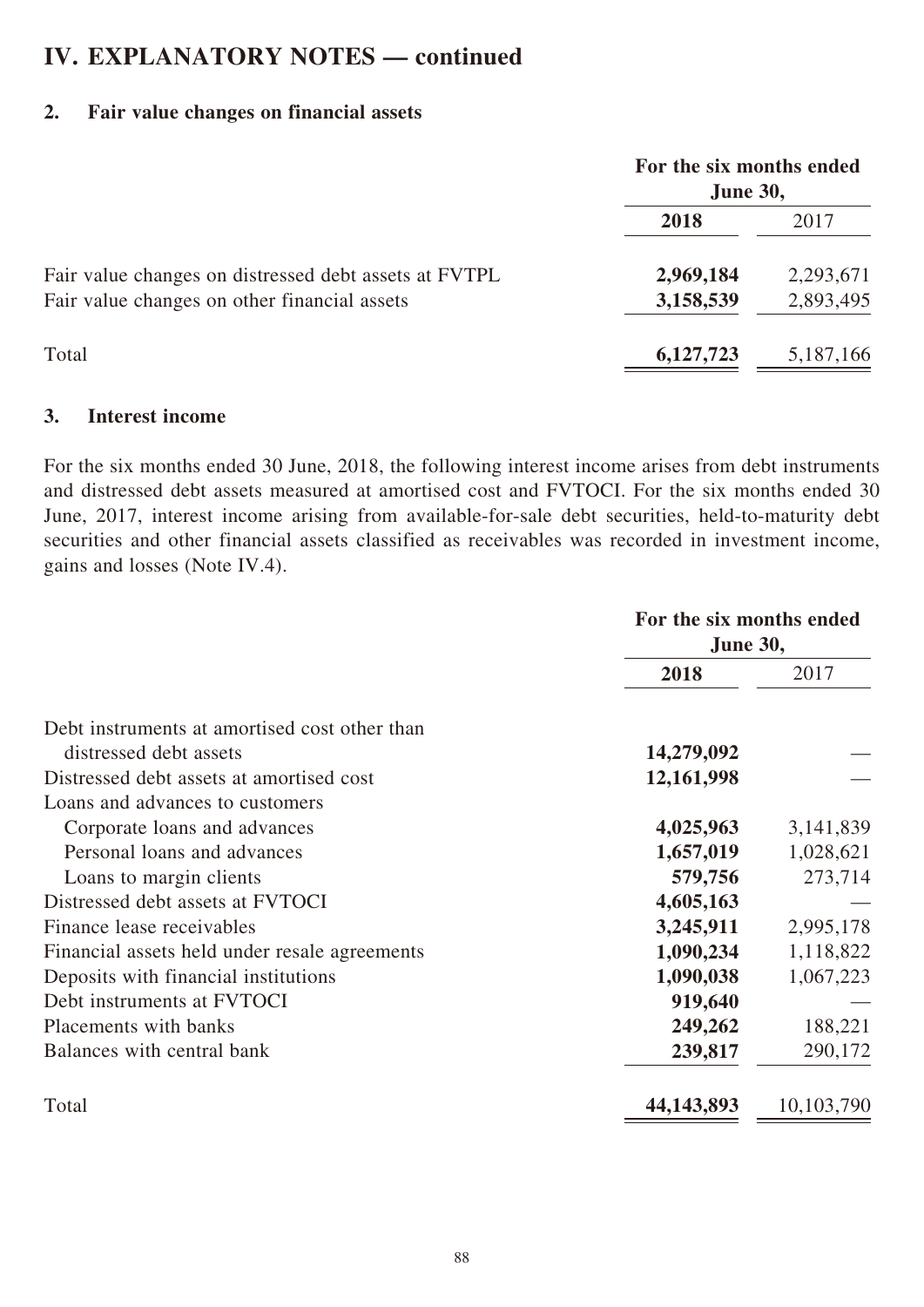# **4. Investment income, gains and losses**

|                                                          | For the six months<br>ended June 30, |
|----------------------------------------------------------|--------------------------------------|
|                                                          | 2017                                 |
| Interest income from                                     |                                      |
| Available-for-sale debt securities                       | 3,648,956                            |
| Held-to-maturity debt securities                         | 872,945                              |
| Other financial assets classified as receivables         | 12,913,451                           |
| Net realized gains from disposal of                      |                                      |
| available-for-sale financial assets                      | 2,598,415                            |
| Dividend income from available-for-sale financial assets | 558,030                              |
| Total                                                    | 20,591,797                           |

### **5. Commission and fee income**

|                                           | For the six months ended<br><b>June 30,</b> |           |
|-------------------------------------------|---------------------------------------------|-----------|
|                                           | 2018                                        | 2017      |
| Asset management business                 | 1,344,807                                   | 4,730,743 |
| Securities and futures brokerage business | 702,166                                     | 1,100,543 |
| <b>Trust business</b>                     | 497,848                                     | 737,373   |
| Banking and consumer finance business     | 231,739                                     | 235,395   |
| Fund management business                  | 45,057                                      | 56,439    |
| Total                                     | 2,821,617                                   | 6,860,493 |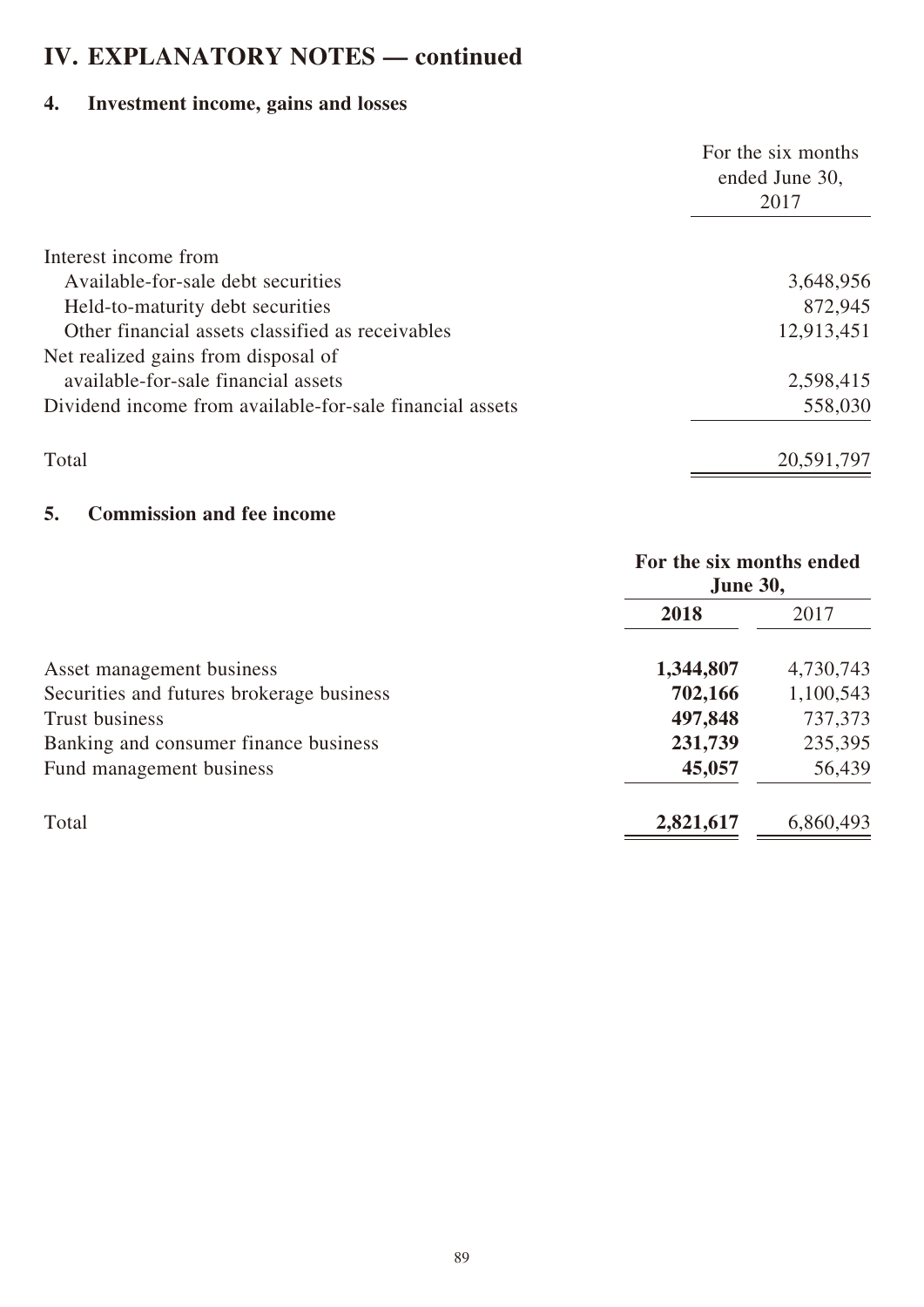# **6. Other income and other net gains or losses**

| For the six months ended<br><b>June 30,</b> |            |
|---------------------------------------------|------------|
| 2018                                        | 2017       |
| 1,076,544                                   | 2,192,725  |
| 424,165                                     | 194,762    |
| 179,390                                     | 111,651    |
| 95,187                                      | (335, 897) |
| 519,681                                     | 629,563    |
| 2,294,967                                   | 2,792,804  |
|                                             |            |

(1) Government grants are subsidies granted by local governments for the Group's establishment of operations or subsidiaries in certain cities.

# **7. Interest expenses**

|                                                   | For the six months ended<br><b>June 30,</b> |              |
|---------------------------------------------------|---------------------------------------------|--------------|
|                                                   | 2018                                        | 2017         |
| <b>Borrowings</b>                                 | (23, 382, 597)                              | (14,059,127) |
| Bonds and notes issued                            | (6,745,246)                                 | (5,270,295)  |
| Due to customers                                  | (1,443,918)                                 | (1,434,619)  |
| Deposits from financial institutions              | (217,592)                                   | (184,992)    |
| Financial assets sold under repurchase agreements | (777, 613)                                  | (765, 405)   |
| Borrowings from central bank                      | (58, 548)                                   | (34, 198)    |
| Placements from financial institutions            | (56, 535)                                   | (105, 441)   |
| Amount due to the MOF                             |                                             | (47,048)     |
| Other liabilities                                 | (74, 043)                                   | (129, 721)   |
| Total                                             | (32,756,092)                                | (22,030,846) |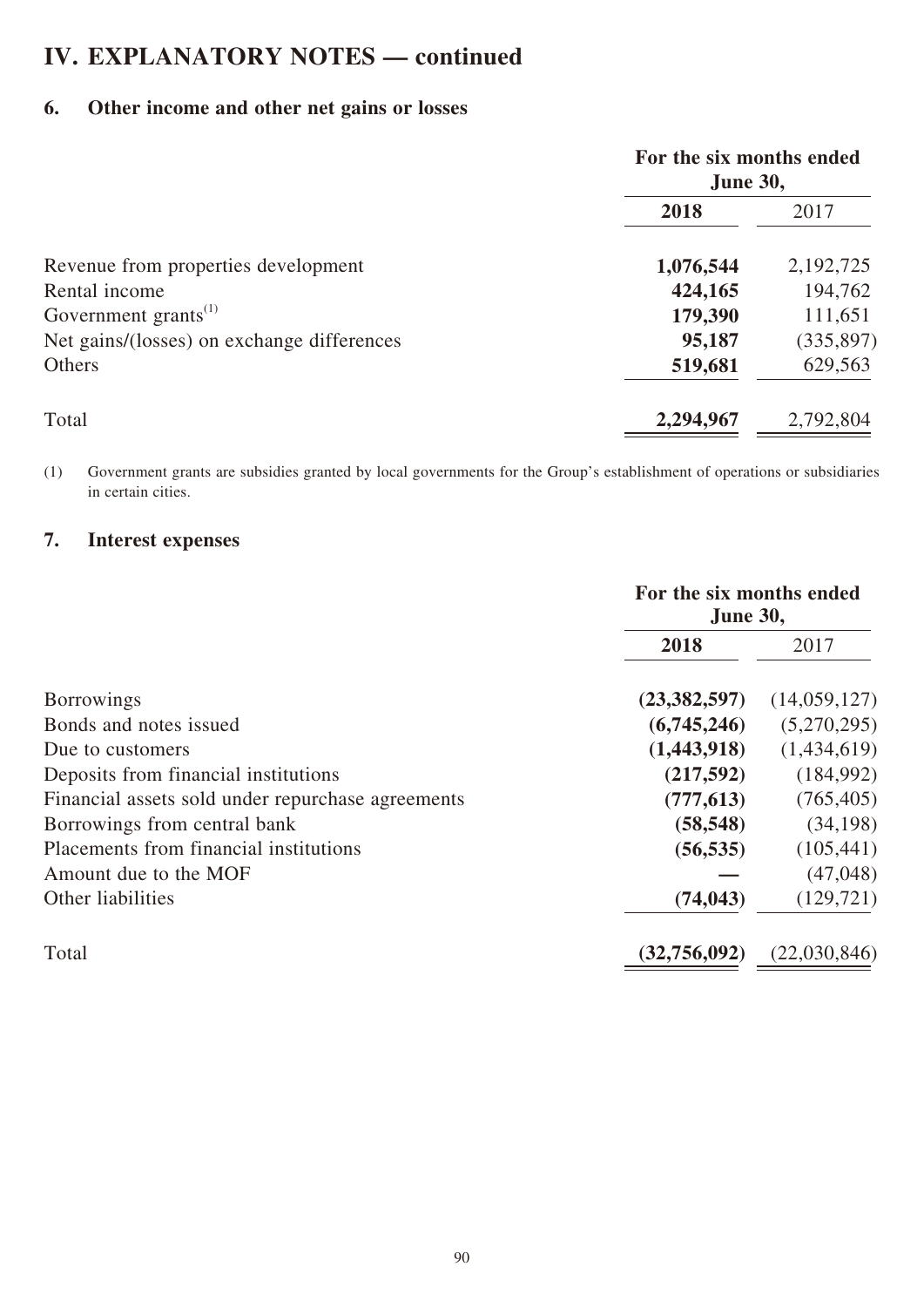# **8. Operating expenses**

|                                        | For the six months ended<br><b>June 30,</b> |             |
|----------------------------------------|---------------------------------------------|-------------|
|                                        | 2018                                        | 2017        |
| Employee benefits                      | (2,592,833)                                 | (2,567,763) |
| Turnover tax and surcharges            | (380, 424)                                  | (579, 453)  |
| Others                                 | (3,510,924)                                 | (3,710,135) |
| Including:                             |                                             |             |
| Cost of properties development         | (801, 015)                                  | (1,286,664) |
| Rental and management fee for leases   | (496, 936)                                  | (346,798)   |
| Depreciation of property and equipment | (324, 268)                                  | (259, 212)  |
| Amortization                           | (105, 597)                                  | (115,579)   |
| Depreciation of investment properties  | 60,927                                      | (22,032)    |
| Total                                  | (6, 484, 181)                               | (6,857,351) |

# **9. Impairment losses on financial assets**

|                                                 | For the six months<br>ended June 30,<br>2018 |
|-------------------------------------------------|----------------------------------------------|
| Debt instruments at amortised cost (Note IV.26) | (9,154,124)                                  |
| Loans and advances to customers (Note IV.18)    | (1,614,461)                                  |
| Financial assets held under resale agreements   | (944, 718)                                   |
| Debt instrument at FVTOCI (Note IV.20)          | (174, 591)                                   |
| Financial lease receivables (Note IV.19)        | (57, 775)                                    |
| Other financial assets                          | (107, 881)                                   |
| Total                                           | (12, 053, 550)                               |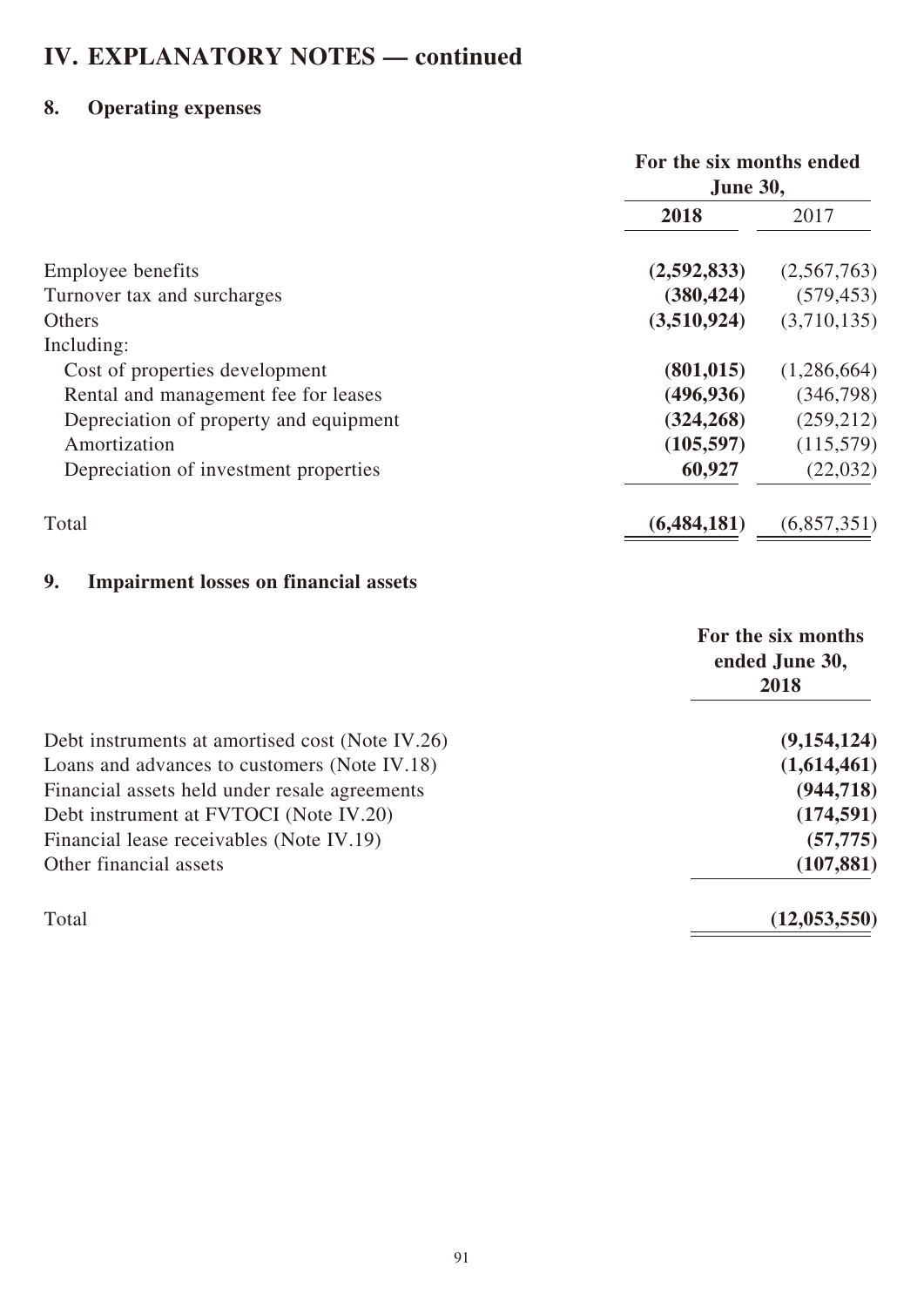# **9. Impairment losses on financial assets — continued**

|                                                  | For the six months<br>ended June 30, |  |
|--------------------------------------------------|--------------------------------------|--|
|                                                  | 2017                                 |  |
| Other financial assets classified as receivables | (1,461,733)                          |  |
| Loans and advances to customers                  | (1,265,724)                          |  |
| Distressed debt assets classified as receivables | (1,011,058)                          |  |
| Available-for-sale financial assets              | (672, 773)                           |  |
| Finance lease receivables                        | (226, 255)                           |  |
| Other financial assets                           | (78, 033)                            |  |
| Total                                            | (4,715,576)                          |  |

### **10. Impairment losses on other assets**

|                                                                 | For the six months ended<br><b>June 30,</b> |             |
|-----------------------------------------------------------------|---------------------------------------------|-------------|
|                                                                 | 2018                                        | 2017        |
| Interests in associates and joint ventures<br>Foreclosed assets | (780, 927)<br>(104, 787)                    | (1,134,133) |
| Total                                                           | (885,714)                                   | (1,134,133) |

### **11. Income tax expense**

|                           | For the six months ended<br><b>June 30,</b> |             |
|---------------------------|---------------------------------------------|-------------|
|                           | 2018                                        | 2017        |
| Current tax               |                                             |             |
| PRC Enterprise Income tax | (3,986,101)                                 | (5,262,945) |
| Hong Kong Profits Tax     | (23,292)                                    | (596, 953)  |
| Macau Profits Tax         |                                             | (23, 466)   |
| Deferred income tax       | 2,348,465                                   | 410,659     |
| Total                     | (1,660,928)                                 | (5,472,705) |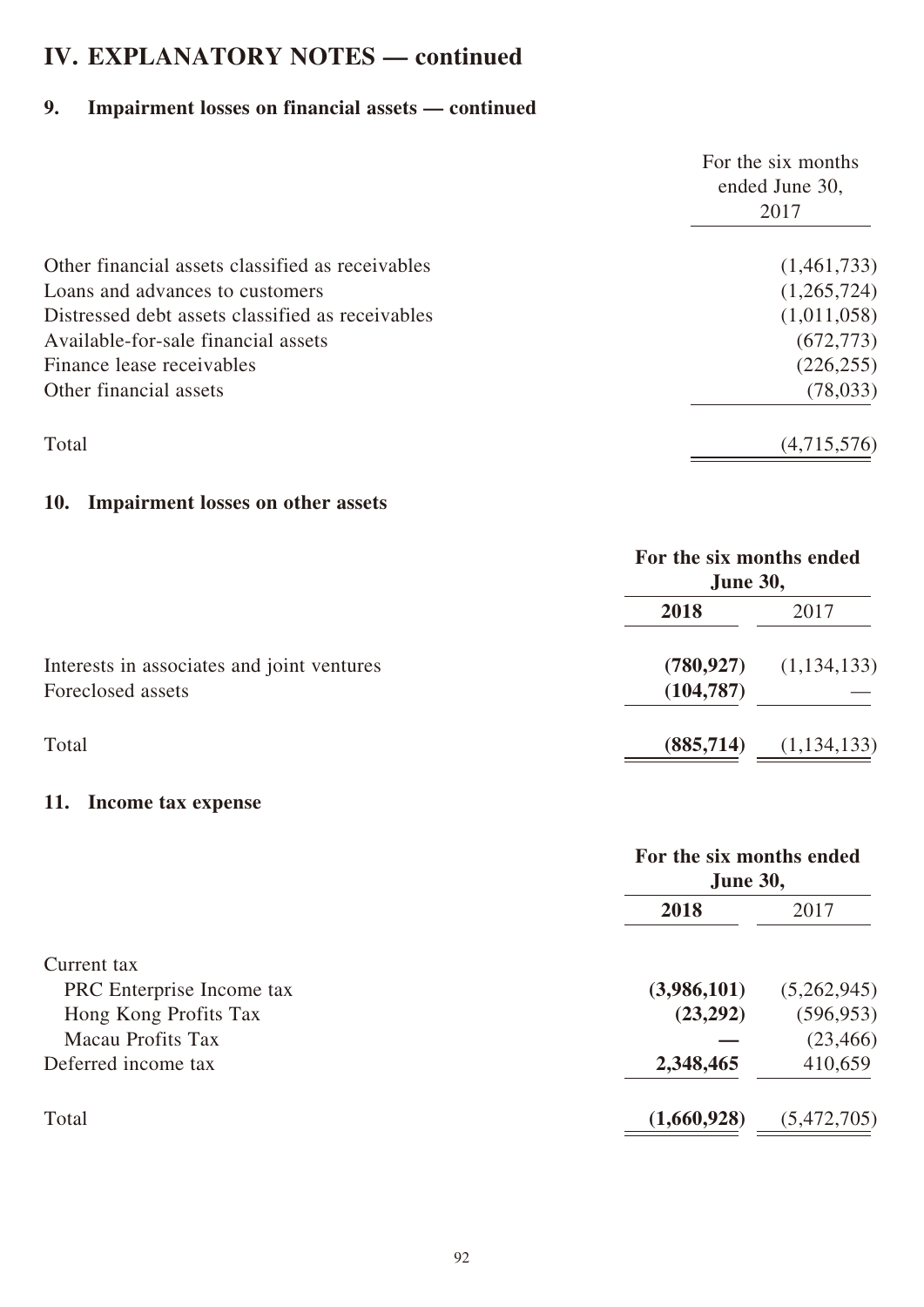### **12. Earnings per share**

The calculation of basic earnings per share attributable to equity holders of the Company is as follows:

|                                                                               | For the six months ended<br><b>June 30,</b> |            |
|-------------------------------------------------------------------------------|---------------------------------------------|------------|
|                                                                               | 2018                                        | 2017       |
| Earnings:                                                                     |                                             |            |
| Profit attributable to equity holders of the Company                          | 684,561                                     | 13,360,471 |
| Number of shares:<br>Weighted average number of shares in issue (in thousand) | 39,070,208                                  | 39,070,208 |
| Basic earnings per share (RMB Yuan)                                           | 0.018                                       | 0.34       |

No diluted earnings per share has been presented for the six months ended 30 June, 2018 and June 30, 2017 as the Group had no potential ordinary shares in issue during the period.

### **13. Dividends**

On April 9, 2018, the Company declared dividends of RMB6,599 million for the year ended 31 December, 2017. The Company does not declare any interim dividend for the period ended 30 June, 2018 (Six months ended June 30, 2017: Nil).

### **14. Cash and balances with central bank**

|                                              | As at<br><b>June 30,</b><br>2018 | As at<br>December 31,<br>2017 |
|----------------------------------------------|----------------------------------|-------------------------------|
| Cash                                         | 604,196                          | 497,304                       |
| Mandatory reserve deposits with central bank | 26,574,043                       | 29,392,184                    |
| Surplus reserve deposits with central bank   | 2,935,572                        | 3,011,766                     |
| Other deposits with central bank             | 158,305                          | 305,858                       |
| Total                                        | 30,272,116                       | 33, 207, 112                  |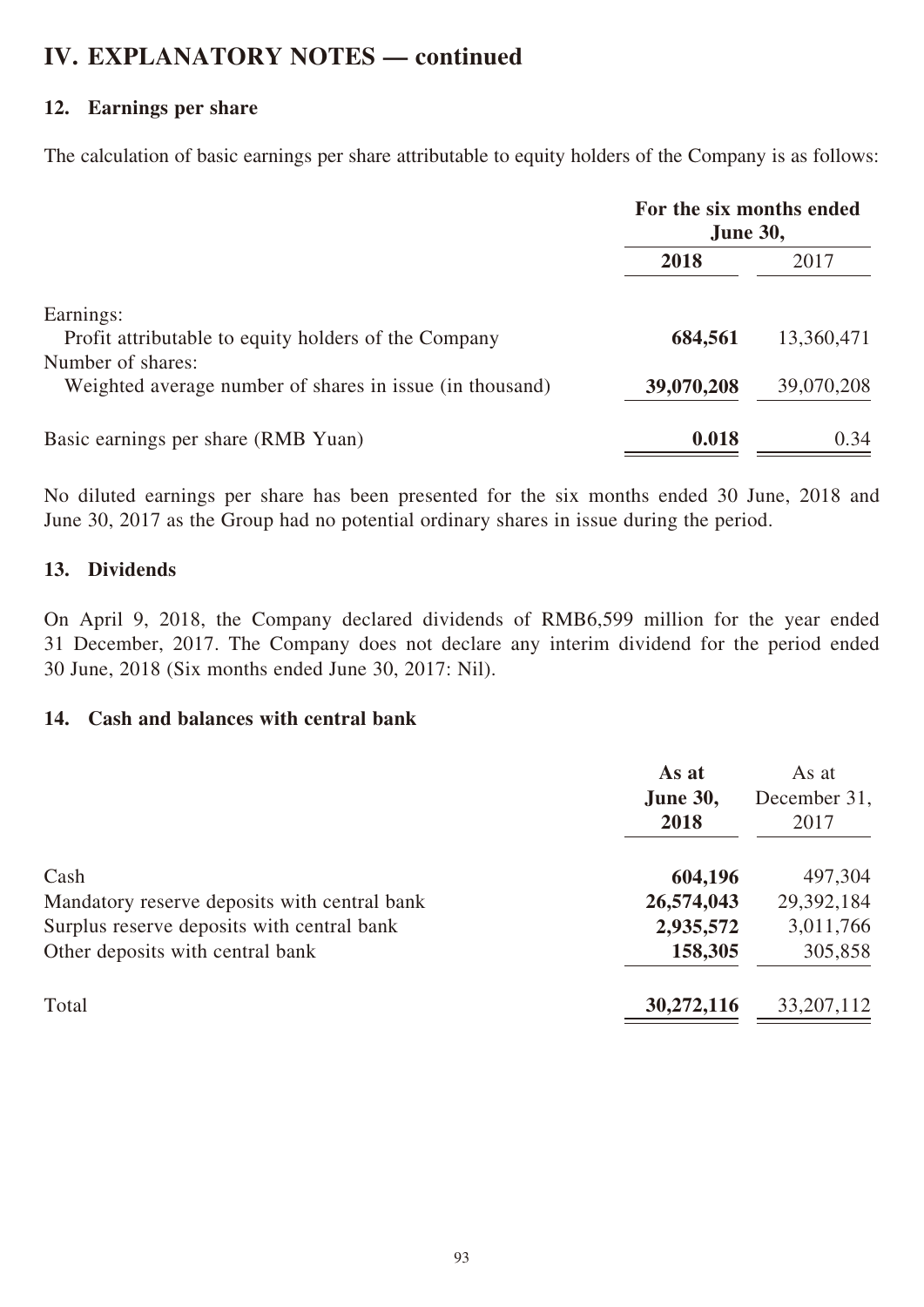# **15. Deposits with financial institutions**

|                                                           | As at<br><b>June 30,</b><br>2018 | As at<br>December 31,<br>2017 |
|-----------------------------------------------------------|----------------------------------|-------------------------------|
| <b>Banks</b>                                              | 156,869,550                      | 158,190,292                   |
| Clearing settlement funds<br>Other financial institutions | 3,004,039<br>1,260,042           | 3,579,401<br>1,111,384        |
|                                                           |                                  |                               |
| Total                                                     | 161, 133, 631                    | 162,881,077                   |
| <b>Financial assets held for trading</b><br>16.           |                                  |                               |
|                                                           |                                  | As at                         |
|                                                           |                                  | December 31,                  |
|                                                           |                                  | 2017                          |
| Debt securities                                           |                                  |                               |
| — Corporate bonds                                         |                                  | 28,071,002                    |
| - Financial institution bonds                             |                                  | 2,401,265                     |
| — Public sector and quasi-government bonds                |                                  | 903,100                       |
| — Government bonds                                        |                                  | 346,547                       |
| Funds                                                     |                                  | 9,837,509                     |
| Wealth management products                                |                                  | 10,386,791                    |
| <b>Shares</b>                                             |                                  | 7,575,268                     |
| Negotiable certificates of deposit                        |                                  | 7,290,694                     |
| Asset-backed securities                                   |                                  | 445,533                       |
| Total                                                     |                                  | 67,257,709                    |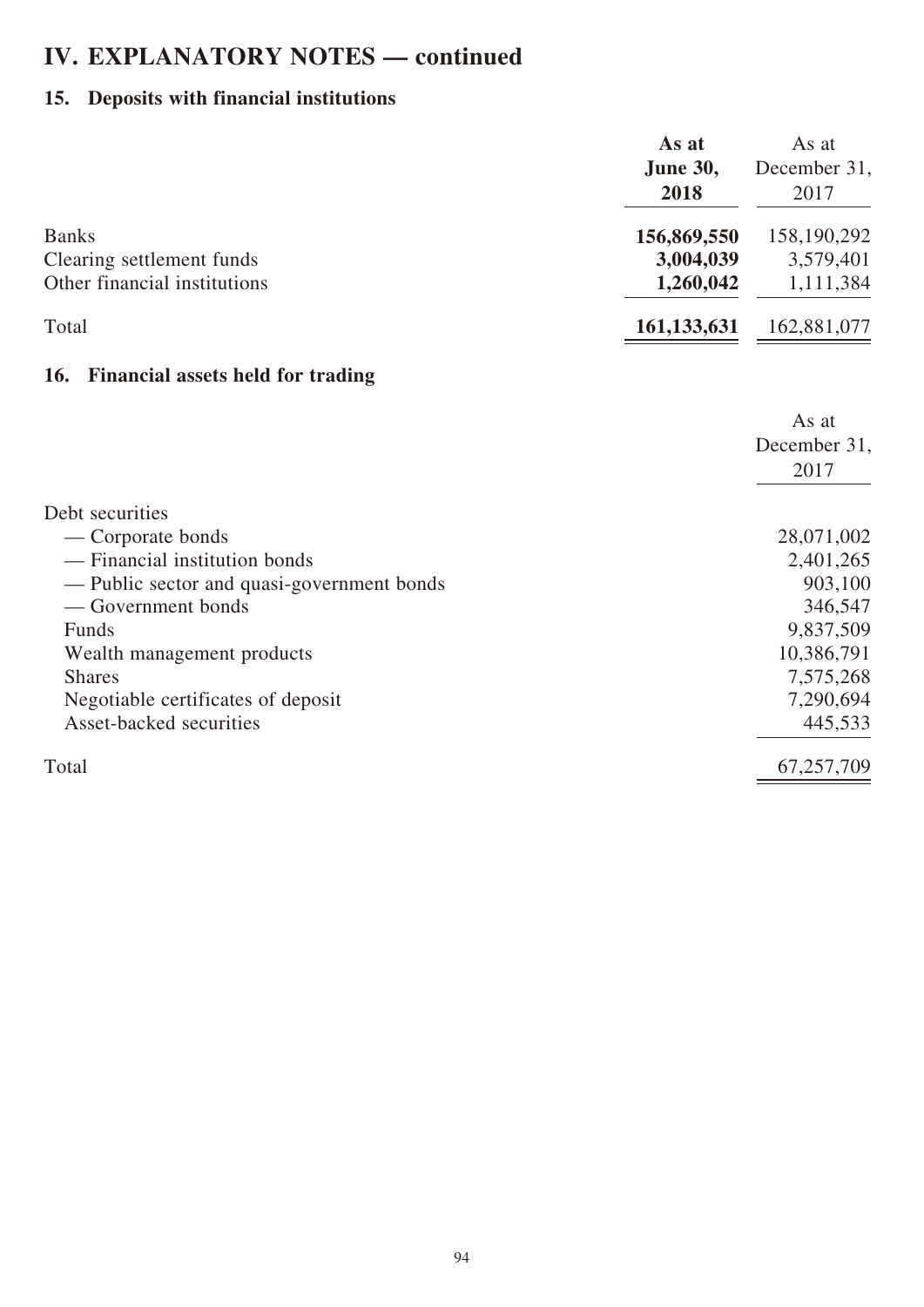# **17. Financial assets at FVTPL and/or designated as at FVTPL**

|                                                | As at<br><b>June 30,</b><br>2018 |
|------------------------------------------------|----------------------------------|
| Financial assets mandatorily measured at FVTPL |                                  |
| Distressed debt assets                         | 151,004,194                      |
| Funds                                          | 80,324,077                       |
| Trust products                                 | 54,718,583                       |
| <b>Shares</b>                                  | 54,189,673                       |
| Debt securities                                |                                  |
| — Corporate bonds                              | 31,044,743                       |
| - Financial institution bonds                  | 266,407                          |
| - Public sector and quasi-government bonds     | 200,271                          |
| Wealth management products                     | 21,329,140                       |
| Structured products                            | 16,325,965                       |
| Asset management plans                         | 10,102,442                       |
| Convertible bonds                              | 7,467,736                        |
| Equity instruments with embedded derivatives   | 5,240,161                        |
| Negotiable certificates of deposit             | 3,463,790                        |
| Interests in entrust loans                     | 1,569,680                        |
| Asset-backed securities                        | 455,509                          |
| Total                                          | 437,702,371                      |
|                                                | As at                            |
|                                                | December 31,                     |
|                                                | 2017                             |
| Financial assets designated as at FVTPL        |                                  |
| Distressed debt assets                         | 150,807,178                      |
| Equity instruments                             | 20,836,769                       |
| Trust products                                 | 18,492,657                       |
| Structured products                            | 14,202,645                       |
| Convertible bonds                              | 13,010,094                       |
| Wealth management products                     | 7,670,492                        |
| Asset management plans                         | 3,509,948                        |
| Debt instruments with embedded derivatives     | 1,515,559                        |
| Total                                          | 230,045,342                      |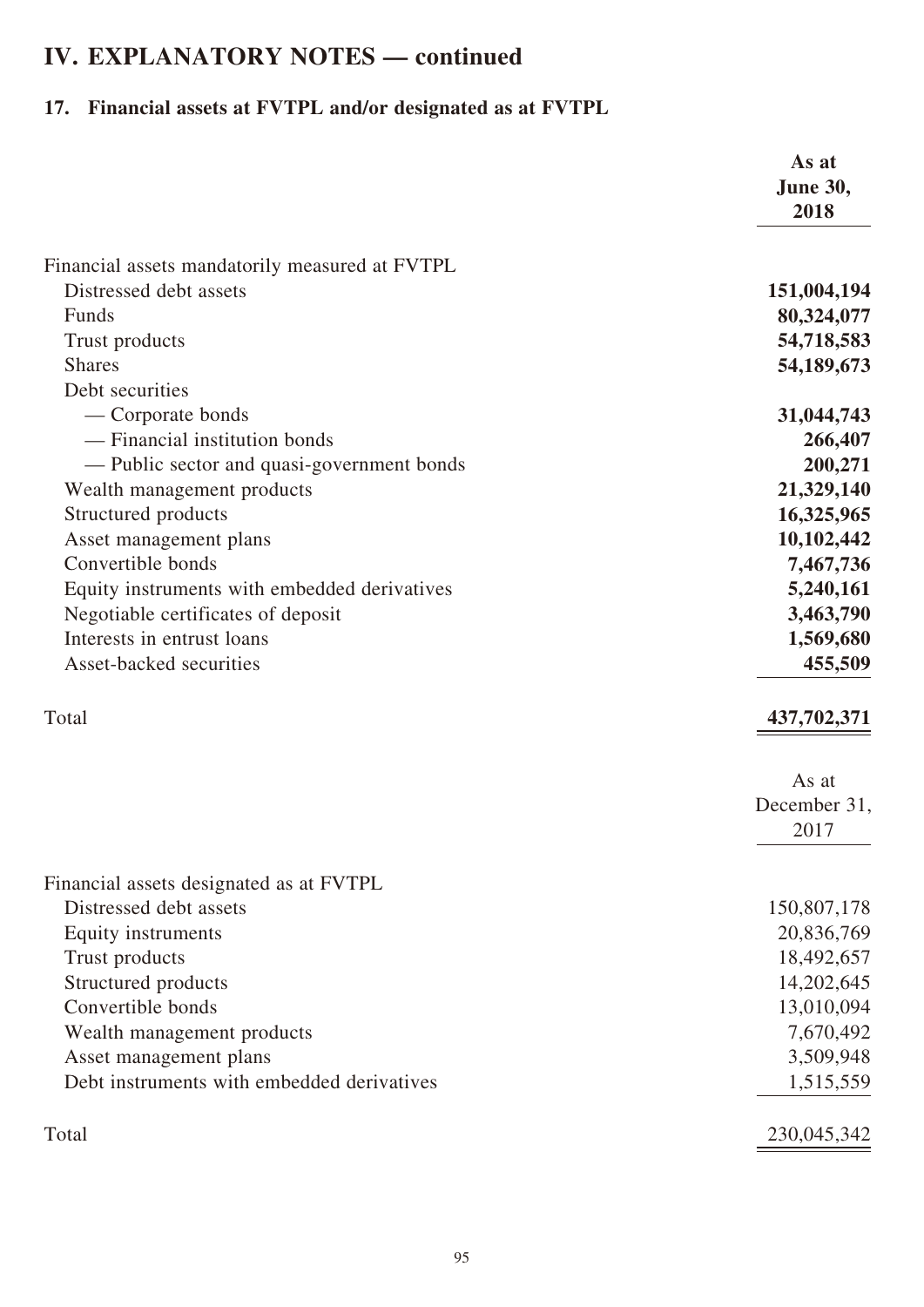### **18. Loans and advances to customers**

|                                       | As at<br><b>June 30,</b><br>2018 | As at<br>December 31,<br>2017 |
|---------------------------------------|----------------------------------|-------------------------------|
| Corporate loans and advances          |                                  |                               |
| - Loans and advances                  | 123,014,174                      | 108,863,712                   |
| - Discounted bills                    |                                  | 5,689,485                     |
| Subtotal                              | 123,014,174                      | 114,553,197                   |
| Personal loans and advances           |                                  |                               |
| — Loans for business operations       | 10,519,081                       | 10,556,064                    |
| — Mortgage                            | 15,313,865                       | 11,390,788                    |
| - Personal consumption loans          | 21,519,025                       | 15,483,236                    |
| $-$ Others                            | 2,754,964                        | 2,504,521                     |
| Subtotal                              | 50,106,935                       | 39,934,609                    |
| Loans to margin clients               | 7,075,993                        | 7,523,393                     |
| Gross loans and advances              | 180, 197, 102                    | 162,011,199                   |
| Less: Allowance for impairment losses |                                  |                               |
| $-12$ -month ECL                      | (2,310,869)                      |                               |
| - Lifetime ECL                        | (2, 134, 610)                    |                               |
| - Individually assessed               |                                  | (1,082,706)                   |
| — Collectively assessed               |                                  | (2,706,545)                   |
| Subtotal                              | (4,445,479)                      | (3,789,251)                   |
| Net loans and advances to customers   | 175,751,623                      | 158,221,948                   |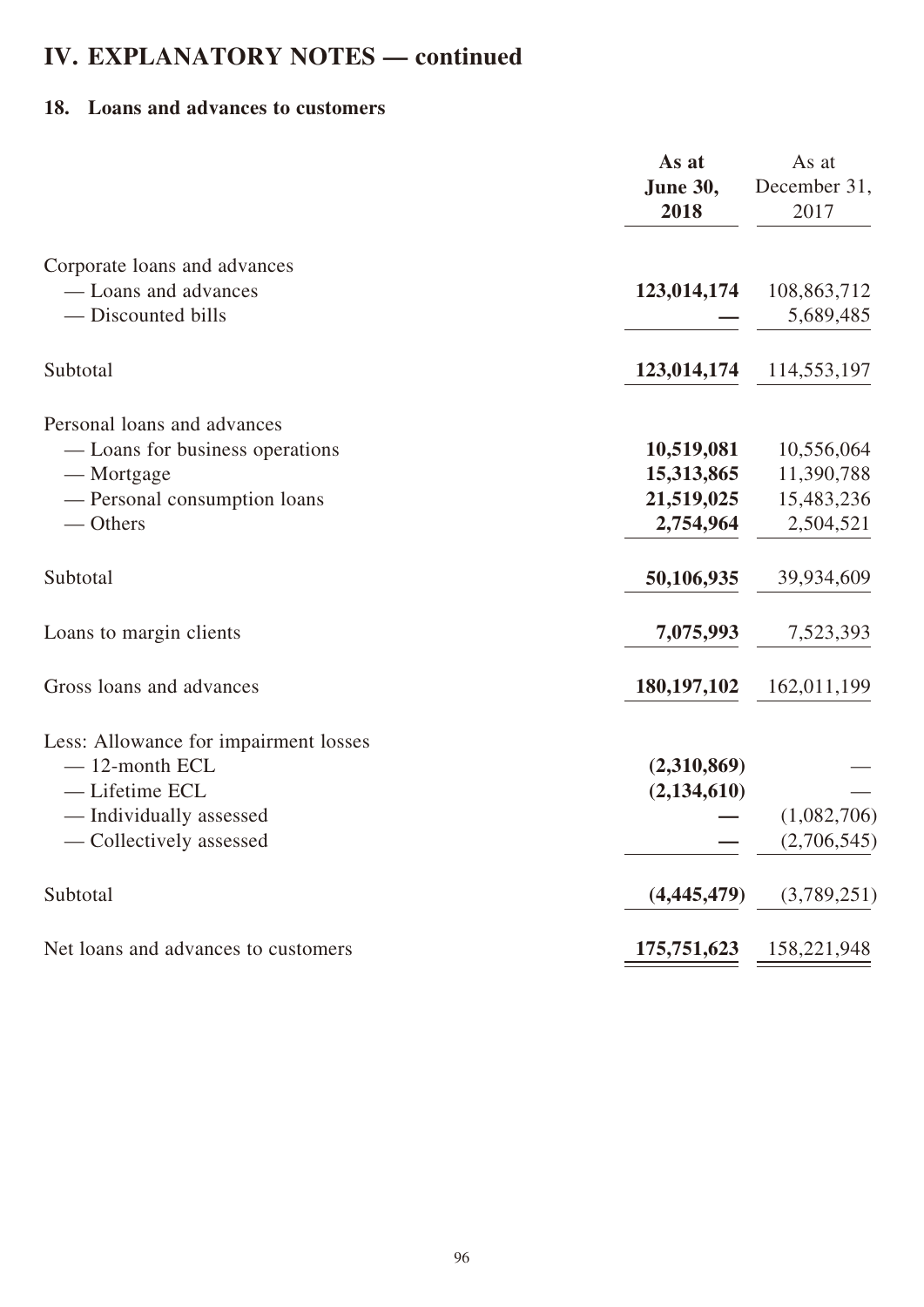### **18. Loans and advances to customers — continued**

Movements of provision for impairment loss on loans and advances during current period and prior period are as follows:

|                                                   | For six months<br>ended 30 June,<br>2018 |
|---------------------------------------------------|------------------------------------------|
| At 31 December, 2017                              | 3,789,251                                |
| Adjustment on initial application of IFRS 9       | 12,992                                   |
| At 1 January, 2018 (After adjustment)             | 3,802,243                                |
| Provided for the period (Note IV.9)               | 2,492,381                                |
| Reversal for the period (Note IV.9)               | (877, 920)                               |
| Recovery of amounts written off in previous years | 58,487                                   |
| Write-offs                                        | (1,029,712)                              |

At 30 June, 2018 **4,445,479**

|                                                   | Individually<br>assessed<br>allowance | Collectively<br>assessed<br>allowance | Total      |
|---------------------------------------------------|---------------------------------------|---------------------------------------|------------|
| At 1 January, 2017                                | 614,538                               | 2,044,859                             | 2,659,397  |
| Provided for the period                           | 655,098                               | 1,302,307                             | 1,957,405  |
| Reversal for the period                           | (142, 843)                            | (548, 838)                            | (691, 681) |
| Recovery of amounts written off in previous years | 54,485                                | 2,789                                 | 57,274     |
| Write-offs                                        | (202, 297)                            | (29,399)                              | (231,696)  |
| Unwinding of discount on allowance                | (26, 976)                             | (5, 914)                              | (32, 890)  |
| At 30 June, 2017                                  | 952,005                               | 2,765,804                             | 3,717,809  |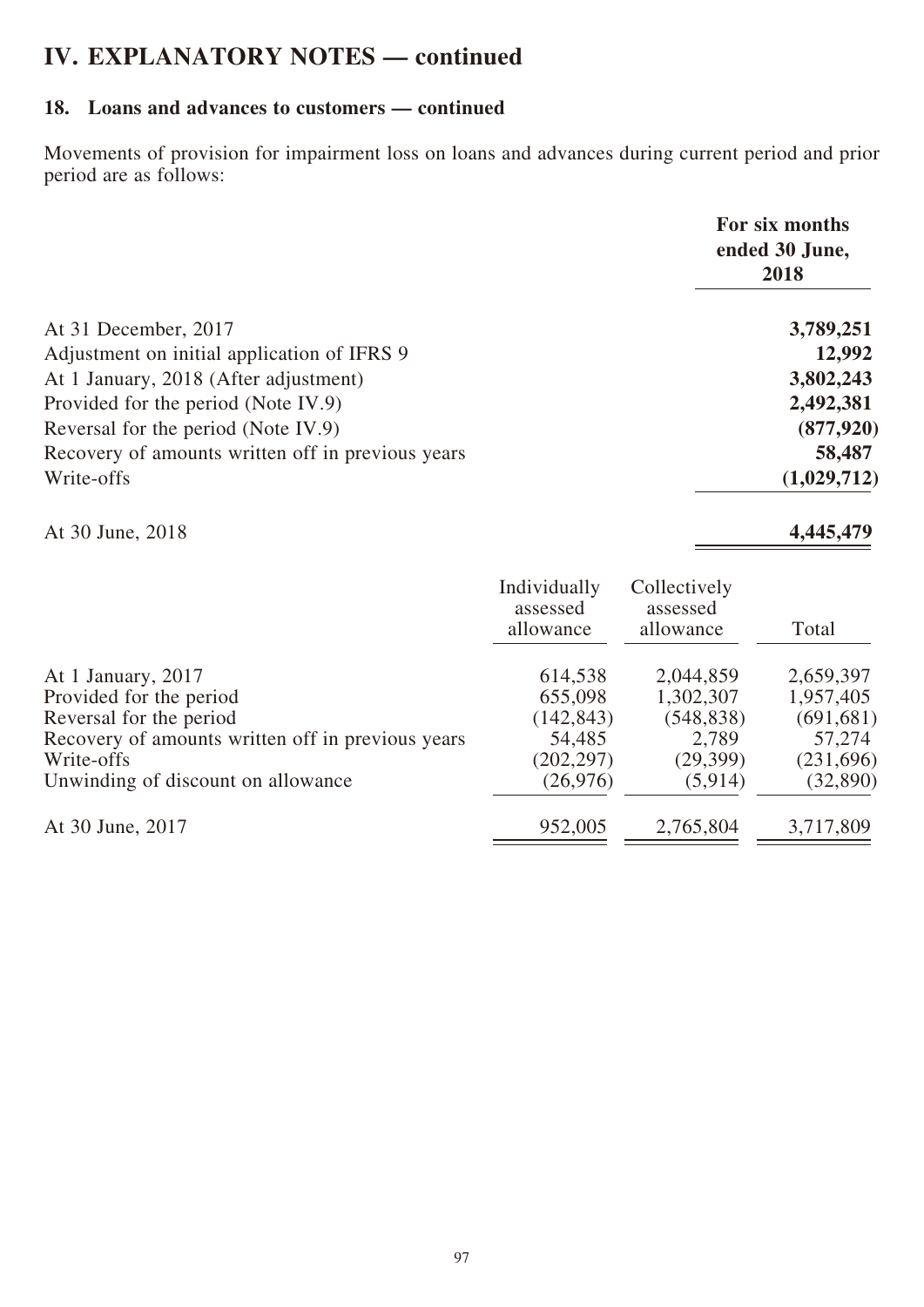### **19. Finance lease receivables**

|                                                     | As at           | As at        |
|-----------------------------------------------------|-----------------|--------------|
|                                                     | <b>June 30,</b> | December 31, |
|                                                     | 2018            | 2017         |
|                                                     |                 |              |
| Minimum finance lease receivables:                  |                 |              |
| Within 1 year (inclusive)                           | 37,449,957      | 34,965,022   |
| 1–5 years (inclusive)                               | 67,399,160      | 70,832,369   |
| Over 5 years                                        | 6,723,816       | 3,782,800    |
| Gross amount of finance lease receivables           | 111,572,933     | 109,580,191  |
| Less: Unearned finance income                       | (12,074,537)    | (11,852,781) |
| Net amount of finance lease receivables             | 99,498,396      | 97,727,410   |
| Less: Allowance for impairment losses               | (2,388,829)     | (2,023,481)  |
| Carrying amount of finance lease receivables        | 97,109,567      | 95,703,929   |
| Present value of minimum finance lease receivables: |                 |              |
| Within 1 year (inclusive)                           | 32,300,172      | 29,913,503   |
| 1–5 years (inclusive)                               | 60,803,800      | 64,215,768   |
| Over 5 years                                        | 6,394,424       | 3,598,139    |
| Total                                               | 99,498,396      | 97,727,410   |
|                                                     |                 |              |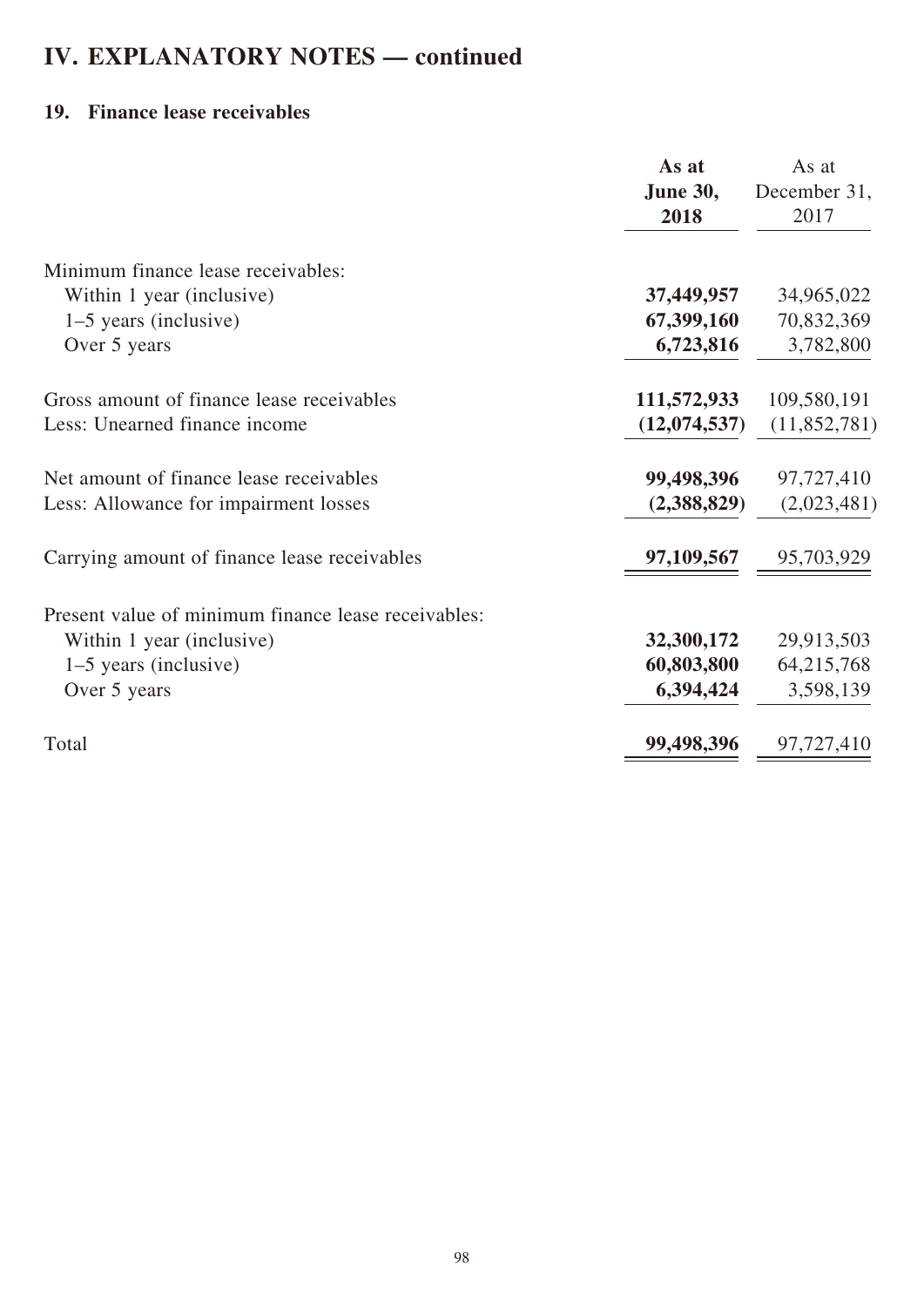### **19. Finance lease receivables — continued**

Movements of provision for impairment loss on finance lease receivables during current period and prior period are as follows:

|                                             | For six months<br>ended 30 June,<br>2018 |
|---------------------------------------------|------------------------------------------|
| At 31 December, 2017                        | 2,023,481                                |
| Adjustment on initial application of IFRS 9 | 471,831                                  |
| At 1 January, 2018 (After adjustments)      | 2,495,312                                |
| Provided for the period (Note IV.9)         | 57,775                                   |
| Transfer-out                                | (164, 932)                               |
| Exchange difference                         | 674                                      |
| At 30 June, 2018                            | 2,388,829                                |

|                                                   | <b>Individually</b><br>assessed<br>allowance | <b>Collectively</b><br>assessed<br>allowance | <b>Total</b> |
|---------------------------------------------------|----------------------------------------------|----------------------------------------------|--------------|
| At 1 January, 2017                                | 491,926                                      | 1,146,482                                    | 1,638,408    |
| Provided for the period                           | 174,495                                      | 51,760                                       | 226,255      |
| Recovery of amounts written off in previous years | 8,000                                        |                                              | 8,000        |
| At 30 June, 2017                                  | 674,421                                      | 1,198,242                                    | 1,872,663    |

### **20. Debt instruments at FVTOCI**

|                                            | As at           |
|--------------------------------------------|-----------------|
|                                            | <b>June 30,</b> |
|                                            | 2018            |
| Distressed debt assets                     | 108,552,001     |
| Debt securities                            |                 |
| — Corporate bonds                          | 21,884,500      |
| — Public sector and quasi-government bonds | 8,744,527       |
| - Financial institution bonds              | 540,287         |
| — Government bonds                         | 530,487         |
| Trust products                             | 6,932,441       |
| Entrust loans                              | 6,147,581       |
| <b>Bills</b>                               | 4,434,553       |
| Asset management plans                     | 3,066,824       |
| Asset-backed securities                    | 580,631         |
| Total                                      | 161,413,832     |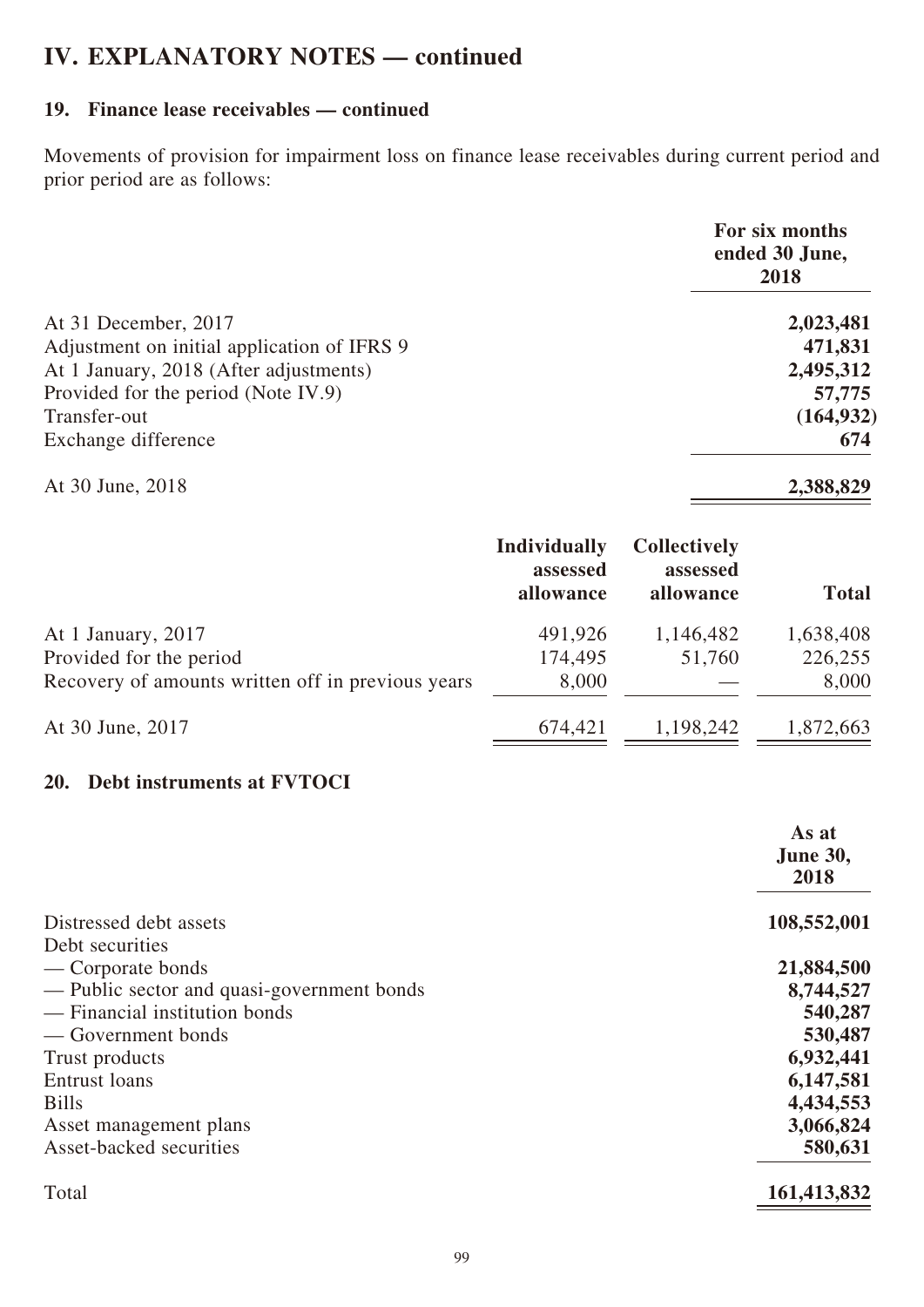# **20. Debt instruments at FVTOCI — continued**

Movements of provision for impairment loss on debt instruments at FVTOCI during current period are as follows:

|                                                                     | For six months<br>ended<br>30 June,<br>2018 |
|---------------------------------------------------------------------|---------------------------------------------|
| At 31 December, 2017<br>Adjustment on initial application of IFRS 9 | 3,303,236                                   |
| At 1 January, 2018 (After adjustment)                               | 3,303,236                                   |
| Provided for the period (Note IV.9)                                 | 1,237,274                                   |
| Reversal for the period (Note IV.9)                                 | (1,062,683)                                 |
| At 30 June, 2018                                                    | 3,477,827                                   |
| <b>Equity instruments at FVTOCI</b><br>21.                          |                                             |
|                                                                     | As at                                       |
|                                                                     | <b>June 30,</b>                             |
|                                                                     | 2018                                        |
| Listed shares                                                       | 271,679                                     |
| Unlisted shares                                                     | 916,220                                     |
| Total                                                               | 1,187,899                                   |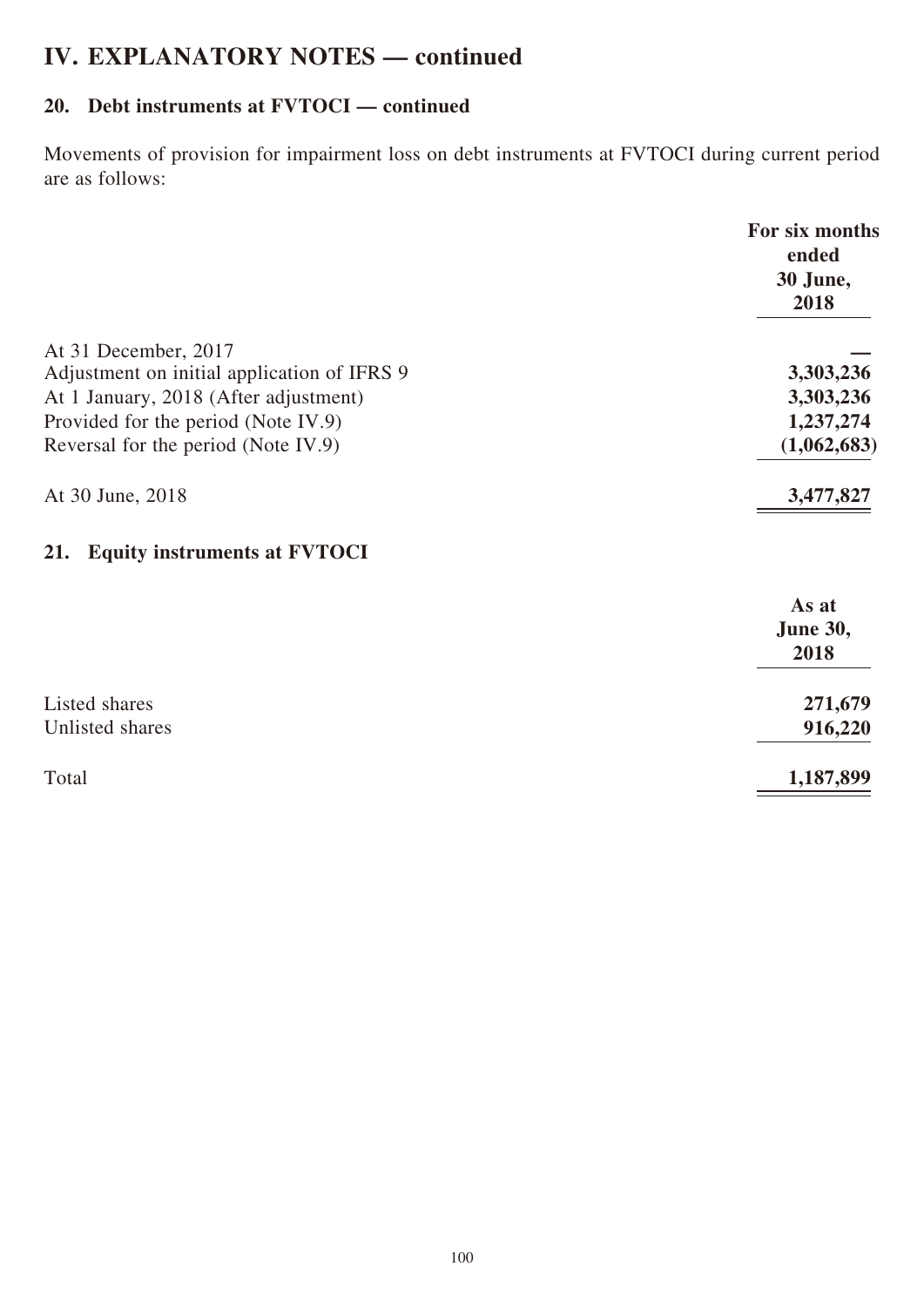### **22. Inventories**

|                                                   | As at<br><b>June 30,</b><br>2018 | As at<br>December 31,<br>2017 |
|---------------------------------------------------|----------------------------------|-------------------------------|
| Property development costs                        | 15,945,896                       | 12,443,281                    |
| Properties held for sale                          | 2,354,486                        | 3,467,908                     |
| Land development costs                            | 840,919                          | 729,635                       |
| Total                                             | 19,141,301                       | 16,640,824                    |
| <b>Available-for-sale financial assets</b><br>23. |                                  |                               |
|                                                   |                                  | As at                         |
|                                                   |                                  | December 31,<br>2017          |
| $Shares$ <sup>(1)</sup>                           |                                  | 27,612,554                    |
| Debt securities                                   |                                  |                               |
| — Government bonds                                |                                  | 599,150                       |
| - Public sector and quasi-government bonds        |                                  | 15,999,165                    |
| - Financial institution bonds                     |                                  | 6,735,082                     |
| — Corporate bonds                                 |                                  | 33,601,429                    |
| Asset-backed securities                           |                                  | 3,346,249                     |
| Funds                                             |                                  | 73,483,419                    |
| Trust products                                    |                                  | 23,932,018                    |
| Asset management plans                            |                                  | 6,237,674                     |
| Wealth management products                        |                                  | 4,885,716                     |
| Less: Allowance for impairment losses             |                                  | (911, 759)                    |
| Total                                             |                                  | 195,520,697                   |

(1) Included in the balance is equity instruments of RMB8,278 million as at 31 December, 2017 that were measured at cost because their fair values cannot be reliably measured. These equity instruments contain policy debt-to-equity swaps bought from MOF when the Company was restructured. According to the regulation of the MOF on strengthening the financial and risk management of the financial asset management company, the Company will not participate in daily business decisionmaking and financial management in these enterprises. At the same time, the Company will develop an exit plan from these investments.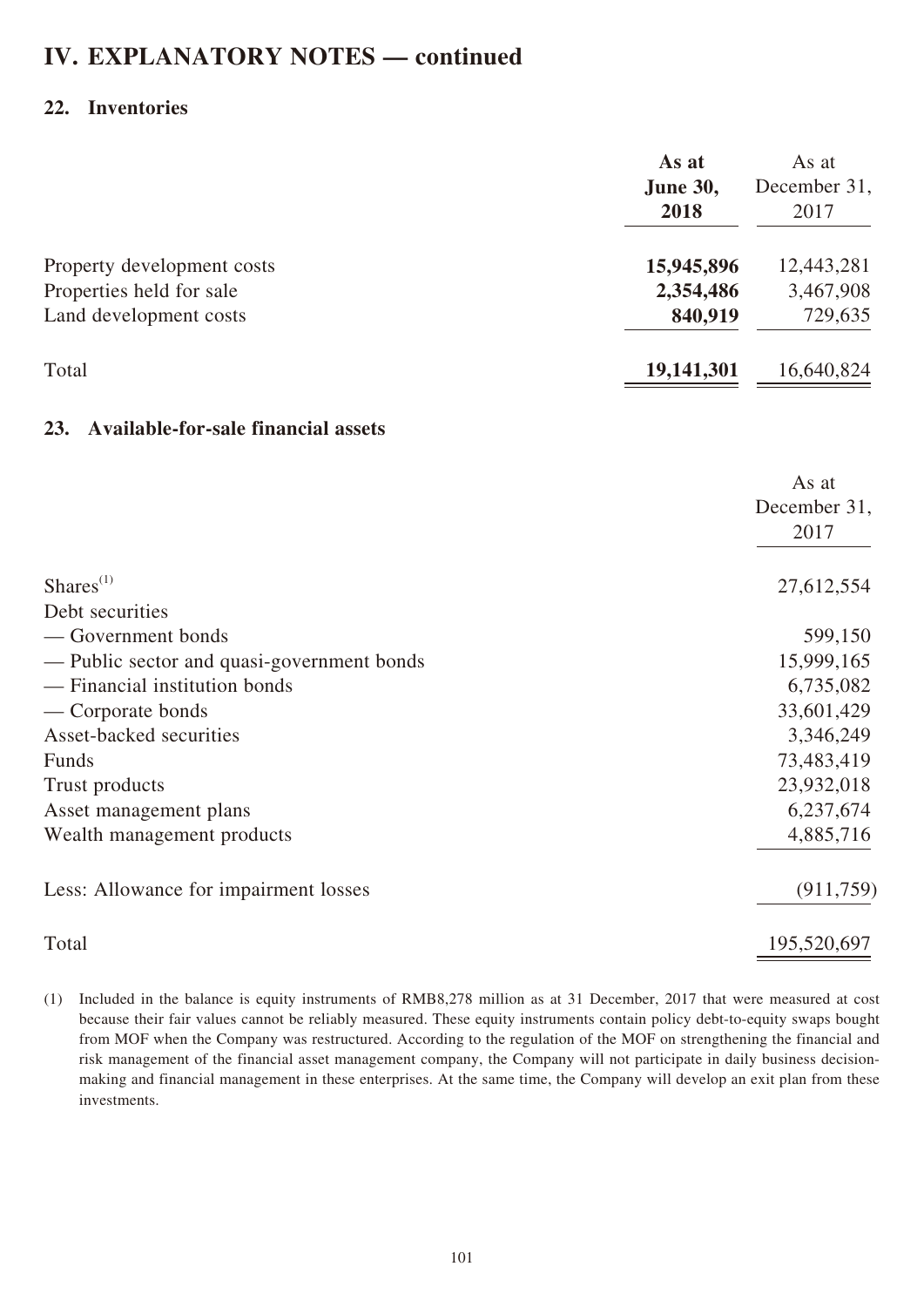# **24. Held-to-maturity investments**

|                                                            | As at          |
|------------------------------------------------------------|----------------|
|                                                            | December 31,   |
|                                                            | 2017           |
|                                                            |                |
| Government bonds                                           | 19,988,506     |
| Public sector and quasi-government bonds                   | 31,756,394     |
| Financial institution bonds                                | 10,197,297     |
| Corporate bonds                                            | 2,509,003      |
|                                                            |                |
| Total                                                      | 64,451,200     |
|                                                            |                |
| <b>Financial assets classified as receivables</b><br>25.   |                |
|                                                            |                |
|                                                            | As at          |
|                                                            | December 31,   |
|                                                            | 2017           |
|                                                            |                |
| Distressed debt assets                                     |                |
| Loans acquired from financial institutions                 | 51,186,322     |
| Other debt assets acquired from non-financial institutions | 317,242,065    |
|                                                            |                |
| Subtotal                                                   | 368,428,387    |
|                                                            |                |
| Less: Allowance for impairment losses                      |                |
| - Individually assessed                                    | (4,907,664)    |
| - Collectively assessed                                    | (18, 836, 403) |
|                                                            |                |
|                                                            | (23, 744, 067) |
|                                                            |                |
| Subtotal                                                   | 344,684,320    |
|                                                            |                |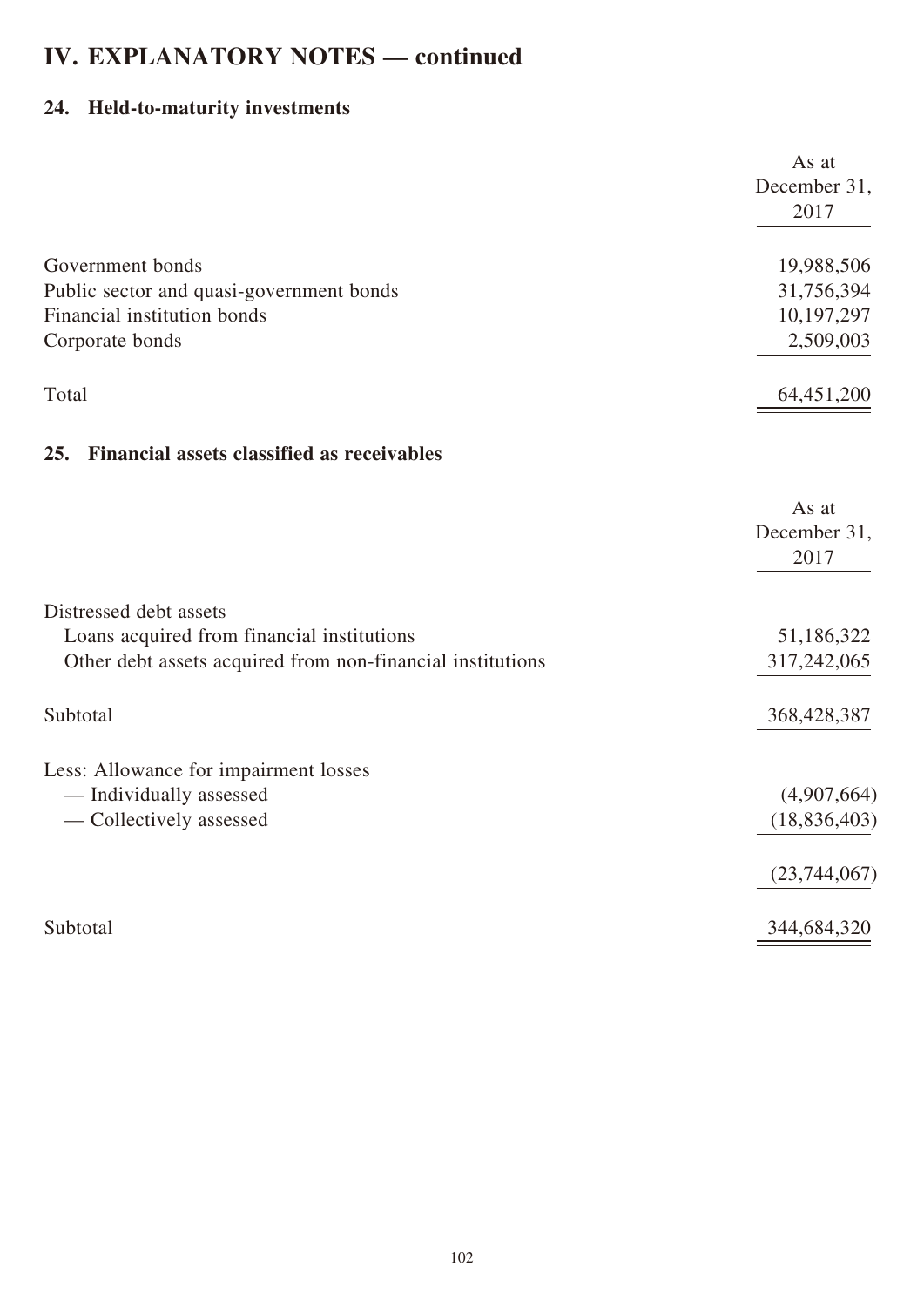### **25. Financial assets classified as receivables — continued**

|                                                  | As at                |
|--------------------------------------------------|----------------------|
|                                                  | December 31,<br>2017 |
|                                                  |                      |
| Other financial assets classified as receivables |                      |
| Trust products                                   | 159,514,273          |
| Debt instruments                                 | 97,977,262           |
| Entrust loans <sup>(1)</sup>                     | 85,139,955           |
| Asset management plans                           | 15,873,245           |
| Wealth management products                       | 13,219,119           |
| Subtotal                                         | 371,723,854          |
| Less: Allowance for impairment losses            |                      |
| — Individually assessed                          | (3,655,588)          |
| — Collectively assessed                          | (11,560,148)         |
|                                                  | (15,215,736)         |
| Subtotal                                         | 356,508,118          |
| Total                                            | 701,192,438          |

(1) These are the entrust loans granted by subsidiaries through commercial banks outside the Group.

Movements of provision for impairment loss during prior period are as follows:

|                                    | Individually<br>assessed<br>allowance | Collectively<br>assessed<br>allowance | Total       |
|------------------------------------|---------------------------------------|---------------------------------------|-------------|
| As at 1 January, 2017              | 5,049,611                             | 26,438,484                            | 31,488,095  |
| Provided for the period            | 769,366                               | 4,965,980                             | 5,735,346   |
| Reversal for the period            | (352, 330)                            | (2,910,225)                           | (3,262,555) |
| Unwinding of discount on allowance | (261,066)                             |                                       | (261,066)   |
| Transfer-out                       |                                       | (2,491,892)                           | (2,491,892) |
| Exchange difference                |                                       | (3,921)                               | (3,921)     |
| As at 30 June, 2017                | 5,205,581                             | 25,998,426                            | 31,204,007  |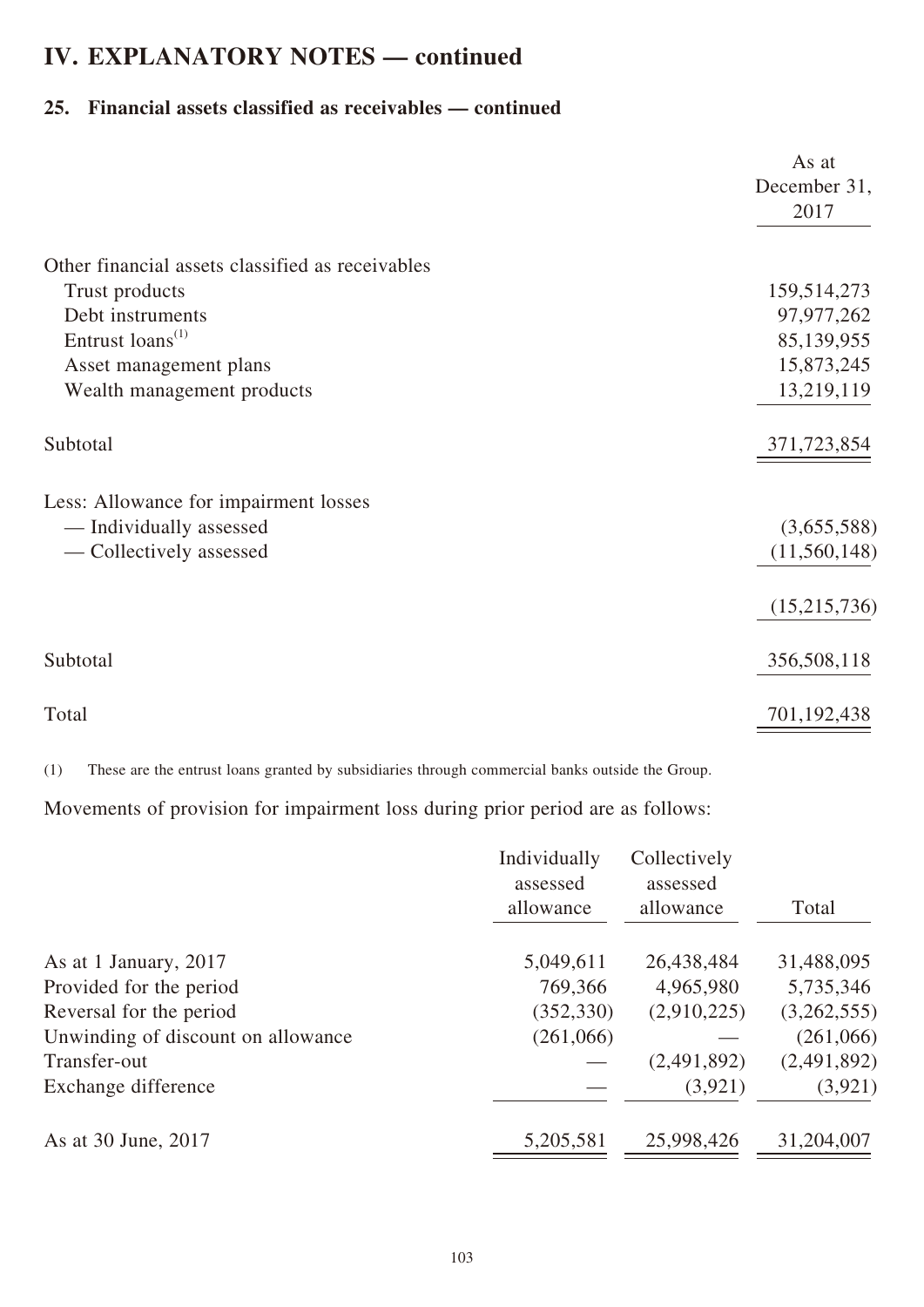## **26. Debt instruments at amortised cost**

|                                                            | As at<br>June 30,<br>2018 |
|------------------------------------------------------------|---------------------------|
| <b>Distressed debt assets</b>                              |                           |
| Loans acquired from financial institutions                 | 38,148,093                |
| Other debt assets acquired from non-financial institutions | 234,383,939               |
| Subtotal                                                   | 272,532,032               |
| Allowance for impairment losses                            |                           |
| $-12$ -month ECL                                           | (10,704,798)              |
| - Lifetime ECL                                             | (15,851,580)              |
| Subtotal                                                   | (26, 556, 378)            |
| Carrying amount of distressed debt assets                  | 245,975,654               |
| Trust products                                             | 94,527,107                |
| <b>Entrust loans</b>                                       | 83,915,332                |
| Debt securities                                            | 78,620,952                |
| Debt assets                                                | 74,240,483                |
| Asset management plans                                     | 31,773,325                |
| Others                                                     | 9,817,269                 |
| Subtotal                                                   | 372,894,468               |
| Allowance for impairment losses                            |                           |
| $-12$ -month ECL                                           | (4,709,061)               |
| - Lifetime ECL                                             | (16, 273, 794)            |
| Subtotal                                                   | (20,982,855)              |
| Carrying amount of distressed debt assets                  | 351,911,613               |
| Total                                                      | 597,887,267               |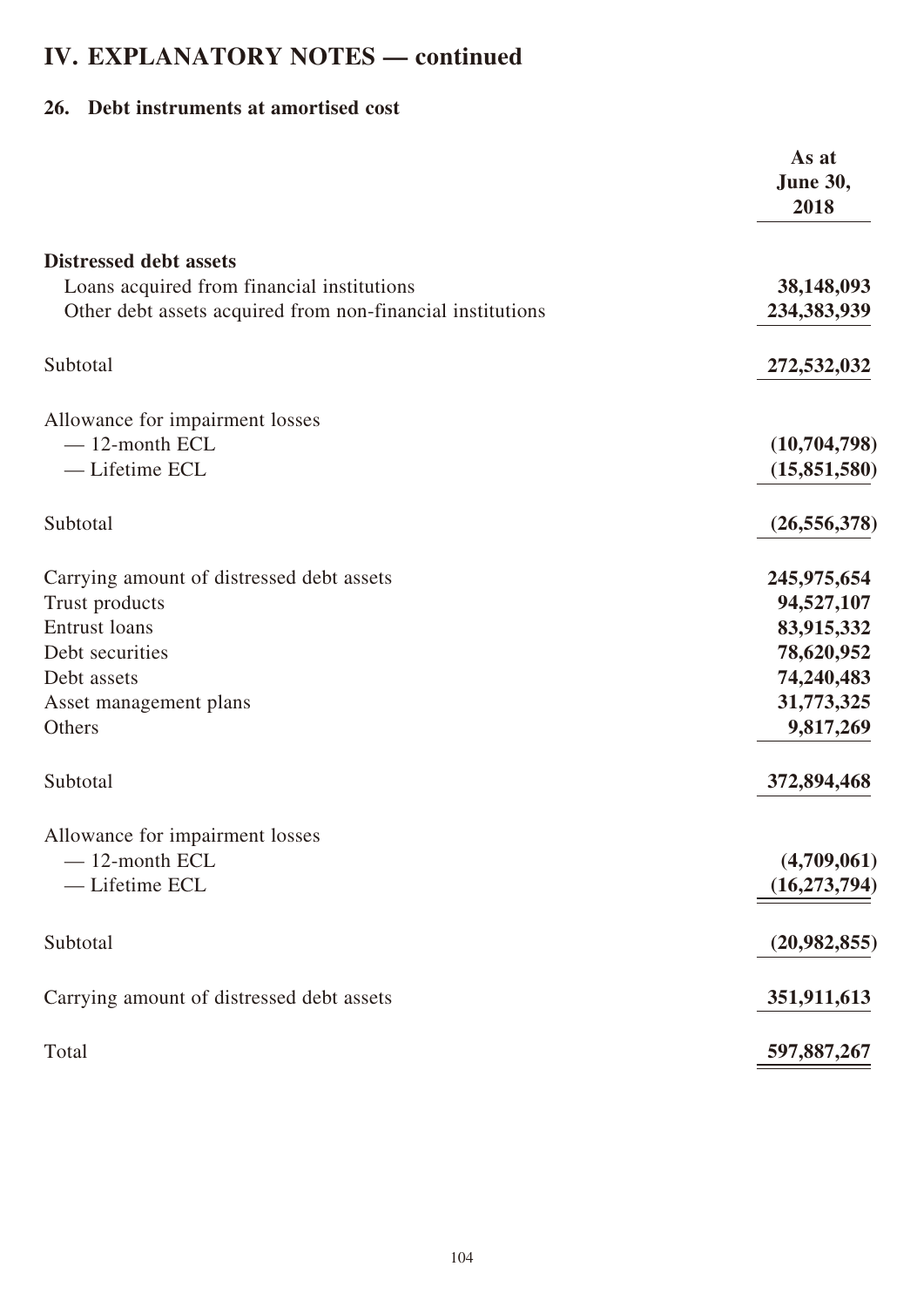### **26. Debt instruments at amortised cost — continued**

Debt instruments at amortised cost analysed by "stage" without taking into account the effects of any collateral or other credit enhancements as at 30 June, 2018 are as follows:

Movements of provision for impairment loss on debt instruments at amortised cost during current period are as follows:

|                                             | For six months<br>ended 30 June,<br>2018 |
|---------------------------------------------|------------------------------------------|
| At 31 December, 2017                        |                                          |
| Adjustment on initial application of IFRS 9 | 38,330,874                               |
| At 1 January, 2018 (After adjustments)      | 38,330,874                               |
| Provided for the period (Note IV.9)         | 15,678,908                               |
| Reversal for the period (Note IV.9)         | (6,524,784)                              |
| Transfer in                                 | 84,555                                   |
| Write-offs                                  | (32,303)                                 |
| Exchange difference                         | 1,983                                    |
| At 30 June, 2018                            | 47,539,233                               |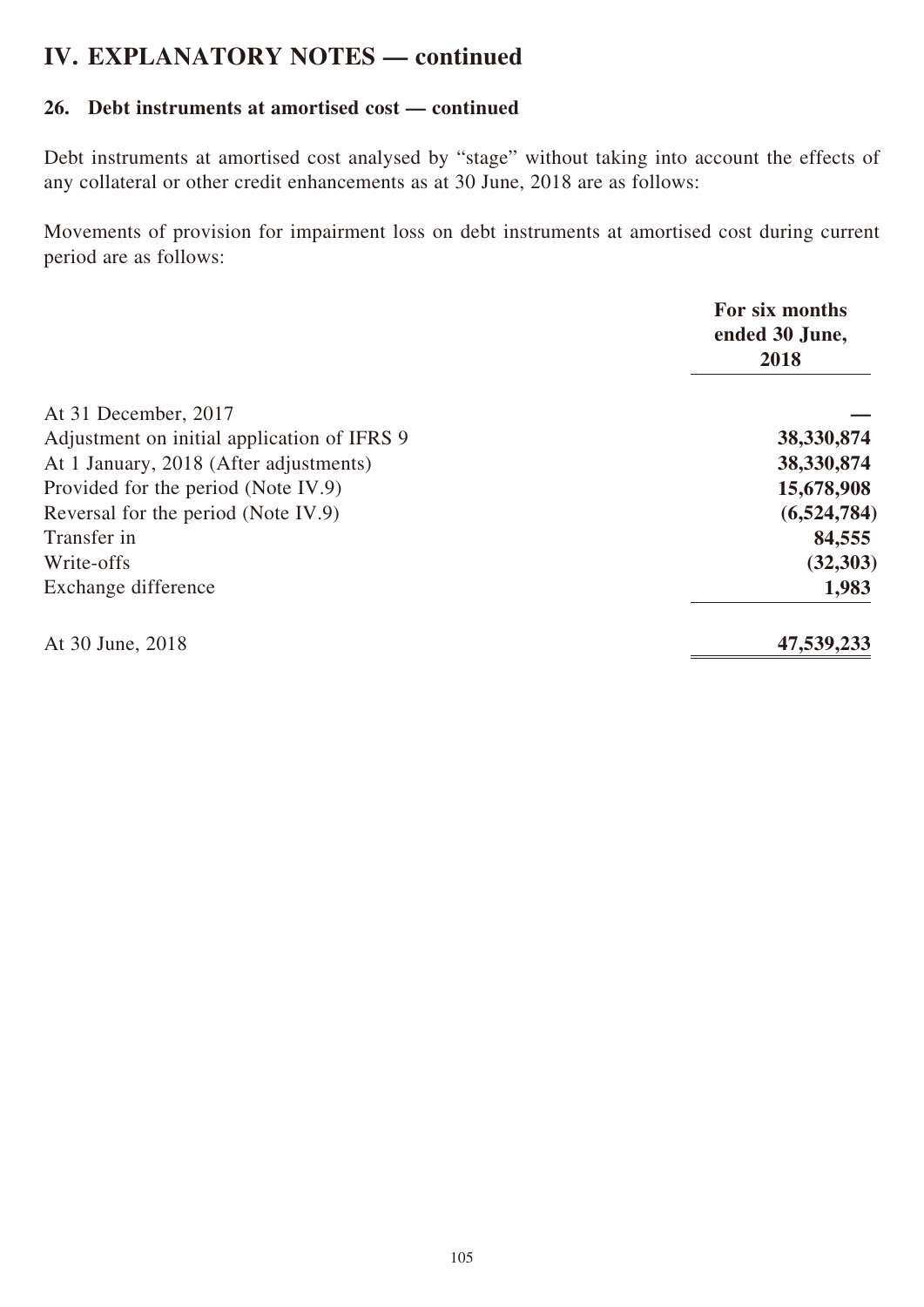### **27. Interests in associates and joint ventures**

|                                                       | As at                   | As at                |
|-------------------------------------------------------|-------------------------|----------------------|
|                                                       | <b>June 30,</b><br>2018 | December 31,<br>2017 |
|                                                       |                         |                      |
| Interests in associates                               |                         |                      |
| Cost of investments in associates                     | 18,797,565              | 18,265,232           |
| Share of post-acquisition profits or losses and       |                         |                      |
| other comprehensive income, net of dividends received | 673,321                 | 569,319              |
| Less: Allowance for impairment losses                 | (1,652,388)             | (871, 461)           |
| Subtotal                                              | 17,818,498              | 17,963,090           |
| Interests in joint ventures                           |                         |                      |
| Cost of investments in joint ventures                 | 24,840,276              | 24,230,642           |
| Share of post-acquisition profits or losses and       |                         |                      |
| other comprehensive income, net of dividends received | 33,395                  | (96, 650)            |
| Subtotal                                              | 24,873,671              | 24, 133, 992         |
| Total                                                 | 42,692,169              | 42,097,082           |
|                                                       |                         |                      |
| Fair value of listed companies                        | 3,782,718               | 5,634,971            |

During the six months ended 30 June, 2018, the Group acquired interests in 33 (Six months ended June 30, 2017: 49) associates and joint ventures with an aggregate initial costs of RMB3,831 million (Six months ended June 30, 2017: RMB13,217 million).

During the six months ended 30 June, 2018, the Group disposed of interests in 14 (Six months ended June 30, 2017: 10) associates and joint ventures with an aggregate carrying values of RMB2,904 million (Six months ended June 30, 2017: RMB1,303 million) at dates of disposals and recognised a net gain of RMB46 million (Six months ended June 30, 2017: RMB249 million).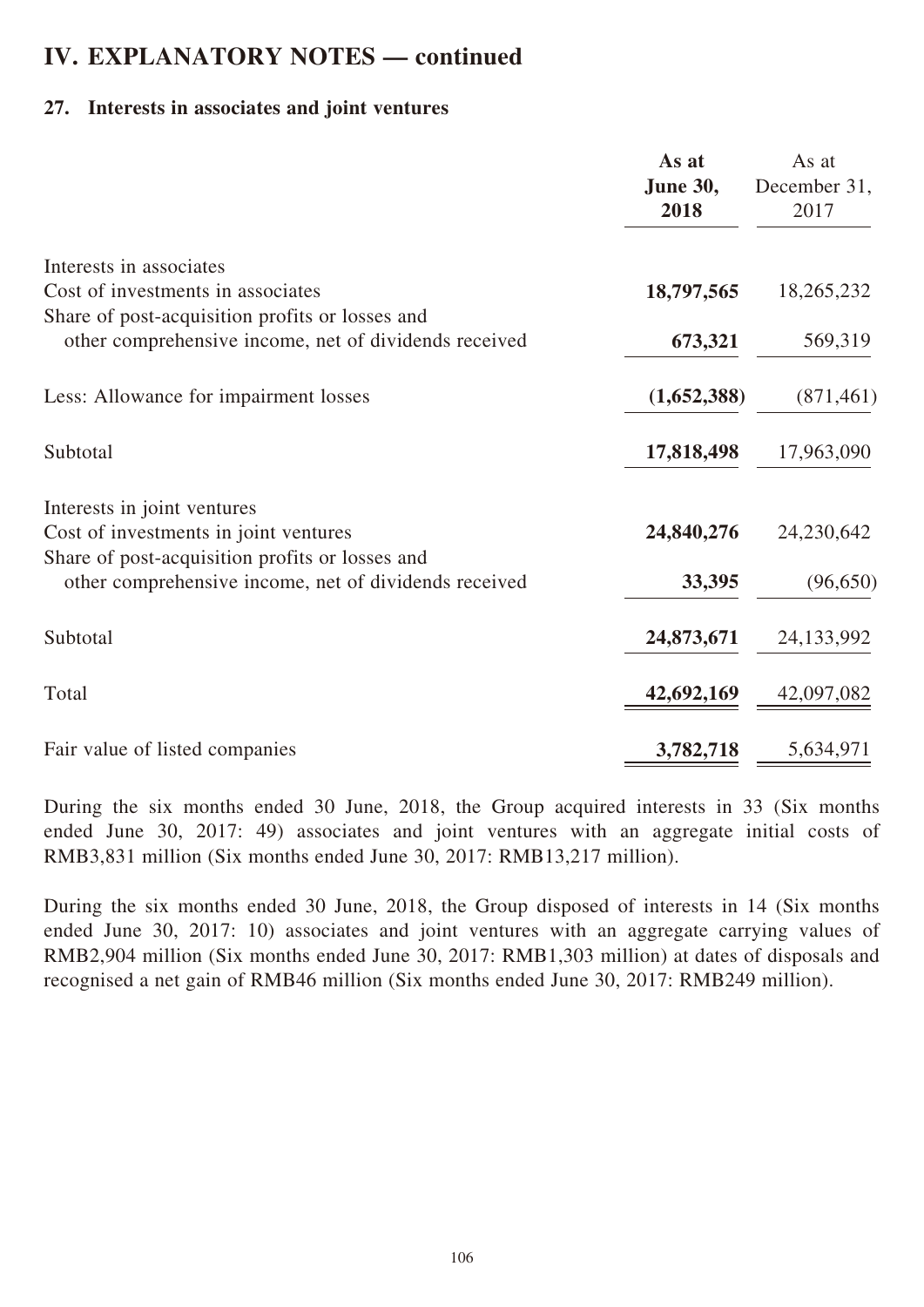# **28. Investment properties/property and equipment**

For the six months ended 30 June, 2018, the Group acquired and disposed of property and equipment with aggregate amounts of RMB2,728 million at cost and RMB24 million at net book value, respectively (Six months ended 30 June, 2017: RMB1,684 million at cost and RMB74 million at net book value, respectively).

For the six months ended 30 June, 2018, the Group transferred a balance of RMB2,359 million (Six months ended 30 June, 2017: RMB4 million) from inventories to investment properties.

### **29. Other assets**

|                                           | As at<br><b>June 30,</b><br>2018 | As at<br>December 31,<br>2017 |
|-------------------------------------------|----------------------------------|-------------------------------|
| Other receivables                         | 6,002,557                        | 8,629,719                     |
| Interests receivables                     | 5,675,082                        | 5,027,606                     |
| Land use rights                           | 2,912,499                        | 1,845,021                     |
| Payments in advance                       | 2,475,845                        | 5,026,483                     |
| Foreclosed assets                         | 2,451,029                        | 1,957,108                     |
| Other lease receivables                   | 1,881,844                        | 845,916                       |
| Prepaid expenses                          | 501,549                          | 484,700                       |
| Clearing and settlement receivables       | 493,665                          | 294,436                       |
| Deductible value-added tax                | 429,428                          | 357,010                       |
| Intangible assets                         | 332,644                          | 304,438                       |
| Dividends receivable                      | 44,777                           | 66,524                        |
| Receivables from disposals of investments |                                  | 1,711,123                     |
| Others                                    | 687,535                          | 907,152                       |
| Total                                     | 23,888,454                       | 27,457,236                    |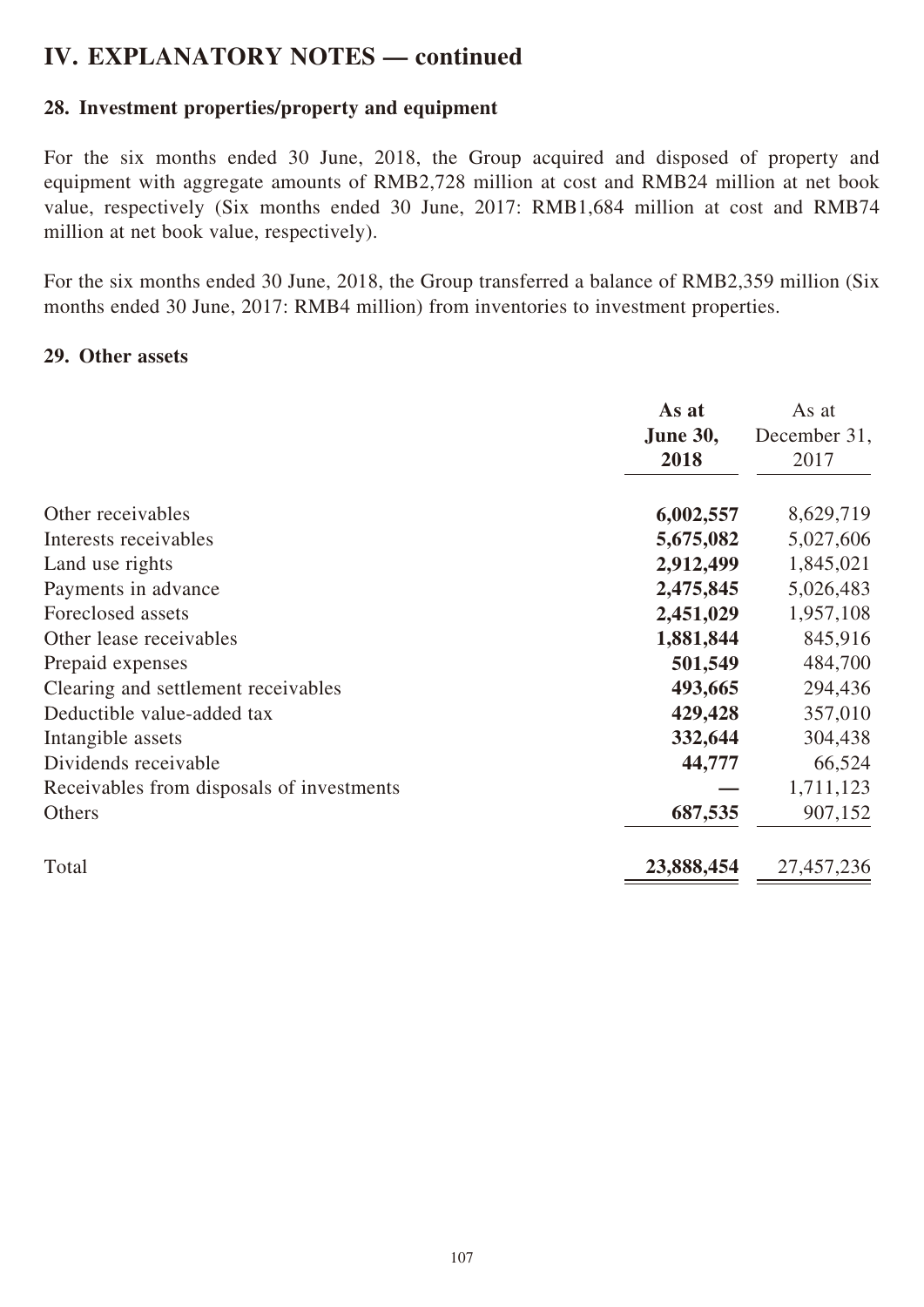# **30. Deposits from financial institutions**

|                              | As at<br><b>June 30,</b><br>2018 | As at<br>December 31,<br>2017 |
|------------------------------|----------------------------------|-------------------------------|
| <b>Banks</b>                 | 7,395,653                        | 7,971,760                     |
| Other financial institutions | 2,399,983                        | 2,186,594                     |
| Total                        | 9,795,636                        | 10,158,354                    |

# **31. Placements from financial institutions**

| As at<br>2018            | As at<br><b>June 30,</b> December 31,<br>2017 |
|--------------------------|-----------------------------------------------|
| $\overline{\phantom{0}}$ | 2,101,560                                     |

### **32. Borrowings**

| As at<br><b>June 30,</b><br>2018 | As at<br>December 31,<br>2017 |
|----------------------------------|-------------------------------|
| 683,586,034                      | 636,602,087                   |
| 84,932,752                       | 40,458,244                    |
| 38,855,580                       | 90,101,884                    |
| 8,332,724                        | 5,895,047                     |
| 815,707,090                      | 773,057,262                   |
|                                  |                               |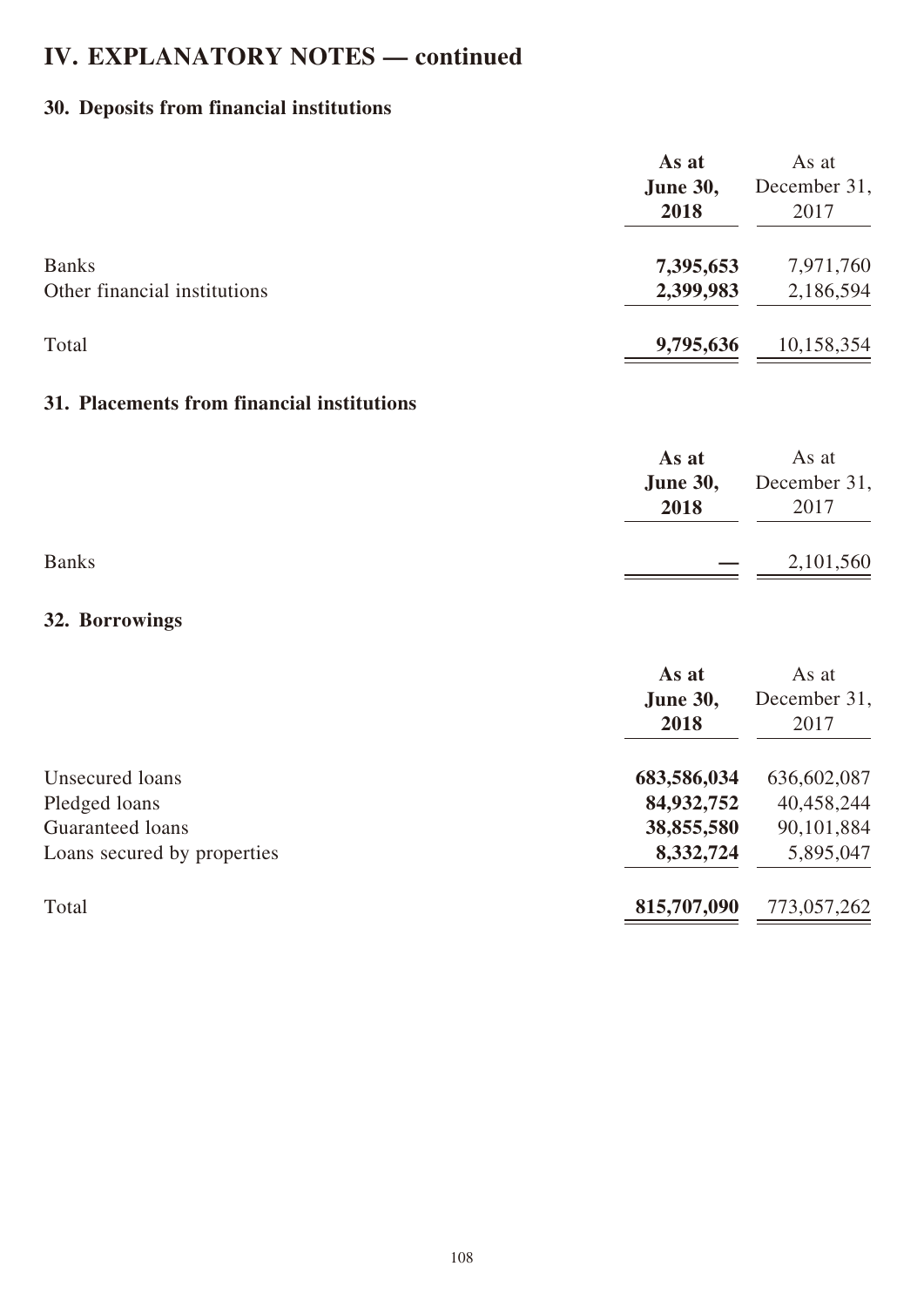### **32. Borrowings — continued**

|                                                                                                     | As at                   | As at         |
|-----------------------------------------------------------------------------------------------------|-------------------------|---------------|
|                                                                                                     | <b>June 30,</b><br>2018 | December 31,  |
|                                                                                                     |                         | 2017          |
| Carrying amount repayable $(1)$ :                                                                   |                         |               |
| Within one year                                                                                     | 371,420,025             | 386,222,411   |
| More than one year, but not exceeding two years                                                     | 239,701,760             | 193, 267, 431 |
| More than two years, but not exceeding five years                                                   | 122,017,073             | 161,815,023   |
| More than five years                                                                                | 25,944,362              | 31,198,449    |
| Subtotal                                                                                            | 759,083,220             | 772,503,314   |
| Carrying amount of borrowings that contain a<br>repayment on demand clause repayable <sup>(1)</sup> |                         |               |
| Within one year                                                                                     | 56,623,870              | 553,948       |
| Subtotal                                                                                            | 56,623,870              | 553,948       |
| Total                                                                                               | 815,707,090             | 773,057,262   |

(1) The amounts due are based on scheduled repayment dates set out in the loan agreements.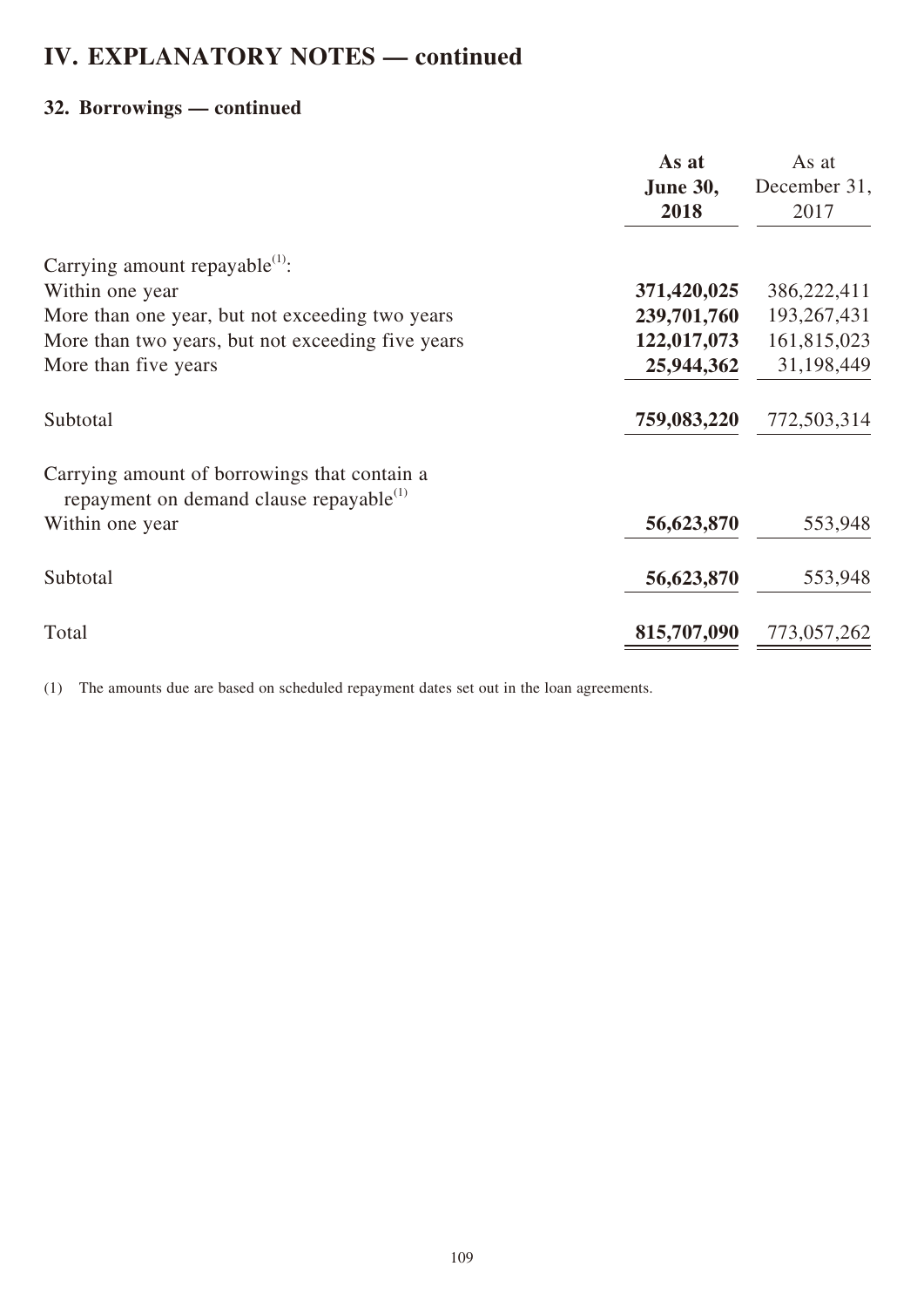#### **32. Borrowings — continued**

The ranges of effective interest rate (which are also equal to contractual interest rates) on the Group's borrowings are as follows:

|                          | As at              | As at             |
|--------------------------|--------------------|-------------------|
|                          | <b>June 30,</b>    | December 31,      |
|                          | 2018               | 2017              |
| Effective interest rate  |                    |                   |
| Fixed-rate borrowings    | $2.23\% - 10.00\%$ | $2.18\% - 9.50\%$ |
| Variable-rate borrowings | $2.92\% - 6.90\%$  | $1.65\% - 7.20\%$ |

As at 30 June, 2018, the Group failed to comply with certain financial conditions, primarily interest coverage, imposed by bank covenants. The breach of these bank covenants trigger further technical defaults because of cross default clauses in other borrowing arrangements. The aggregate amount of borrowings that became repayable on demand as a result of breaches of bank covenants was RMB54,879 million (31 December, 2017: Nil) as at 30 June, 2018. The Group has been in active dialogue with the relevant banks. As the date of the report, certain banks have already requested repayment of an aggregate amount of RMB2,388 million. For the remaining balances, the relevant banks still provide normal banking facilities to the Group and have not yet requested early repayments of borrowings.

#### **33. Due to customers**

|                      | As at<br><b>June 30,</b><br>2018 | As at<br>December 31,<br>2017 |
|----------------------|----------------------------------|-------------------------------|
| Demand deposits      |                                  |                               |
| Corporate customers  | 87,268,300                       | 96,481,636                    |
| Individual customers | 19,658,300                       | 19,344,726                    |
| Time deposits        |                                  |                               |
| Corporate customers  | 36,311,657                       | 36,435,836                    |
| Individual customers | 26,272,917                       | 26,738,407                    |
| Pledged deposits     | 8,020,770                        | 9,340,458                     |
| <b>Others</b>        | 20,897,241                       | 14,008,886                    |
| Total                | 198,429,185                      | 202,349,949                   |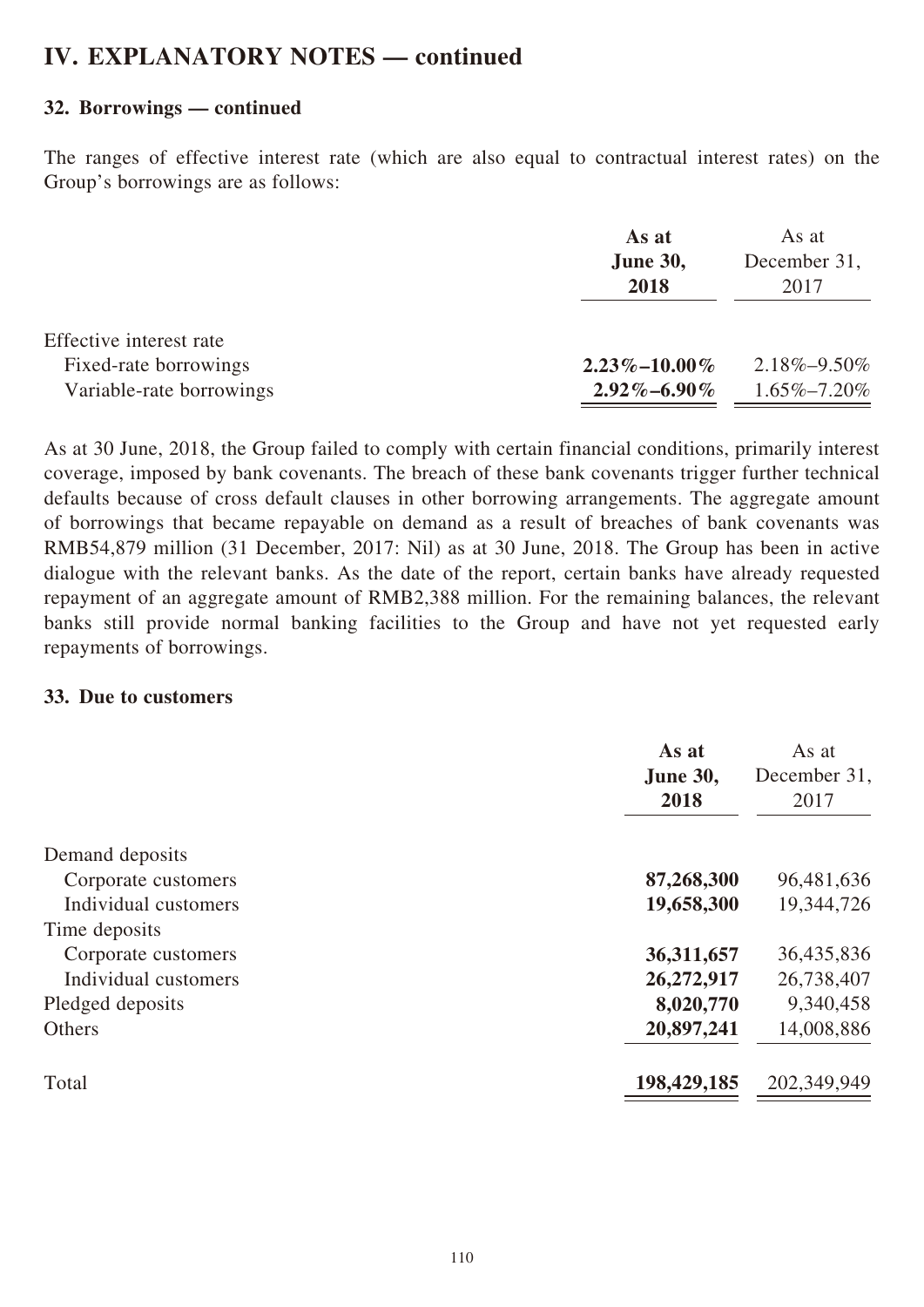#### **34. Bonds and notes issued**

During the current interim period, the Group issued new bonds and notes amounting to RMB71,852 million (Six months ended June 30, 2017: RMB90,738 million) and repaid bonds and notes amounting to RMB48,871 million (Six months ended June 30, 2017: RMB36,117 million). The bonds and notes carry interest at fixed or variable market rates ranging from 1.63% to 6.80% per annum (31 December, 2017:1.63% to 6.80% per annum) and are repayable in instalments over periods from 14 days to 30 years (31 December, 2017:14 days to 30 years).

#### **35. Other liabilities**

|                                                   | As at<br><b>June 30,</b><br>2018 | As at<br>December 31,<br>2017 |
|---------------------------------------------------|----------------------------------|-------------------------------|
| Payables to interest holders of                   |                                  |                               |
| consolidated structured entities                  | 126,016,718                      | 151,672,943                   |
| Other payables                                    | 48, 365, 412                     | 55,429,436                    |
| Account payable to financial institutions         | 24, 113, 149                     | 38,999,561                    |
| Guarantee deposits received from customers        | 13,148,397                       | 13,461,006                    |
| Interest payable                                  | 12,283,261                       | 8,827,933                     |
| Amounts received in advance <sup>(1)</sup>        | 6,428,327                        | 8,910,599                     |
| Account payable to brokerage clients              | 4,490,009                        | 5,002,905                     |
| Dividends payable                                 | 4,275,110                        | 177,460                       |
| Employee benefits payable                         | 3,713,537                        | 4,349,146                     |
| Amounts due to China Trust Protection Fund        | 2,800,000                        | 1,648,000                     |
| Sundry taxes payable                              | 1,839,325                        | 2,164,417                     |
| Bills payable <sup>(2)</sup>                      | 1,101,426                        | 1,525,623                     |
| Margin deposit received from securities customers | 293,697                          | 450,628                       |
| Provisions                                        | 115,610                          | 115,610                       |
| Others                                            | 263,358                          | 342,638                       |
| Total                                             | 249, 247, 336                    | 293,077,905                   |

(1) Amounts received in advance mainly included advances received relating to Company's sales of distressed assets.

(2) These are bank acceptance bills paid by China Huarong Financial Leasing Co., Ltd. to the suppliers for equipment purchased when conducting its finance lease business.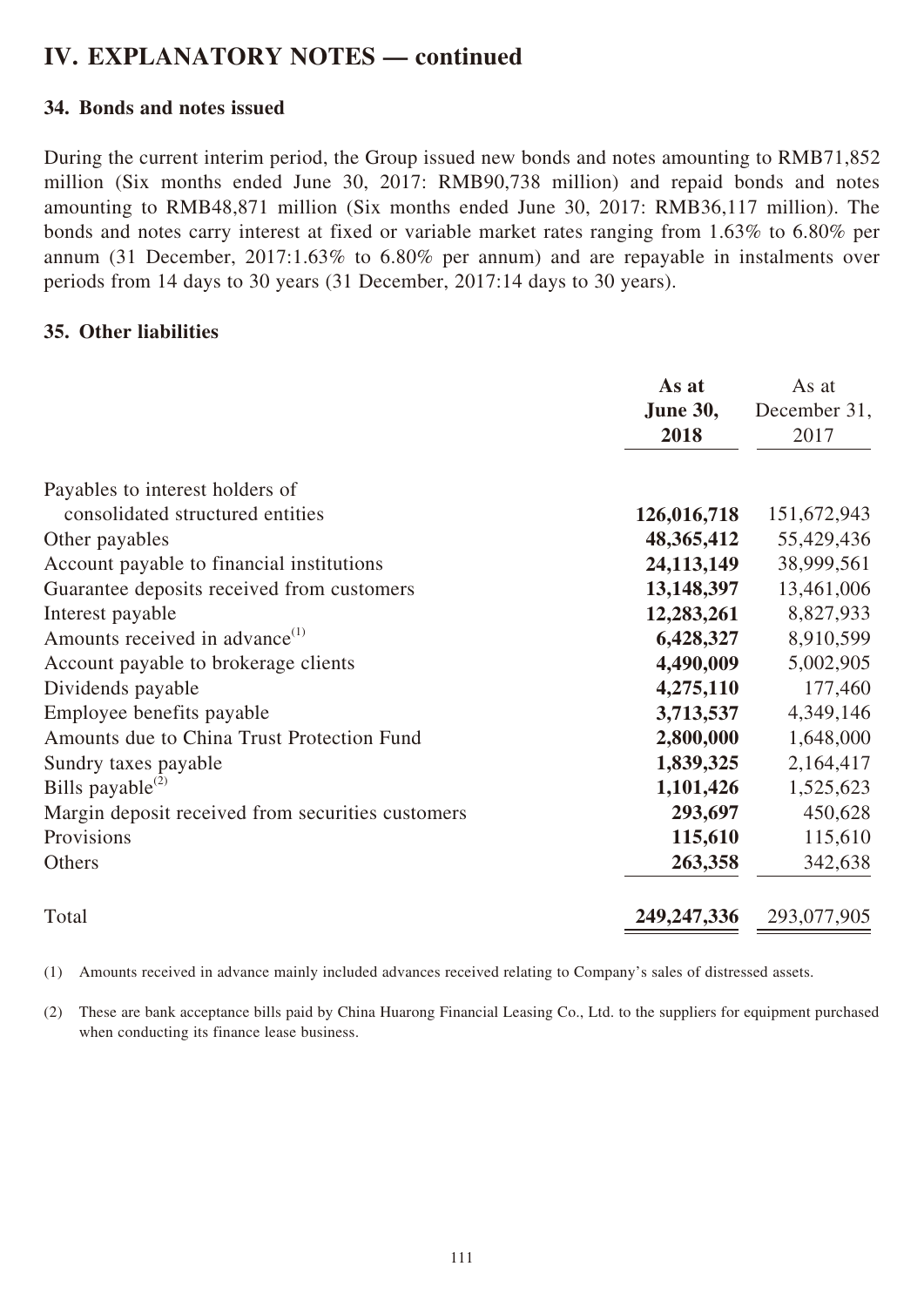### **36. Share capital of the Company**

|                                                                          | For the six<br>months<br>ended<br><b>June 30,</b><br>2018 | For the<br>year ended<br>December 31,<br>2017 |
|--------------------------------------------------------------------------|-----------------------------------------------------------|-----------------------------------------------|
| Authorised, issued and fully paid:<br>At beginning and end of the period | 39,070,208                                                | 39,070,208                                    |
|                                                                          |                                                           | As at 30 June, 2018<br>and December 31, 2017  |
|                                                                          | Number of<br>shares<br>(thousands)                        | <b>Nominal</b><br>value                       |
| Registered, issued and fully paid:<br>Domestic shares<br>H shares        | 14,026,355<br>25,043,853                                  | 14,026,355<br>25,043,853                      |
| Total                                                                    | 39,070,208                                                | 39,070,208                                    |

#### **37. General reserve**

Starting from July 1, 2012, pursuant to the Administrative Measures for the Provision of Reserves of Financial Enterprises (Caijin [2012] No. 20) issued by the MOF, a financial enterprise is required to maintain a general reserve within equity, through the appropriation of profit determined under the relevant accounting rules and financial regulations applicable to enterprises in the PRC ("PRC GAAP"), at no less than 1.5% of its risk assets at the end of the reporting period. The financial enterprise is allowed to meet this requirement over a 5-year period.

Pursuant to this regulatory requirement in the PRC, some domestic subsidiaries of the Company are required to transfer certain amount of net profit to general reserve. The appropriation of the general reserve is accounted for as distribution of retained earnings.

For the six months ended 30 June, 2018, as approved by the general meetings of the Company and its subsidiaries, the Group transferred a total of RMB1,991 million (Six months ended 30 June, 2017: RMB2,122 million) to general reserve pursuant to the regulatory requirements in the PRC.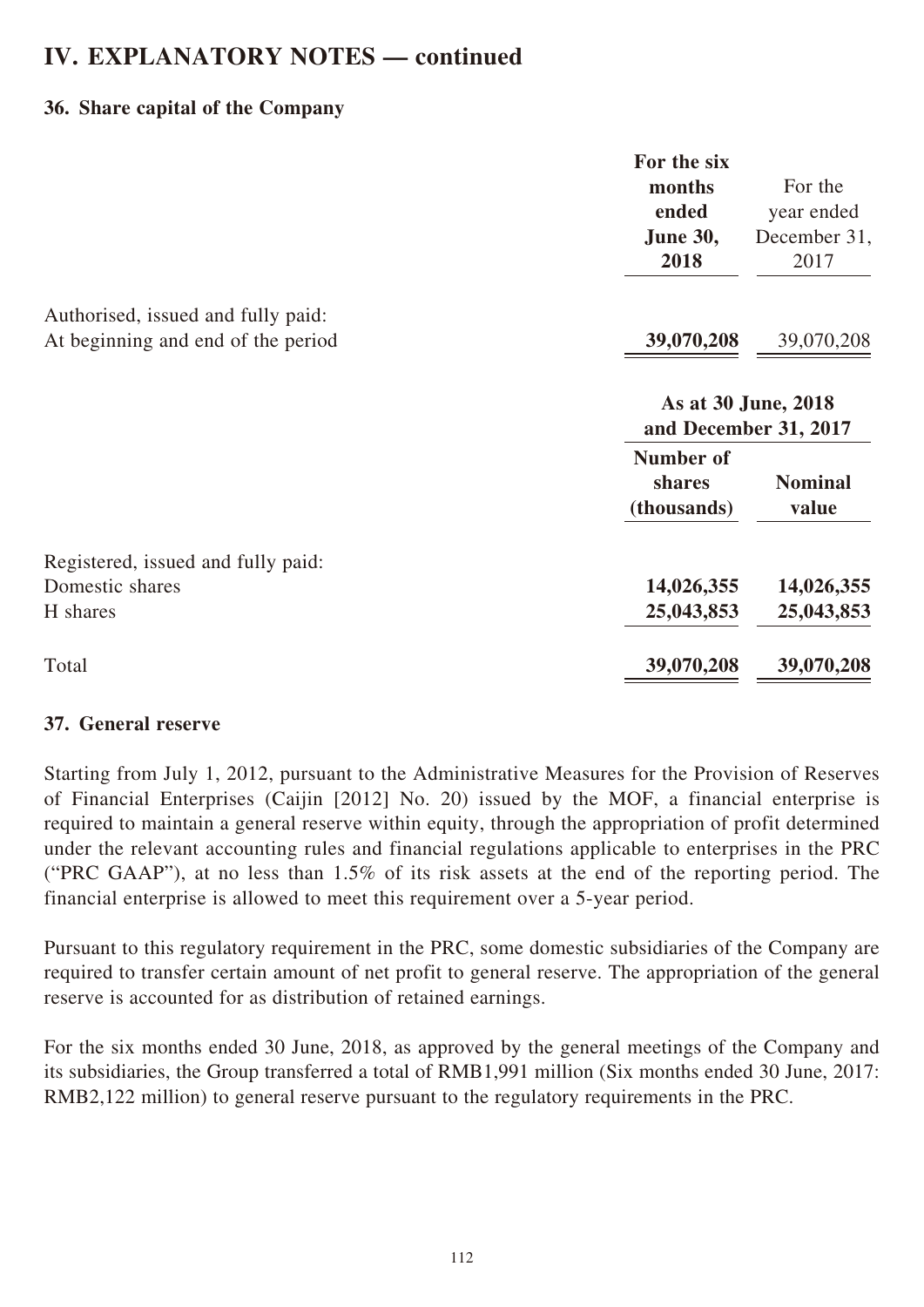### **38. Contingent liabilities and commitments**

#### *(1) Operating lease commitments*

At the end of the reporting period, the Group, as a lessee, had commitments for future minimum lease payments under non-cancellable operating leases which fall due as follows:

|                                           | As at<br><b>June 30,</b><br>2018 | As at<br>December 31,<br>2017 |
|-------------------------------------------|----------------------------------|-------------------------------|
| Within one year                           | 1,151,208                        | 876,214                       |
| In the second to the fifth year inclusive | 2,024,213                        | 1,948,494                     |
| Over five years                           | 188,830                          | 145,728                       |
| Total                                     | 3,364,251                        | 2,970,436                     |

#### *(2) Credit enhancement*

As at 30 June, 2018, the Group provided credit enhancement for third parties involving in borrowing arrangements in the amount of RMB590 million (31 December, 2017: RMB600 million).

#### *(3) Credit commitments*

|                                 | As at<br>June 30,<br>2018 | As at<br>December 31,<br>2017 |
|---------------------------------|---------------------------|-------------------------------|
| Bank bill acceptance            | 14,654,847                | 18,027,091                    |
| Revocable commitments           | 5,331,757                 | 8,026,345                     |
| Letters of guarantee issued     | 1,270,784                 | 1,681,561                     |
| Undrawn credit card commitments | 6,640,074                 | 5,764,808                     |
| Letters of credit issued        | 1,291,846                 | 779,086                       |
| Total                           | 29,189,308                | 34,278,891                    |

These credit commitments mainly arise from the banking business of the Group.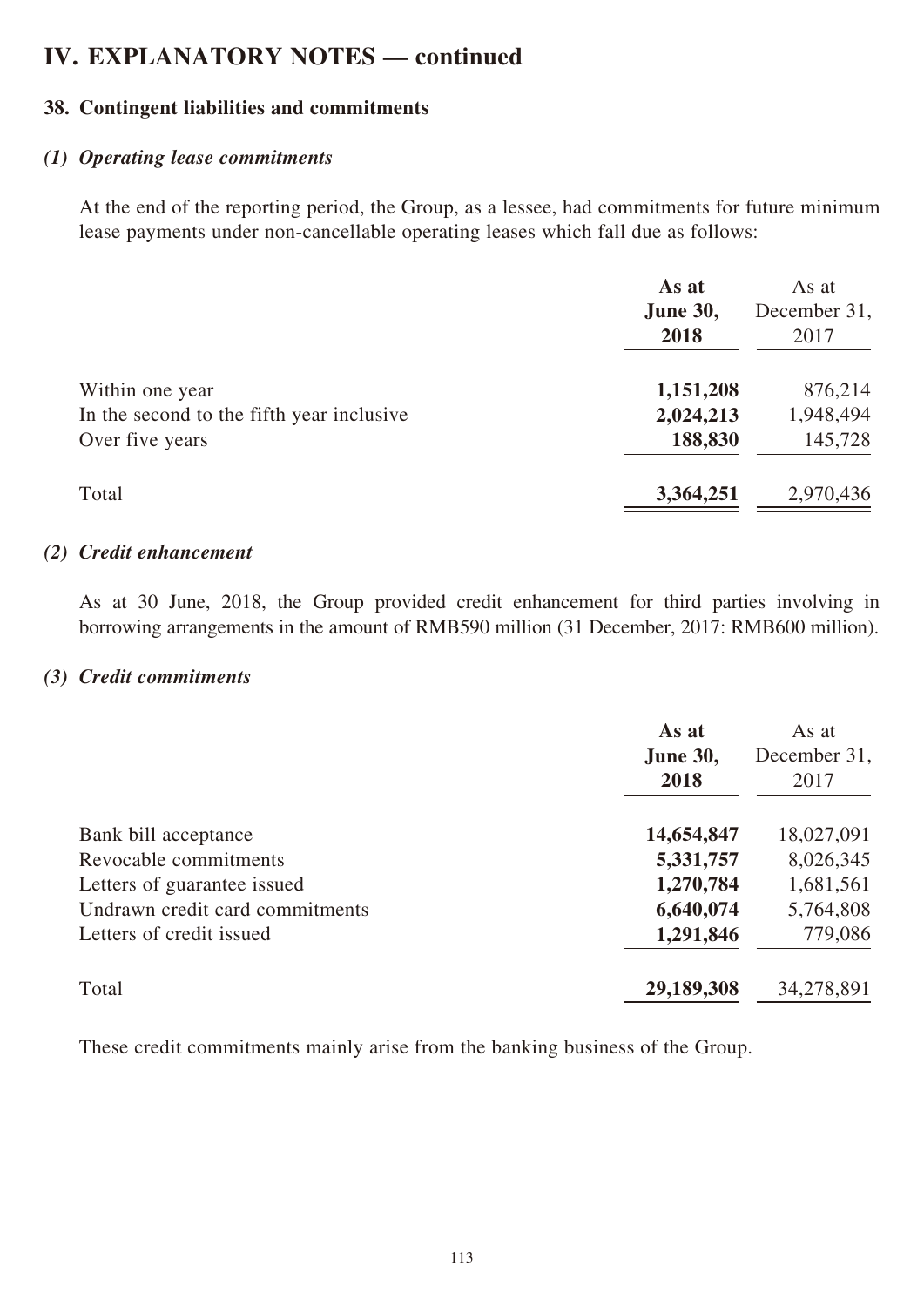### **38. Contingent liabilities and commitments — continued**

#### *(4) Other commitments*

|                                                                                                    | As at<br><b>June 30,</b><br>2018 | As at<br>December 31,<br>2017 |
|----------------------------------------------------------------------------------------------------|----------------------------------|-------------------------------|
| Contracted but not provided for $\sim$ commitments for<br>acquisitions of properties and equipment | 261,170                          | 235,683                       |

#### **39. Related party transactions**

#### *(1) The MOF*

The Group has the following balances and entered into the following transactions with the MOF. These transactions were entered into in the normal course of business, with pricing policies consistent with those transactions conducted with independent third party.

The Group had the following securities issued by or balances with the MOF:

|                                        | As at<br><b>June 30,</b><br>2018 | As at<br>December 31,<br>2017 |
|----------------------------------------|----------------------------------|-------------------------------|
| Debt instruments at amortised cost     | 10,023,769                       |                               |
| Dividends payable                      | 4,180,733                        |                               |
| Other payable                          | 1,031,019                        | 39,696                        |
| Debt instruments at fair value through |                                  |                               |
| other comprehensive income             | 530,485                          |                               |
| Other receivables                      | 146,045                          |                               |
| Held-to-maturity investments           |                                  | 7,362,677                     |
| Available-for-sale financial assets    |                                  | 549,150                       |
| Financial assets held for trading      |                                  | 330,590                       |
| Interest receivables                   |                                  | 76,474                        |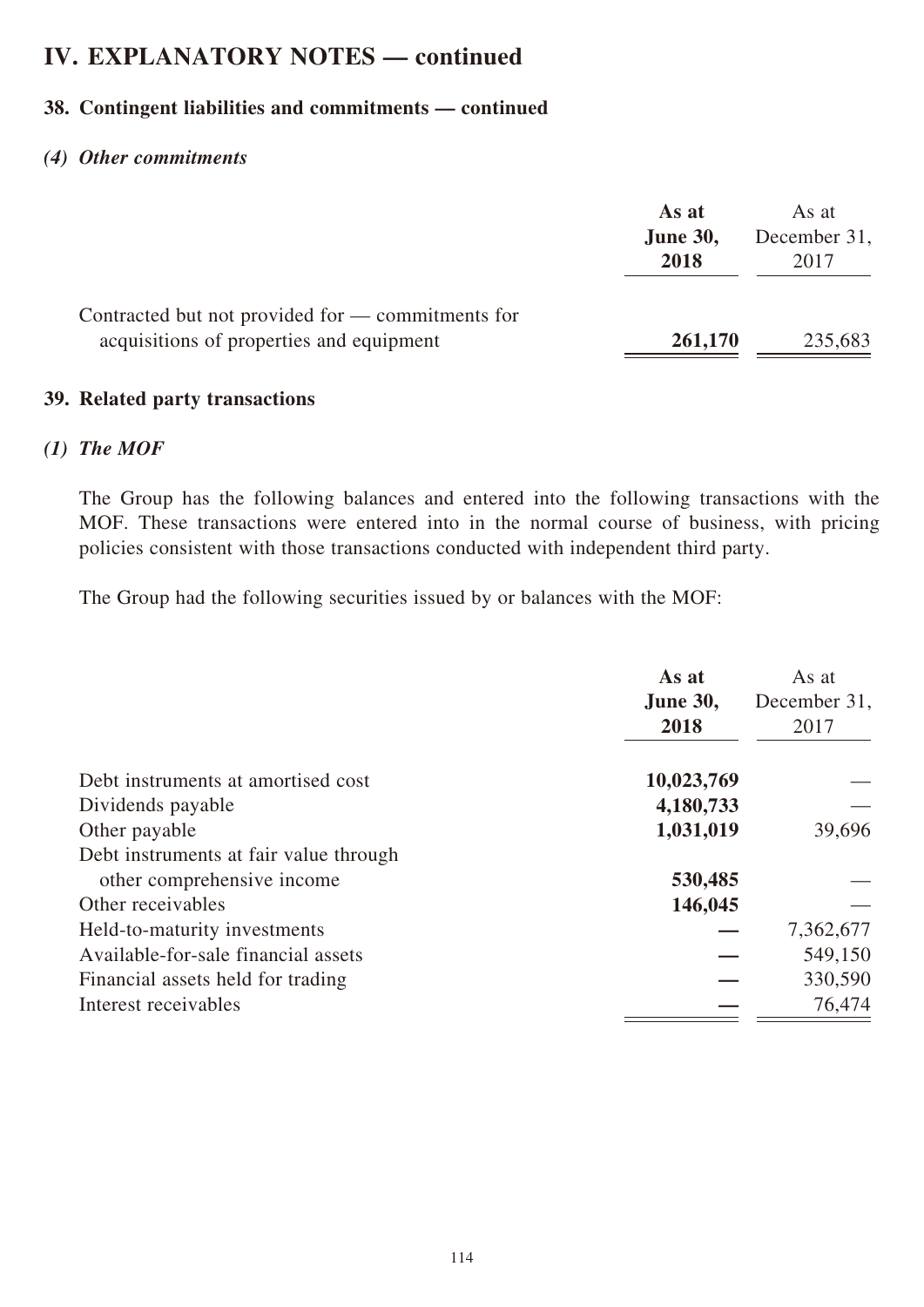#### **39. Related party transactions — continued**

#### *(1) The MOF — continued*

The Group had the following transactions with the MOF:

| For the six months ended<br><b>June 30,</b> |         |
|---------------------------------------------|---------|
| 2018                                        | 2017    |
| 149,963                                     | 111,025 |
|                                             | 47,048  |

#### *(2) Government related entities*

Other than those disclosed above, the Group also entered into transactions with government related entities. These transactions are entered into under normal commercial terms and conditions. None of them was individually significant.

Management considers that transactions with government related entities are activities conducted in the ordinary course of business, and that the dealings of the Group have not been significantly or unduly affected by the fact that both the Group and those entities are government related. The Group has also established pricing policies for products and services and such pricing policies do not depend on whether or not the customers are government related entities.

#### *(3) Associates and joint ventures*

The Group has the following balances and entered into the following transactions with associates and joint ventures. These transactions were entered into in the normal course of business, with pricing policies consistent with those transactions conducted with independent third parties: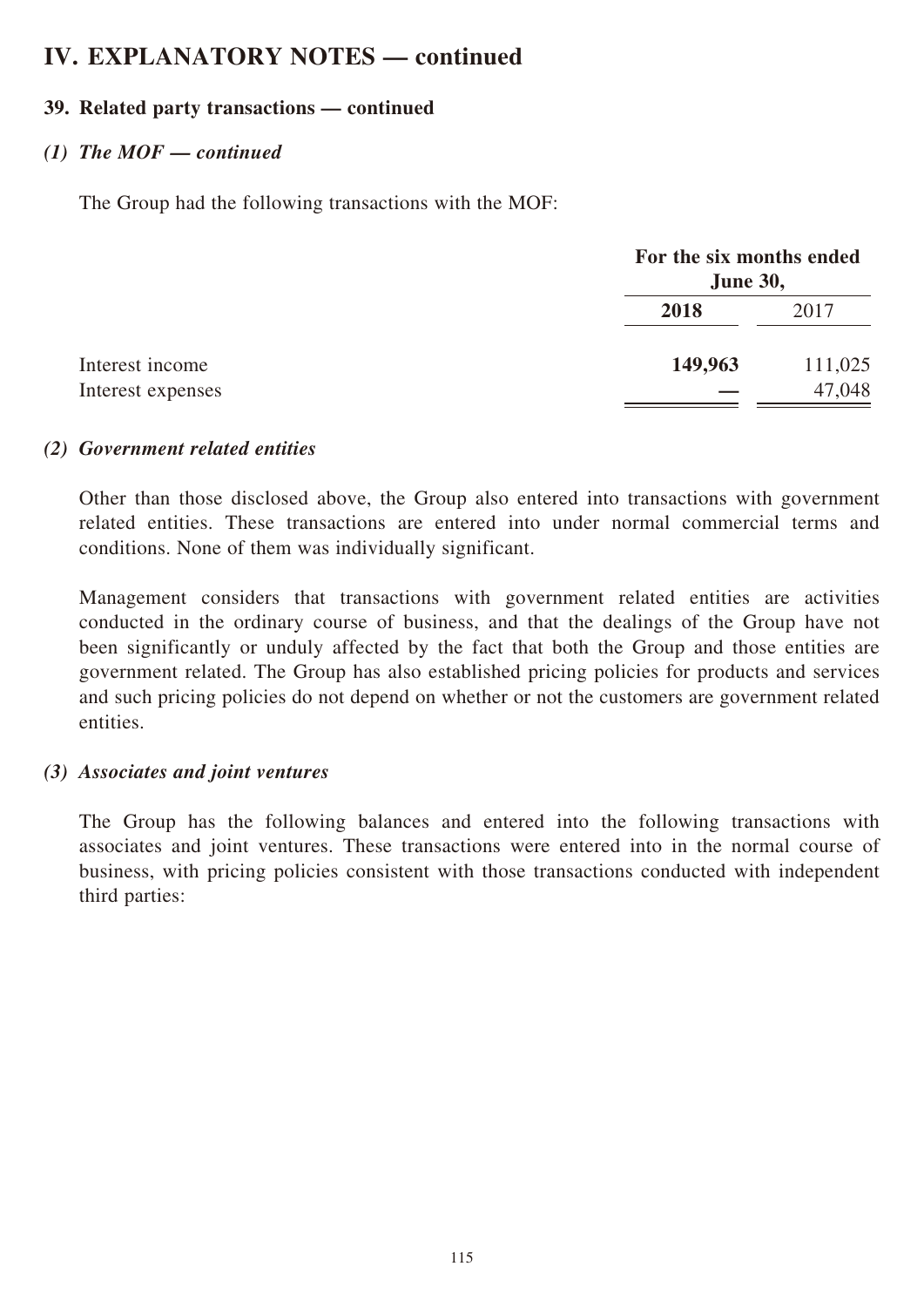#### **39. Related party transactions — continued**

#### *(3) Associates and joint ventures — continued*

The Group had the following securities issued by or balances with associates and joint ventures:

|                                            | As at<br>June 30,<br>2018 | As at<br>December 31,<br>2017 |
|--------------------------------------------|---------------------------|-------------------------------|
| Debt instruments at amortised cost         | 5,186,149                 |                               |
| Financial assets at FVTPL                  | 225,331                   |                               |
| Other payable                              | 20,024                    |                               |
| Other assets                               | 6,788                     | 150,625                       |
| Financial assets classified as receivables |                           | 8,257,799                     |
| Available-for-sale financial assets        |                           | 585,137                       |
| Interest receivable                        |                           | 29,219                        |

The Group had the following transactions with associates and joint ventures:

|                                     | For the six months ended<br><b>June 30,</b> |         |
|-------------------------------------|---------------------------------------------|---------|
|                                     | 2018                                        | 2017    |
| Interest income                     | 169,408                                     | 100,348 |
| Commission and fee income           | 4,604                                       |         |
| Operating expenses                  | 3,420                                       |         |
| Investment income, gains and losses |                                             | 364,604 |

Trust asset management:

As at 30 June, 2018, associates and joint ventures held a trust of RMB30 million issued by the Group (31 December, 2017: RMB30 million).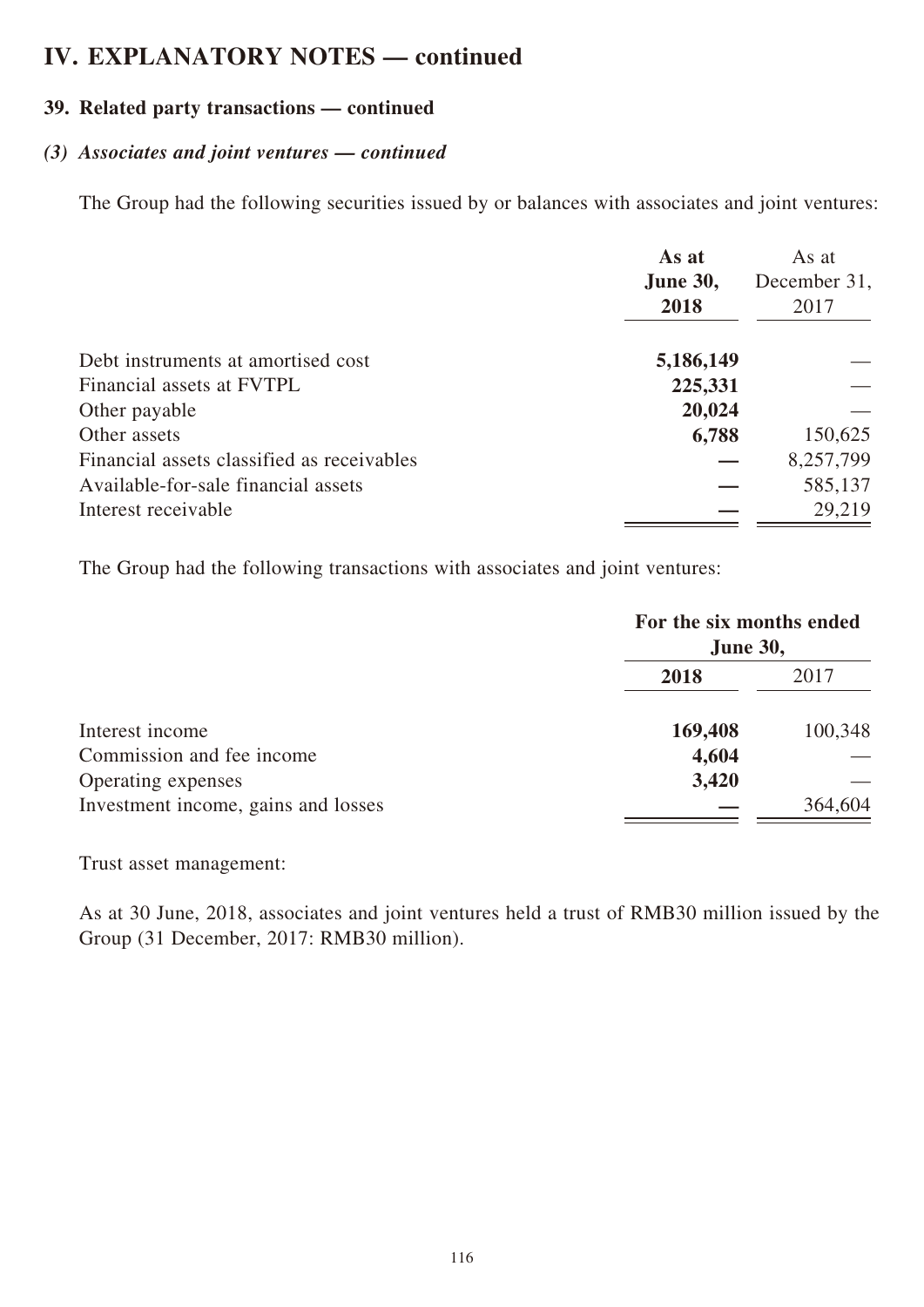#### **39. Related party transactions — continued**

#### *(4) Annuity Scheme*

The Company and certain other entities within the Group have the following transactions with the annuity schemes set up within the Group:

|                                 | For the six months ended<br><b>June 30,</b> |         |
|---------------------------------|---------------------------------------------|---------|
|                                 | 2018                                        | 2017    |
| Contribution to annuity schemes | 128,830                                     | 128,492 |

#### *(5) Key management personnel*

Key management personnel are those persons having the authority and responsibility for planning, directing and controlling the activities of the Group, directly or indirectly.

|                                                            |       | For the six months ended<br><b>June 30,</b> |  |
|------------------------------------------------------------|-------|---------------------------------------------|--|
|                                                            | 2018  | 2017                                        |  |
| Emoluments of key management personnel                     |       |                                             |  |
| — Salaries and other benefits                              | 2,501 | 1,844                                       |  |
| — Employer's contribution to pension scheme                | 728   | 147                                         |  |
| — Discretionary and performance related incentive payments | 133   | 1,427                                       |  |
| Total (before tax)                                         | 3,362 | 3,418                                       |  |

The total compensation package of the above key management personnel for the six months ended 30 June, 2018 has not yet been finalised in accordance with regulations of the relevant authorities in the PRC.

#### **40. Credit risk**

Credit risk is the risk that a customer or counterparty will default on its contractual obligations or adverse changes in credit conditions resulting in financial loss to the Group. The Group's credit risk assets are affected by multiple factors such as changes in the external environment. Credit risk mainly arises from distressed debt assets, loans and advances to customers and debt instruments. The Group considers all elements of credit risk exposure such as counterparty default risk, geographical risk and sector risk for risk management purposes.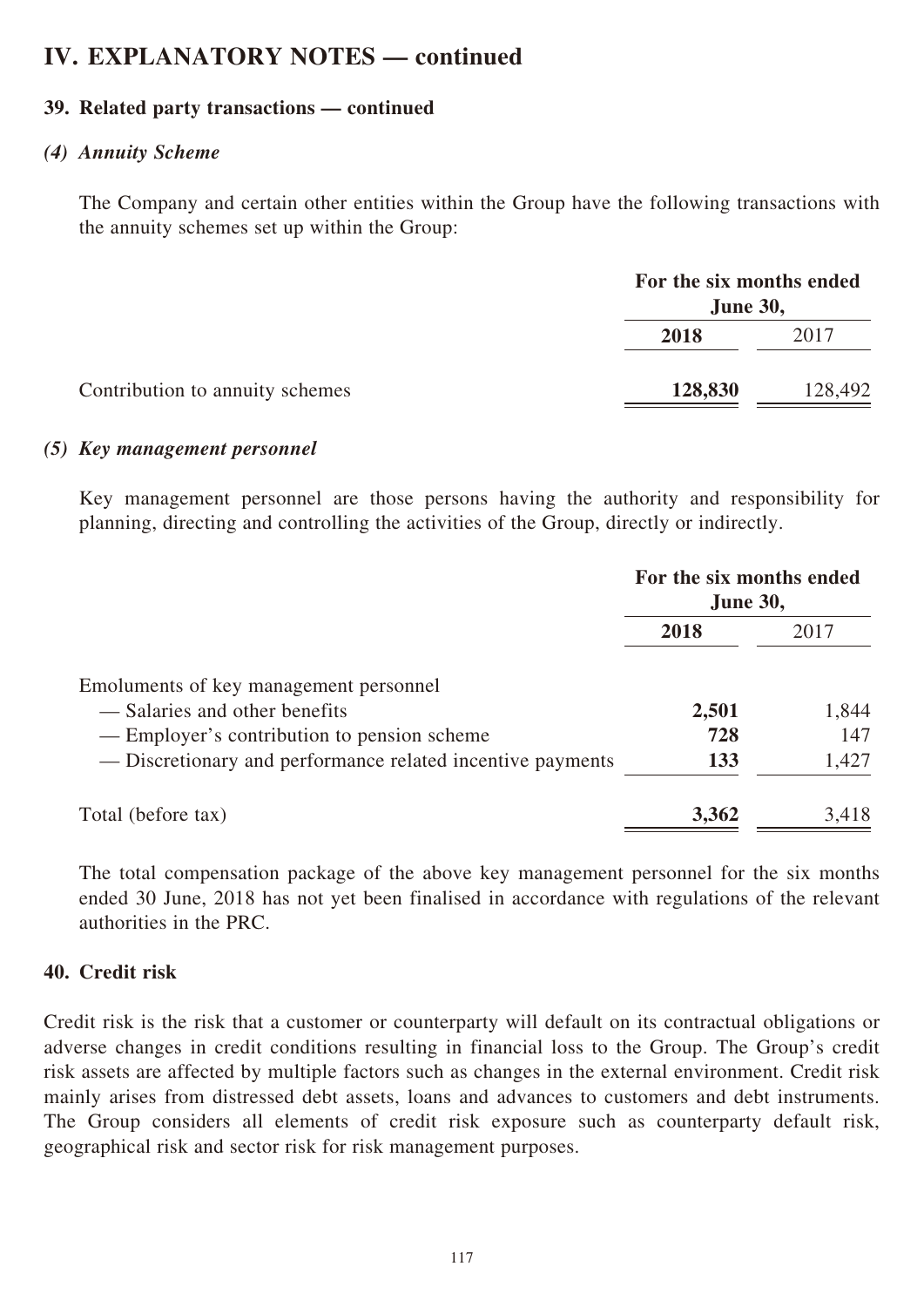### **40. Credit risk — continued**

#### *(1) Credit risk management*

The Group manages the Group's credit risk through the following processes:

- Ensuring that the Group has appropriate credit risk practices, including an effective system of internal control, to consistently determine adequate allowances in accordance with the Group's stated policies and procedures, IFRS and relevant supervisory guidance.
- Monitoring, identifying, assessing, measuring, reporting, controlling and mitigating credit risk across the Group, from an individual instrument to a portfolio level.
- Creating credit policies to protect the Group against the identified risks including the requirements to obtain collateral from borrowers, to perform robust ongoing credit assessment of borrowers and to continually monitor exposures against internal risk limits.
- Establishing a robust control framework regarding the authorisation structure for the approval and renewal of credit facilities.
- Developing and maintaining the Group's processes for measuring ECL including monitoring of credit risk, incorporation of forward looking information and the method used to measure ECL.
- Ensuring that the Group has policies and procedures in place to appropriately maintain and validate models used to assess and measure ECL.

#### *(2) Significant increase in credit risk*

As explained in note II.2.2 the Group monitors all financial assets that are subject to impairment requirements to assess whether there has been a significant increase in credit risk since initial recognition. If there has been a significant increase in credit risk the Group will measure the loss allowance based on lifetime rather than 12-month ECL.

#### **Internal credit risk ratings**

In order to minimise credit risk, the Group has developed and maintained the Group's credit risk grading to categorise exposures according to their degree of risk of default. The Group's credit risk grading framework comprises 14 categories. The credit rating information is based on a range of data that is determined to be predictive of the risk of default and applying experienced credit judgement. The nature of the exposure and type of borrower are taken into account in the analysis. Credit risk grades are defined using qualitative and quantitative factors that are indicative of risk of default.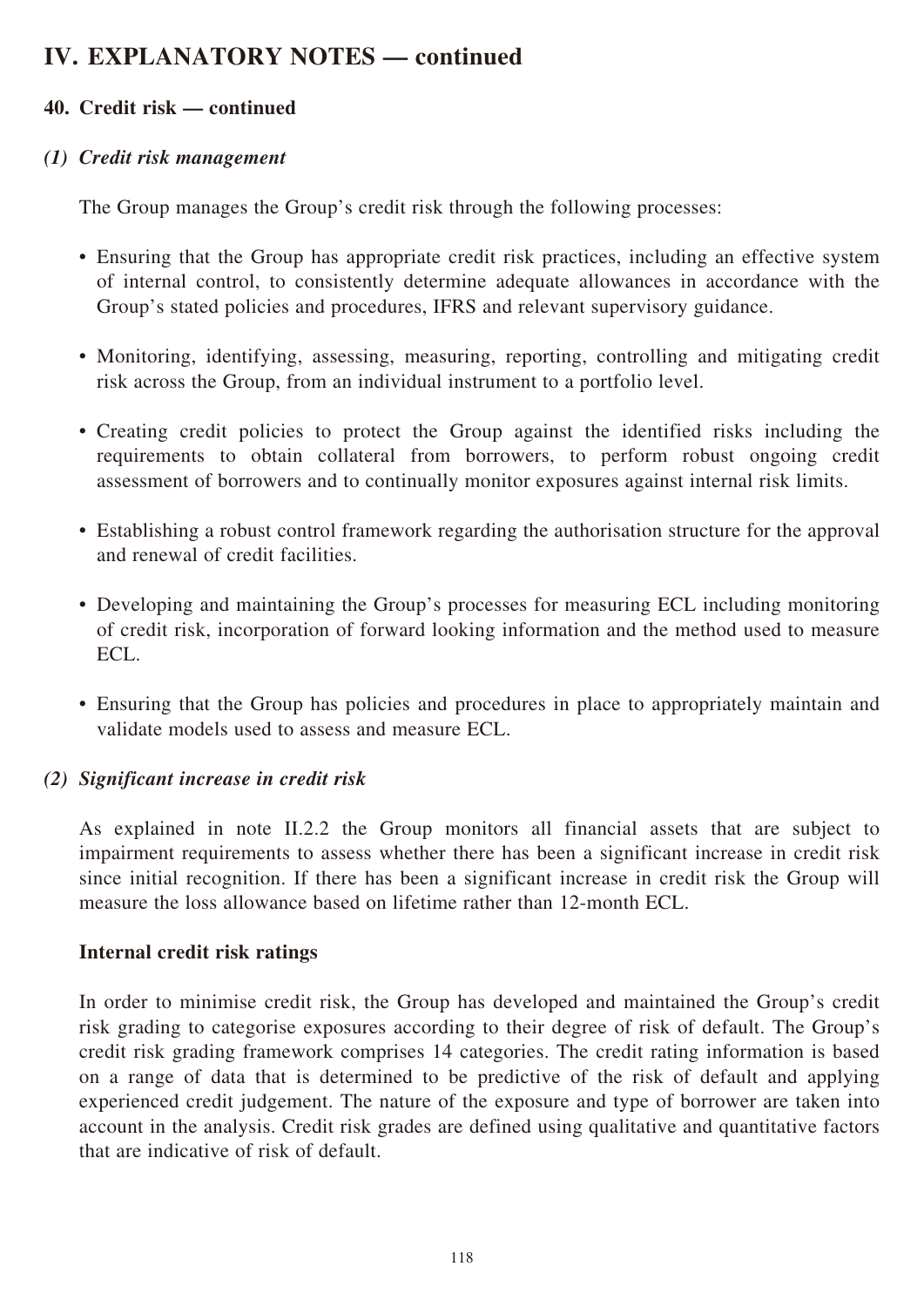### **40. Credit risk — continued**

#### *(2) Significant increase in credit risk — continued*

#### **Internal credit risk ratings — continued**

The credit risk grades are designed and calibrated to reflect the risk of default as credit risk deteriorates. As the credit risk increases the difference in risk of default between grades changes. Each exposure is allocated to a credit risk grade at initial recognition, based on the available information about the counterparty. All exposures are monitored and the credit risk grade is updated to reflect current information. The monitoring procedures followed are both general and tailored to the type of exposure.

The Group uses different criteria to determine whether credit risk has increased significantly per portfolio of assets. The criteria used are both quantitative changes in PDs as well as qualitative.

#### **Incorporation of forward-looking information**

The Group uses forward-looking information that is available without undue cost or effort in its assessment of significant increase of credit risk as well as in its measurement of ECL. The Group employs experts who use external and internal information to generate a 'base case' scenario of future forecast of relevant economic variables along with a representative range of other possible forecast scenarios. The external information used includes economic data and forecasts published by governmental bodies and monetary authorities.

The Group applies probabilities to the forecast scenarios identified. The base case scenario is the single most-likely outcome and consists of information used by the Group for strategic planning and budgeting. The Group has identified and documented key drivers of credit risk and credit losses for each portfolio of financial instruments and, using a statistical analysis of historical data, has estimated relationships between macro-economic variables and credit risk and credit losses. The Group has not made changes in the estimation techniques or significant assumptions made during the reporting period.

#### **Measurement of ECL**

The key inputs used for measuring ECL are:

- probability of default (PD);
- loss given default (LGD); and
- exposure at default (EAD).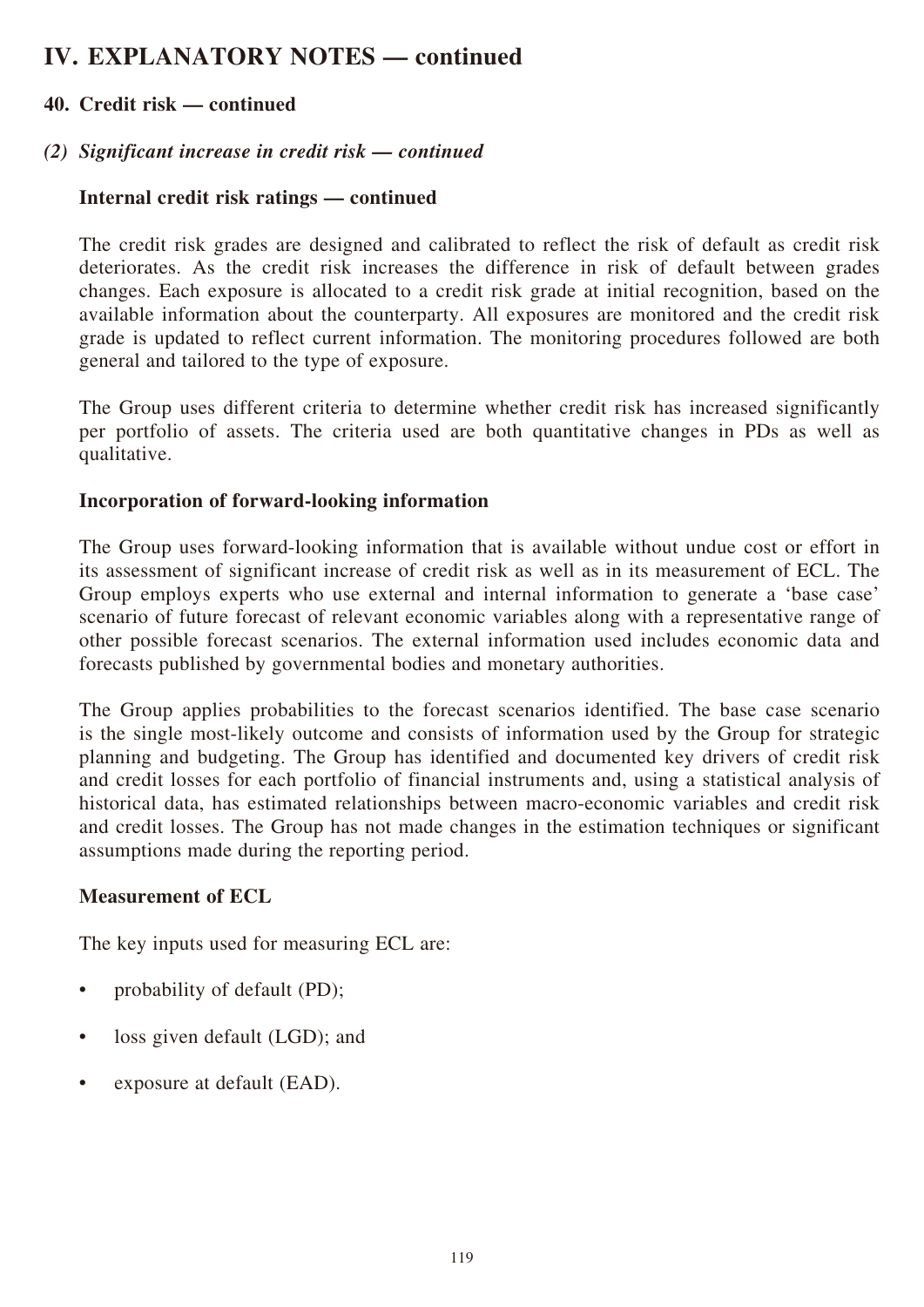### **40. Credit risk — continued**

#### *(2) Significant increase in credit risk — continued*

#### **Measurement of ECL — continued**

As explained above these figures are generally derived from internally developed statistical models and other historical data and they are adjusted to reflect probability-weighted forwardlooking information.

PD is an estimate of the likelihood of default over a given time horizon. It is estimated as at a point in time. The calculation is based on statistical rating models, and assessed using rating tools tailored to the various categories of counterparties and exposures. These statistical models are based on market data (where available), as well as internal data comprising both quantitative and qualitative factors. PDs are estimated considering the contractual maturities of exposures and estimated prepayment rates. The estimation is based on current conditions, adjusted to take into account estimates of future conditions that will impact PD.

LGD is an estimate of the loss arising on default. It is based on the difference between the contractual cash flows due and those that the lender would expect to receive, taking into account cash flows from any collateral. The LGD models for secured assets consider forecasts of future collateral valuation taking into account sale discounts, time to realisation of collateral, cross-collateralisation and seniority of claim, cost of realisation of collateral and cure rates (i.e. exit from non-performing status). LGD models for unsecured assets consider time of recovery, recovery rates and seniority of claims. The calculation is on a discounted cash flow basis, where the cash flows are discounted by the original EIR of the loan.

EAD is an estimate of the exposure at a future default date, taking into account expected changes in the exposure after the reporting date, including repayments of principal and interest, and expected drawdowns on committed facilities. The Group's modeling approach for EAD reflects expected changes in the balance outstanding over the lifetime of the loan exposure that are permitted by the current contractual terms, such as amortisation profiles, early repayment or overpayment, changes in utilisation of undrawn commitments and credit mitigation actions taken before default. The Group uses EAD models that reflect the characteristics of the portfolios.

The measurement of ECL is based on probability weighted average credit loss. As a result, the measurement of the loss allowance should be the same regardless of whether it is measured on an individual basis or a collective basis (although measurement on a collective basis is more practical for large portfolios of items). In relation to the assessment of whether there has been a significant increase in credit risk it can be necessary to perform the assessment on a collective basis as noted below.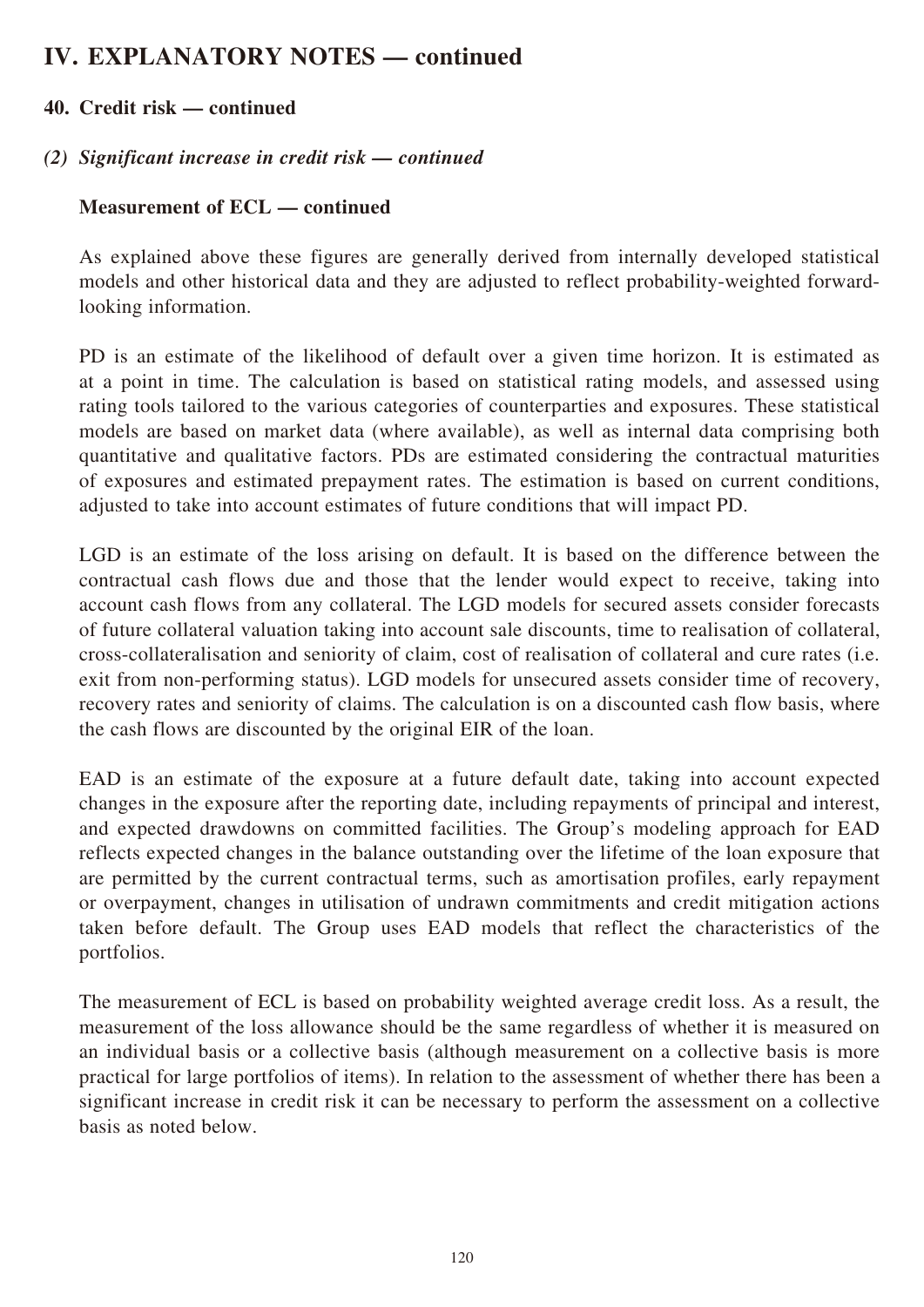### **40. Credit risk — continued**

*(3) Risk concentration of distressed debt assets at amortised cost and at FVTOCI, loans and advances to customers and finance lease receivables*

|                                                       | As at<br>June 30,<br>2018 | As at<br>December 31,<br>2017 |
|-------------------------------------------------------|---------------------------|-------------------------------|
| Distressed debt assets classified as                  |                           |                               |
| receivables (Note IV.25)                              |                           | 368,428,387                   |
| Distressed debt assets at amortised cost (Note IV.26) | 272,532,032               |                               |
| Distressed debt assets at FVTOCI (Note IV.20)         | 108,552,001               |                               |
| Loans and advances to customers (Note IV.18)          | 180, 197, 102             | 162,011,199                   |
| Finance lease receivables (Note IV.19)                | 99,498,396                | 97,727,410                    |
| Subtotal                                              | 660,779,531               | 628,166,996                   |
| Allowance for impairment losses                       |                           |                               |
| Distressed debt assets classified as receivables      |                           | (23,744,067)                  |
| Distressed debt assets at amortised cost              | (26, 556, 377)            |                               |
| Loans and advances to customers                       | (4, 445, 479)             | (3,789,251)                   |
| Finance lease receivables                             | (2,388,829)               | (2,023,481)                   |
| Subtotal                                              | (33,390,685)              | (29, 556, 799)                |
| Net carrying amount                                   |                           |                               |
| Distressed debt assets classified as receivables      |                           | 344,684,320                   |
| Distressed debt assets at amortised cost              | 245,975,655               |                               |
| Distressed debt assets at FVTOCI                      | 108,552,001               |                               |
| Loans and advances to customers                       | 175,751,623               | 158,221,948                   |
| Finance lease receivables                             | 97,109,567                | 95,703,929                    |
| Total                                                 | 627,388,846               | 598,610,197                   |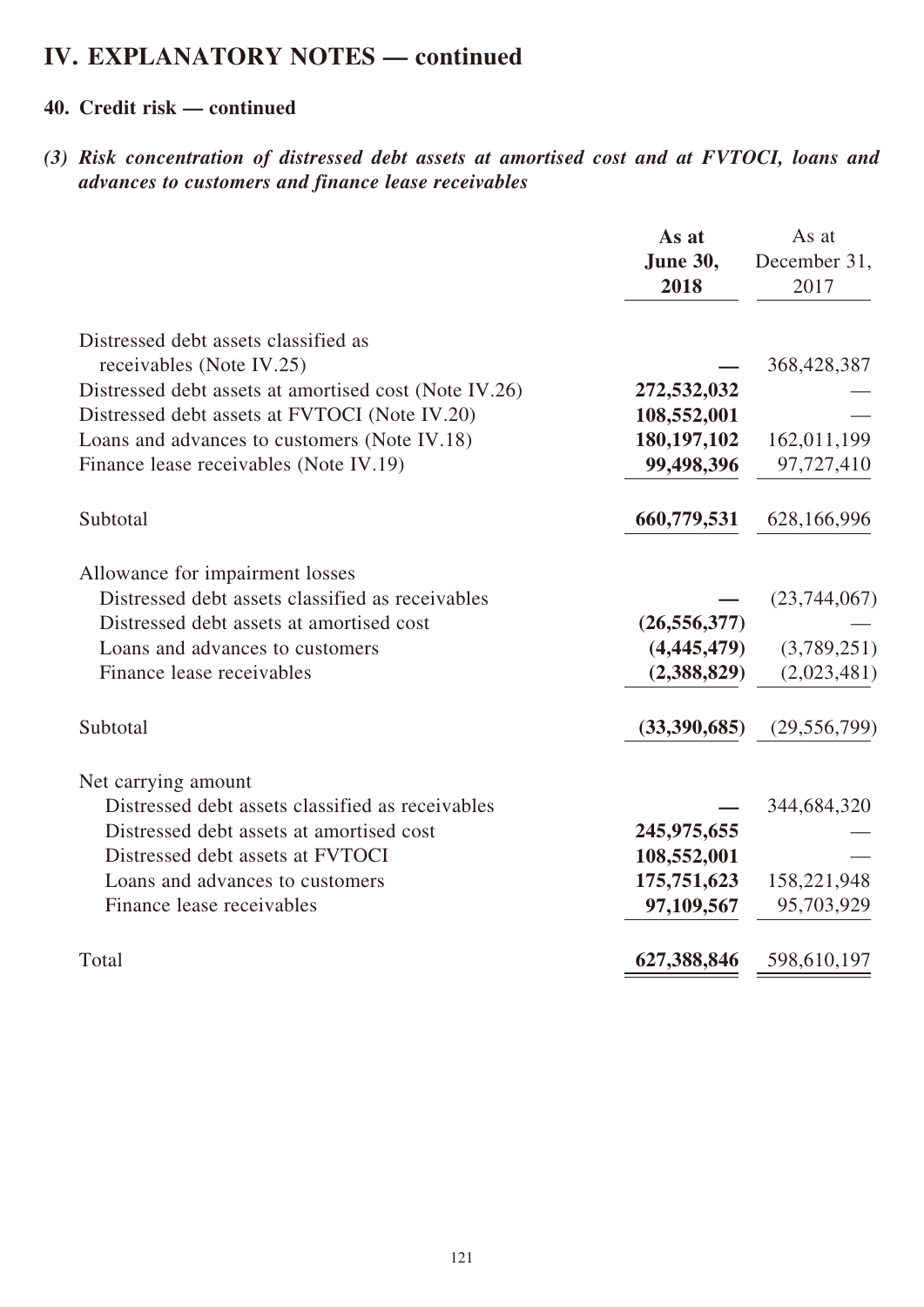### **40. Credit risk — continued**

*(3) Risk concentration of distressed debt assets at amortised cost and at FVTOCI, loans and advances to customers and finance lease receivables — continued* 

#### **Analysed by geographical area**

|                     | As at June 30, 2018            |       | As at December 31, 2017 |       |  |
|---------------------|--------------------------------|-------|-------------------------|-------|--|
| Area                | <b>Gross</b><br>$\%$<br>amount |       | Gross<br>amount         | $\%$  |  |
| Central Region      | 272,660,116                    | 41.3  | 242, 321, 422           | 38.6  |  |
| Western Region      | 131,558,271                    | 19.9  | 132,890,359             | 21.2  |  |
| Yangtze River Delta | 106,370,570                    | 16.1  | 107,950,391             | 17.2  |  |
| Bohai Rim           | 65,014,805                     | 9.8   | 57,873,435              | 9.2   |  |
| Pearl River Delta   | 57,731,354                     | 8.7   | 59,506,307              | 9.5   |  |
| Northeastern Region | 21,712,078                     | 3.3   | 22,544,372              | 3.6   |  |
| Overseas            | 5,732,337                      | 0.9   | 5,080,710               | 0.7   |  |
| Total               | 660,779,531                    | 100.0 | 628,166,996             | 100.0 |  |

*Notes:*

| Central Region:        | Including Shanxi, Henan, Hunan, Hubei, Anhui, Jiangxi, Hainan.     |
|------------------------|--------------------------------------------------------------------|
| <b>Western Region:</b> | Including Chongqing, Sichuan, Guizhou, Yunnan, Shaanxi,            |
|                        | Guangxi, Gansu, Qinghai, Xinjiang, Ningxia, Inner Mongolia, Tibet. |
| Yangtze River Delta:   | Including Shanghai, Jiangsu, Zhejiang.                             |
| Pearl River Delta:     | Including Guangdong, Fujian.                                       |
| Bohai Rim:             | Including Beijing, Tianjin, Hebei, Shandong.                       |
| Northeastern Region:   | Including Liaoning, Jilin and Heilongjiang.                        |
| Overseas:              | Including all regions outside Mainland China.                      |
|                        |                                                                    |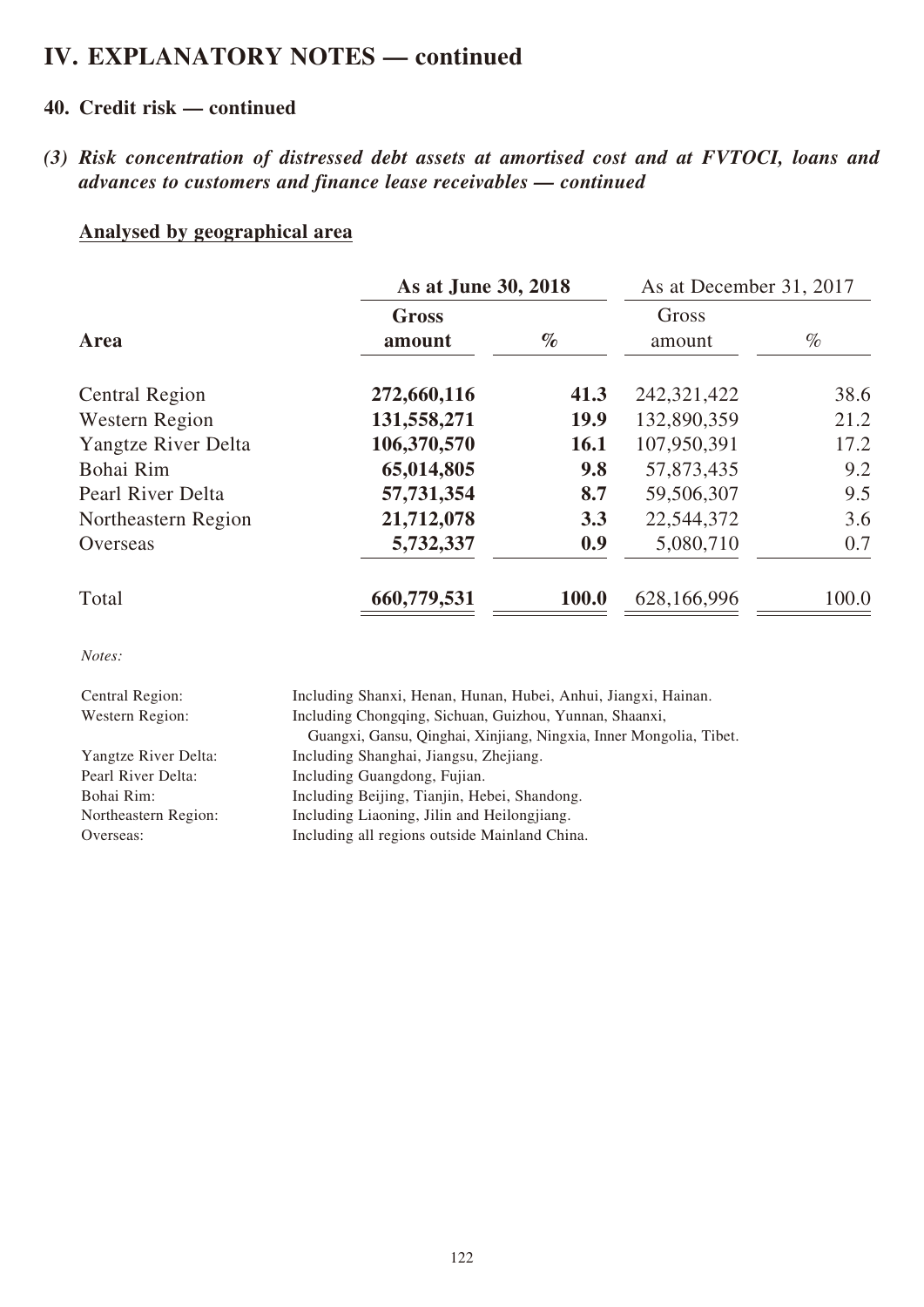### **40. Credit risk — continued**

*(3) Risk concentration of distressed debt assets at amortised cost and at FVTOCI, loans and advances to customers and finance lease receivables — continued* 

#### **Analysed by industry**

|                                 | As at June 30, 2018 |       | As at December 31, 2017 |       |  |
|---------------------------------|---------------------|-------|-------------------------|-------|--|
|                                 | <b>Gross</b>        |       | Gross                   |       |  |
| <b>Industry</b>                 | amount              | $\%$  | amount                  | $\%$  |  |
| Corporate business              |                     |       |                         |       |  |
| Real estate                     | 220,075,544         | 33.3  | 219,035,352             | 34.9  |  |
| Water, environment and          |                     |       |                         |       |  |
| public utilities management     | 100,242,984         | 15.2  | 91,918,236              | 14.6  |  |
| Manufacturing                   | 76, 767, 779        | 11.6  | 71,026,579              | 11.3  |  |
| Construction                    | 45,326,375          | 6.8   | 39,571,693              | 6.3   |  |
| Leasing and commercial services | 37,916,995          | 5.7   | 36,547,676              | 5.8   |  |
| Transportation, logistics       |                     |       |                         |       |  |
| and postal services             | 16,163,551          | 2.4   | 14,069,885              | 2.2   |  |
| Mining                          | 11,599,794          | 1.8   | 10,937,093              | 1.7   |  |
| Others                          | 95,503,581          | 14.5  | 97,602,480              | 15.5  |  |
| Subtotal                        | 603,596,603         | 91.3  | 580,708,994             | 92.4  |  |
| Personal business               |                     |       |                         |       |  |
| Loans for business operations   | 10,519,081          | 1.6   | 10,556,064              | 1.7   |  |
| Mortgage                        | 15,313,865          | 2.3   | 11,390,788              | 1.8   |  |
| Personal consumption loans      | 21,519,025          | 3.3   | 15,483,236              | 2.5   |  |
| Others                          | 2,754,964           | 0.4   | 2,504,521               | 0.4   |  |
| Subtotal                        | 50,106,935          | 7.6   | 39,934,609              | 6.4   |  |
| Loans to margin clients         | 7,075,993           | 1.1   | 7,523,393               | 1.2   |  |
| Total                           | 660,779,531         | 100.0 | 628,166,996             | 100.0 |  |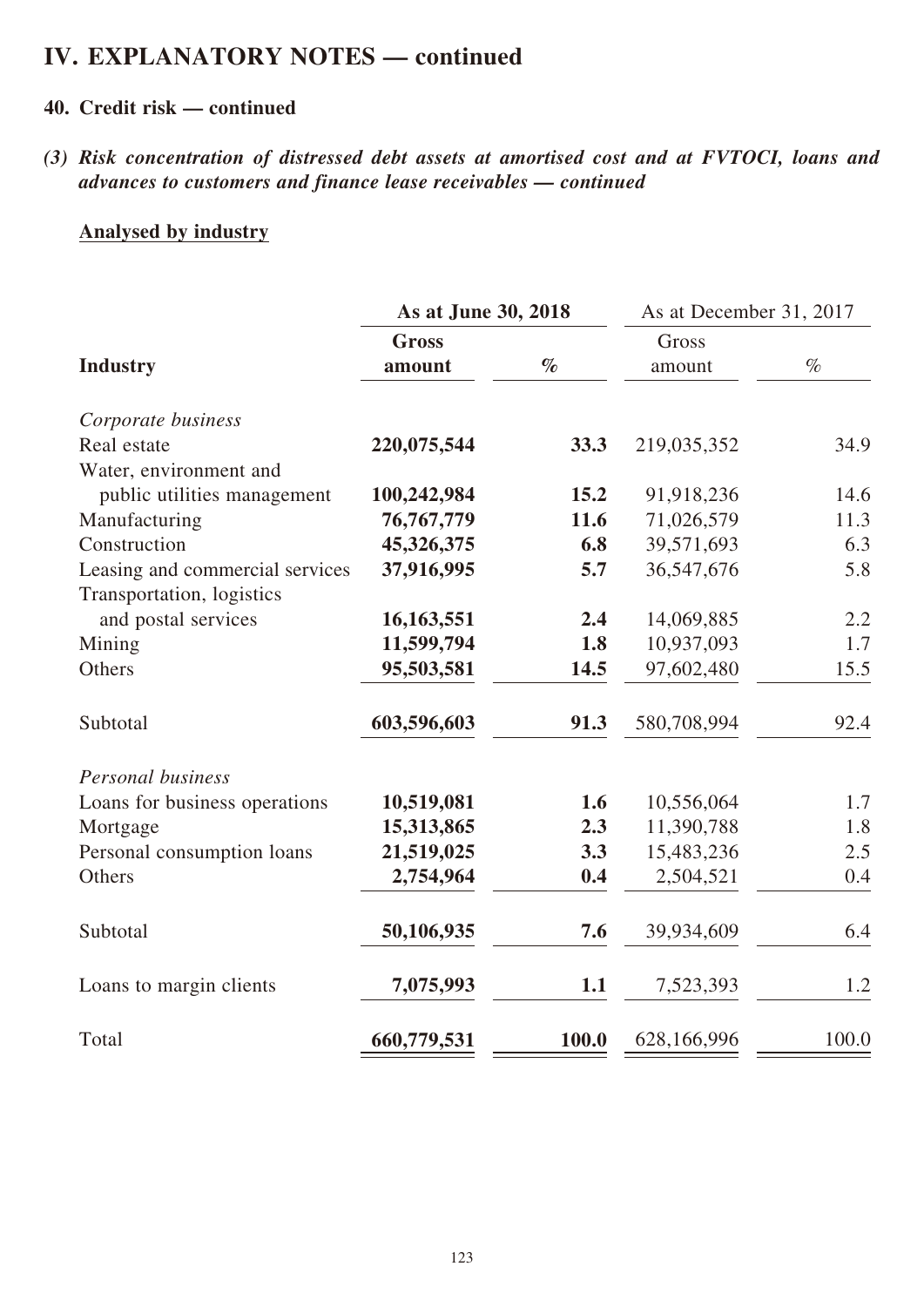#### **41. Risk management of distressed assets**

Risk of distressed assets represents the potential loss that may arise from counterparty's failure to meet its obligation or changes in market conditions that lead to decline in asset value. Risk of distressed assets can also arise from operational failures due to unauthorised or inappropriate purchase, disposal or management activities, which result in the recoverable amount of the distressed assets lower than their carrying amounts.

The Group's distressed assets risk arises from distressed debts which the Group initially classifies as financial assets FVTPL, debt instruments at amortised cost and debt instruments at FVTOCI, and equity instruments at FVTOCI.

Except for the credit risk assessment as described in note IV.40, the risk management of distressed debt assets and assets obtained through debt-to-equity swap, as well as fair value measurement techniques are the same as those described in the Group's consolidated financial statements for the year ended 31 December, 2017.

#### **42. Fair value of financial instruments**

Some of the Group's financial assets and financial liabilities are measured at fair value at the end of each reporting period.

Level 1 fair value measurements are those derived from quoted prices (unadjusted) in active market for identical assets or liabilities;

Level 2 fair value measurements are those derived from inputs other than quoted prices included within Level 1 that are observable for the asset or liability, either directly (i.e. as prices) or indirectly (i.e. derived from prices);

Level 3 fair value measurements are those derived from valuation techniques that include inputs for the asset or liability that are not based on observable market data (unobservable inputs).

The determination of fair values of financial assets and financial liabilities are the same as those described in the Group's consolidated financial statements for the year ended 31 December, 2017.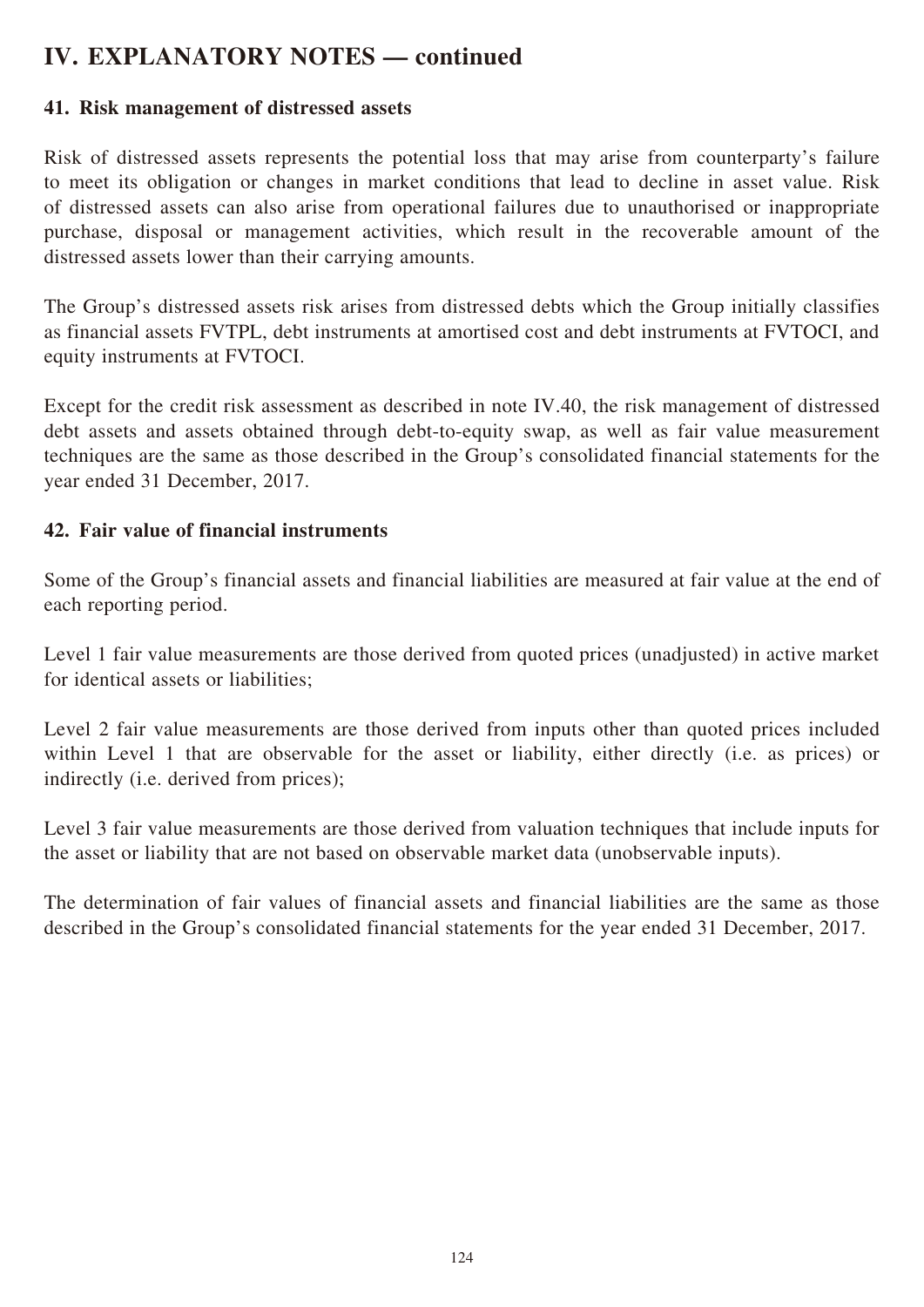### **42. Fair value of financial instruments — continued**

#### *42.1 Fair value of financial assets/liabilities that are measured at fair value on a recurring basis*

The following tables provide a summary of financial instruments that are measured at fair value subsequent to initial recognition, grouped into three levels:

|                                                                             | As at June 30, 2018 |                         |               |              |  |
|-----------------------------------------------------------------------------|---------------------|-------------------------|---------------|--------------|--|
|                                                                             | Level 1             | Level 2                 | Level 3       | <b>Total</b> |  |
| Financial assets at FVTPL                                                   | 36,048,946          | 50,141,180              | 351,512,245   | 437,702,371  |  |
| Debt instruments at FVTOCI                                                  | 16,455,296          | 13,991,797              | 130,966,739   | 161,413,832  |  |
| Equity instruments at FVTOCI                                                | 98,937              |                         | 1,088,962     | 1,187,899    |  |
| Total assets                                                                | 52,603,179          | 64,132,977              | 483,567,946   | 600,304,102  |  |
|                                                                             |                     | As at June 30, 2018     |               |              |  |
|                                                                             | Level 1             | Level 2                 | Level 3       | <b>Total</b> |  |
| Financial liabilities at FVTPL                                              |                     | (14,703)                | (1,673,569)   | (1,688,272)  |  |
|                                                                             |                     | As at December 31, 2017 |               |              |  |
|                                                                             | Level 1             | Level 2                 | Level 3       | Total        |  |
| Financial assets held for trading<br>Financial assets designated as at fair | 36, 192, 769        | 29,458,977              | 1,605,963     | 67,257,709   |  |
| value through profit or loss                                                | 2,255,406           | 10,919,926              | 216,870,010   | 230,045,342  |  |
| Available-for-sale financial assets                                         | 30,087,513          | 36,160,070              | 120,995,507   | 187,243,090  |  |
| Total assets                                                                | 68,535,688          | 76,538,973              | 339, 471, 480 | 484,546,141  |  |
|                                                                             |                     | As at December 31, 2017 |               |              |  |
|                                                                             | Level 1             | Level 2                 | Level 3       | Total        |  |
| Financial liabilities at FVTPL                                              |                     |                         | (2,547,383)   | (2,547,383)  |  |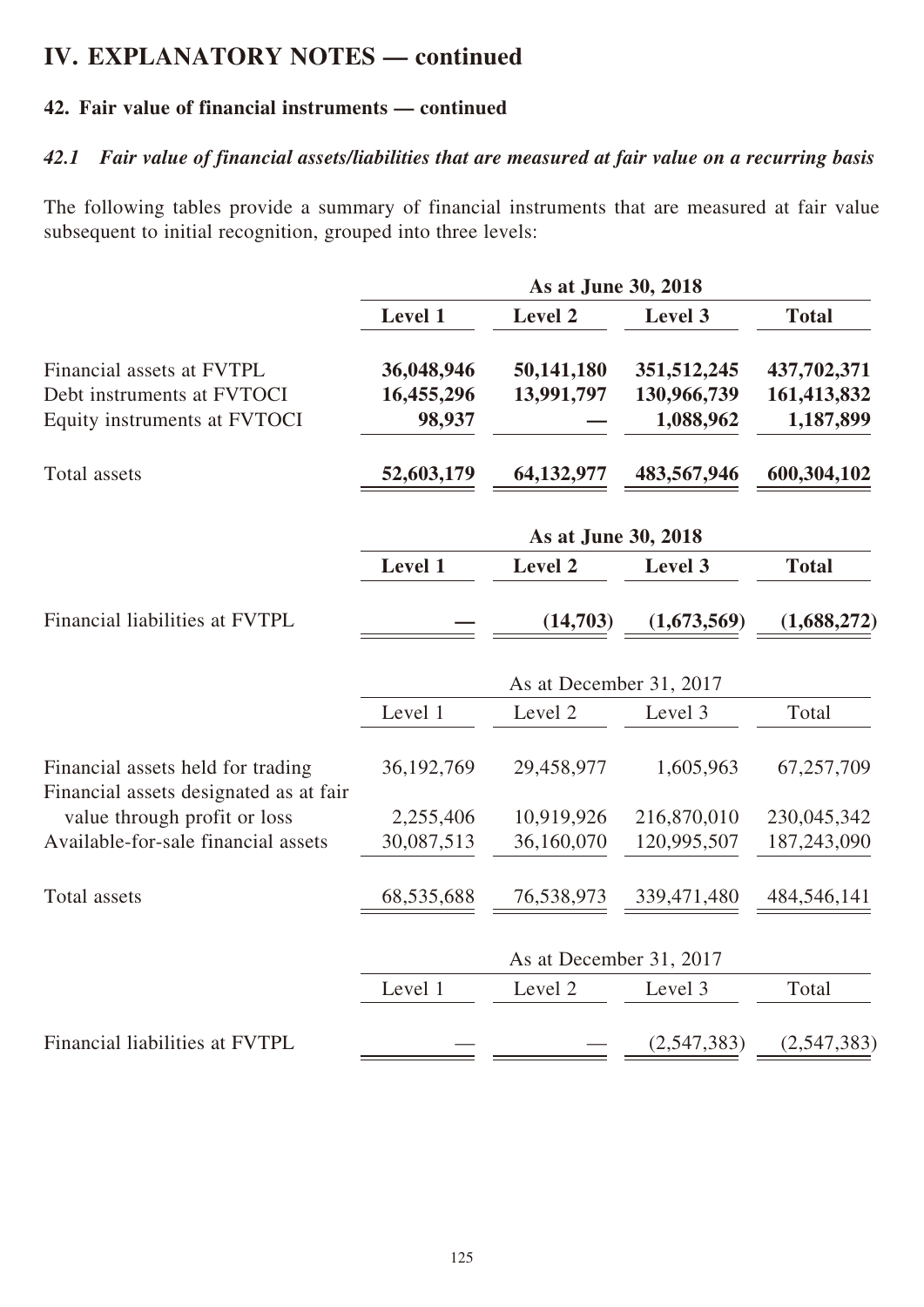### **42. Fair value of financial instruments — continued**

### *42.1 Fair value of financial assets/liabilities that are measured at fair value on a recurring basis — continued*

Fair values of the financial assets and their fair value hierarchy.

| Fair value as at<br><b>June 30, 2018</b><br><b>Financial assets</b> | <b>Fair value</b><br>hierarchy |
|---------------------------------------------------------------------|--------------------------------|
| 1)<br>Financial assets at FVTPL                                     |                                |
| Distressed debt assets<br>151,004,194                               | Level 3                        |
| Funds                                                               |                                |
| -Listed<br>164,571                                                  | Level 1                        |
| — Investing in the underlying assets with open or                   |                                |
| active quotations<br>4,188,352                                      | Level 2                        |
| — Investing in the underlying assets without open or                |                                |
| active quotations<br>75,971,154                                     | Level 3                        |
| Trust products issued by financial institutions                     |                                |
| — Investing in the underlying assets with open or                   |                                |
| active quotations<br>1,357,414                                      | Level 2                        |
| — Investing in the underlying assets without open or                |                                |
| active quotations<br>53,361,169                                     | Level 3                        |
| <b>Shares</b>                                                       |                                |
| — Listed Shares                                                     |                                |
| — Unrestricted Shares<br>21,615,762                                 | Level 1                        |
| — Restricted Shares<br>3,192,261                                    | Level 3                        |
| — Unlisted Shares<br>29,381,650                                     | Level 3                        |
| Debt securities                                                     |                                |
| — Traded in stock exchanges<br>14, 162, 269                         | Level 1                        |
| - Traded in inter-bank markets<br>15,993,332                        | Level 2                        |
| — Traded over the counter<br>1,355,820                              | Level 3                        |
| 21,329,140<br>Wealth management products                            | Level 3                        |
| Structured products<br>16,325,965                                   | Level 3                        |
| Asset management plans                                              |                                |
| - Investing in the underlying assets with open or                   |                                |
| active quotations<br>3,605,950                                      | Level 2                        |
| — Investing in the underlying assets without open or                | Level 3                        |
| active quotations<br>6,496,492<br>Convertible bonds                 |                                |
| -Listed<br>106,344                                                  | Level 1                        |
| - Unlisted<br>7,361,392                                             | Level 3                        |
| Equity instruments with embedded derivatives<br>5,240,161           | Level 2                        |
| Negotiable certificates of deposit<br>3,463,790                     | Level 2                        |
| Interests in entrust loans<br>1,569,680                             | Level 3                        |
| Asset-backed securities                                             |                                |
| — Investing in the underlying assets with open or                   |                                |
| 423,796<br>active quotations                                        | Level 2                        |
| — Investing in the underlying assets without open or                |                                |
| active quotations<br>31,713                                         | Level 3                        |
| Subtotal<br>437,702,371                                             |                                |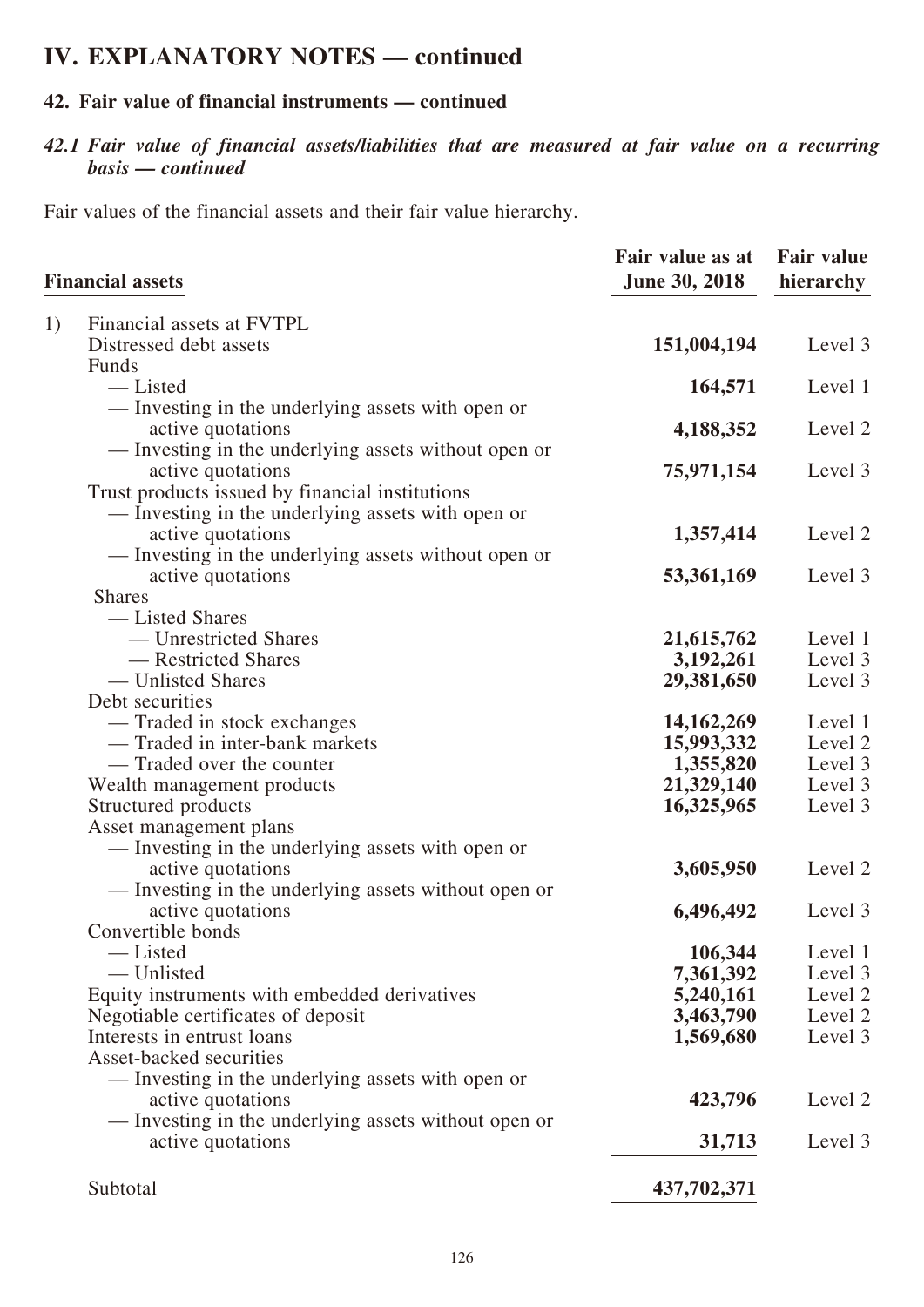### **42. Fair value of financial instruments — continued**

*42.1 Fair value of financial assets/liabilities that are measured at fair value on a recurring basis — continued*

|    | <b>Financial assets</b>                                                                                                | Fair value as at<br>June 30, 2018 | <b>Fair value</b><br>hierarchy |
|----|------------------------------------------------------------------------------------------------------------------------|-----------------------------------|--------------------------------|
| 2) | Debt instruments at FVTOCI<br>Distressed debt assets                                                                   | 108,552,001                       | Level 3                        |
|    | Debt securities                                                                                                        |                                   |                                |
|    | - Traded in stock exchanges                                                                                            | 16,455,296                        | Level 1                        |
|    | — Traded in inter-bank markets                                                                                         | 12,896,366                        | Level 2                        |
|    | - Traded over the counter                                                                                              | 2,348,139                         | Level 3                        |
|    | Trust products issued by financial institutions                                                                        | 6,932,441                         | Level 3                        |
|    | <b>Entrust</b> loans                                                                                                   | 6,147,581                         | Level 3                        |
|    | <b>Bills</b>                                                                                                           | 4,434,553                         | Level 3                        |
|    | Asset management plans                                                                                                 |                                   |                                |
|    | — Investing in the underlying assets with open or                                                                      |                                   |                                |
|    | active quotations                                                                                                      | 514,800                           | Level 2                        |
|    | - Investing in the underlying assets without open or                                                                   |                                   |                                |
|    | active quotations                                                                                                      | 2,552,024                         | Level 3                        |
|    | Asset-backed securities                                                                                                | 580,631                           | Level 2                        |
|    |                                                                                                                        |                                   |                                |
|    | Subtotal                                                                                                               | 161,413,832                       |                                |
| 3) | Equity instruments at FVTOCI                                                                                           |                                   |                                |
|    | <b>Shares</b>                                                                                                          |                                   |                                |
|    | — Listed Shares<br>— Unrestricted Shares                                                                               | 98,937                            | Level 1                        |
|    | - Restricted Shares                                                                                                    | 172,742                           | Level 3                        |
|    | — Unlisted Shares                                                                                                      | 916,220                           | Level 3                        |
|    |                                                                                                                        |                                   |                                |
|    | Subtotal                                                                                                               | 1,187,899                         |                                |
|    | Total                                                                                                                  | 600,304,102                       |                                |
| 4) | Financial liabilities at FVTPL<br>Interest of other holders of consolidated structured entities<br>Structured products | (1,673,569)<br>(14,703)           | Level 3<br>Level 2             |
|    | Total                                                                                                                  | (1,688,272)                       |                                |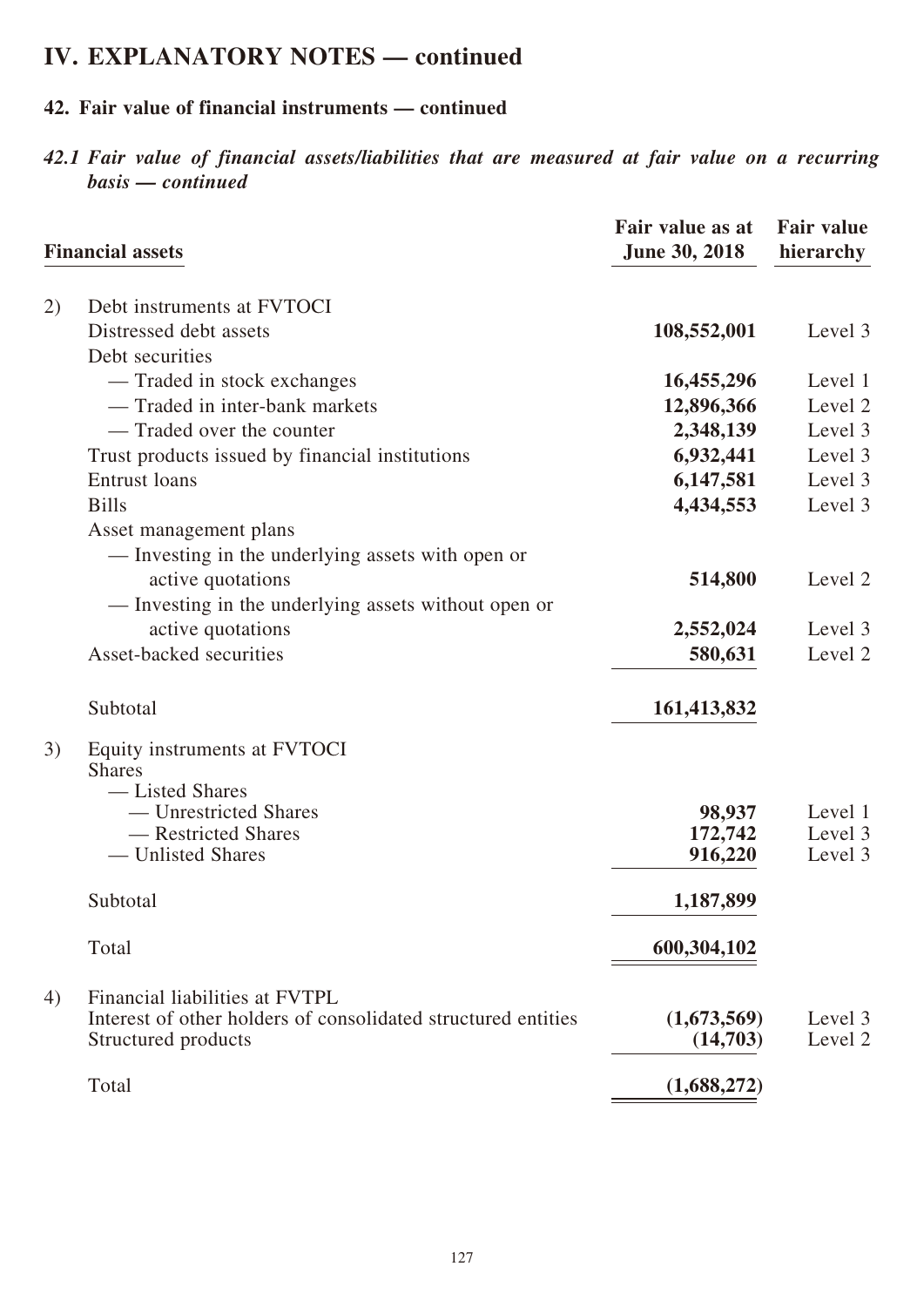### **42. Fair value of financial instruments — continued**

*42.1 Fair value of financial assets/liabilities that are measured at fair value on a recurring basis — continued*

|    | Financial assets                                                       | Fair value as at<br>December 31, 2017 | Fair value<br>hierarchy |
|----|------------------------------------------------------------------------|---------------------------------------|-------------------------|
| 1) | Financial assets held for trading                                      |                                       |                         |
|    | Debt securities                                                        |                                       |                         |
|    | — Traded in stock exchanges                                            | 25,869,138                            | Level 1                 |
|    | - Traded in inter-bank markets                                         | 5,852,776                             | Level 2                 |
|    | <b>Shares</b>                                                          |                                       |                         |
|    | — Listed Shares                                                        |                                       |                         |
|    | — Unrestricted Shares                                                  | 7,280,806                             | Level 1                 |
|    | — Unlisted Shares                                                      | 294,462                               | Level 3                 |
|    | Funds                                                                  |                                       |                         |
|    | — Listed                                                               | 3,042,825                             | Level 1                 |
|    | — Investing in the underlying assets with open or                      |                                       |                         |
|    | active quotations                                                      | 5,483,183                             | Level 2                 |
|    | — Investing in the underlying assets without open or                   |                                       |                         |
|    | active quotations                                                      | 1,311,501                             | Level 3                 |
|    | Wealth management products                                             | 10,386,791                            | Level 2                 |
|    | Negotiable certificates of deposit                                     | 7,290,694                             | Level 2                 |
|    | Asset-backed securities                                                | 445,533                               | Level 2                 |
|    | Subtotal                                                               | 67,257,709                            |                         |
| 2) | Financial assets designated as at fair value through profit or loss    |                                       |                         |
|    | <b>Shares</b>                                                          |                                       |                         |
|    | — Listed Shares                                                        |                                       |                         |
|    | — Unrestricted Shares                                                  | 2,255,406                             | Level 1                 |
|    | — Restricted Shares                                                    | 1,118,630                             | Level 3                 |
|    | — Unlisted Shares                                                      | 17,462,733                            | Level 3                 |
|    | Distressed debt assets<br>Convertible bonds                            | 150,807,178<br>13,010,094             | Level 3<br>Level 3      |
|    |                                                                        |                                       |                         |
|    | Structured products                                                    |                                       |                         |
|    | — Investing in the underlying assets with open or<br>active quotations | 418,947                               | Level 2                 |
|    | — Investing in the underlying assets without open or                   |                                       |                         |
|    | active quotations                                                      | 13,783,698                            | Level 3                 |
|    |                                                                        |                                       |                         |
|    | Asset management plans                                                 |                                       |                         |
|    | - Investing in the underlying assets with open or                      |                                       |                         |
|    | active quotations                                                      | 2,830,487                             | Level 2                 |
|    | — Investing in the underlying assets without open or                   |                                       |                         |
|    | active quotations                                                      | 679,461                               | Level 3                 |
|    | Wealth management products                                             | 7,670,492                             | Level 2                 |
|    | Trust products issued by financial institutions                        | 18,492,657                            | Level 3                 |
|    | Debt instruments with embedded derivatives                             |                                       | Level 3                 |
|    |                                                                        | 1,515,559                             |                         |
|    | Subtotal                                                               | 230,045,342                           |                         |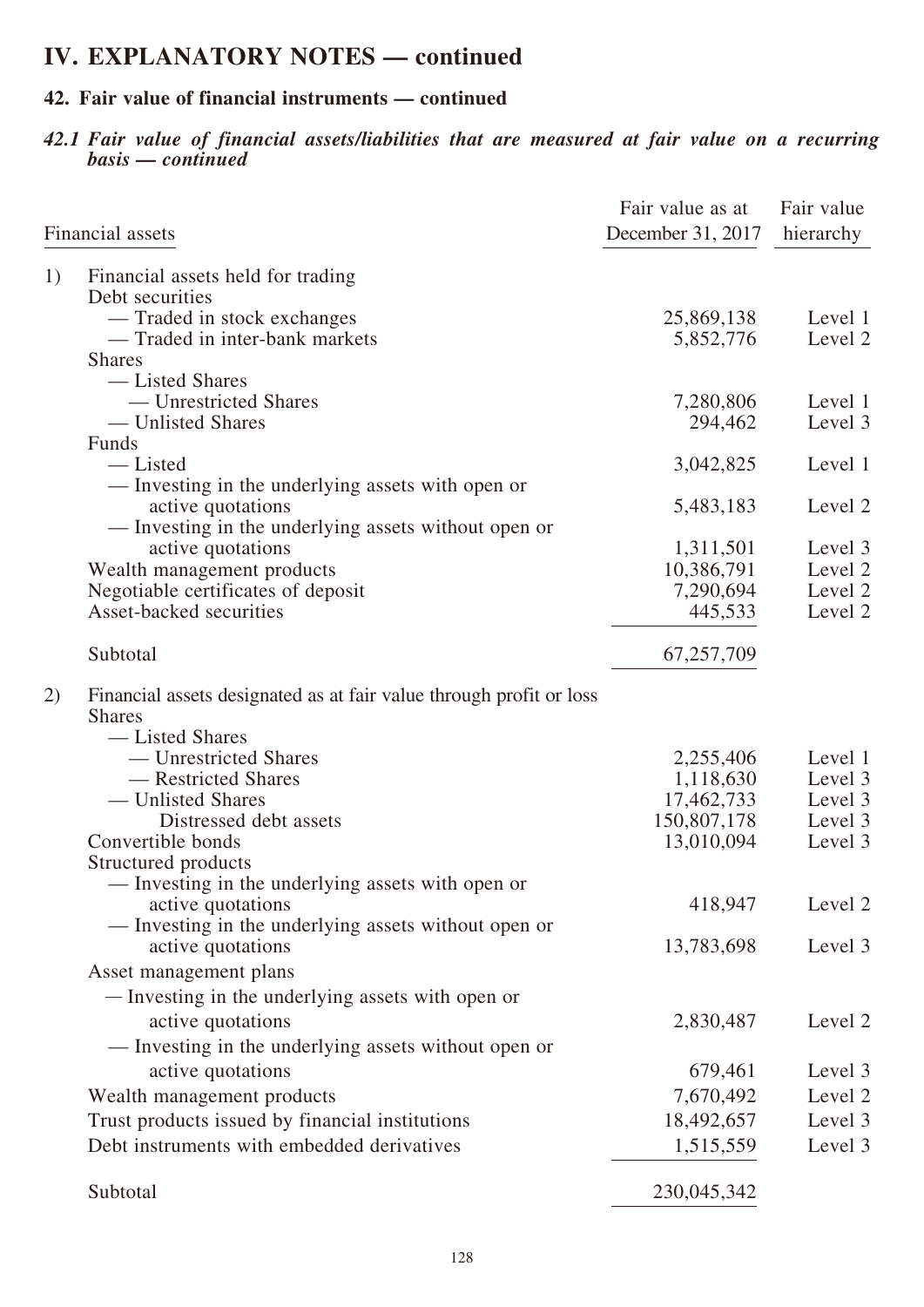### **42. Fair value of financial instruments — continued**

*42.1 Fair value of financial assets/liabilities that are measured at fair value on a recurring basis — continued*

|    | Financial assets                                                          | Fair value as at<br>December 31, 2017 | Fair value<br>hierarchy |
|----|---------------------------------------------------------------------------|---------------------------------------|-------------------------|
| 3) | Available-for-sale financial assets                                       |                                       |                         |
|    | Debt securities                                                           |                                       |                         |
|    | - Traded in stock exchanges                                               | 25, 232, 791                          | Level 1                 |
|    | - Traded in inter-bank markets                                            | 26,755,159                            | Level 2                 |
|    | — Traded over the counter                                                 | 4,946,876                             | Level 3                 |
|    | <b>Shares</b>                                                             |                                       |                         |
|    | — Listed Shares                                                           |                                       |                         |
|    | — Unrestricted shares                                                     | 4,797,295                             | Level 1                 |
|    | - Restricted shares                                                       | 4,155,631                             | Level 3                 |
|    | — Unlisted Shares                                                         | 9,470,262                             | Level 3                 |
|    | Funds                                                                     |                                       |                         |
|    | — Listed                                                                  | 57,427                                | Level 1                 |
|    | — Investing in the underlying assets with open or                         |                                       |                         |
|    | active quotations<br>— Investing in the underlying assets without open or | 1,480,683                             | Level 2                 |
|    | active quotations                                                         | 71,945,309                            | Level 3                 |
|    | Wealth management products                                                | 4,885,716                             | Level 2                 |
|    | Asset management plans                                                    |                                       |                         |
|    | — Investing in the underlying assets without open or                      |                                       |                         |
|    | active quotations                                                         | 6,237,674                             | Level 3                 |
|    | Trust products issued by financial institutions                           | 23,932,018                            | Level 3                 |
|    | Asset-backed securities                                                   |                                       |                         |
|    | — Investing in the underlying assets with open or                         |                                       |                         |
|    | active quotations                                                         | 3,038,512                             | Level 2                 |
|    | - Investing in the underlying assets without open or                      |                                       |                         |
|    | active quotations                                                         | 307,737                               | Level 3                 |
|    |                                                                           |                                       |                         |
|    | Subtotal                                                                  | 187,243,090                           |                         |
|    |                                                                           |                                       |                         |
|    | Total                                                                     | 484,546,141                           |                         |
|    | Financial liabilities                                                     |                                       |                         |
|    |                                                                           |                                       |                         |
|    | Financial liabilities at fair value through profit or loss                |                                       |                         |
|    | Interest of other holders of consolidated structured entities             | (2,012,075)                           | Level 3                 |
|    | Structured products                                                       | (535,308)                             | Level 3                 |
|    | Total                                                                     |                                       |                         |
|    |                                                                           | (2,547,383)                           |                         |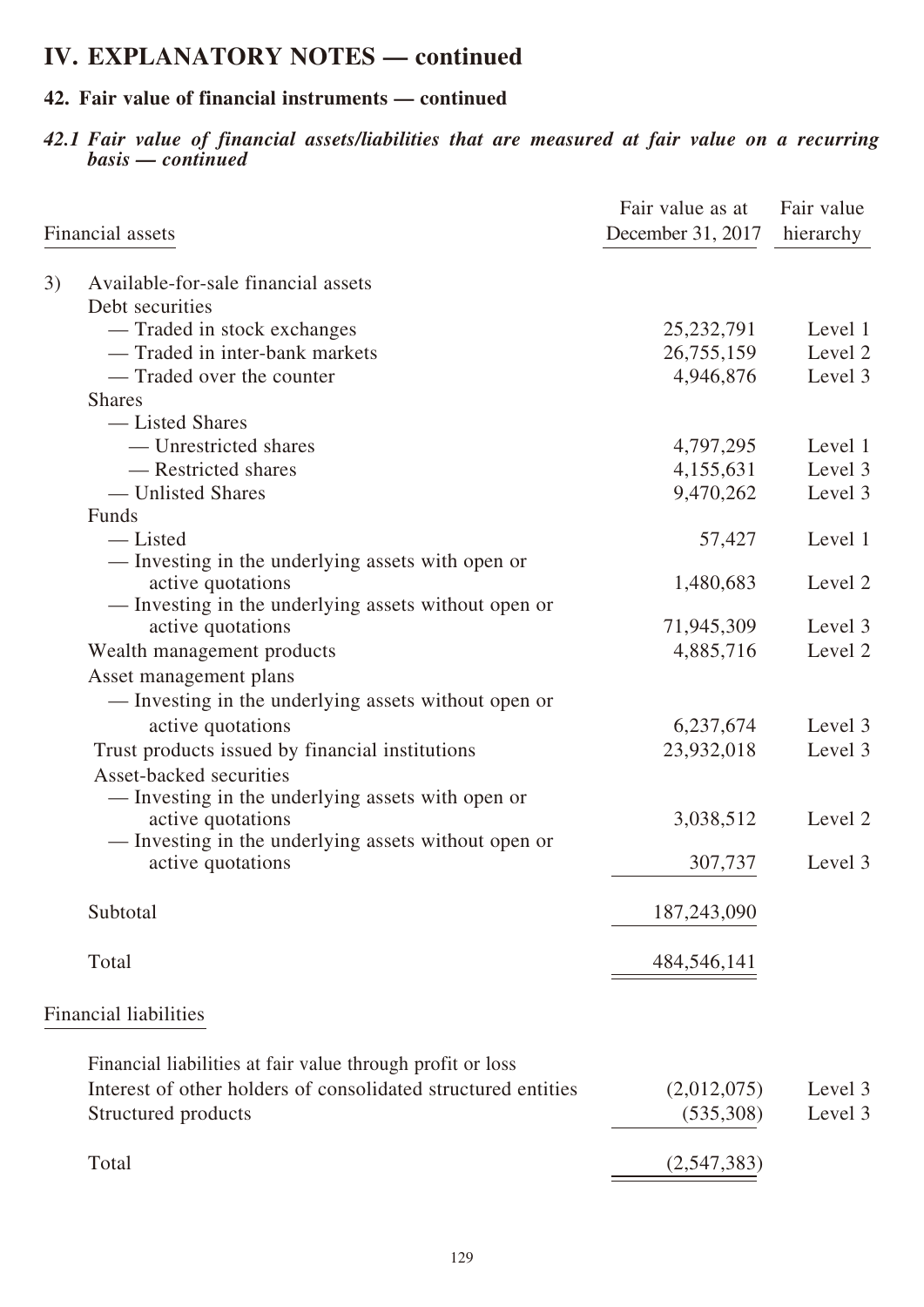### **42. Fair value of financial instruments — continued**

### *42.1 Fair value of financial assets/liabilities that are measured at fair value on a recurring basis — continued*

#### **Valuation methods for financial instruments**

For Level 1 financial instruments, fair values are unadjusted quotes in active markets for identical assets.

For Level 2 financial instruments, valuations are generally calculated based on the fair value of the underlying investments which are debt securities or publicly traded equity instruments in each portfolio or obtained from third party pricing services agent such as China Central Depository & Clearing Co., Ltd. which are based on the discounted cash flow model. All significant inputs are observable, directly or indirectly from the market.

For Level 3 financial instruments, the management obtains valuation quotations from counterparties or uses valuation techniques to determine the fair value, including discounted cash flow analysis, net asset value and market comparison approach, etc. The fair value of these financial instruments may be based on unobservable inputs which may have significant impact on the valuation of these financial instruments, and therefore, these assets and liabilities have been classified by the Group as level 3. The unobservable inputs which may have impact on the valuation include weighted average cost of capital, discount rate reflecting counterparties' credit risk, liquidity discount, price to book ratio, etc.

#### *42.2 Reconciliation of Level 3 fair value measurements*

|                                                | <b>Financial</b><br>assets<br>at FVTPL | <b>Debt</b><br><i>instruments</i><br>at FVTOCI | <b>Equity</b><br>instruments<br>at FVTOCI | <b>Financial</b><br><b>liabilities</b><br>at FVTPL |
|------------------------------------------------|----------------------------------------|------------------------------------------------|-------------------------------------------|----------------------------------------------------|
| As at 1 January, 2018                          | 354,922,400 124,839,193                |                                                | 1,411,764                                 | 2,187,308                                          |
| Recognised in profit or loss                   | 2,334,430                              | 39,315                                         |                                           | 21,569                                             |
| Recognised in other comprehensive income       |                                        | 648,684                                        | (292, 321)                                |                                                    |
| Fair value changes transfer out upon disposals | (193, 648)                             |                                                |                                           |                                                    |
| Purchases                                      | 48,426,962                             | 27,756,753                                     | 28,437                                    |                                                    |
| Settlements/disposals                          |                                        | $(53, 175, 198)$ $(22, 317, 206)$              |                                           | (520, 605)                                         |
| Transferred-out from Level 3                   | (802,701)                              |                                                | (58, 918)                                 | (14,703)                                           |
| As at 30 June, 2018                            | 351, 512, 245 130, 966, 739            |                                                | 1,088,962                                 | 1,673,569                                          |
| Changes in unrealized gains/(losses)           |                                        |                                                |                                           |                                                    |
| for the period included in profit or loss      |                                        |                                                |                                           |                                                    |
| for assets and liabilities held                |                                        |                                                |                                           |                                                    |
| at the end of the period                       | 2,140,782                              |                                                |                                           | 21,569                                             |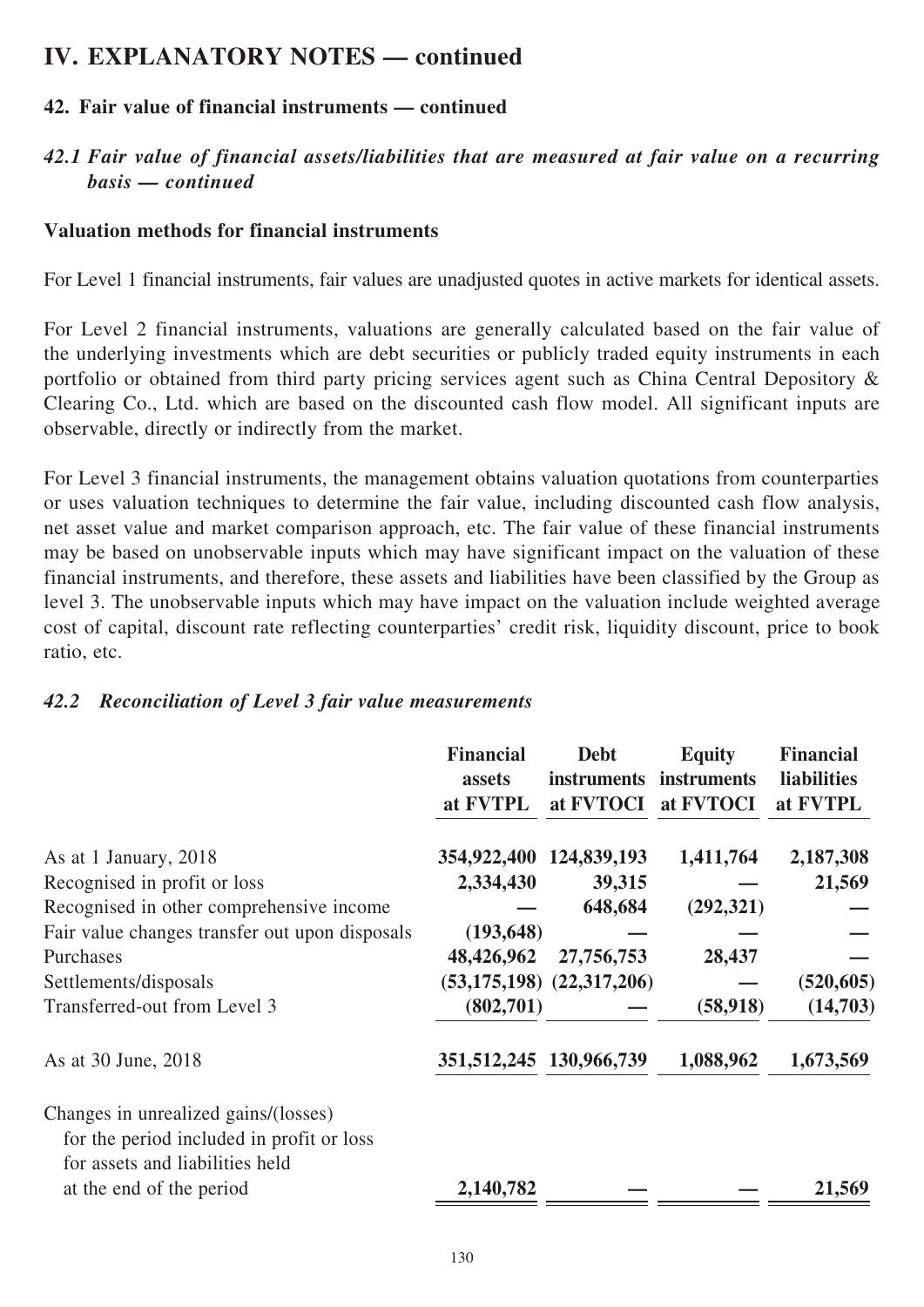## **42. Fair value of financial instruments — continued**

## *42.2 Reconciliation of Level 3 fair value measurements — continued*

| 213,089<br>(499) | 89,638,406<br>1,039,784<br>(2,165,270) | 79,053,342<br>(373,900)<br>5,739,342 |
|------------------|----------------------------------------|--------------------------------------|
|                  |                                        |                                      |
|                  |                                        |                                      |
|                  |                                        |                                      |
|                  |                                        |                                      |
| 183,090          | 76,088,404                             | 52,472,138                           |
|                  | (50, 212, 070)                         | (12,569,650)                         |
|                  |                                        | 822,503                              |
|                  | (1,686,049)                            | (1,412,589)                          |
| 395,680          | 112,703,205                            | 123,731,186                          |
|                  |                                        |                                      |
|                  |                                        | (499)<br>(440,605)                   |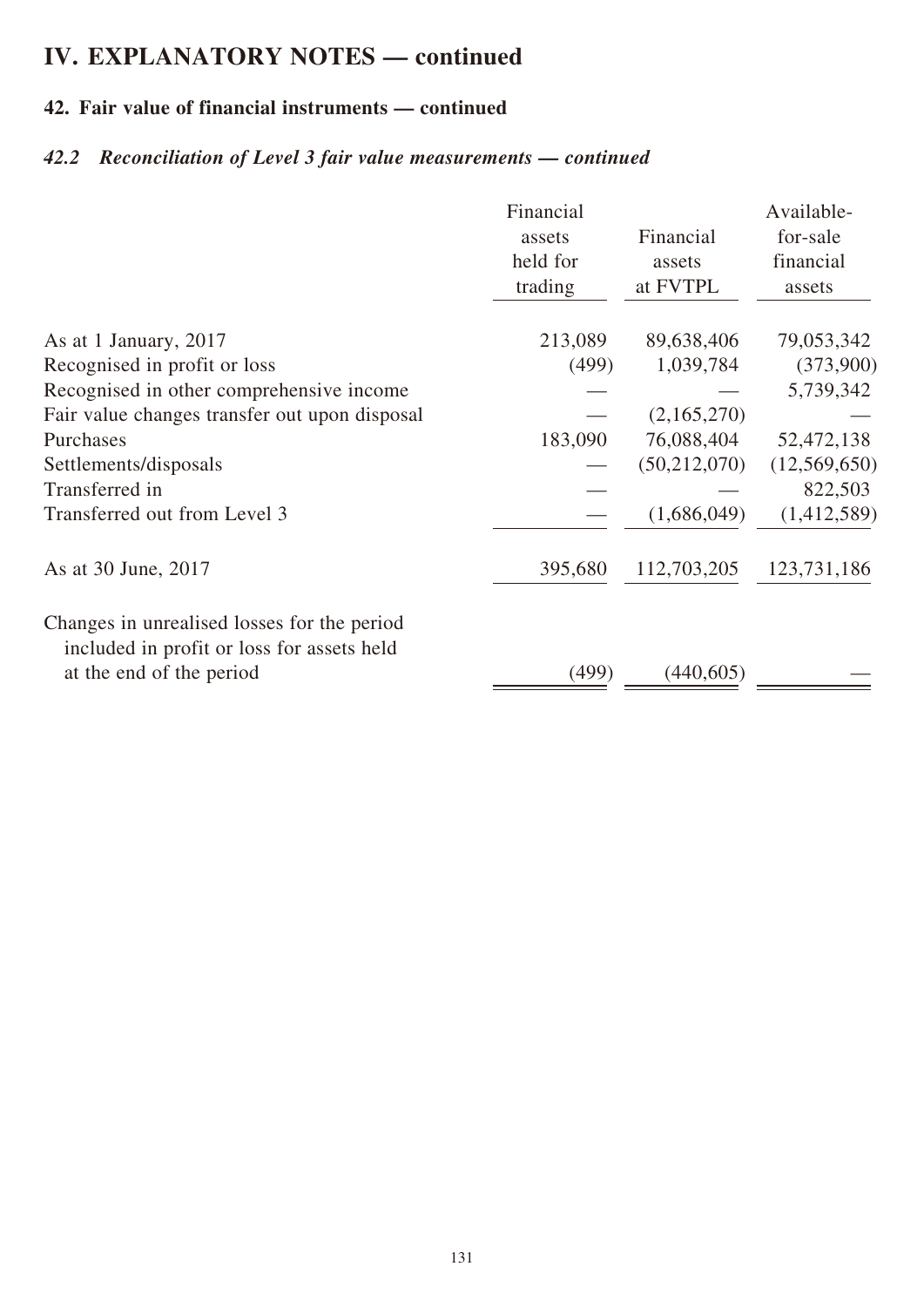#### **42. Fair value of financial instruments — continued**

#### *42.3 Fair value of financial assets and financial liabilities that are not measured on a recurring basis*

The tables below summarise the carrying amounts and fair values of those financial assets and financial liabilities that are not measured in the condensed consolidated statement of financial position at their fair value on a recurring basis. Financial assets and financial liabilities for which the carrying amounts approximate fair value, such as cash and balances with central bank, deposits with financial institutions, placements with financial institutions, financial assets held under resale agreements, borrowings from central bank, deposits from financial institutions, placements from financial institutions, financial assets sold under repurchase agreements, due to customers are not included in the tables below.

|                                 | As at June 30, 2018                                            |                   | As at December 31, 2017                                         |               |
|---------------------------------|----------------------------------------------------------------|-------------------|-----------------------------------------------------------------|---------------|
|                                 | Carrying<br>amount                                             | <b>Fair value</b> | Carrying<br>amount                                              | Fair value    |
| Financial assets                |                                                                |                   |                                                                 |               |
| Debt instruments at amortised   |                                                                |                   |                                                                 |               |
| cost                            | 597,887,267                                                    | 620,488,647       |                                                                 |               |
| Loans and advances to customers | 175,751,623                                                    | 180,010,302       | 158,221,948                                                     | 160,731,326   |
| Held-to-maturity investments    |                                                                |                   | 64,451,200                                                      | 63,171,064    |
| Financial assets classified as  |                                                                |                   |                                                                 |               |
| receivables                     |                                                                |                   | 701,192,438                                                     | 737, 354, 462 |
| Total                           | 773,638,890                                                    | 800,498,949       | 923,865,586                                                     | 961,256,852   |
| <b>Financial liabilities</b>    |                                                                |                   |                                                                 |               |
| <b>Borrowings</b>               | (815,707,090)                                                  |                   | $(809, 803, 730)$ $(773, 057, 262)$ $(776, 084, 854)$           |               |
| Bonds and notes issued          |                                                                |                   | $(354,395,065)$ $(347,427,273)$ $(331,962,869)$ $(329,977,905)$ |               |
| Total                           | $(1,170,102,155)(1,157,231,003)(1,105,020,131)(1,106,062,759)$ |                   |                                                                 |               |